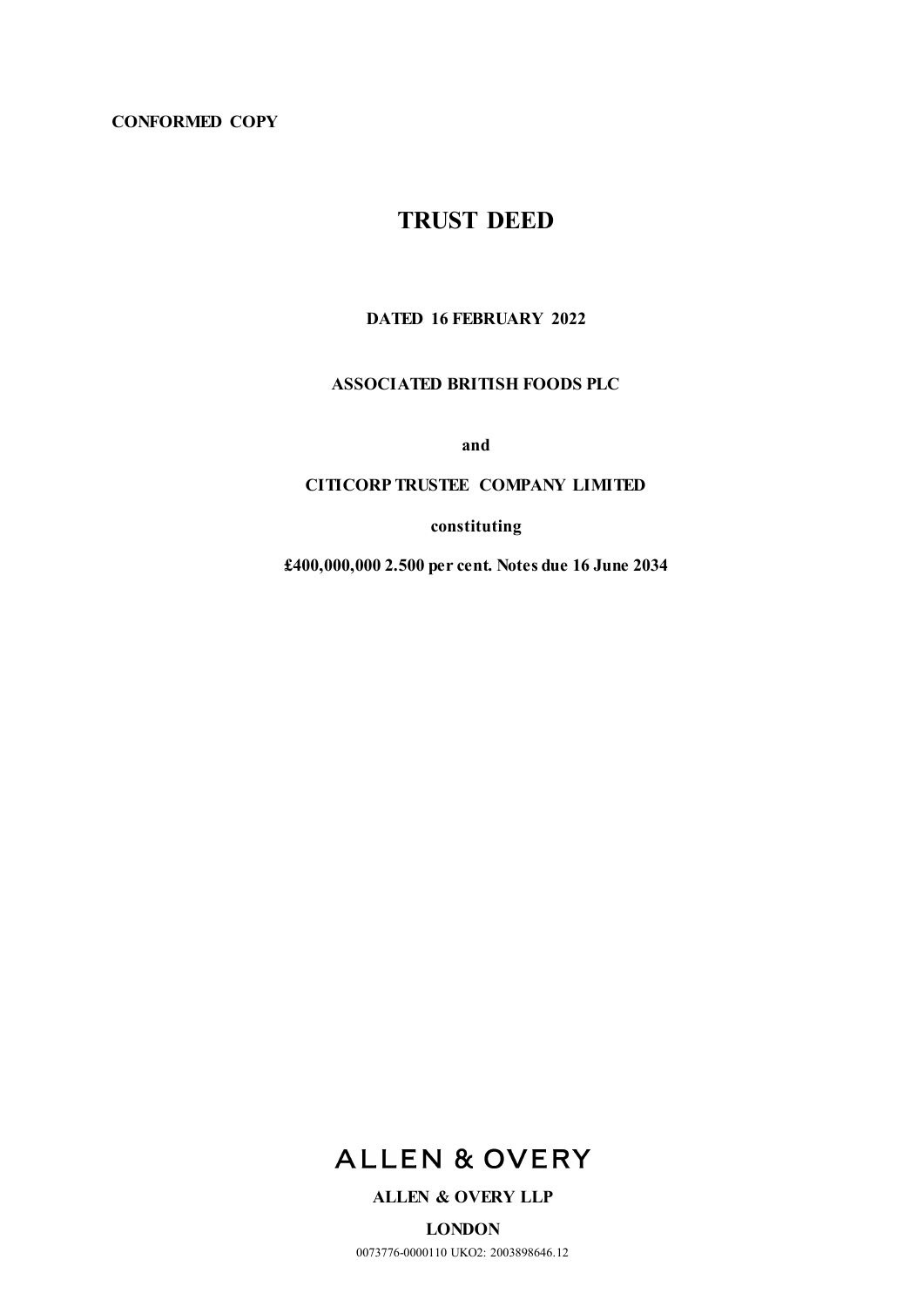#### **CONTENTS**

#### **Clause** Page  $1<sup>1</sup>$  $\overline{2}$ .  $\mathcal{L}$  $\overline{4}$ .  $\overline{5}$ . 6.  $7.$ 8.  $\mathbf{Q}$  $10.$  $11<sub>1</sub>$  $12<sub>1</sub>$ 13.  $14$ 15. 16. 17. 18. 19. 20.  $21$  $22$  $23$ 24. 25. 26. 27. 28.

# **Schedule**

29.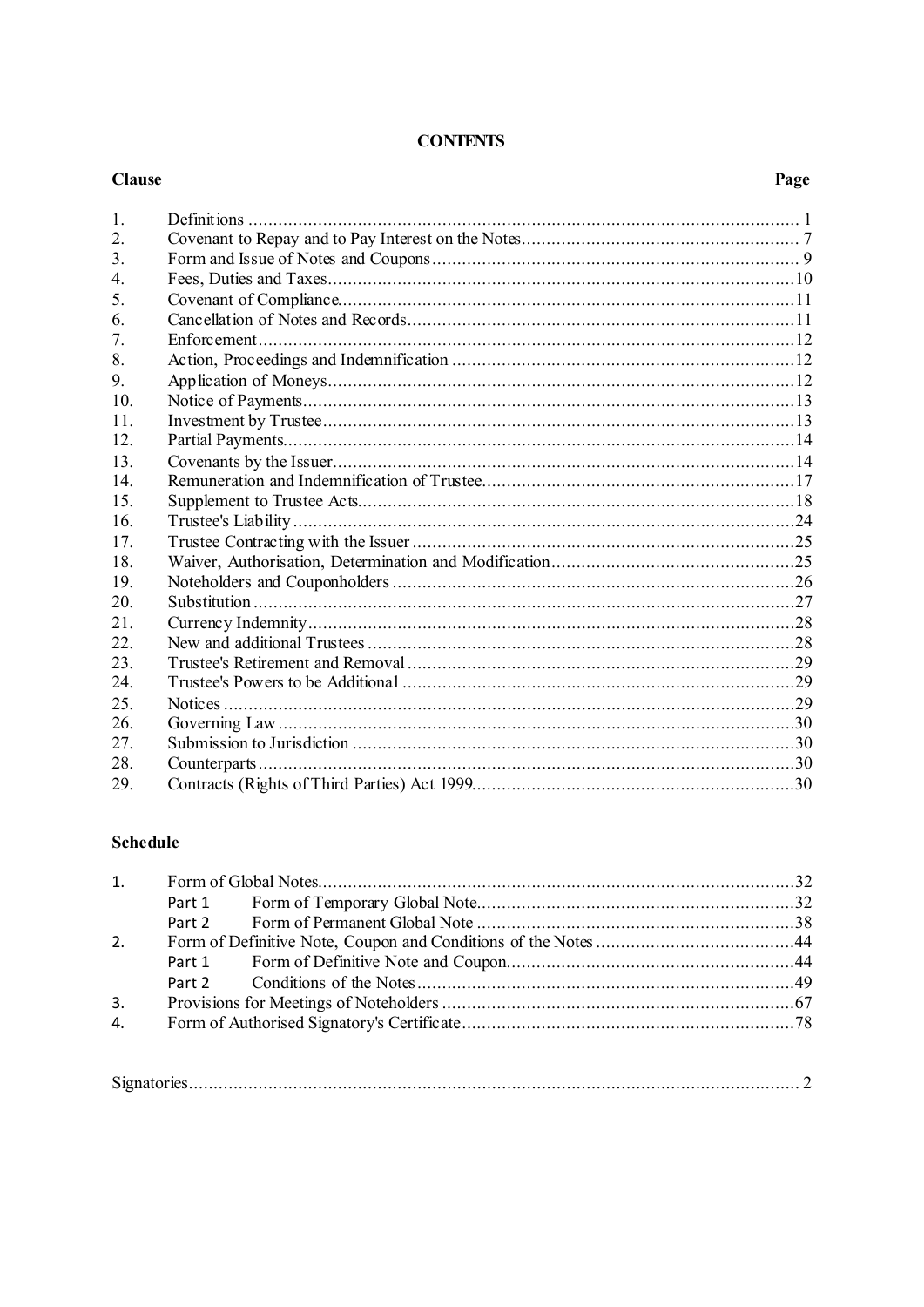# **THIS TRUST DEED** is made on 16 February 2022

# **BETWEEN**:

- (1) **ASSOCIATED BRITISH FOODS PLC**, a company incorporated under the laws of England and Wales with company number 00293262, whose registered office is at Weston Centre, 10 Grosvenor Street, London W1K 4QY, United Kingdom (the **Issuer**); and
- (2) **CITICORP TRUSTEE COMPANY LIMITED,** a company incorporated under the laws of England and Wales with limited liability whose registered office is at Citigroup Centre, Canada Square, Canary Wharf, London E14 5LB, United Kingdom (the **Trustee**, which expression shall, wherever the context so admits, include such company and all other persons or companies for the time being the trustee or trustees of these presents including any successor trustee) as trustee for the Noteholders and Couponholders (each as defined below).

#### **WHEREAS**:

- (A) The issue of the Notes was authorised by, and pursuant to, a resolution of a sub-committee of the Board of the Issuer passed on 4 February 2022. The power and authority of such sub-committee in relation to the issue of the Notes was delegated to such sub-committee pursuant to a resolution of the Board of the Issuer passed on 19 January 2022.
- (B) The Notes, if issued in definitive form, will be in bearer form with Coupons attached.
- (C) The Trustee has agreed to act as trustee of these presents for the benefit of the Noteholders and Couponholders upon and subject to the terms and conditions of these presents.

#### <span id="page-2-0"></span>**NOW THIS TRUST DEED WITNESSES AND IT IS AGREED AND DECLARED** as follows:

#### **1. DEFINITIONS**

1.1 Terms defined in the Conditions and not otherwise defined herein shall have the same meaning in this Trust Deed. In these presents, unless there is anything in the subject or context inconsistent therewith, the following expressions shall have the following meanings:

**Agency Agreement** means the agreement appointing the initial Paying Agents in relation to the Notes and any other agreement for the time being in force appointing Successor paying agents in relation to the Notes, or in connection with their duties, the terms of which have previously been approved in writing by the Trustee, together with any agreement for the time being in force amending or modifying with the prior written approval of the Trustee any of the aforesaid agreements in relation to the Notes;

**Applicable Law** means any law or regulation including, but not limited to: (i) any statute or regulation; (ii) any rule or practice of any authority by which the Issuer is bound or with which it is accustomed to comply; (iii) any agreement between any authorities; and (iv) any customary agreement between any authority and any party;

**Appointee** means any attorney, manager, agent, delegate, nominee, custodian or other person appointed by the Trustee under these presents;

**Auditors** means the independent auditors for the time being of the Issuer or, in the event of their being unable or unwilling promptly to carry out any action requested of them pursuant to the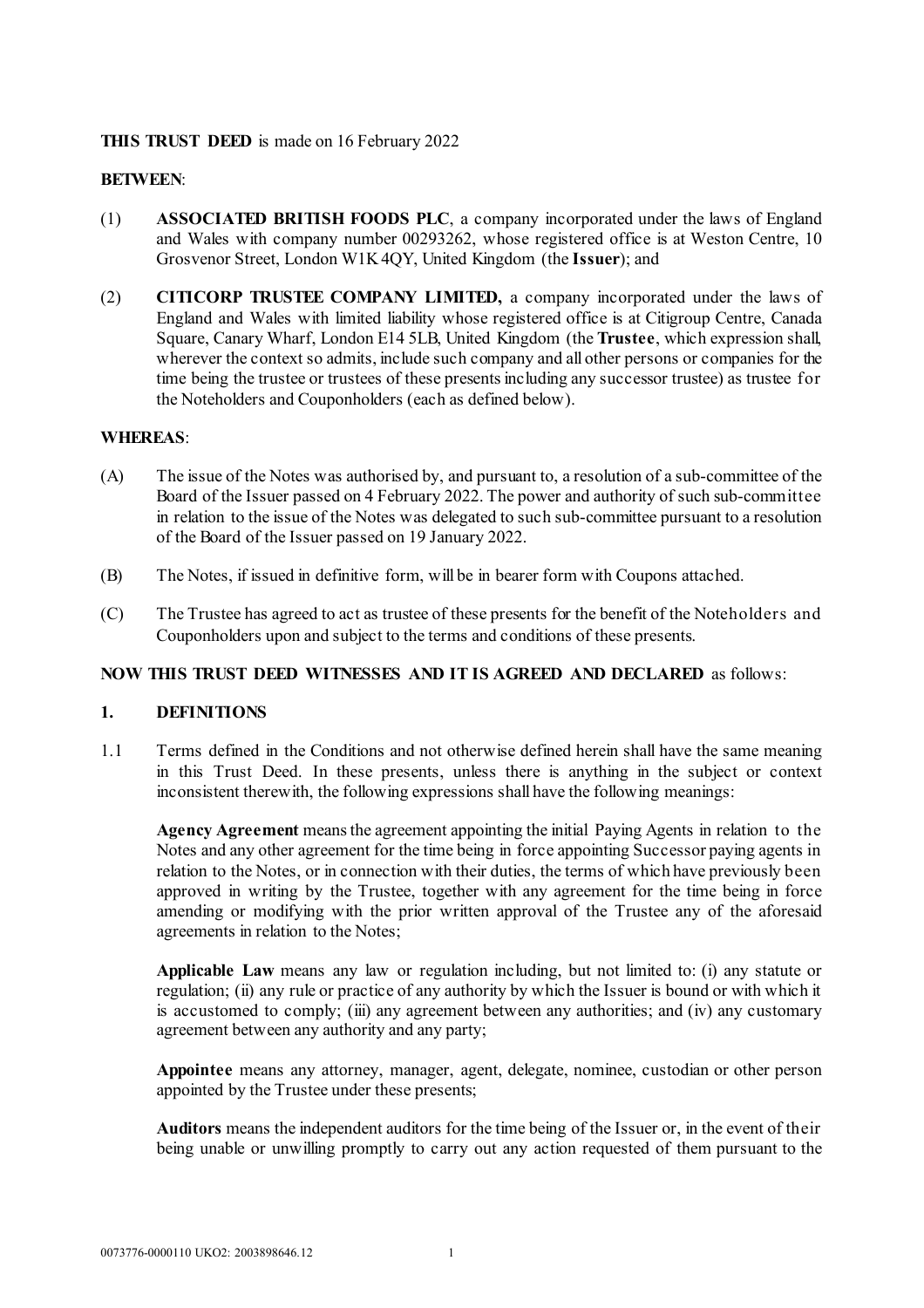provisions of these presents, such other firm of accountants or such financial advisors as may be nominated by the Issuer for the purposes of these presents;

**Authorised Signatory** means any person who (a) is a Director or the Secretary of the Issuer or (b) has been notified by the Issuer in writing to the Trustee as being duly authorised to sign documents and to do other acts and things on behalf of the Issuer for the purposes of these presents;

**Authority** means any competent regulatory, prosecuting, tax or governmental authority in any jurisdiction;

#### **Basic Terms Modification** means any proposal to:

- (a) reduce or cancel the amount payable or, where applicable, modify, except where such modification is bound to result in an increase, the method of calculating the amount payable or modify the date of payment or, where applicable, the method of calculating the date of payment in respect of any principal or interest in respect of the Notes;
- (b) alter the currency in which payments under the Notes and Coupons are to be made;
- (c) alter the majority required to pass an Extraordinary Resolution;
- (d) sanction any such scheme or proposal or substitution as is described in paragraphs [19\(i](#page-74-0)) and [19\(](#page-74-0)j) of [Schedule 3;](#page-68-0) or
- (e) alter the proviso to paragraph [7](#page-72-0) of [Schedule 3](#page-68-0) or the proviso to paragraph 9 [of](#page-73-0) [Schedule](#page-68-0)  [3](#page-68-0) or this definition;

**Clearing System** has the meaning set out in paragrap[h 1](#page-68-1) of [Schedule 3;](#page-68-0)

**Clearstream, Luxembourg** means Clearstream Banking S.A.;

**Conditions** means the Conditions in the form set out in [Schedule 2](#page-45-0) as the same may from time to time be modified in accordance with these presents and any reference in these presents to a particular specified Condition or paragraph of a Condition shall in relation to the Notes be construed accordingly;

**Couponholders** means the several persons who are for the time being holders of the Coupons;

**Coupons** means the bearer interest coupons appertaining to the Notes in definitive form or, as the context may require, a specific number thereof and includes any replacements for Coupons issued pursuant to Condition 11 (*Replacement of Notes and Coupons)*;

**Definitive Notes** has the meaning set out in Clause [3.1;](#page-10-0)

**Euroclear** means Euroclear Bank SA/NV;

**Event of Default** means any of the conditions, events or acts provided in Condition 9 (*Events of Default*) to be events upon the happening of which the Notes would, subject only to notice by the Trustee as therein provided, become immediately due and repayable;

**Extraordinary Resolution** has the meaning set out in paragrap[h 1](#page-68-1) of [Schedule 3;](#page-68-0)

**FCA** means the Financial Conduct Authority;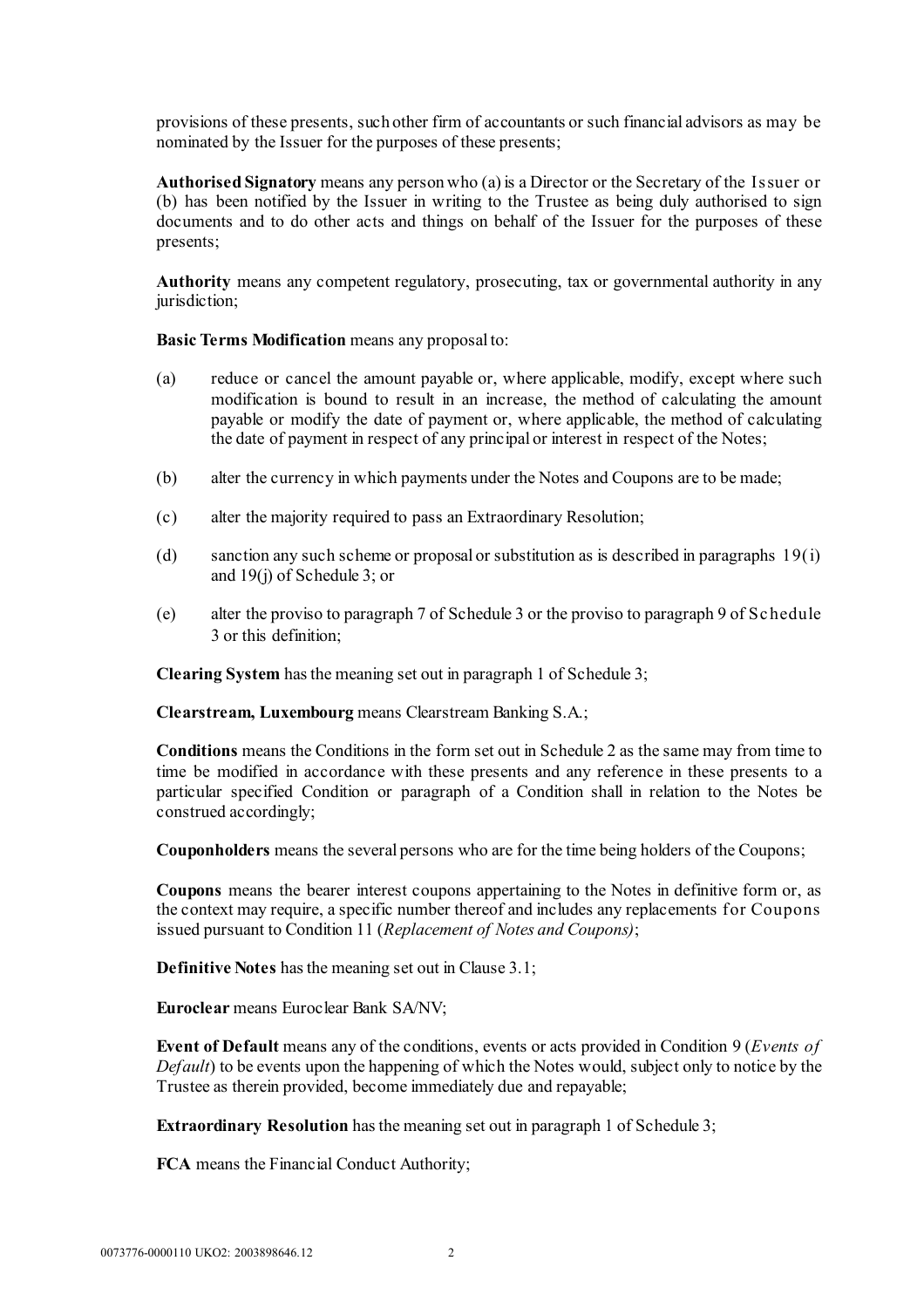**FSMA** means the Financial Services and Markets Act 2000;

**Global Note** means the Temporary Global Note or a Permanent Global Note, as the context may require;

**Holding Company** means a holding company as defined in Section 1159 of the Companies Ac t 2006;

**Liability** means any loss, damage, cost, fee, charge, claim, demand, expense, judgment, action, proceeding or other liability whatsoever (including, without limitation, in respect of taxes, duties, levies, imposts and other charges) and including any irrecoverable value added tax or similar tax charged or chargeable in respect thereof and legal fees and expenses on a full indemnity basis;

**Material Subsidiary** means, at any time, a Subsidiary of the Issuer if the gross assets (excluding (A) goodwill and (B) intra-group items and investments) of that Subsidiary then equal or exc eed 15 per cent. of the gross assets of the Group. For this purpose:

- (a) subject to paragraph (b) below:
	- (i) the contribution of a Subsidiary of the Issuer will be determined from its financial statements which were consolidated into the latest audited consolidated financial statements of the Issuer; and
	- (ii) the gross assets of the Group will be determined from the latest audited consolidated financial statements of the Issuer;
- (b) if a Subsidiary of the Issuer becomes a member of the Group after the date on which the latest audited consolidated financial statements of the Issuer were prepared:
	- (i) the contribution of the Subsidiary will be determined from its latest financial statements; and
	- (ii) the gross assets of the Group will be determined from the latest audited consolidated financial statements of the Issuer but adjusted to take into ac c ount any subsequent acquisition or disposal of a business or a company (including that Subsidiary);
- (c) if a Material Subsidiary disposes of all or substantially all of its assets to another member of the Group, it will immediately cease to be a Material Subsidiary and the other member of the Group (if it is not the Issuer or already a Material Subsidiary) will immediately become a Material Subsidiary;
- (d) a Subsidiary of the Issuer (if it is not already a Material Subsidiary) will become a Material Subsidiary on completion of any other intra-Group transfer or reorganisation if it would have been a Material Subsidiary had the intra-Group transfer or reorganisation occurred on the date of the latest audited consolidated financial statements of the Issuer; and
- (e) except as specifically mentioned in paragraph (c) above, a member of the Group will remain a Material Subsidiary until the next audited consolidated financial statements of the Issuer show otherwise under paragraph (a) above.

A report by an Authorised Signatory of the Issuer (whether or not addressed to the Trustee) that, in their opinion, a Subsidiary is or is not or was or was not at any particular time or throughout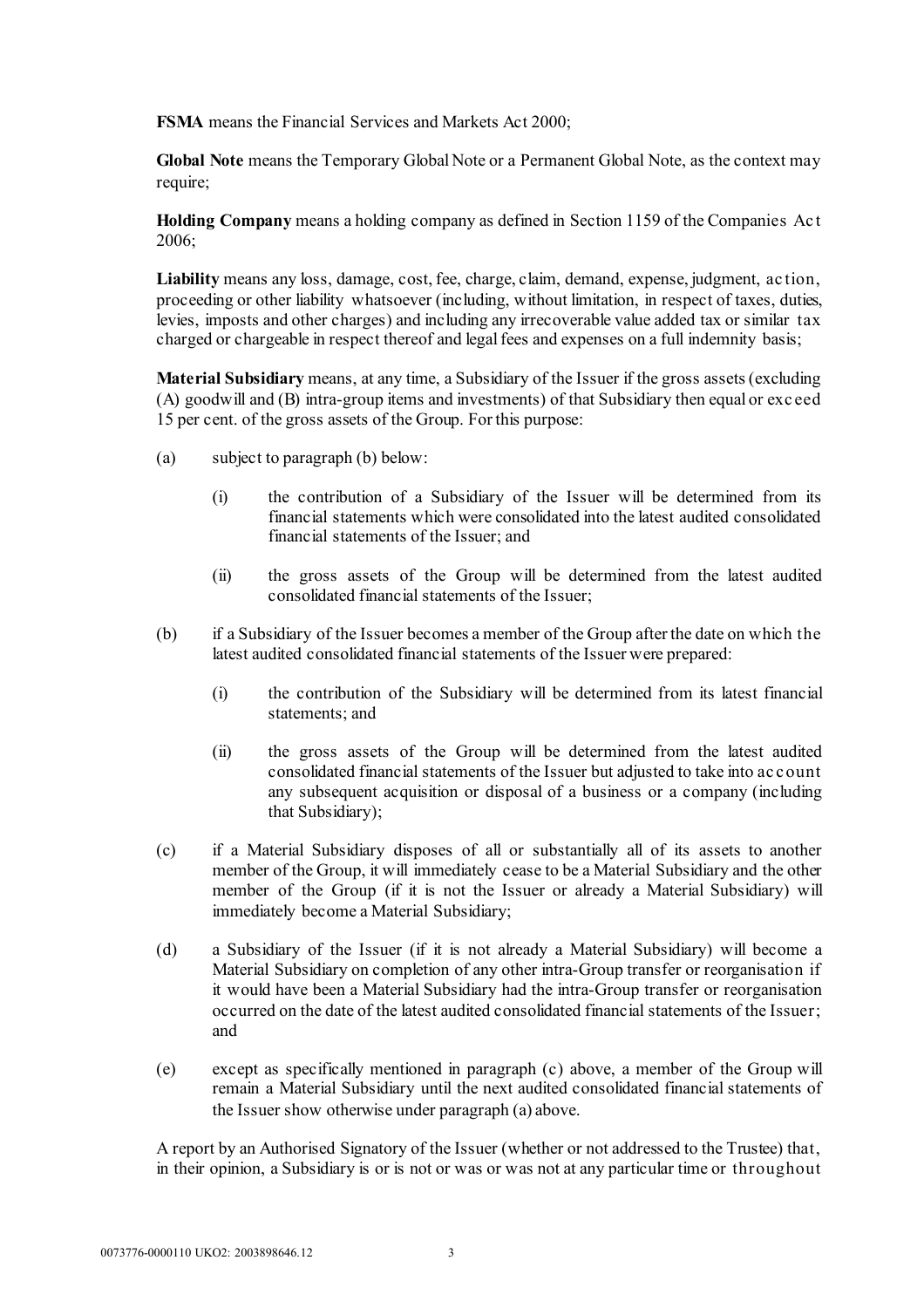any specified period a Material Subsidiary may be relied upon by the Trustee without liability to any person and without further enquiry or evidence and, if relied upon by the Trustee, shall be conclusive and binding on all parties;

**Noteholders** means the several persons who are for the time being holders of the Notes save that, for so long as such Notes or any part thereof are represented by a Global Note deposited with a common safekeeper for Euroclear and Clearstream, Luxembourg or, in respect of Notes in definitive form held in an account with Euroclear or Clearstream, Luxembourg, each person who is for the time being shown in the records of Euroclear or Clearstream, Luxembourg (other than Clearstream, Luxembourg, if Clearstream, Luxembourg shall be an accountholder of Euroc lear, and Euroclear, if Euroclear shall be an accountholder of Clearstream, Luxembourg) as the holder of a particular principal amount of the Notes shall be deemed to be the holder of such principal amount of such Notes (and the holder of the relevant Global Note shall be deemed not to be the holder) for all purposes of these presents other than with respect to the payment of princ ipal or interest on such principal amount of such Notes, the rights to which shall be vested, as against the Issuer and the Trustee, solely in the bearer of the relevant Global Note in accordance with and subject to its terms and the provisions of these presents; and the words **holder** and **holders** and related expressions shall (where appropriate) be construed accordingly;

**Notes** means the notes in bearer form comprising the said £400,000,000 2.500 per cent. Notes due 16 June 2034 of the Issuer hereby constituted or the principal amount thereof for the time being outstanding or, as the context may require, a specific number thereof and includes any replacements for Notes issued pursuant to Condition 11 (*Replacement of Notes and Coupons)* and (except for the purposes of Claus[e 3\)](#page-10-1) the Global Note;

**Official List** has the meaning set out in Section 103 of FSMA;

**outstanding** means in relation to the Notes all the Notes issued other than:

- (a) those Notes which have been redeemed pursuant to these presents;
- (b) those Notes in respect of which the date for redemption in accordance with the Conditions has occurred and the redemption moneys (including all interest payable thereon) have been duly paid to the Trustee or to the Principal Paying Agent, as applicable, in the manner provided in the Agency Agreement (and where appropriate notice to that effect has been given to the Noteholders in accordance with Condition 12 (*Notices*)) and remain available for payment against presentation of the relevant Notes and/or Coupons;
- (c) those Notes which have been purchased and cancelled in accordance with Condition 6 (*Redemption and Purchase*);
- (d) those Notes which have become void under Condition 8 (*Prescription*);
- (e) those mutilated or defaced Notes which have been surrendered and cancelled and in respect of which replacements have been issued pursuant to Condition 11 (*Replacement of Notes and Coupons*);
- (f) (for the purpose only of ascertaining the principal amount of the Notes outstanding and without prejudice to the status for any other purpose of the relevant Notes) those Notes which are alleged to have been lost, stolen or destroyed and in respect of which replacements have been issued pursuant to Condition 11 (*Replacement of Notes and Coupons*)*;* and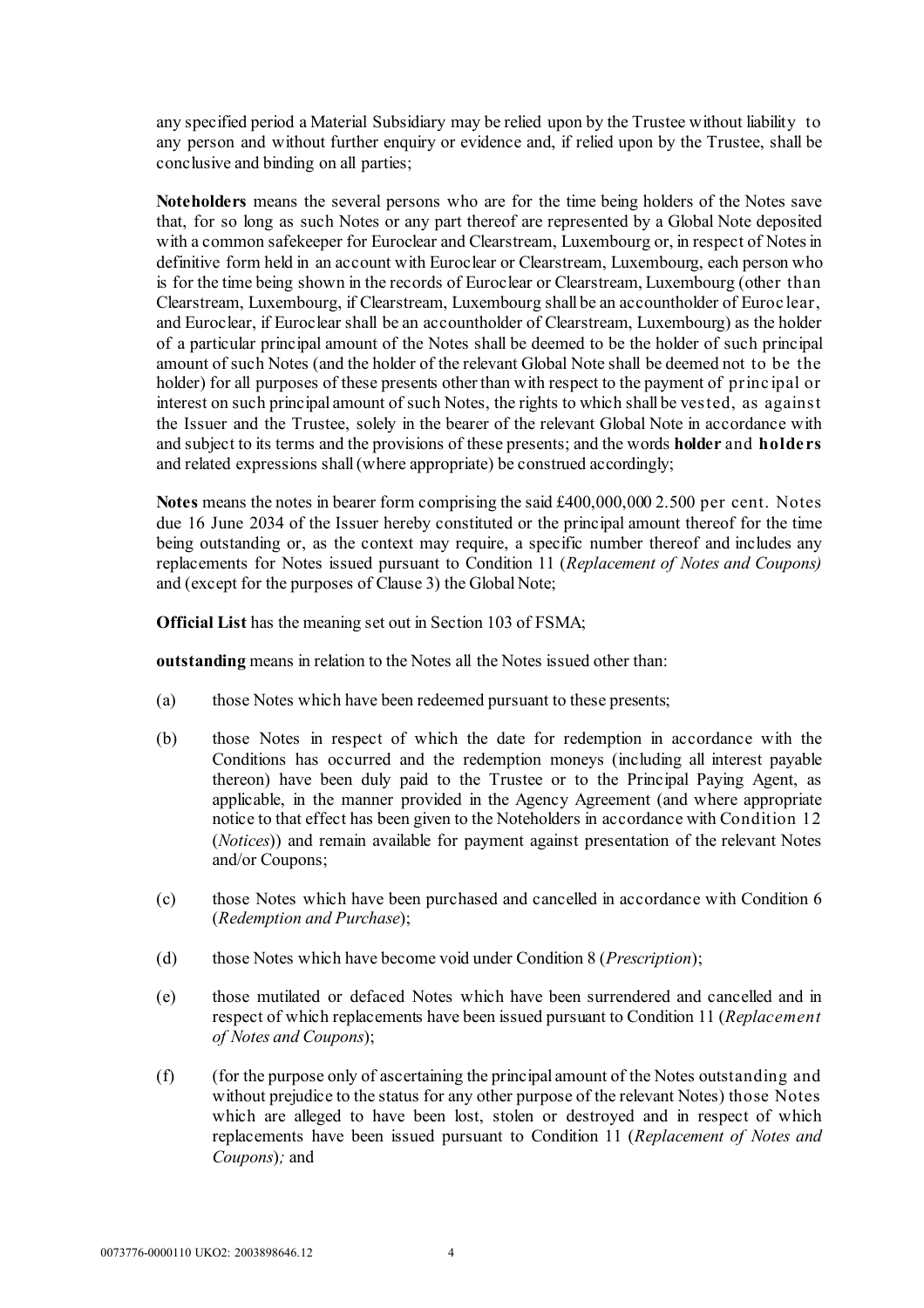(g) any Global Note to the extent that it shall have been exchanged for another Global Note in respect of the Notes or for the Notes in definitive form pursuant to its provisions;

PROVIDED THAT for each of the following purposes, namely:

- (i) the right to attend and vote at any meeting of the Noteholders, an Extraordinary Resolution in writing or an Extraordinary Resolution by way of electronic consents given through the relevant Clearing System(s) as envisaged by paragraph 1 [o](#page-68-1)f Schedule 3 and any direction or request by the holders of the Notes;
- (ii) the determination of how many and which Notes are for the time being outstanding for the purposes of subclause [8.1,](#page-13-0) Conditions 10 (*Enforcement*) and 14 (*Meeting of Noteholders, Modification, Waiver, Authorisation and Determination*) and paragraphs [4,](#page-71-0)  [7](#page-72-1) and [9](#page-73-0) of [Schedule 3;](#page-68-0)
- (iii) any discretion, power or authority (whether contained in these presents or vested by operation of law) which the Trustee is required, expressly or impliedly, to exercise in or by reference to the interests of the Noteholders or any of them; and
- (iv) the determination by the Trustee whether any event, circumstance, matter or thing is, in its opinion, materially prejudicial to the interests of the Noteholders or any of them,

those Notes (if any) which are for the time being held by or on behalf of or for the benefit of the Issuer, any Subsidiary of the Issuer, any Holding Company of the Issuer or any other Subsidiary of any such Holding Company, shall (unless and until ceasing to be so held) be deemed not to remain outstanding;

**Paying Agents** means the several institutions (including where the context permits the Princ ipal Paying Agent) at their respective specified offices initially appointed as paying agents in relation to the Notes by the Issuer pursuant to the Agency Agreement and/or, if applicable, any Successor paying agents in relation to the Notes;

**Permanent Global Note** means the permanent global note in respect of the Notes to be issued pursuant to Clause [3.3](#page-11-0) in the form or substantially in the form set out in [Schedule 1;](#page-33-0)

**Potential Event of Default** means any condition, event or act which, with the lapse of time and/or the issue, making or giving of any notice, certification, declaration, demand, determination and/or request and/or the taking of any similar action and/or the fulfilment of any similar condition, would constitute an Event of Default;

**Principal Paying Agent** means the institution at its specified office initially appointed as principal paying agent in relation to the Notes by the Issuer pursuant to the Agency Agreement or, if applicable, any Successor principal paying agent in relation to the Notes;

**Put Event** has the meaning set out in Condition 6.5 (*Redemption at the Option of the Noteholders on a Change of Control*);

**Relevant Date** has the meaning set out in Condition 7 (*Taxation*);

**repay**, **redeem** and **pay** shall each include both the others and cognate expressions shall be construed accordingly;

**Subsidiary** means a subsidiary within the meaning of Section 1159 of the Companies Act 2006;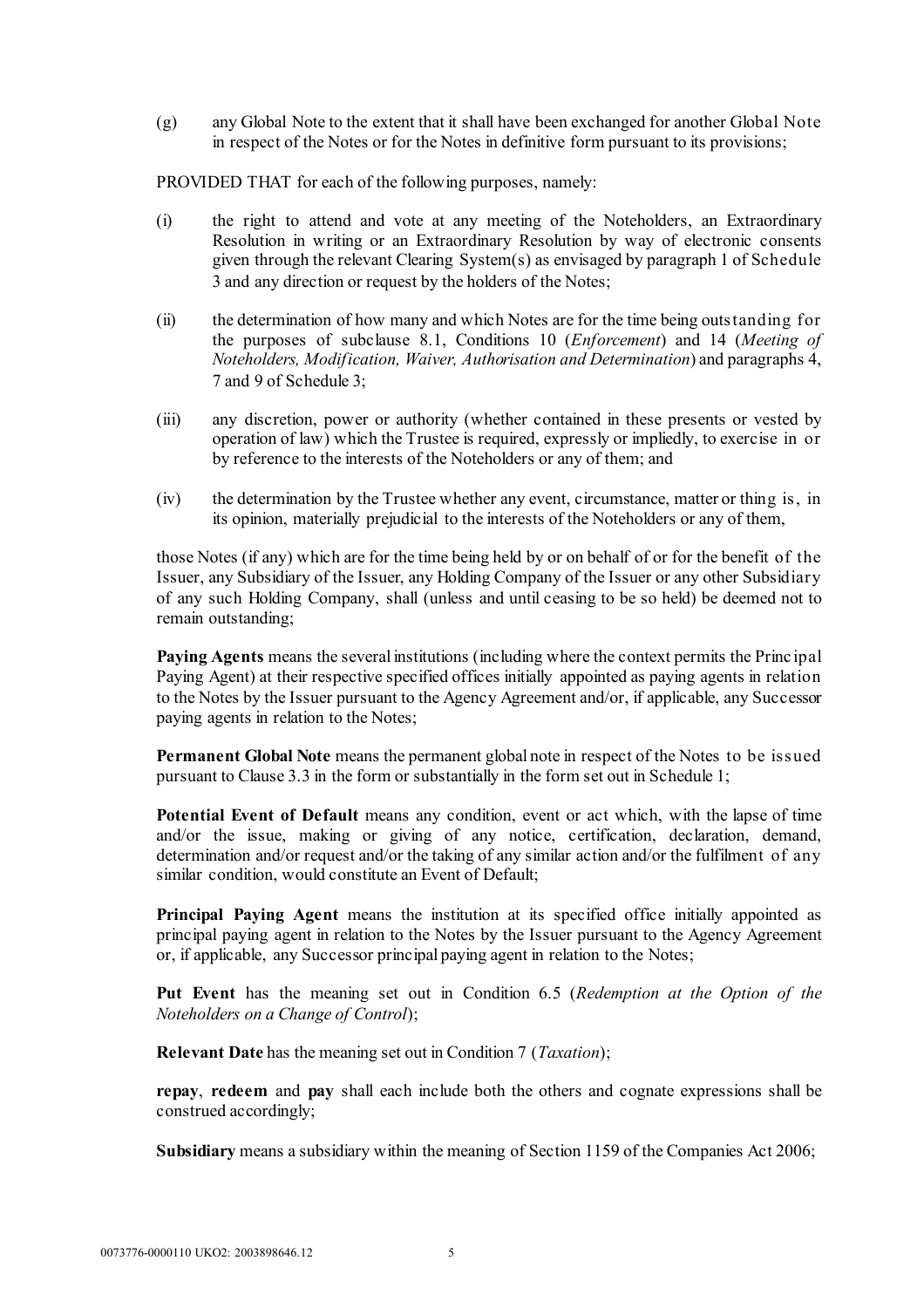**Successor** means, in relation to the Principal Paying Agent and the other Paying Agents, any successor to any one or more of them in relation to the Notes which shall become such pursuant to the provisions of these presents, the Agency Agreement and/or such other or further principal paying agent and/or paying agents (as the case may be) in relation to the Notes as may (with the prior approval of, and on terms previously approved by, the Trustee in writing) from time to time be appointed as such, and/or, if applicable, such other or further specified offices (in the former case being within the same place as those for which they are substituted) as may from time to time be nominated, in each case by the Issuer, and (except in the case of the initial appointments and specified offices made under and specified in the Conditions and/or the Agency Agreement, as the case may be) notice of whose appointment or, as the case may be, nomination has been given to the Noteholders pursuant to subclause [13\(j\)](#page-16-0) in accordance with Condition 12 (*Notices*);

**Successor in Business** means (a) an entity which acquires all or substantially all of the undertaking and/or assets of the Issuer or of a Successor in Business of the Issuer, or (b) any entity into which any or the previously referred to entity is amalgamated, merged or reconstructed and is itself not the continuing company;

**Tax** means any present or future taxes, duties, assessments or governmental charges of whatever nature imposed, levied, collected, withheld or assessed by or on behalf of any Authority having power to tax;

**Temporary Global Note** means the temporary global note in respect of the Notes to be issued pursuant to Clause [3.1](#page-10-0) in the form or substantially in the form set out in [Schedule 1;](#page-33-0)

**the London Stock Exchange** means the London Stock Exchange plc or any successor thereto;

**these presents** means this Trust Deed and the Schedules and any trust deed supplemental hereto and the Schedules (if any) thereto and the Notes, the Coupons and the Conditions, all as from time to time modified in accordance with the provisions herein or therein contained;

**Trust Corporation** means a corporation entitled by rules made under the Public Trustee Act 1906 or entitled pursuant to any other comparable legislation applicable to a trustee in any other jurisdiction to carry out the functions of a custodian trustee;

**Trustee Acts** means the Trustee Act 1925 and the Trustee Act 2000;

words denoting the singular shall include the plural and vice versa;

words denoting one gender only shall include the other genders; and

words denoting persons only shall include firms and corporations and vice versa.

- 1.2 (a) All references in these presents to principal and/or interest in respect of the Notes or to any moneys payable by the Issuer under these presents shall be deemed to include, in the case of amounts of principal payable, a reference to any specific redemption amount as referred to in the Conditions and, in any case, a reference to any additional amounts which may be payable under Condition 7 (*Taxation*).
	- (b) All references in these presents to  $\epsilon$  and/or Pounds Sterling shall be construed as references to the lawful currency for the time being of the United Kingdom.
	- (c) All references in these presents to any statute or any provision of any statute shall be deemed also to refer to any statutory modification or re-enactment thereof or any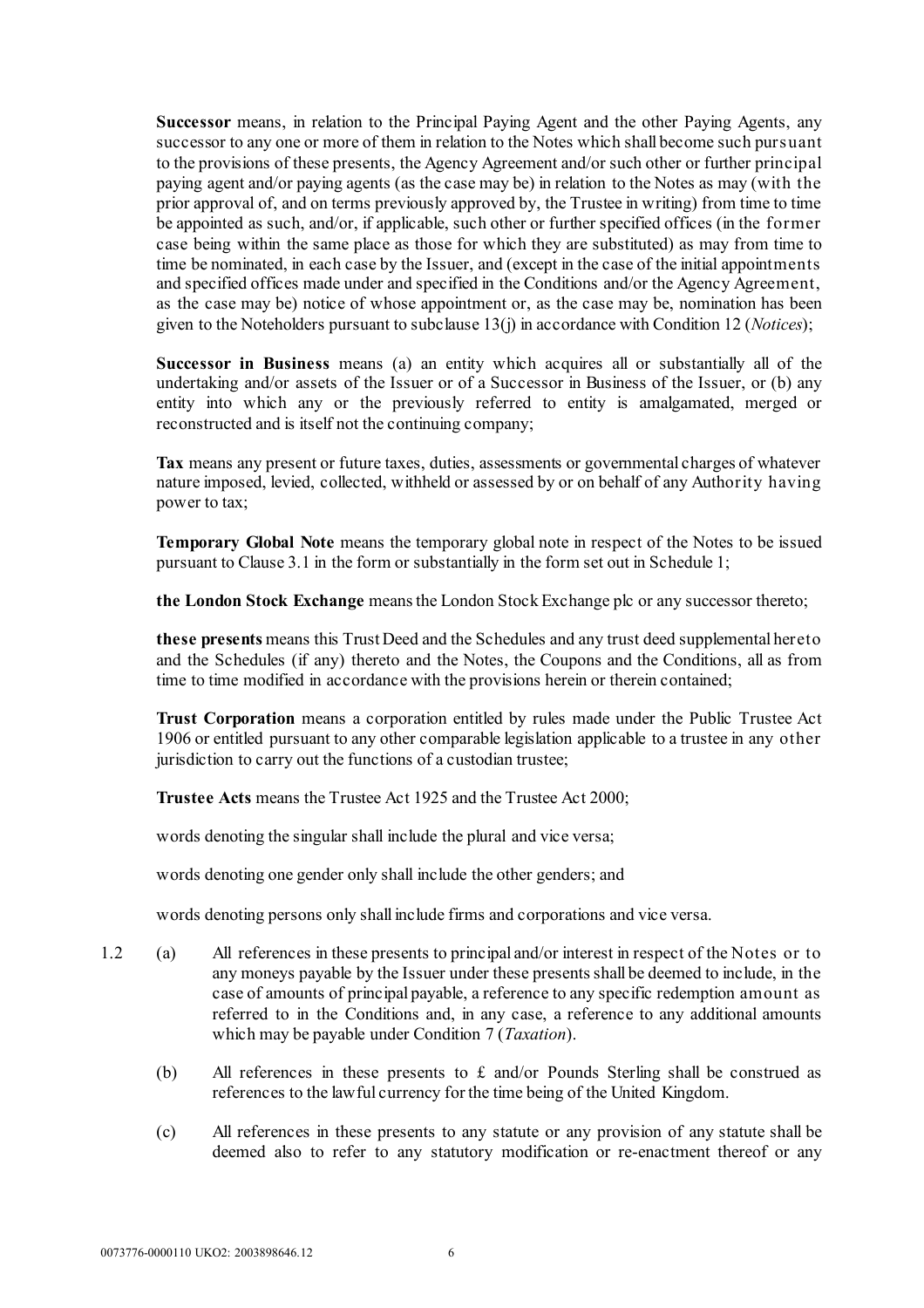statutory instrument, order or regulation made thereunder or under any such modification or re-enactment.

- (d) All references in these presents to any action, remedy or method of proceeding for the enforcement of the rights of creditors shall be deemed to include, in respect of any jurisdiction other than England, references to such action, remedy or method of proceeding for the enforcement of the rights of creditors available or appropriate in suc h jurisdiction as shall most nearly approximate to such action, remedy or method of proceeding described or referred to in these presents.
- (e) All references in these presents to taking proceedings against the Issuer shall be deemed to include references to proving in the winding up of the Issuer.
- (f) Unless the context otherwise requires words or expressions used in these presents shall bear the same meanings as in the Companies Act 2006.
- (g) In this Trust Deed references to Schedules, clauses, subclauses, paragraphs and subparagraphs shall be construed as references to the Schedules to this Trust Deed and to the clauses, subclauses, paragraphs and subparagraphs of this Trust Deed respectively.
- (h) All references in these presents involving compliance by the Trustee with a test of reasonableness shall be deemed to include a reference to a requirement that such reasonableness shall be determined by reference primarily to the interests of the holders of the Notes and in the event of any conflict between such interests and the interests of any other person, the former shall prevail as being paramount.
- (i) In these presents tables of contents and clause headings are included for ease of reference and shall not affect the construction of these presents.
- (j) Any reference in these presents to a written notice, consent or approval being given by the Trustee shall, for the avoidance of doubt, be deemed to include such notice, consent or approval being given by e-mail.
- (k) All references in these presents to Notes being **listed** or **having a listing** shall, in relation to the London Stock Exchange, be construed to mean that such Notes have been admitted to the Official List of the FCA and admitted to trading on the London Stock Exchange's Main Market and all references in these presents to **listing** or **listed** shall include references to **quotation** and **quoted**, respectively.

# **2. COVENANT TO REPAY AND TO PAY INTEREST ON THE NOTES**

- 2.1 Without prejudice to the provisions of subclaus[e 2.4](#page-10-2) below, the aggregate principal amount of the Notes is limited to £400,000,000.
- <span id="page-8-0"></span>2.2 The Issuer covenants with the Trustee that it will, in accordance with these presents, on the due date for the final maturity of the Notes provided for in the Conditions, or on such earlier date as the same or any part thereof may become due and repayable thereunder, pay or procure to be paid unconditionally to or to the order of the Trustee in Pounds Sterling in London in immediately available funds the principal amount of the Notes repayable on that date and shall in the meantime and until such date (both before and after any judgment or other order of a court of competent jurisdiction) pay or procure to be paid unconditionally to or to the order of the Trustee as aforesaid interest (which shall accrue from day to day) on the principal amount of the Notes at the rate of 2.500 per cent. per annum payable annually in arrear on 16 June in each year, except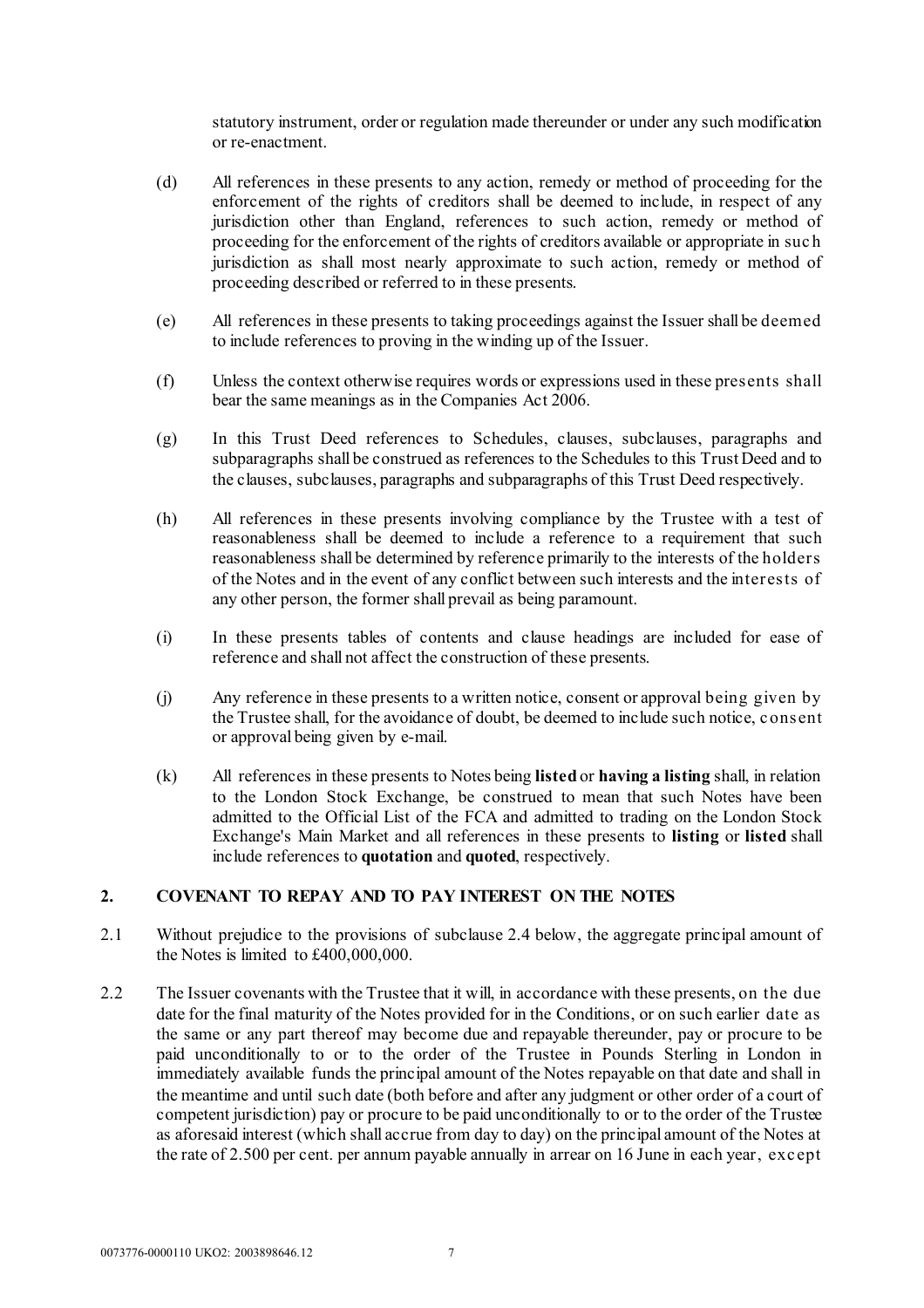that the first such payment, amounting to  $\text{\pounds}8.22$  per  $\text{\pounds}1,000$  in principal amount of Notes, shall be made on 16 June 2022 PROVIDED THAT:

- <span id="page-9-1"></span>(a) every payment of principal or interest in respect of the Notes to or to the account of the Principal Paying Agent in the manner provided in the Agency Agreement shall operate in satisfaction *pro tanto* of the relative covenant by the Issuer in this clause except to the extent that there is default in the subsequent payment thereof in accordance with the Conditions to the Noteholders or Couponholders (as the case may be);
- <span id="page-9-0"></span>(b) in any case where payment of principal is not made to the Trustee or the Principal Paying Agent on or before the due date, interest shall continue to accrue on the principal amount of the Notes (both before and after any judgment or other order of a court of competent jurisdiction) at the rate aforesaid up to (and including) the date upon which payment is made to the Noteholders in respect thereof as stated in a notice given to the Noteholders by the Issuer in accordance with Condition 12 (*Notices*) (such date to be not later than 10 days after the day on which the whole of such principal amount, together with an amount equal to the interest which has accrued and is to accrue pursuant to this proviso up to (and including) that date, has been received by the Trustee or the Princ ipal Paying Agent); and
- (c) in any case where payment of the whole or any part of the principal amount of any Note is improperly withheld or refused upon due presentation thereof (other than in circumstances contemplated by proviso [\(b\) above\)](#page-9-0) interest shall accrue on that princ ipal amount payment of which has been so withheld or refused (both before and after any judgment or other order of a court of competent jurisdiction) at the rate aforesaid from (and including) the date of such withholding or refusal up to (and including) the date on which, upon further presentation of the relevant Note, payment of the full amount (including interest as aforesaid) in Pounds Sterling payable in respect of such Note is made or (if earlier) the seventh day after notice is given to the relevant Noteholder by the Issuer (in accordance with Condition 12 (*Notices*)) that the full amount (including interest as aforesaid) in Pounds Sterling payable in respect of such Note is available for payment, provided that, upon further presentation thereof being duly made, such payment is made.

The Trustee will hold the benefit of this covenant on trust for the Noteholders and the Couponholders and itself in accordance with these presents.

#### **TRUSTEE'S REQUIREMENTS REGARDING PAYING AGENTS**

- <span id="page-9-2"></span>2.3 At any time after an Event of Default or Potential Event of Default shall have occurred or if there is failure to make payment of any amount in respect of any Note when due the Trustee shall have received any money which it proposes to pay under clause [9](#page-13-1) to the Noteholders and/or Couponholders, the Trustee may:
	- (a) by notice in writing to the Issuer, the Principal Paying Agent and the other Paying Agents require the Principal Paying Agent and the other Paying Agents pursuant to the Agency Agreement:
		- (i) to act thereafter as Principal Paying Agent and Paying Agents respectively of the Trustee in relation to payments to be made by or on behalf of the Trustee under the provisions of these presents *mutatis mutandis* on the terms provided in the Agency Agreement (with such consequential amendments as the Trustee shall deem necessary and save that the Trustee's liability under any provisions thereof for the indemnification, remuneration and payment of out-of-pocket expenses of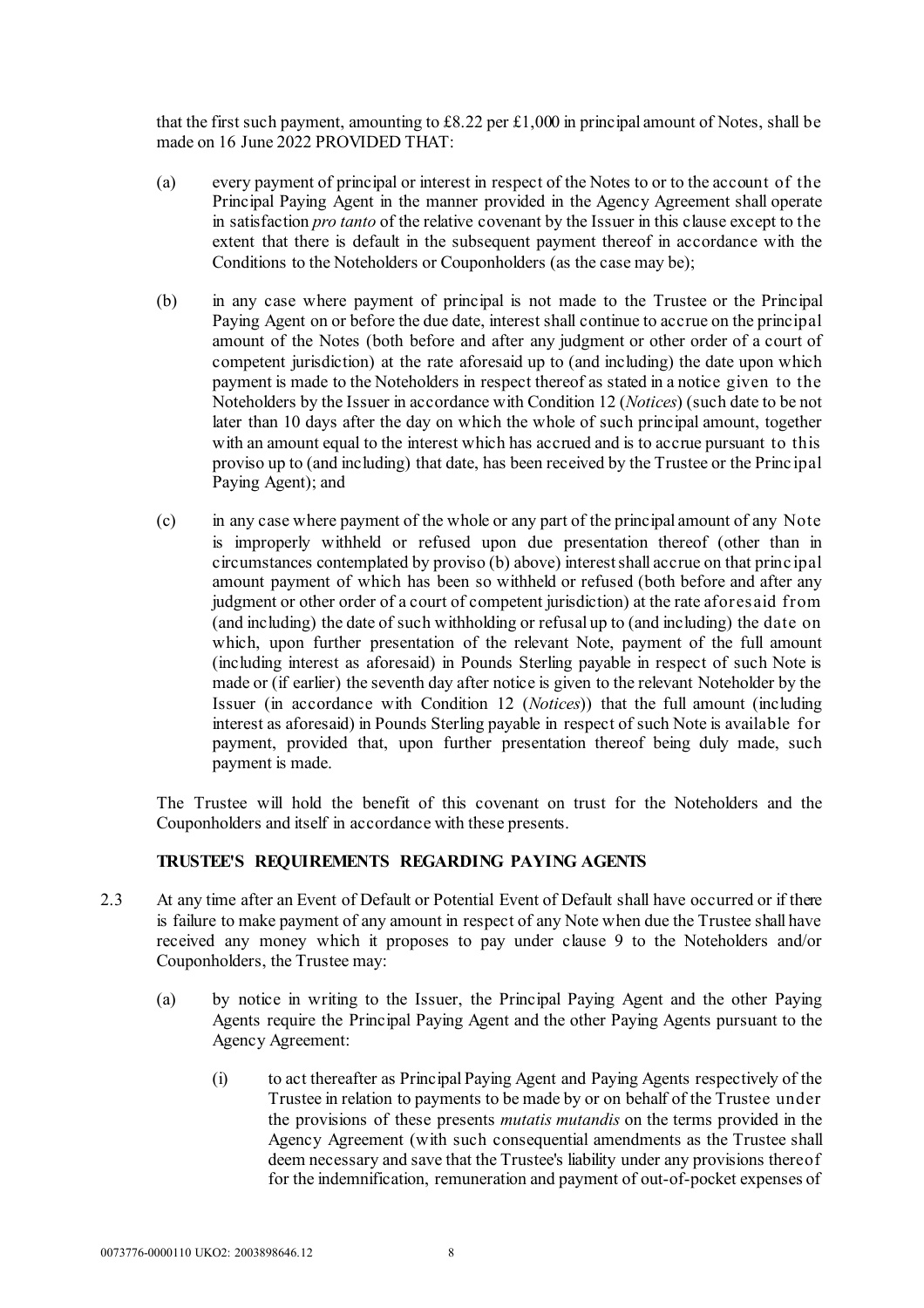the Paying Agents shall be limited to the amounts for the time being held by the Trustee on the trusts of these presents relating to the Notes and available for such purpose) and thereafter to hold all Notes and Coupons and all sums, documents and records held by them in respect of Notes and Coupons on behalf of the Trustee; and/or

- (ii) to deliver up all Notes and Coupons and all sums, documents and records held by them in respect of Notes and Coupons to the Trustee or as the Trustee shall direct in such notice provided that such notice shall be deemed not to apply to any documents or records which the relative Paying Agent is obliged not to release by any law or regulation; and/or
- (b) by notice in writing to the Issuer require it to make all subsequent payments in respect of the Notes and Coupons to or to the order of the Trustee and not to the Princ ipal Paying Agent; with effect from the issue of any such notice to the Issuer and until such notice is withdrawn provis[o \(a\)](#page-9-1) to subclause [2.2](#page-8-0) of this clause relating to the Notes shall c ease to have effect.

# **FURTHER ISSUES**

- <span id="page-10-2"></span>2.4 (a) The Issuer shall be at liberty from time to time (but subject always to the provisions of these presents) without the consent of the Noteholders or Couponholders to create and issue further notes in bearer form ranking *pari passu* in all respects (or in all respects save for the first payment of interest thereon), and so that the same shall be consolidated and form a single series, with the Notes.
	- (b) Any further notes which are to be created and issued pursuant to the provisions of paragraph [2.4\(](#page-10-2)a) above so as to form a single series with the Notes shall be c onstituted by a trust deed supplemental to this Trust Deed. In any such case the Issuer shall prior to the issue of any further notes to be so constituted execute and deliver to the Trustee a trust deed supplemental to this Trust Deed (in relation to which all applicable stamp duties or other documentation fees, duties or taxes have been paid and, if applicable, duly stamped or denoted accordingly) containing a covenant by the Issuer in the form *mutatis mutandis* of subclause [2.2](#page-8-0) in relation to the principal and interest in respect of such further notes and such other provisions (whether or not corresponding to any of the provisions contained in this Trust Deed) as the Trustee shall require including making such consequential modifications to this Trust Deed as the Trustee shall require in order to give effect to such issue of further notes.
	- (c) A memorandum of every such supplemental trust deed shall be endorsed by the Trustee on this Trust Deed and by the Issuer on its duplicate of this Trust Deed.
	- (d) Whenever it is proposed to create and issue any further notes the Issuer shall give to the Trustee not less than 14 days' notice in writing of its intention so to do stating the amount of further notes proposed to be created and issued.

# <span id="page-10-1"></span><span id="page-10-0"></span>**3. FORM AND ISSUE OF NOTES AND COUPONS**

3.1 The Notes shall be represented initially by the Temporary Global Note which the Issuer shall issue to a safekeeper common to both Euroclear and Clearstream, Luxembourg on terms that such common safekeeper shall hold the same for the account of the persons who would otherwise be entitled to receive the Notes in definitive form (**Definitive Notes**) (as notified to such common safekeeper by Barclays Bank PLC on behalf of the joint lead managers of the issue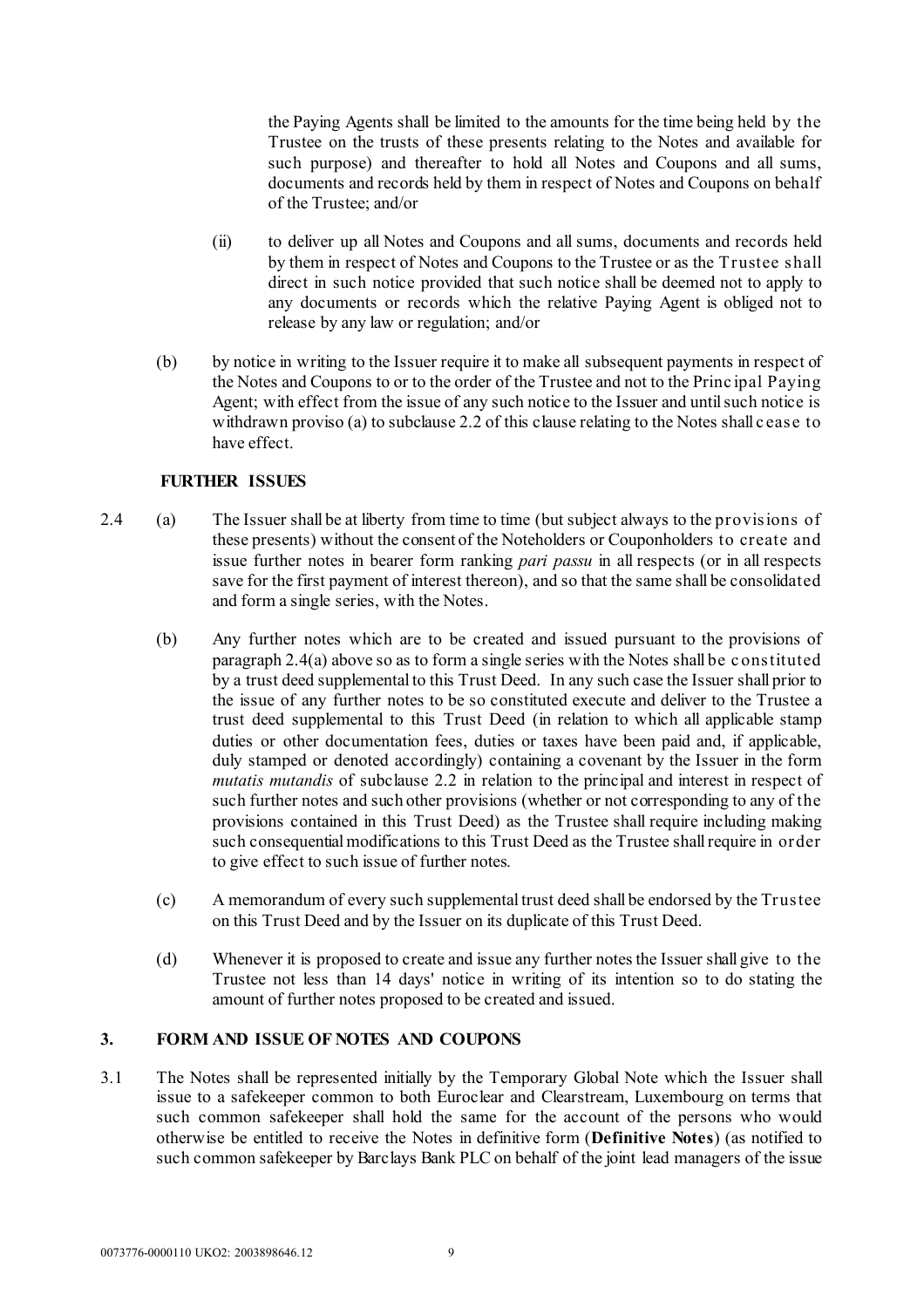of the Notes) and the successors in title to such persons as appearing in the records of Euroclear and Clearstream, Luxembourg for the time being.

- <span id="page-11-1"></span>3.2 The Temporary Global Note shall be printed or typed in the form or substantially in the form set out in [Schedule 1](#page-33-0) and may be a facsimile. The Temporary Global Note shall be in the aggregate principal amount of £400,000,000 and shall be signed manually or in facsimile by an Authorised Signatory of the Issuer on behalf of the Issuer, shall be authenticated by or on behalf of the Principal Paying Agent and shall be effectuated by the common safekeeper acting on the instructions of the Principal Paying Agent. The Temporary Global Note so executed and authenticated and effectuated shall be a binding and valid obligation of the Issuer and title thereto shall pass by delivery.
- <span id="page-11-0"></span>3.3 The Issuer shall issue the Permanent Global Note in exchange for the Temporary Global Note in accordance with the provisions thereof. The Permanent Global Note shall be printed or typed in the form or substantially in the form set out in [Schedule 1](#page-33-0) and may be a facsimile. The Permanent Global Note shall be in the aggregate principal amount of up to £400,000,000 and shall be signed manually or in facsimile by an Authorised Signatory of the Issuer on behalf of the Issuer, shall be authenticated by or on behalf of the Principal Paying Agent and shall be effectuated by the common safekeeper acting on the instructions of the Principal Paying Agent. The Permanent Global Note so executed and authenticated and effectuated shall be a binding and valid obligation of the Issuer and title thereto shall pass by delivery.
- 3.4 The Issuer shall issue the Definitive Notes (together with the unmatured Coupons attached) in exchange for the Temporary Global Note and/or the Permanent Global Note in accordanc e with the provisions thereof.
- 3.5 The Definitive Notes and the Coupons shall be to bearer in the respective forms or substantially in the respective forms set out i[n Schedule 2](#page-45-0) and the Definitive Notes shall be issued in the denominations of £100,000 and integral multiples of £1,000 in excess thereof up to (and including) £199,000 each (serially numbered) and shall be endorsed with the Conditions. Title to the Definitive Notes and the Coupons shall pass by delivery.
- <span id="page-11-2"></span>3.6 The Definitive Notes shall be signed manually or in facsimile by an Authorised Signatory of the Issuer on behalf of the Issuer and shall be authenticated by or on behalf of the Princ ipal Paying Agent without warranty recourse or liability. The Coupons shall not be signed manually or in facsimile by an Authorised Signatory of the Issuer on behalf of the Issuer or authenticated.
- 3.7 The Issuer may use the facsimile signature of any person who at the date such signature is affixed is an Authorised Signatory of the Issuer as referred to in subclauses [3.2,](#page-11-1) [3.3](#page-11-0) and [3.6](#page-11-2)  [above](#page-11-2) notwithstanding that at the time of issue of the Temporary Global Note, the Permanent Global Note or any of the Definitive Notes, as the case may be, they may have ceased for any reason to be such an Authorised Signatory. The Definitive Notes so signed and authenticated, and the Coupons, upon execution and authentication of the relevant Definitive Notes, shall be binding and valid obligations of the Issuer.

# **4. FEES, DUTIES AND TAXES**

The Issuer will pay any stamp, issue, registration, documentary and other similar fees, duties and taxes, including interest and penalties, payable in the United Kingdom, Belgium and Luxembourg in respect of (a) the execution and delivery of these presents and (b) the constitution and issue of the Notes and the Coupons. The Issuer will also indemnify the Trustee, the Noteholders and the Couponholders, on an after tax basis, from and against all stamp, issue, documentary or other taxes paid by any of them in any jurisdiction in connection with any action reasonably taken by or on behalf of the Trustee or (where permitted under these presents so to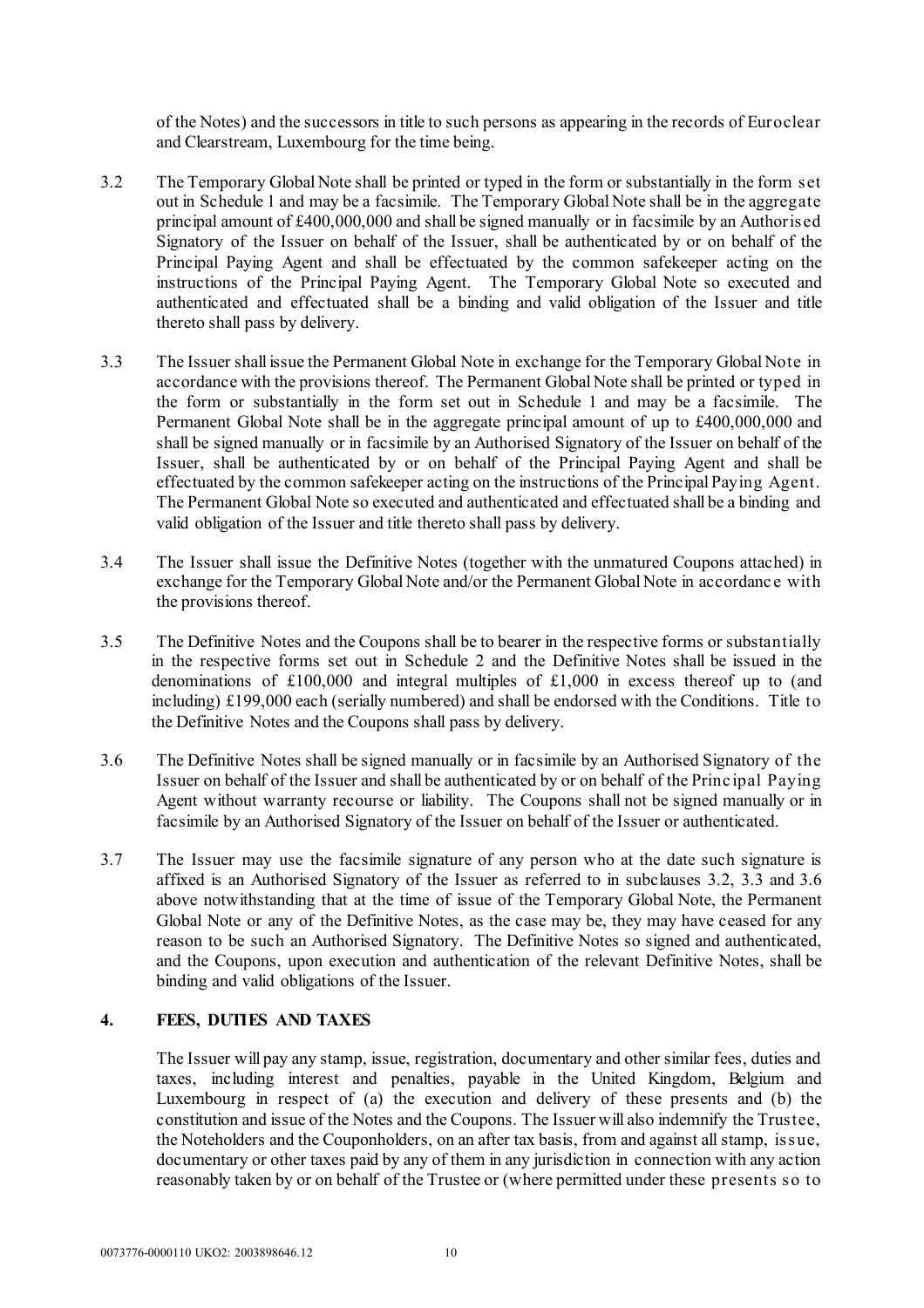do) any Noteholder or Couponholder to enforce or to resolve any doubt concerning these presents.

# **5. COVENANT OF COMPLIANCE**

The Issuer covenants with the Trustee that it will comply with and perform and observe all the provisions of these presents which are expressed to be binding on it. The Conditions shall be binding on the Issuer, the Noteholders and the Couponholders. The Trustee shall be entitled to enforce the obligations of the Issuer under the Notes and the Coupons as if the same were set out and contained in the trust deeds constituting the same, which shall be read and construed as one document with the Notes and the Coupons. The Trustee will hold the benefit of this covenant upon trust for itself and the Noteholders and the Couponholders according to its and their respective interests.

# **6. CANCELLATION OF NOTES AND RECORDS**

- 6.1 The Issuer shall procure that all Notes (a) redeemed or (b) purchased by the Issuer or any of its Subsidiaries and surrendered for cancellation or (c) which, being lost, stolen, destroyed, mutilated or defaced, have been surrendered and replaced pursuant to Condition 11 (*Replacement of Notes and Coupons*) or (d) exchanged as provided in these presents (together in each case with all unmatured Coupons attached thereto or delivered therewith) and all Coupons paid in accordance with the Conditions or which, being mutilated or defaced, have been surrendered and replaced pursuant to Condition 11 (*Replacement of Notes and Coupons*) shall be cancelled by or on behalf of the Issuer and a certificate stating:
	- (a) the aggregate principal amount of Notes which have been redeemed and the aggregate amounts in respect of Coupons which have been paid;
	- (b) the serial numbers of such Notes in definitive form;
	- (c) the total numbers (where applicable, of each denomination) by maturity date of such Coupons;
	- (d) the aggregate amount of interest paid (and the due dates of such payments) on Global Notes;
	- (e) the aggregate principal amount of Notes (if any) which have been purchased by or on behalf of the Issuer or any of its Subsidiaries and cancelled and the serial numbers of such Notes in definitive form and the total number (where applicable, of each denomination) by maturity date of the Coupons attached thereto or surrendered therewith; and
	- (f) the aggregate principal amounts of Notes and the aggregate amounts in respect of Coupons which have been so exchanged or surrendered and replaced and the serial numbers of such Notes in definitive form and the total number (where applicable, of each denomination) by maturity date of such Coupons;

shall be given to the Trustee by or on behalf of the Issuer as soon as possible and in any event within four months after the date of any such redemption, purchase, exchange or replacement (as the case may be). The Trustee may accept such certificate as conclusive evidence of redemption, purchase, exchange or replacement *pro tanto* of the Notes or payment of interest thereon respectively and of cancellation of the relative Notes and Coupons.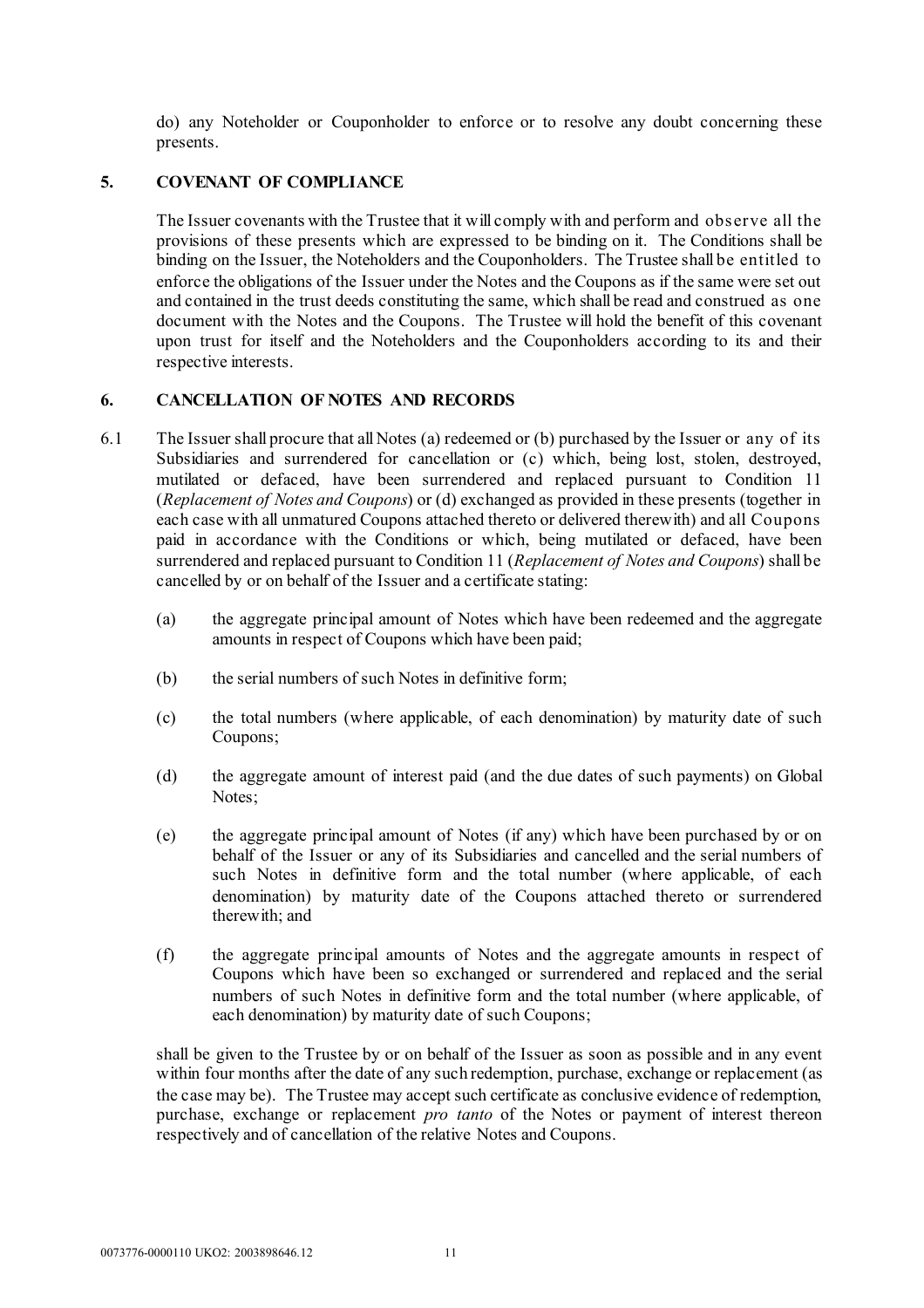6.2 The Issuer shall procure (a) that the Principal Paying Agent shall keep a full and complete record of all Notes and Coupons (other than serial numbers of Coupons) and of their redemption, cancellation, purchase or exchange (as the case may be) and of all replacement notes or coupons issued in substitution for lost, stolen, mutilated, defaced or destroyed Notes or Coupons and (b) that such records shall be made available to the Trustee at all reasonable times.

# <span id="page-13-2"></span>**7. ENFORCEMENT**

- 7.1 The Trustee may at any time, at its discretion and without notice, take such proceedings and/or other steps and/or action (including lodging an appeal in any proceedings) as it may think fit against or in relation to the Issuer to enforce its obligations under these presents or otherwise.
- 7.2 Proof that as regards any specified Note or Coupon the Issuer has made default in paying any amount due in respect of such Note or Coupon shall (unless the contrary be proved) be sufficient evidence that the same default has been made as regards all other Notes or Coupons (as the c ase may be) in respect of which the relevant amount is due and payable.

# <span id="page-13-0"></span>**8. ACTION, PROCEEDINGS AND INDEMNIFICATION**

- 8.1 The Trustee shall not be bound to take any action in relation to these presents (including but not limited to the giving of any notice pursuant to Condition 9 (*Events of Default*) or the taking of any proceedings and/or other steps or action mentioned in subclause [7.1\)](#page-13-2) unless respectively directed or requested to do so (a) by an Extraordinary Resolution or (b) in writing by the holders of at least one-quarter in principal amount of the Notes then outstanding and in either c ase then only if it shall be indemnified and/or secured and/or pre-funded to its satisfaction against all Liabilities to which it may render itself liable or which it may incur by so doing.
- 8.2 Only the Trustee may enforce the provisions of these presents. No Noteholder or Couponholder shall be entitled to (i) take any steps or action against the Issuer to enforce the performance of any of the provisions of these presents or (ii) take any other proceedings (including lodging an appeal in any proceedings) in respect of or concerning the Issuer, in each case unless the Trustee having become bound as aforesaid to take any such action, steps or proceedings fails to do so within 60 days and such failure is continuing.

# <span id="page-13-1"></span>**9. APPLICATION OF MONEYS**

All moneys received by the Trustee under these presents shall be held by the Trustee upon trust to apply them (subject to claus[e 11\)](#page-14-0):

- (a) *First,* in payment or satisfaction of all Liabilities then due and unpaid properly incurred by or payable to the Trustee (including remuneration payable to it under these presents) or any Appointee in carrying out its functions under these presents;
- (b) *Secondly*, in or towards retention of an amount which the Trustee reasonably considers necessary to pay any amounts that may thereafter become due to be paid pursuant to these presents to it or any Appointee, to the extent it reasonably considers that moneys received by it thereafter under these presents may be insufficient and/or may not be received in time to pay such amounts;
- (c) *Thirdly*, in payment or satisfaction of all Liabilities then due and unpaid properly incurred by or payable to any Agent (including remuneration payable to it under the Agency Agreement) or any Appointee in carrying out its functions under the Agency Agreement;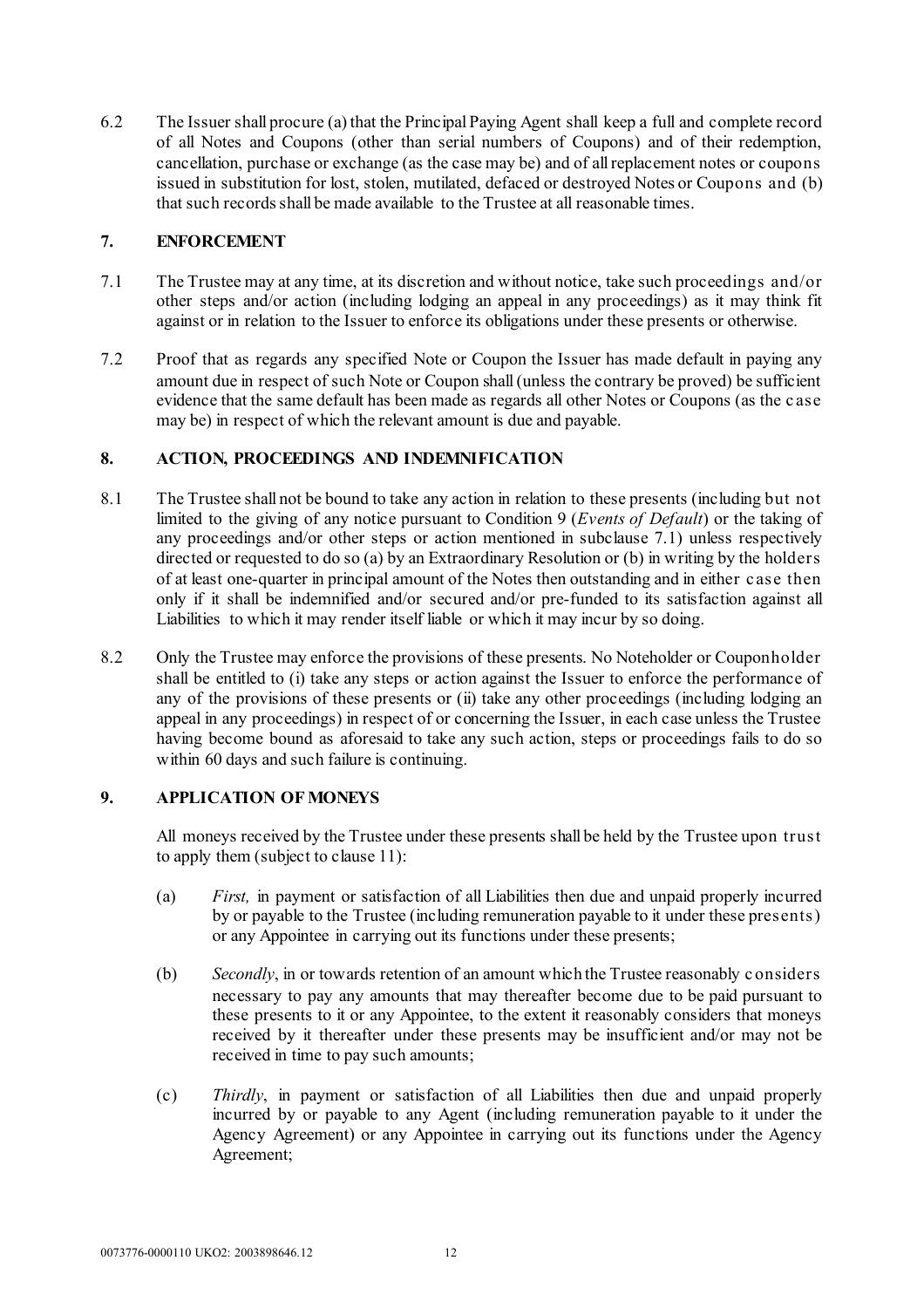- (c) *Fourthly*, in or towards payment *pari passu* and rateably of all principal and interest then due and unpaid in respect of the Notes; and
- (d) *Fifthly*, in payment of the balance (if any) to the Issuer (without prejudice to, or liability in respect of, any question as to how such payment to the Issuer shall be dealt with as between the Issuer and any other person).

Without prejudice to this clause [9,](#page-13-1) if the Trustee holds any moneys which represent princ ipal or interest in respect of Notes which have become void or in respect of which claims have been prescribed under Condition 8 (*Prescription*), the Trustee will hold such moneys on the above trusts.

# **10. NOTICE OF PAYMENTS**

The Trustee shall give notice to the Noteholders in accordance with Condition 12 (*Notices*) of the day fixed for any payment to them under clause [9.](#page-13-1) Such payment may be made in accordance with Condition 5 (*Payment*) and any payment so made shall be a good disc harge to the Trustee.

# <span id="page-14-0"></span>**11. INVESTMENT BY TRUSTEE**

- 11.1 The Trustee may at its discretion and pending payment deposit moneys at any time available for the payment of principal and interest on the Notes in some or one of the deposits hereinafter authorised for such periods as it may consider expedient with power from time to time at the like discretion to vary such deposits and to accumulate such deposits and the resulting interest and other income derived therefrom. The accumulated deposits shall be applied under clause [9.](#page-13-1) All interest and other income deriving from such deposits shall be applied first in payment or satisfaction of all amounts then due and unpaid under clause [14](#page-18-0) to the Trustee and/or any Appointee and otherwise held for the benefit of and paid to the Noteholders or the holders of the related Coupons, as the case may be.
- 11.2 Moneys held by the Trustee may at its election be placed on deposit into an account bearing a market rate interest (and for the avoidance of doubt, the Trustee shall not be required to obtain best rates, be responsible for any loss occasioned by such deposit or exercise any other form of investment discretion with respect to such deposits) in the name or under the control of the Trustee at such bank or other financial institution and in such currency as the Trustee may think fit in light of the cash needs of the transaction and not for purposes of generating income. If such moneys are placed on deposit with a bank or financial institution which is a subsidiary, holding company, affiliate or associated company of the Trustee, it need only account for an amount of interest equal to the standard amount of interest payable by it on a deposit to an independent customer.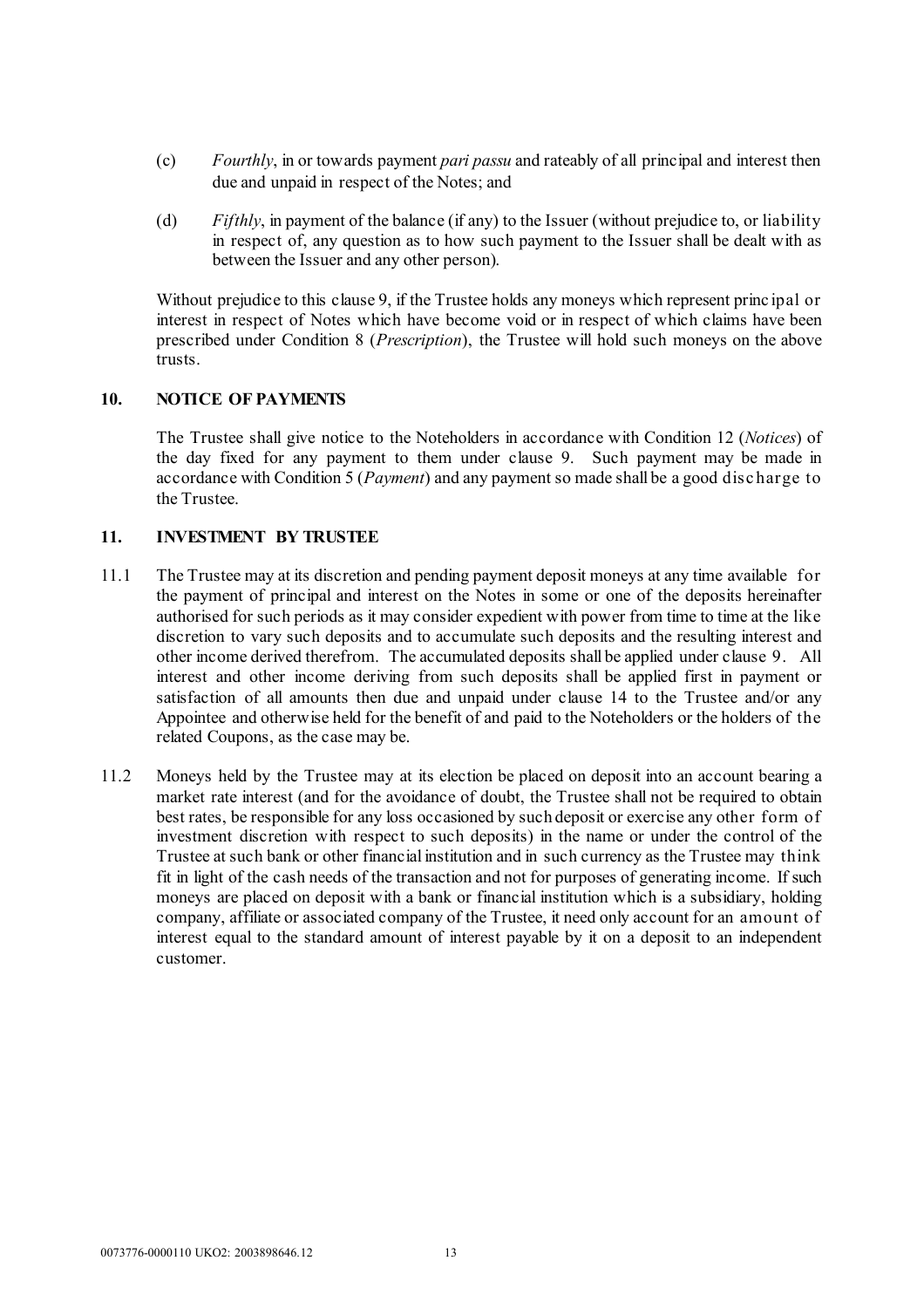<span id="page-15-0"></span>11.3 The Trustee may, at its discretion, accumulate such moneys until the accumulations, together with any other funds for the time being under the control of the Trustee and available for such purpose, amount to at least 10 per cent. of the principal amount of the Notes then outstanding and then such accumulations and funds (after deduction of, or provision for, any applicable taxes) shall be applied as set out above. For the avoidance of doubt, the Trustee shall in no circumstances have any discretion to invest any moneys referred to in this Claus[e 11.3](#page-15-0) in any investments or other assets.

# **12. PARTIAL PAYMENTS**

Upon any payment under clause [9](#page-13-1) (other than payment in full against surrender of a Note or Coupon) the Note or Coupon in respect of which such payment is made shall be produced to the Trustee or the Paying Agent by or through whom such payment is made and the Trustee shall or shall cause such Paying Agent to enface thereon a memorandum of the amount and the date of payment but the Trustee may in any particular case dispense with such production and enfacement upon such indemnity being given as it shall think sufficient.

# **13. COVENANTS BY THE ISSUER**

So long as any of the Notes remains outstanding, the Issuer covenants with the Trustee that it shall:

- (a) give or procure to be given to the Trustee such opinions, certificates, information and evidence as it shall properly require and in such form as it shall reasonably require (including without limitation the procurement by the Issuer of all such certificates called for by the Trustee pursuant to subclause  $15(c)$  for the purpose of the discharge or exercise of the duties, trusts, powers, authorities and discretions vested in it under these presents or by operation of law;
- (b) at all times keep and procure its Subsidiaries to keep proper books of account and, following the occurrence of an Event of Default or Potential Event of Default, allow and procure its Subsidiaries to allow the Trustee (and any person appointed by the Trustee to whom the Issuer or the relevant Subsidiary (as the case may be) shall have no reasonable objection), free access to such books of account at all reasonable times during normal business hours;
- (c) send to the Trustee (in addition to any copies to which it may be entitled as a holder of any securities of the Issuer) an electronic copy in English of every balance sheet, profit and loss account, report, circular and notice of general meeting and every other document issued or sent to its shareholders (in their capacity as such) together w ith any of the foregoing, and every document issued or sent to holders of securities other than its shareholders (including the Noteholders) as soon as practicable after the issue or publication thereof;
- (d) forthwith give notice in writing to the Trustee of the coming into existence of any security interest which would require any security to be given to the Notes pursuant to Condition 3 (*Negative Pledge*) or of the occurrence of any Event of Default, Potential Event of Default or Put Event;
- (e) give to the Trustee (i) within ten days after demand by the Trustee therefor and (ii) (without the necessity for any such demand) promptly after the publication of its audited accounts in respect of each financial period commencing with the financial period ending 17 September 2022 and in any event not later than 180 days after the end of eac h such financial period a certificate in or substantially in the form set out in [Schedule 4](#page-79-0)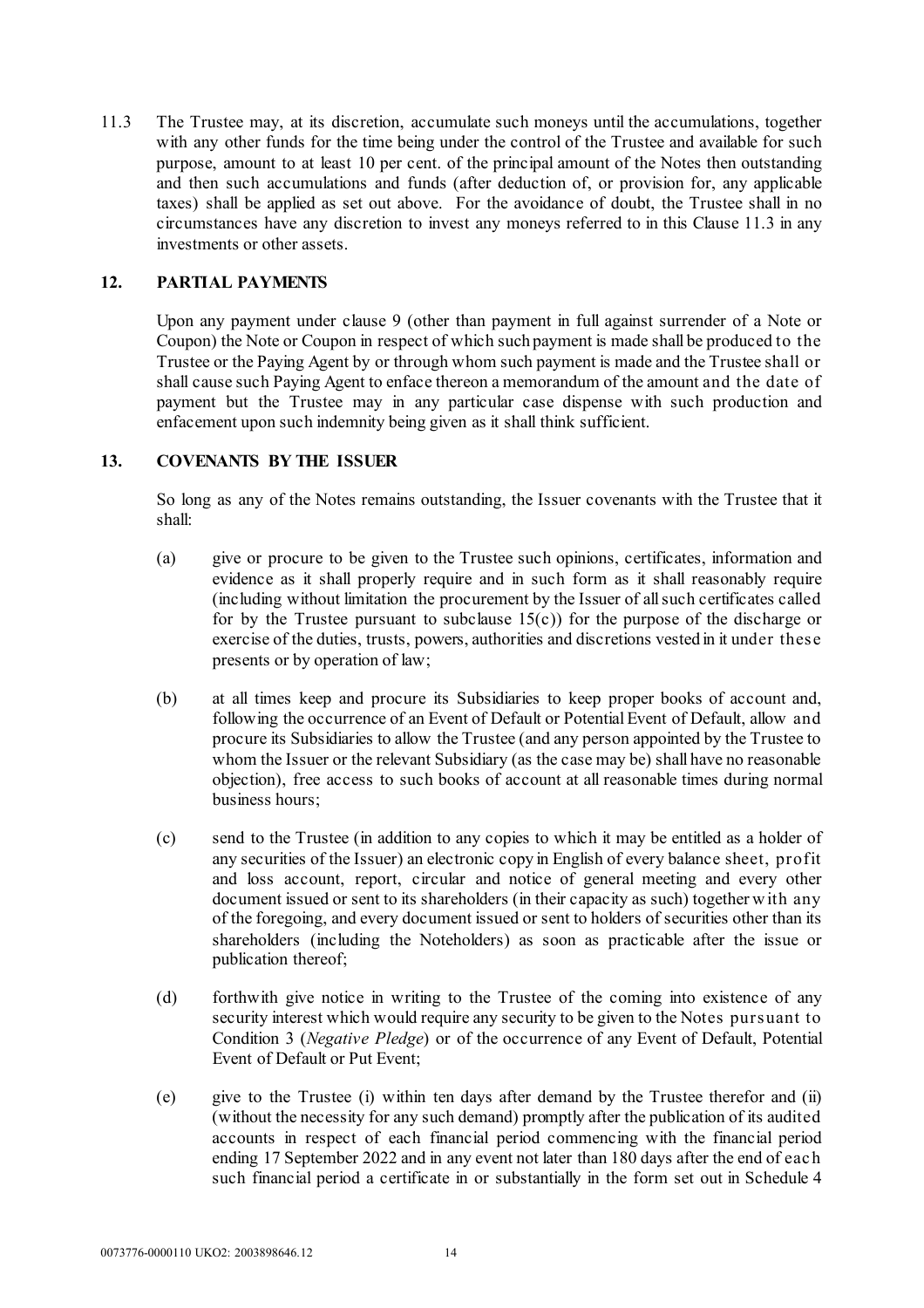signed by an Authorised Signatory of the Issuer to the effect that, as at a date not more than seven days before delivering such certificate (the **certification date**), to the best of the knowledge, information and belief of the Authorised Signatory there did not exist and had not existed since the certification date of the previous certificate (or in the c ase of the first such certificate the date hereof) any Event of Default, a Potential Event of Default or Put Event (or if such exists or existed specifying the same) and that during the period from (and including) the certification date of the last such certificate (or in the case of the first such certificate the date hereof) to (and including) the certification date of such certificate the Issuer has complied with all its obligations contained in these presents or (if such is not the case) specifying the respects in which it has not complied. Such certificates shall be accompanied in each case by an up-to-date list of the Authorised Signatories of the Issuer and each of their specimen signatures. The Trustee shall be entitled to rely conclusively upon such certificates and such list and shall not be liable to any person by reason thereof;

- (f) at all times execute and do all such further documents, acts and things as may be necessary at any time or times in the reasonable opinion of the Trustee to give effec t to these presents;
- (g) at all times maintain Paying Agents in accordance with the Conditions;
- (h) notify or procure the Principal Paying Agent to notify the Trustee promptly in the event that the Principal Paying Agent does not, on or before the due date for any payment in respect of the Notes or any of them or any of the Coupons, receive unconditionally pursuant to the Agency Agreement payment of the full amount in the requisite currenc y of the moneys payable on such due date on all such Notes or Coupons as the c ase may be;
- (i) in the event of the unconditional payment to the Principal Paying Agent or the Trustee of any sum due in respect of the Notes or any of them or any of the Coupons being made after the due date for payment thereof forthwith give or procure to be given notice to the relevant Noteholders in accordance with Condition 12 (*Notices*) that such payment has been made;
- <span id="page-16-0"></span>(j) give notice to the Noteholders in accordance with Condition 12 (*Notices*) of any appointment, resignation or removal of any Paying Agent (other than the appointment of the initial Paying Agents) after having obtained the prior written approval of the Trustee thereto or any change of any Paying Agent's specified office and (except as provided by the Agency Agreement or the Conditions) at least 30 days prior to such event taking effect; PROVIDED ALWAYS THAT so long as any of the Notes or Coupons remains liable to prescription in the case of the termination of the appointment of the Principal Paying Agent no such termination shall take effect until a Principal Paying Agent has been appointed on terms previously approved in writing by the Trustee;
- <span id="page-16-1"></span>(k) send to the Trustee, not less than 7 days prior to which any such notice is to be given, the form of every notice to be given to the Noteholders in accordance with Condition 12 (*Notices*) and obtain the prior written approval of the Trustee to, and promptly give to the Trustee an electronic copy of, the final form of every notice to be given to the Noteholders in accordance with Condition 12 (*Notices*) (such approval, unless so expressed, not to constitute approval for the purposes of Section 21 of the FSMA of a communication within the meaning of Section 21 of the FSMA);
- (l) comply with and perform all its obligations under the Agency Agreement and use reasonable endeavours to procure that the Paying Agents comply with and perform all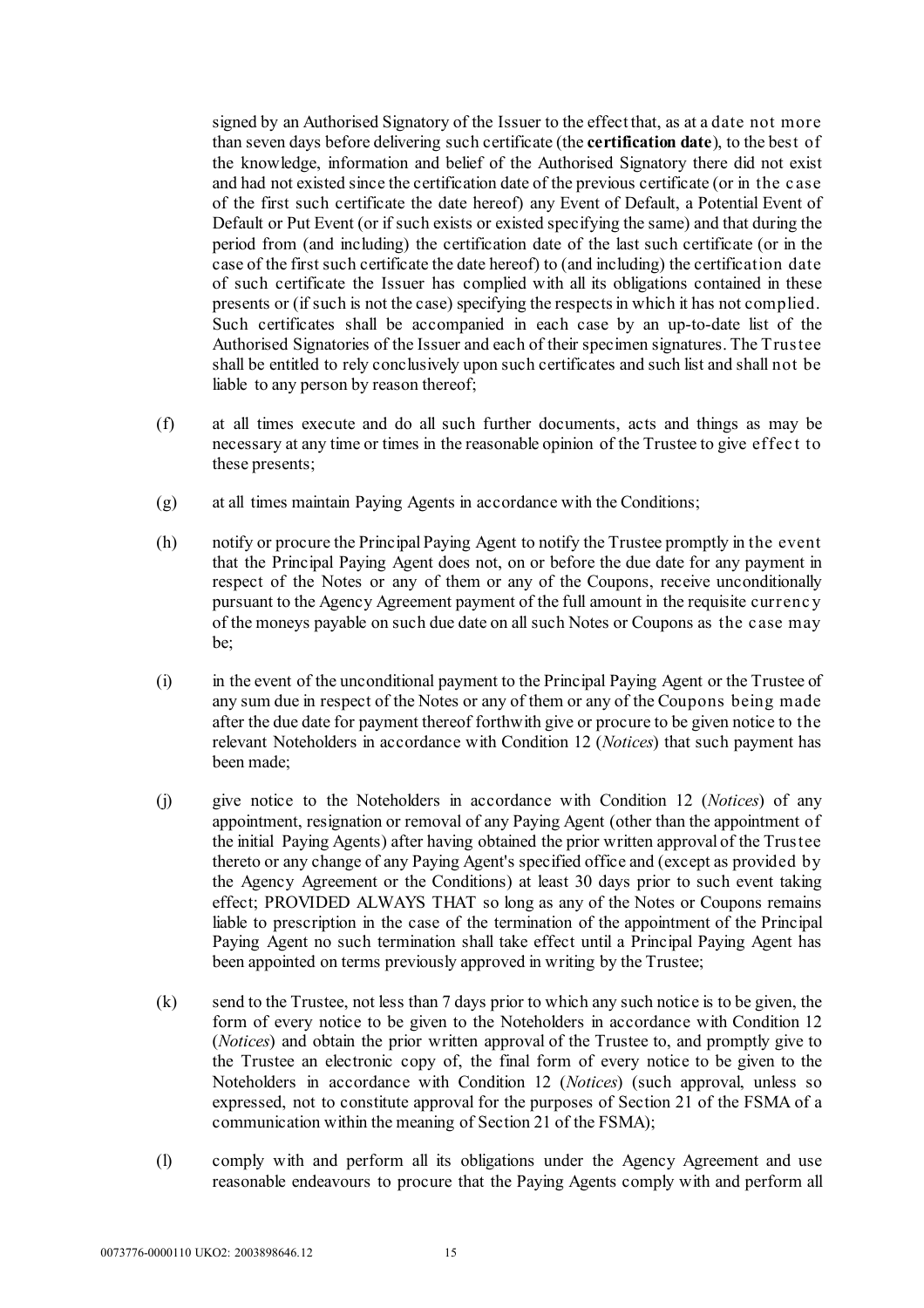their respective obligations thereunder and any notice given by the Trustee pursuant to Clause  $2.3(a)(i)$  and not make any amendment or modification to such Agreement without the prior written approval of the Trustee;

- <span id="page-17-1"></span>(m) in order to enable the Trustee to ascertain the principal amount of Notes for the time being outstanding for any of the purposes referred to in the proviso to the definition of **outstanding** in Clause [1,](#page-2-0) deliver to the Trustee forthwith upon being so requested in writing by the Trustee a certificate in writing signed by an Authorised Signatory of the Issuer setting out the total number and aggregate principal amount of Notes which:
	- (i) up to (and including) the date of such certificate have been purchased by the Issuer or any Subsidiary of the Issuer and cancelled; and
	- (ii) are at the date of such certificate held by, for the benefit of, or on behalf of, the Issuer, any Subsidiary of the Issuer, any Holding Company of the Issuer or any other Subsidiary of such Holding Company;
- (n) procure its Subsidiaries to comply with all (if any) applicable provisions of Condition 6 (*Redemption and Purchase*);
- (o) procure that each of the Paying Agents makes available for inspection by Noteholders and Couponholders at its specified office copies of these presents, the Agency Agreement and the then latest audited balance sheet and profit and loss account (consolidated if applicable) of the Issuer;
- (p) upon due surrender in accordance with the Conditions, pay the face value of all Coupons appertaining to all Notes purchased by the Issuer or any Subsidiary of the Issuer;
- (q) give notice to the Trustee of the proposed redemption of the Notes at least 5 business days in London prior to the giving of any notice of redemption in respect of suc h Notes pursuant to Condition 12 (*Notices*);
- (r) if payments of principal or interest in respect of the Notes or the Coupons by the Issuer shall become subject generally to the taxing jurisdiction of any territory or any political sub-division or any authority therein or thereof having power to tax other than or in addition to the United Kingdom or any such political sub-division or any such authority therein or thereof, immediately upon becoming aware thereof notify the Trustee of such event and (unless the Trustee otherwise agrees) enter forthwith into a trust deed supplemental to this Trust Deed, giving to the Trustee an undertaking or covenant in form and manner satisfactory to the Trustee in terms corresponding to the terms of Condition 7 (*Taxation*) with the substitution for (or, as the case may be, the addition to) the references therein to the United Kingdom or any political sub division or any authority therein or thereof having power to tax of references to that other or additional territory or any political sub-division or any authority therein or thereof having power to tax to whose taxing jurisdiction such payments shall have become subject as aforesaid, such supplemental trust deed also (where applicable) to modify Condition 6.2 (*Redemption for Taxation Reasons*) so that such Condition shall make reference to the other or additional territory, any political sub-division and any authority therein or thereof having power to tax; and
- <span id="page-17-0"></span>(s) the Issuer shall, within ten business days of a written request by the Trustee, supply to the Trustee such forms, documentation and other information relating to it, its operations, or the Notes as the Trustee reasonably requests for the purposes of the Trustee's compliance with Applicable Law and shall notify the Trustee reasonably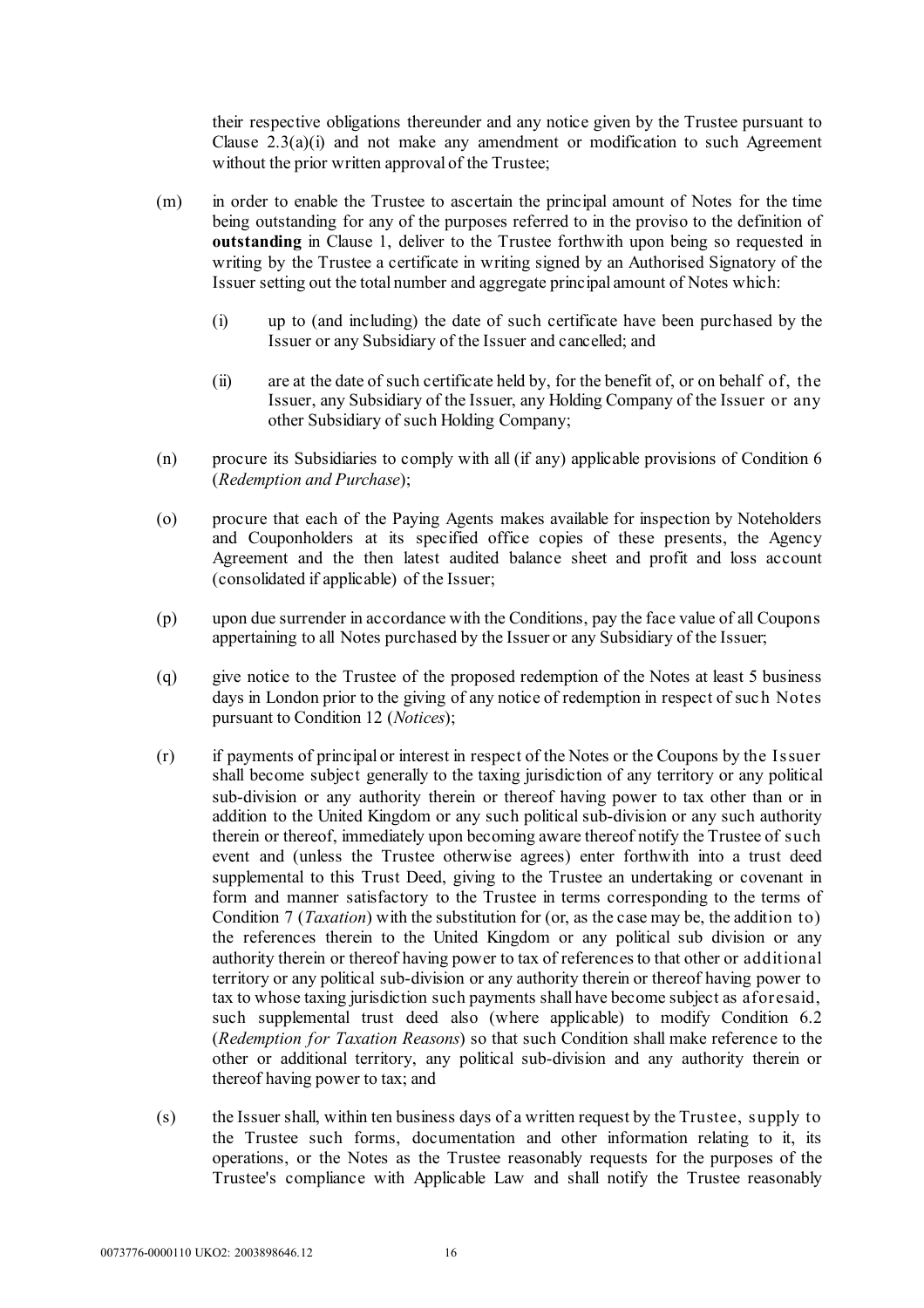promptly in the event that it becomes aware that any of the forms, documentation or other information provided by the Issuer is (or becomes) inaccurate in any material respect; provided, however, the Issuer shall not be required to provide any forms, documentation or other information pursuant to this clause to the extent that: (i) any such form, documentation or other information (or the information required to be provided on such form or documentation) is not reasonably available to the Issuer and cannot be obtained by the Issuer using reasonable efforts; or (ii) doing so would or might in the reasonable opinion of the issuer constitute a breach of any: (a) Applicable Law; (b) fiduciary duty; or (c) duty of confidentiality. For purposes of this Clause 13[\(s\),](#page-17-0)  **Applicable Law** shall be deemed to include (i) any rule or practice of any Authority by which any party to this Trust Deed is bound or with which it is accustomed to comply; (ii) any agreement between any Authorities; and (iii) any agreement between any Authority and any party to this Trust Deed that is customarily entered into by institutions of a similar nature.

#### <span id="page-18-1"></span><span id="page-18-0"></span>**14. REMUNERATION AND INDEMNIFICATION OF TRUSTEE**

- 14.1 The Issuer shall pay to the Trustee remuneration for its services as trustee as from the date of this Trust Deed, such remuneration to be at such rate as may from time to time be agreed in w riting between the Issuer and the Trustee. Such remuneration shall accrue from day to day and be payable (in priority to payments to the Noteholders and Couponholders) up to (and including) the date when, all the Notes having become due for redemption, the redemption moneys and interest thereon to the date of redemption have been paid to the Principal Paying Agent or, as the case may be, the Trustee PROVIDED THAT if upon due presentation of any Note or Coupon the moneys due in respect thereof is improperly withheld or refused, remuneration will commence again to accrue.
- <span id="page-18-2"></span>14.2 In the event of the occurrence of an Event of Default or a Potential Event of Default, the Issuer hereby agrees that the Trustee shall be entitled to be paid additional remuneration, calculated at its normal hourly rates in force from time to time. In any other case, if the Trustee considers it expedient or necessary or is requested by the Issuer to undertake duties which the Trustee and the Issuer agree to be of an exceptional nature or otherwise outside the scope of the normal duties of the Trustee under these presents the Issuer shall pay to the Trustee such additional remuneration as shall be agreed between them (and which may be calculated by reference to the Trustee's normal hourly rates in force from time to time).
- 14.3 The Issuer shall in addition pay to the Trustee an amount equal to the amount of any value added tax or similar tax properly chargeable thereon (to the extent that the Trustee or another member of its group is required to account to any tax authority for that value added tax) in respec t of its remuneration under these presents.
- 14.4 In the event of the Trustee and the Issuer failing to agree:
	- (a) (in a case to which subclause [14.1 above](#page-18-1) applies) upon the amount of the remuneration; or
	- (b) (in a case to which subclause [14.2 above](#page-18-2) applies) upon whether such duties shall be of an exceptional nature or otherwise outside the scope of the normal duties of the Trustee under these presents, or upon such additional remuneration,

such matters shall be determined by a person (acting as an expert and not as an arbitrator) selected by the Trustee and approved by the Issuer or, failing such approval, nominated (on the application of the Trustee) by the President for the time being of The Law Society of England and Wales (the expenses involved in such nomination and the fees of such person being payable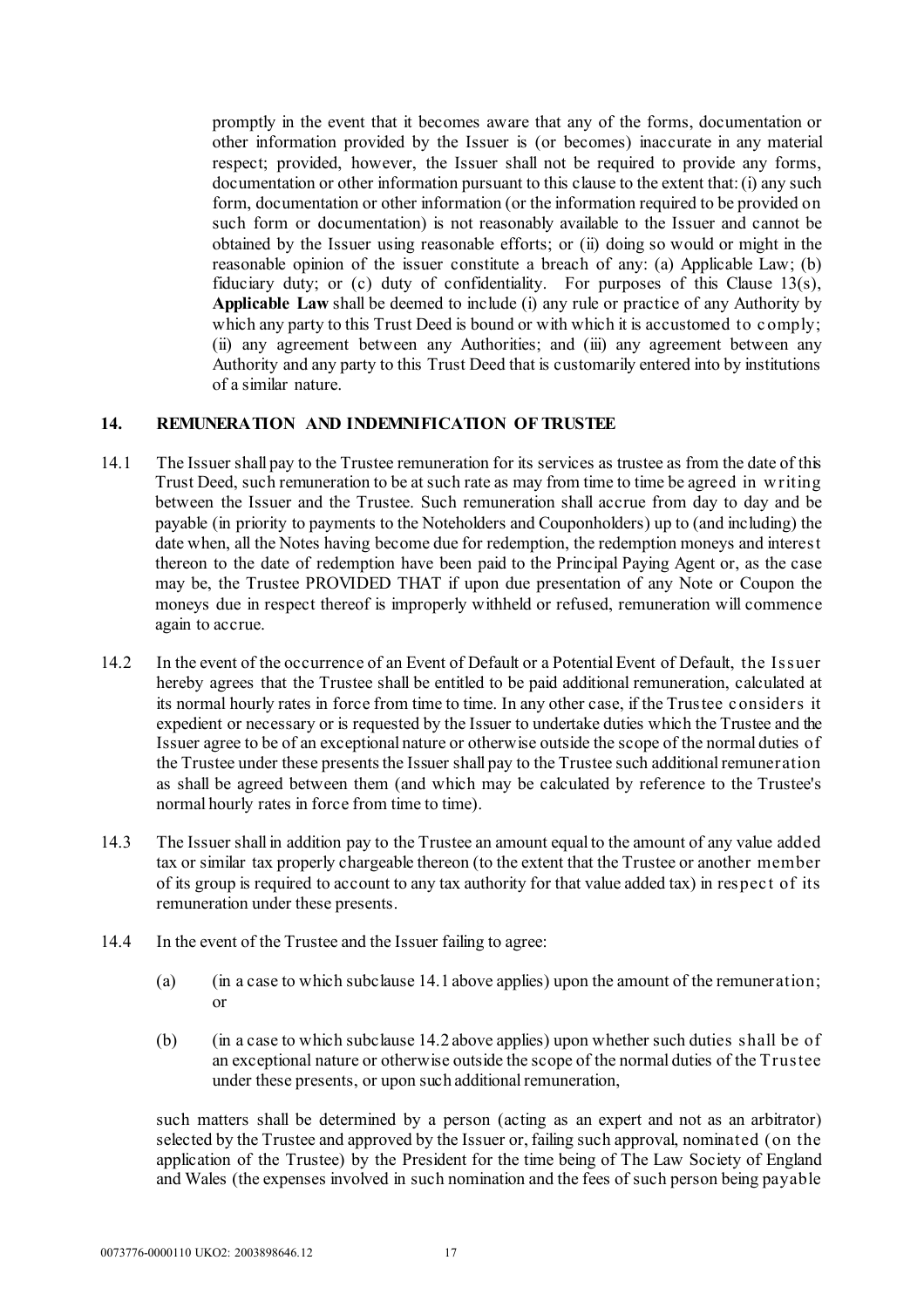by the Issuer) and the determination of any such person shall be final and binding upon the Trustee and the Issuer.

- <span id="page-19-0"></span>14.5 Without prejudice to the right of indemnity by law given to trustees, the Issuer shall indemnify the Trustee and every Appointee and keep it or them indemnified against all properly incurred Liabilities (including (i) any Agent/Delegate Liabilities and (ii) in respect of disputing or defending any Liabilities or any Agent/Delegate Liabilities but excluding, for the avoidance of doubt, any corporation tax payable in respect of the net income, profits or gains of the Trustee) to which they become subject or which are incurred by it or them in the preparation and exec ution or purported execution of any of its or their trusts, duties, rights powers, authorities and discretions under these presents or its or their functions under any such appointment or in respect of any other matter or thing done or omitted in any way relating to these presents or any such appointment (including all Liabilities incurred in disputing or defending any of the foregoing). **Agent/Delegate Liabilities** are Liabilities which the Trustee is obliged to pay or reimburse to any of its agents or delegates appointed pursuant to, and in accordance with, these presents.
- <span id="page-19-1"></span>14.6 The Issuer shall also pay or discharge all Liabilities properly incurred by the Trustee in relation to the preparation and execution of, the exercise of its powers and the performance of its duties and functions under, and in any other manner relating to, these presents, including but not limited to legal and travelling expenses and any stamp, issue, registration, documentary and other similar taxes or duties paid or payable by the Trustee in connection with any action taken or contemplated by or on behalf of the Trustee for enforcing these presents.
- 14.7 All amounts payable pursuant to subclauses [14.5](#page-19-0) and [14.6](#page-19-1) shall be payable by the Issuer on the date specified in a demand by the Trustee and in the case of payments actually made by the Trustee prior to such demand shall carry interest at the rate of 1 per cent. per annum over the NatWest International Bank base rate (on the date on which payment was made by the Trustee) from the date such demand is made, and in all other cases shall (if not paid within 30 days after the date of such demand or, if such demand specifies that payment is to be made on an earlier date, on such earlier date) carry interest at such rate from such thirtieth day or such other date specified in such demand. All remuneration payable to the Trustee shall carry interest at such rate from the due date therefor.
- 14.8 The Issuer hereby further undertakes to the Trustee that all monies payable by the Issuer to the Trustee under this clause shall be made without set-off or counterclaim unless compelled by law in which event the Issuer will pay such additional amounts as will result in the receipt by the Trustee of the amounts which would otherwise have been payable by the Issuer to the Trustee under this clause in the absence of any such set-off or counterclaim.
- 14.9 Unless otherwise specifically stated in any discharge of these presents the provisions of this clause [14](#page-18-0) shall continue in full force and effect notwithstanding such discharge and w hether or not the Trustee is the then trustee of these presents.

#### **15. SUPPLEMENT TO TRUSTEE ACTS**

Section 1 of the Trustee Act 2000 shall not apply to the duties of the Trustee in relation to the trusts constituted by these presents. Where there are any inconsistencies between the Trustee Acts and the provisions of these presents, the provisions of these presents shall, to the extent allowed by law, prevail and, in the case of any such inconsistency with the Trustee Act 2000, the provisions of these presents shall constitute a restriction or exclusion for the purposes of that Act. The Trustee shall have all the powers conferred upon trustees by the Trustee Acts and by way of supplement thereto it is expressly declared as follows: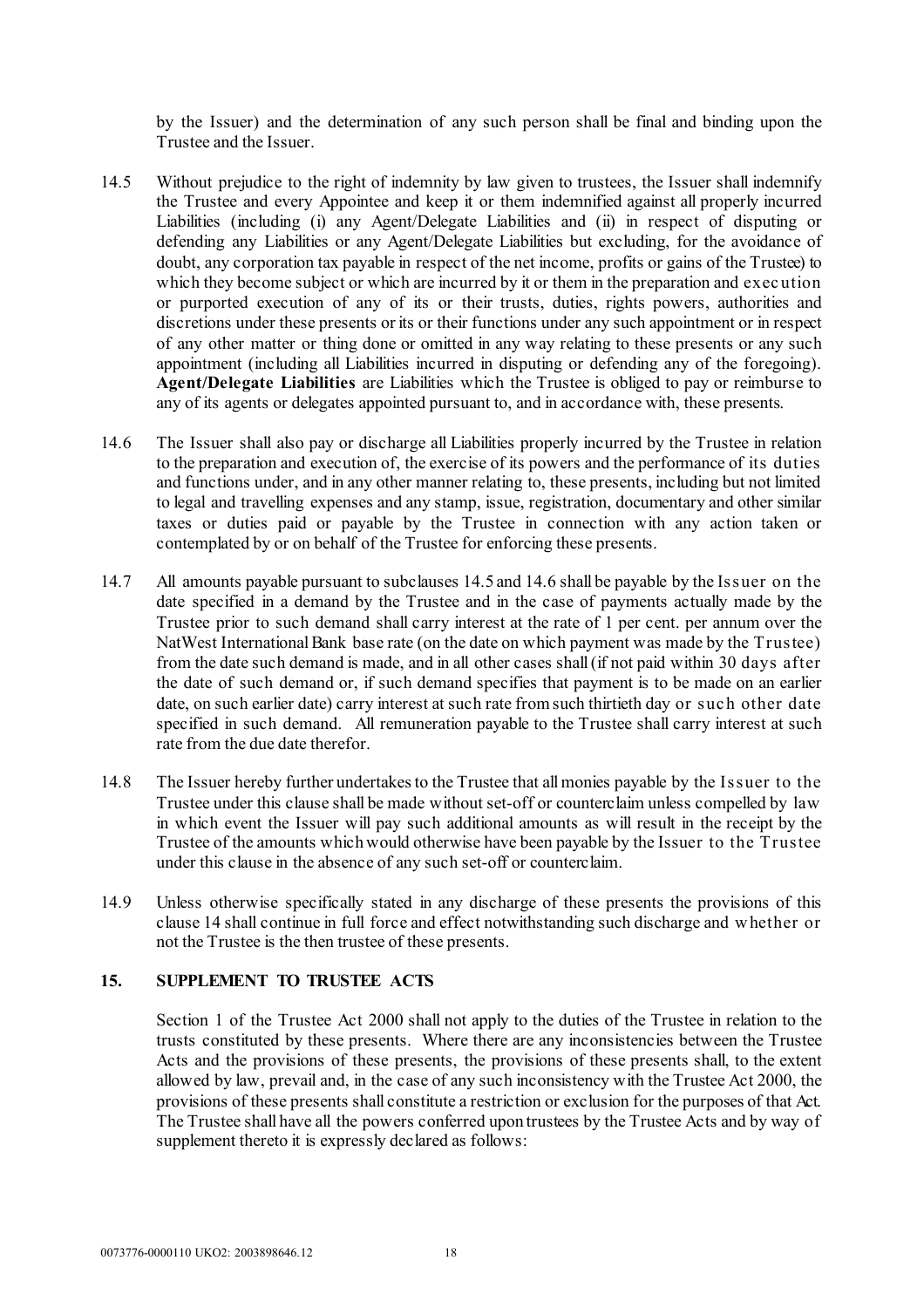- (a) The Trustee may in relation to these presents act on the advice or opinion, report of or any information obtained from any lawyer, valuer, accountant (including any auditor), surveyor, banker, broker, auctioneer or other expert whether obtained by the Issuer, the Trustee or otherwise, whether or not addressed to the Trustee and shall not be responsible for any Liability that may be occasioned by so acting.
- (b) Any such advice, opinion, report or information may be sent or obtained by letter, facsimile transmission or e-mail and the Trustee shall not be liable for acting on any advice, opinion or information purporting to be conveyed by any such letter, facsimile transmission or e-mail although the same shall contain some error or shall not be authentic.
- <span id="page-20-0"></span>(c) If the Trustee, in the exercise of its functions, requires to be satisfied or to have information as to any fact or the expediency of any act, the Trustee may call for and shall be at liberty to accept as sufficient evidence of any fact or matter or the expediency of any transaction or thing a certificate signed by any one Authorised Signatory of the Issuer and the Trustee shall not be bound in any such case to call for further evidence or be responsible for any Liability that may be occasioned by it or any other person ac ting on such certificate.
- (d) The Trustee shall be at liberty to hold these presents and any other documents relating thereto or to deposit them in any part of the world with any banker or banking c ompany or company whose business includes undertaking the safe custody of documents or lawyer or firm of lawyers considered by the Trustee to be of good repute and the Trustee shall not be responsible for or required to insure against any Liability incurred in connection with any such holding or deposit and may pay all sums required to be paid on account of or in respect of any such deposit.
- (e) The Trustee shall not be responsible for the receipt or application of the proceeds of the issue of any of the Notes by the Issuer, the exchange of any Global Note for another Global Note or definitive Notes or the delivery of any Global Note or definitive Notes to the person(s) entitled to it or them.
- (f) The Trustee shall not be bound to give notice to any person of the execution of any documents comprised or referred to in these presents or to take any steps to ascertain whether any Event of Default, a Potential Event of Default or Put Event has happened and, until it shall have actual knowledge or express written notice pursuant to these presents to the contrary, the Trustee shall be entitled to assume (without liability to any person) that no Event of Default, Potential Event of Default or Put Event has happened and that the Issuer is observing and performing all its obligations under these presents.
- (g) Save as expressly otherwise provided in these presents, the Trustee shall have absolute and uncontrolled discretion as to the exercise or non-exercise of its trusts, powers, authorities and discretions under these presents (the exercise or non-exercise of which as between the Trustee and the Noteholders and Couponholders shall be conclusive and binding on the Noteholders and Couponholders) and shall not be responsible for any Liability which may result from their exercise or non-exercise and in particular the Trustee shall not be bound to act at the request or direction of the Noteholders or otherwise under any provision of these presents or to take at such request or direction or otherwise any other action under any provision of these presents, without prejudice to the generality of subclause [8.1,](#page-13-0) unless it shall first be indemnified and/or secured and/or pre-funded to its satisfaction against all Liabilities to which it may render itself liable or which it may incur by so doing and the Trustee shall incur no liability for refraining to act in such circumstances.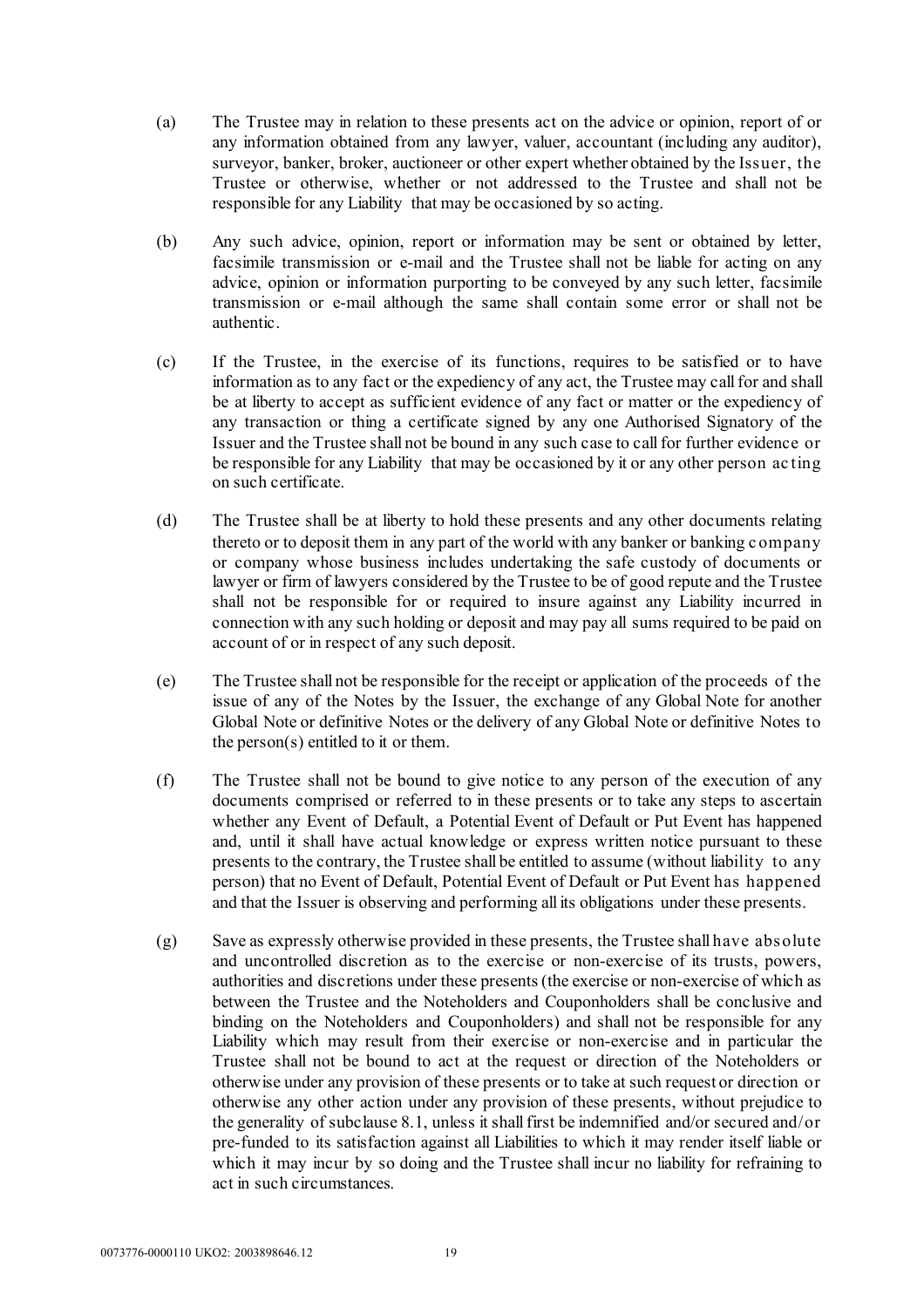- (h) The Trustee shall not be liable to any person by reason of having acted upon any Extraordinary Resolution in writing or any Extraordinary Resolution or other resolution purporting to have been passed at any meeting of Noteholders in respect whereof minutes have been made and signed or any direction or request of Noteholders even though subsequent to its acting it may be found that there was some defect in the constitution of the meeting or the passing of the resolution or (in the case of an Extraordinary Resolution in writing or a direction or a request) it was not signed by the requisite number of Noteholders or (in the case of an Extraordinary Resolution passed by electronic consents received through the relevant Clearing System(s)) it was not approved by the requisite number of Noteholders or that for any reason the resolution, direction or request was not valid or binding upon such Noteholders and the relative Couponholders.
- (i) The Trustee shall not be liable to any person by reason of having accepted as valid or not having rejected any Note or Coupon purporting to be such and subsequently found to be forged or not authentic.
- (j) Any consent or approval given by the Trustee for the purposes of these presents may be given on such terms and subject to such conditions (if any) as the Trustee thinks fit and notwithstanding anything to the contrary in these presents may be given retrospectively.
- (k) The Trustee shall not (unless and to the extent ordered so to do by a court of competent jurisdiction) be required to disclose to any Noteholder or Couponholder any information (including, without limitation, information of a confidential, financial or price sensitive nature) made available to the Trustee by the Issuer or any other person in connection with these presents and no Noteholder or Couponholder shall be entitled to take any action to obtain from the Trustee any such information.
- (l) Where it is necessary or desirable for any purpose in connection with these presents to convert any sum from one currency to another it shall (unless otherwise provided by these presents or required by law) be converted at such rate or rates, in accordance w ith such method and as at such date for the determination of such rate of exchange, as may be agreed by the Trustee in consultation with the Issuer and any rate, method and date so agreed shall be binding on the Issuer, the Noteholders and the Couponholders.
- (m) The Trustee may certify that any of the conditions, events and acts set out in subparagraphs (b) to (d) (other than the winding up or dissolution of the Issuer) and (e) to (h) (both inclusive) of Condition 9 (*Events of Default*) (each of which conditions, events and acts shall, unless in any case the Trustee in its absolute discretion shall otherwise determine, for all the purposes of these presents be deemed to include the circumstances resulting therein and the consequences resulting therefrom) is in its opinion materially prejudicial to the interests of the Noteholders and any such certificate shall be conclusive and binding upon the Issuer, the Noteholders and the Couponholders.
- (n) The Trustee as between itself and the Noteholders and Couponholders may determine all questions and doubts arising in relation to any of the provisions of these presents. Every such determination, whether or not relating in whole or in part to the acts or proceedings of the Trustee, shall be conclusive and shall bind the Trustee and the Noteholders and Couponholders.
- (o) In connection with the exercise by it of any of its trusts, powers, authorities and discretions under these presents (including, without limitation, any modification, waiver, authorisation, determination or substitution), the Trustee shall have regard to the general interests of the Noteholders as a class but shall not have regard to any interests arising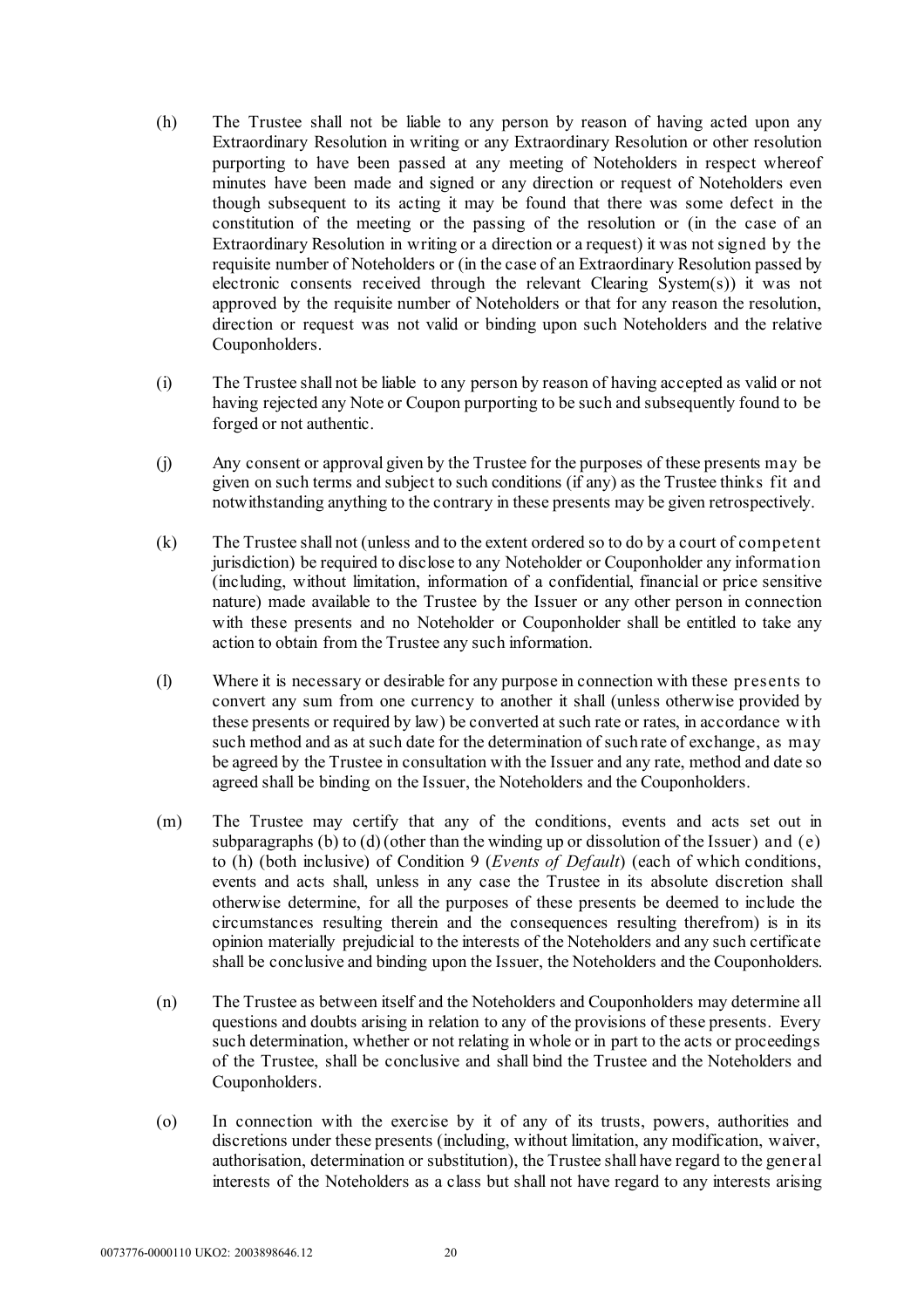from circumstances particular to individual Noteholders or Couponholders (whatever their number) and, in particular but without limitation, shall not have regard to the consequences of any such exercise for individual Noteholders or Couponholders (whatever their number) resulting from their being for any purpose domiciled or resident in, or otherwise connected with, or subject to the jurisdiction of, any particular territory or any political sub-division thereof and the Trustee shall not be entitled to require, nor shall any Noteholder or Couponholder be entitled to claim, from the Issuer, the Trustee or any other person any indemnification or payment in respect of any tax consequence of any such exercise upon individual Noteholders or Couponholders except to the extent already provided for in Condition 7 (*Taxation*) and/or any undertaking given in addition thereto or in substitution therefor under these presents.

- (p) Any trustee of these presents being a lawyer, accountant, broker or other person engaged in any profession or business shall be entitled to charge and be paid all usual professional and other charges for business transacted and acts done by them or their firm in connection with the trusts of these presents and also their proper charges in addition to disbursements for all other work and business done and all time spent by them or their firm in connection with matters arising in connection with these presents.
- <span id="page-22-0"></span>(q) The Trustee may whenever it thinks fit delegate by power of attorney or otherwise to any person or persons or fluctuating body of persons (whether being a joint trustee of these presents or not) all or any of its trusts, powers, authorities and discretions under these presents. Such delegation may be made upon such terms (including power to subdelegate) and subject to such conditions and regulations as the Trustee may in the interests of the Noteholders think fit. Provided that the Trustee shall have exercised reasonable skill and care in the appointment of any such delegate, the Trustee shall not be under any obligation to supervise the proceedings or acts of any such delegate or subdelegate or be in any way responsible for any Liability incurred by reason of any act, omission, misconduct or default on the part of any such delegate or sub-delegate. The Trustee shall within a reasonable time after any such delegation or any renewal, extension or termination thereof give notice thereof to the Issuer.
- <span id="page-22-1"></span>(r) The Trustee may in the conduct of the trusts of these presents instead of acting personally employ and pay an agent (whether being a lawyer or other professional person) to transact or conduct, or concur in transacting or conducting, any business and to do, or concur in doing, all acts required to be done in connection with these presents (including the receipt and payment of money). Provided that the Trustee shall have exercised reasonable skill and care in the appointment of any such agent, the Trustee shall not be in any way responsible for any Liability incurred by reason of any act, omission, misconduct or default on the part of any such agent or be bound to supervise the proceedings or acts of any such agent.
- <span id="page-22-2"></span>(s) The Trustee may appoint and pay any person to act as a custodian or nominee on any terms in relation to such assets of the trusts constituted by these presents as the Trustee may determine, including for the purpose of depositing with a custodian these presents or any document relating to the trusts constituted by these presents and, provided that the Trustee shall have exercised reasonable skill and care in the appointment of any such custodian or nominee, the Trustee shall not be responsible for any Liability incurred by reason of the act, misconduct, omission or default on the part of any person appointed by it hereunder or be bound to supervise the proceedings or acts of such person; the Trustee is not obliged to appoint a custodian if the Trustee invests in securities payable to bearer.
- (t) The Trustee shall not be responsible for the execution, delivery, legality, effectiveness, adequacy, genuineness, validity, performance, enforceability or admissibility in evidence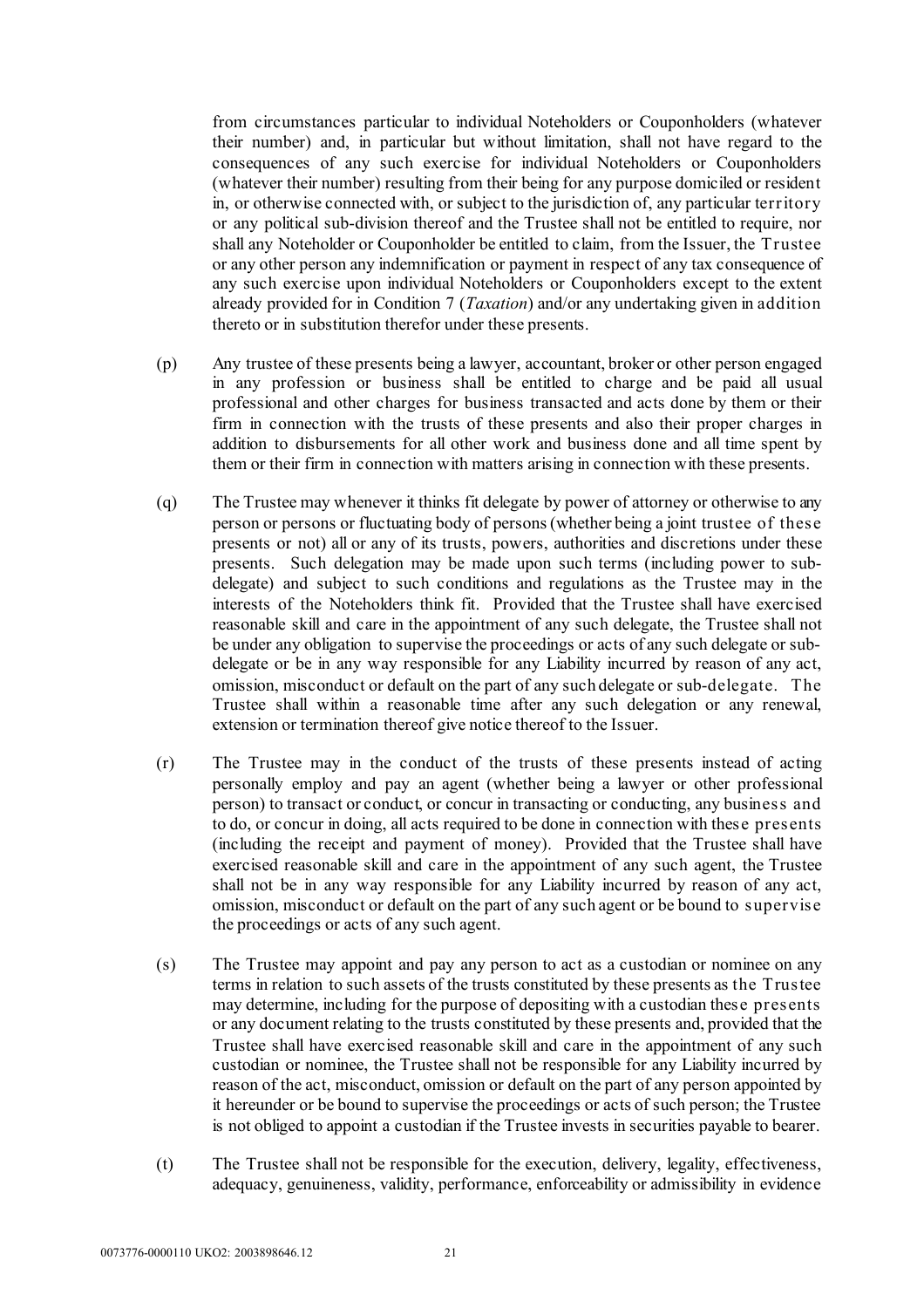of these presents or any other document relating or expressed to be supplemental thereto and shall not be liable for any failure to obtain any licence, consent or other authority for the execution, delivery, legality, effectiveness, adequacy, genuineness, validity, performance, enforceability or admissibility in evidence of these presents or any other document relating or expressed to be supplemental thereto.

- (u) The Trustee may call for any certificate or other document to be issued by Euroclear or Clearstream, Luxembourg as to the principal amount of Notes represented by a Global Note standing to the account of any person. Any such certificate or other document shall, in the absence of manifest error, be conclusive and binding for all purposes. Any such certificate or other document may comprise any form of statement or print out of electronic records provided by the relevant Clearing System (including Euroclear's EUCLID or Clearstream, Luxembourg's Creation Online system) in accordance with its usual procedures and in which the holder of a particular principal amount of Notes is clearly identified together with the amount of such holding. The Trustee shall not be liable to any person by reason of having accepted as valid or not having rejected any certificate or other document to such effect purporting to be issued by Euroclear or Clearstream, Luxembourg and subsequently found to be forged or not authentic.
- (v) The Trustee shall not be responsible to any person for failing to request, require or receive any legal opinion relating to the Notes or for checking or commenting upon the content of any such legal opinion and shall not be responsible for any Liability incurred thereby.
- (w) Subject to the requirements, if any, of the London Stock Exchange, any corporation into which the Trustee shall be merged or with which it shall be consolidated or any company resulting from any such merger or consolidation shall be a party hereto and shall be the Trustee under these presents without executing or filing any paper or doc ument or any further act on the part of the parties thereto.
- (x) The Trustee shall not be bound to take any action in connection with these presents or any obligations arising pursuant thereto, including, without prejudice to the generality of the foregoing, forming any opinion or employing any financial adviser, where it is not reasonably satisfied that it will be indemnified and/or secured and/or pre-funded against all Liabilities which may be incurred in connection with such action and may demand prior to taking any such action that there be paid to it in advance such sums as it reasonably considers (without prejudice to any further demand) shall be sufficient so to indemnify it. When determining whether an indemnity or any security or pre-funding is satisfactory to it, the Trustee shall be entitled to evaluate its risk in any given circumstance by considering the worst-case scenario and, for this purpose, it may take into account, without limitation, the potential costs of defending or commencing proceedings in England or elsewhere and the risk, however remote, of any award of damages against it, in England or elsewhere.
- (y) No provision of these presents shall require the Trustee to do anything which may (i) be illegal or contrary to any applicable law or regulation of any jurisdiction or any applicable directive or regulation of any agency of any state or which would or might otherwise render it liable to any person and may do anything which is, in its opinion, necessary to comply with any such law, directive or regulation or (ii) may cause the Trustee to be considered a sponsor of a covered fund under Section 619 of the Dodd-Frank Wall Street Report and Consumer Protection Act and any regulations promulgated thereunder; or (iii) cause it to expend or risk its own funds or otherwise incur any Liability in the performance of any of its duties or in the exercise of any of its rights, powers or discretions (including obtaining any advice which it might otherwise have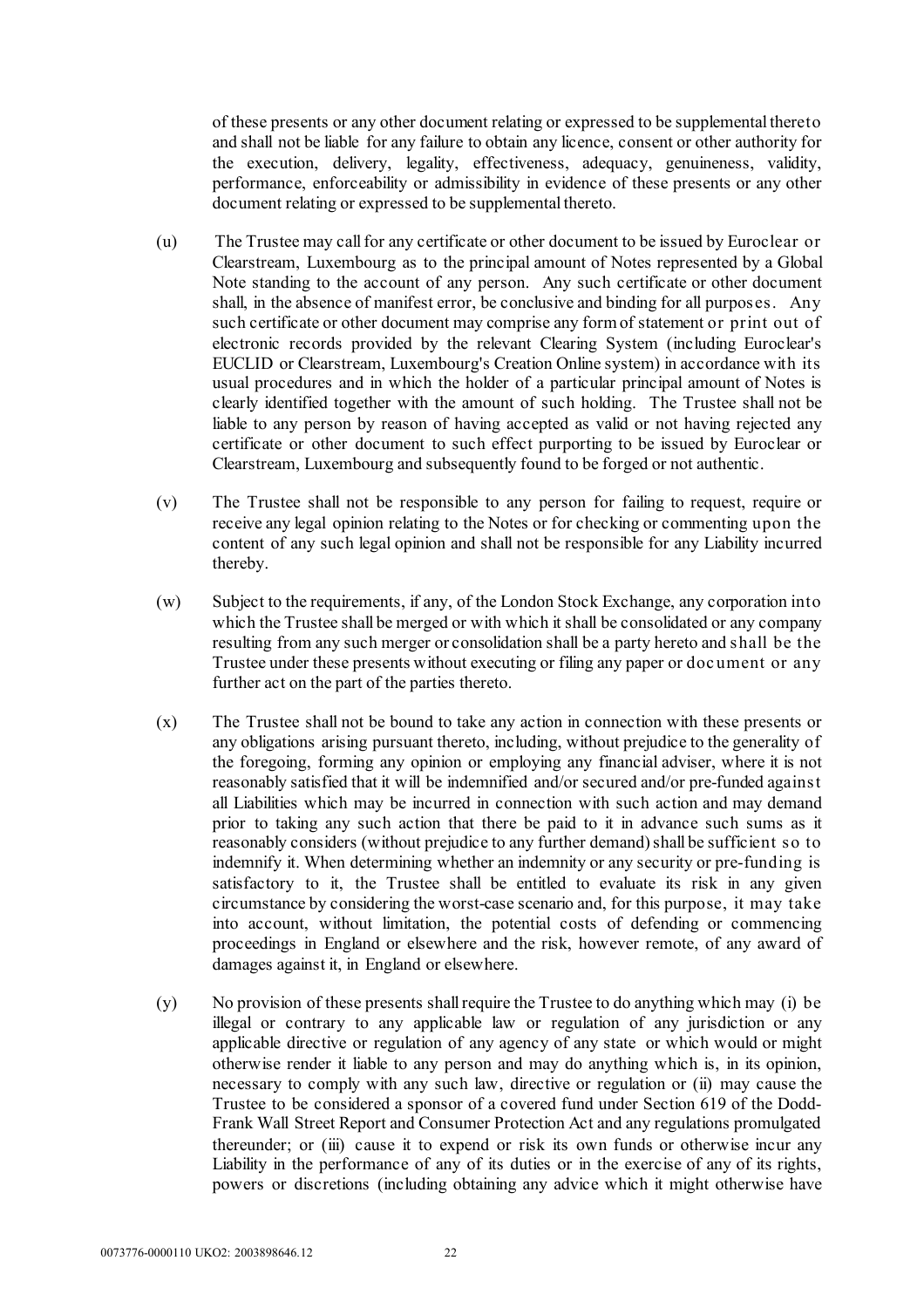thought appropriate or desirable to obtain), if it shall have grounds to believe that repayment of such funds or adequate indemnity against such risk or Liability is not reasonably assured to it.

- (z) Unless notified to the contrary, the Trustee shall be entitled to assume without enquiry (other than requesting a certificate pursuant to subclause  $13(m)$ ) that no Notes are held by, for the benefit of, or on behalf of, the Issuer, any Subsidiary of the Issuer, any Holding Company of the Issuer or any other Subsidiary of such Holding Company.
- (aa) The Trustee shall have no responsibility whatsoever to the Issuer, any Noteholder or Couponholder or any other person for the maintenance of or failure to maintain any rating of any of the Notes by any rating agency.
- (bb) Any certificate, advice, opinion or report of the Auditors or any other expert or professional adviser called for by or provided to the Trustee (whether or not addressed to the Trustee) in accordance with or for the purposes of these presents may be relied upon by the Trustee as sufficient evidence of the facts stated therein notwithstanding that such certificate, advice, opinion or report and/or any engagement letter or other document entered into by the Trustee in connection therewith contains a monetary or other limit on the liability of the Auditors or such other expert or professional adviser in respect thereof and notwithstanding that the scope and/or basis of such certificate, advice, opinion or report may be limited by any engagement or similar letter or by the terms of the certificate, advice, opinion or report itself.
- (cc) The Trustee shall not be responsible for, or for investigating any matter which is the subject of, any recital, statement, representation, warranty or covenant of any person contained in these presents, or any other agreement or document relating to the transactions contemplated in these presents or under such other agreement or document.
- (dd) The Trustee may call for and shall rely on any records, certificate or other document of or to be issued by Euroclear or Clearstream, Luxembourg in relation to any determination of the principal amount of Notes. Any such records, certificate or other document shall be conclusive and binding for all purposes. The Trustee shall not be liable to any person by reason of having accepted as valid or not having rejected any such records, certificate or other document to such effect purporting to be issued by Euroclear or Clearstream, Luxembourg and subsequently found to be forged or not authentic.
- (ee) The Trustee shall not incur any liability to the Issuer, Noteholders or any other person in connection with any approval given by it pursuant to Claus[e 13\(k\)](#page-16-1) to any notice to be given to Noteholders by the Issuer; the Trustee shall not be deemed to have represented, warranted, verified or confirmed that the contents of any such notice are true, accurate or complete in any respects or that it may be lawfully issued or received in any jurisdiction.
- (ff) The Trustee shall not be responsible for monitoring whether any notices to Noteholders are given in compliance with the requirements of the London Stock Exchange or with any other legal or regulatory requirements.
- (gg) Nothing in this Trust Deed shall require the Trustee to assume an obligation of the Issuer arising under any provisions of the listing, prospectus, disclosure or transparency rules (or equivalent rules of any other competent authority besides the Financial Conduct Authority or Prudential Regulation Authority).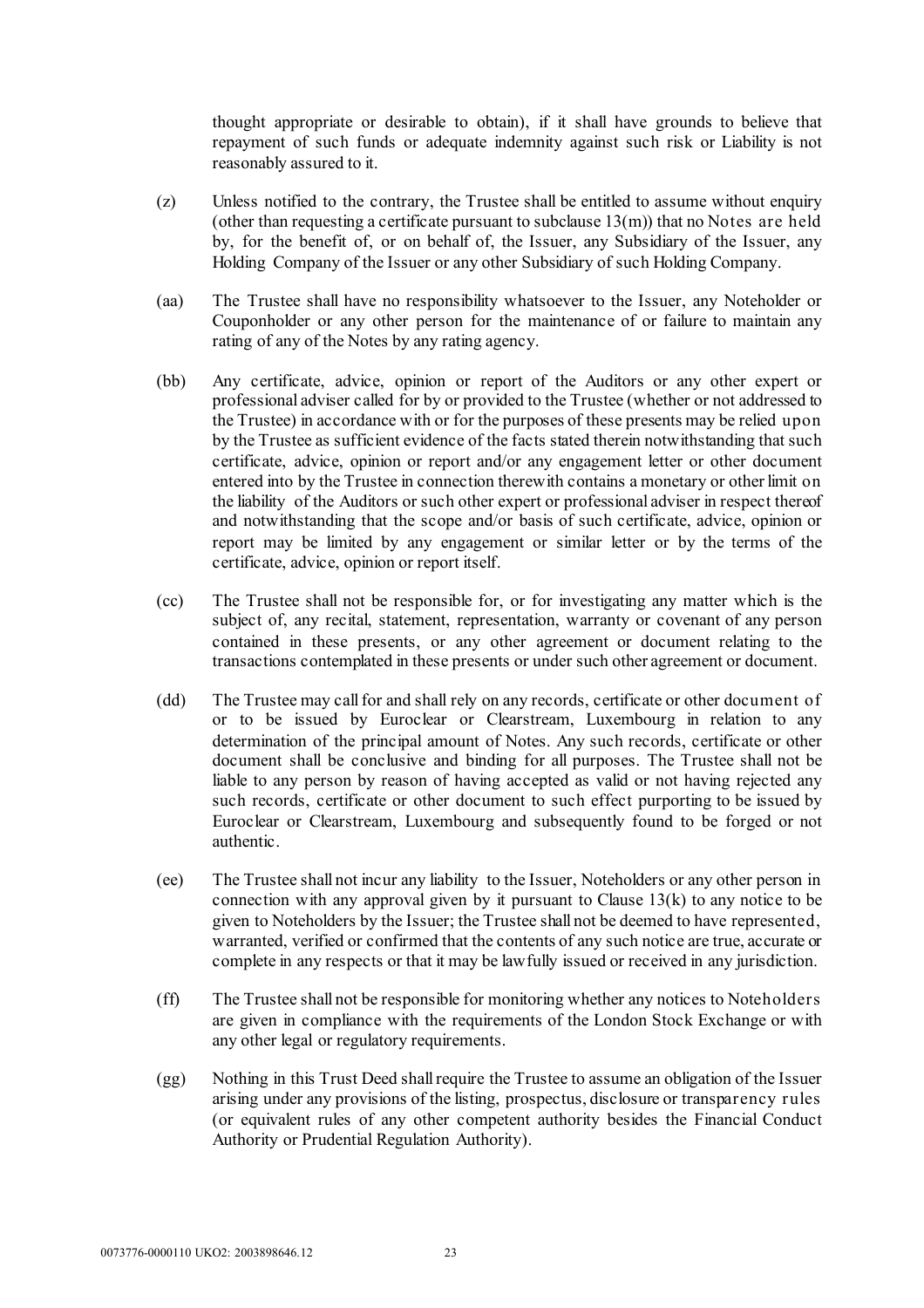- (hh) The Trustee shall be entitled to request and rely without liability upon any information, confirmations, affirmations or reports provided or issued by any Rating Agency whether or not addressed to the Trustee, whether provided or issued privately or publicly and the Trustee shall have no responsibility whatsoever to the Issuer, any Noteholder or any other person for the maintenance of or failure to maintain any rating of the Notes by any Rating Agency.
- (ii) Notwithstanding any other provision of these presents, the Trustee shall be entitled to make a deduction or withholding from any payment which it makes under the Notes for or on account of any Tax, if and only to the extent so required by Applicable Law, in which event the Trustee shall make such payment after such deduction or withholding has been made and shall account to the relevant Authority within the time allowed for the amount so deducted or withheld or, at its option, shall reasonably promptly after making such payment return to the Issuer the amount so deducted or withheld, in w hic h case, the Issuer shall so account to the relevant Authority for such amount.
- (ii) Subject as provided in subclauses  $15(q)$ ,  $15(r)$  and  $15(s)$  [above,](#page-22-2) the Trustee shall be under no obligation to monitor or supervise the functions of any other person under the Notes or any other agreement or document relating to the transactions herein or therein contemplated, including, without limitation, compliance by the Issuer with the covenants and provisions set out in the Notes and this Trust Deed or take any steps to ascertain whether any relevant event under this Trust Deed or the Conditions has occurred (including any Event of Default or Potential Event of Default). Subject as so provided, the Trustee shall be entitled, in the absence of actual knowledge or receipt of written notice of a breach of obligation, to assume that each such person is properly performing and complying with its obligations and shall have no liability for any loss arising from any breach by that person or any such event.

# **16. TRUSTEE'S LIABILITY**

16.1 Subject to Section 750 of the Companies Act 2006, if applicable, nothing in these presents shall exempt the Trustee from or indemnify it against any liability for breach of trust or any liability which by virtue of any rule of law would otherwise attach to it in respect of any gross negligence, wilful default or fraud of which it may be guilty in relation to its duties under these presents where the Trustee has failed to show the degree of care and diligence required of it as trustee having regard to the provisions of these presents conferring on it any trusts, powers, authorities or discretions.

Subject to Section 750 of the Companies Act 2006, if applicable, and notwithstanding anything to the contrary in these presents, the Trustee shall not be liable to any person for any matter or thing done or omitted in any way in connection with or in relation to these presents, save in relation to its own gross negligence, wilful default or fraud.

Notwithstanding any provision of these presents to the contrary, the Trustee shall not in any event be liable for special, indirect, punitive or consequential loss or damage of any kind whatsoever or any lost profits, business, goodwill, reputation, opportunity or anticipated saving, whether or not foreseeable, even if the Trustee has been advised of the likelihood of such loss or damage, regardless as to whether the claim is brought in negligence, breach of contrac t, breach of duty or otherwise.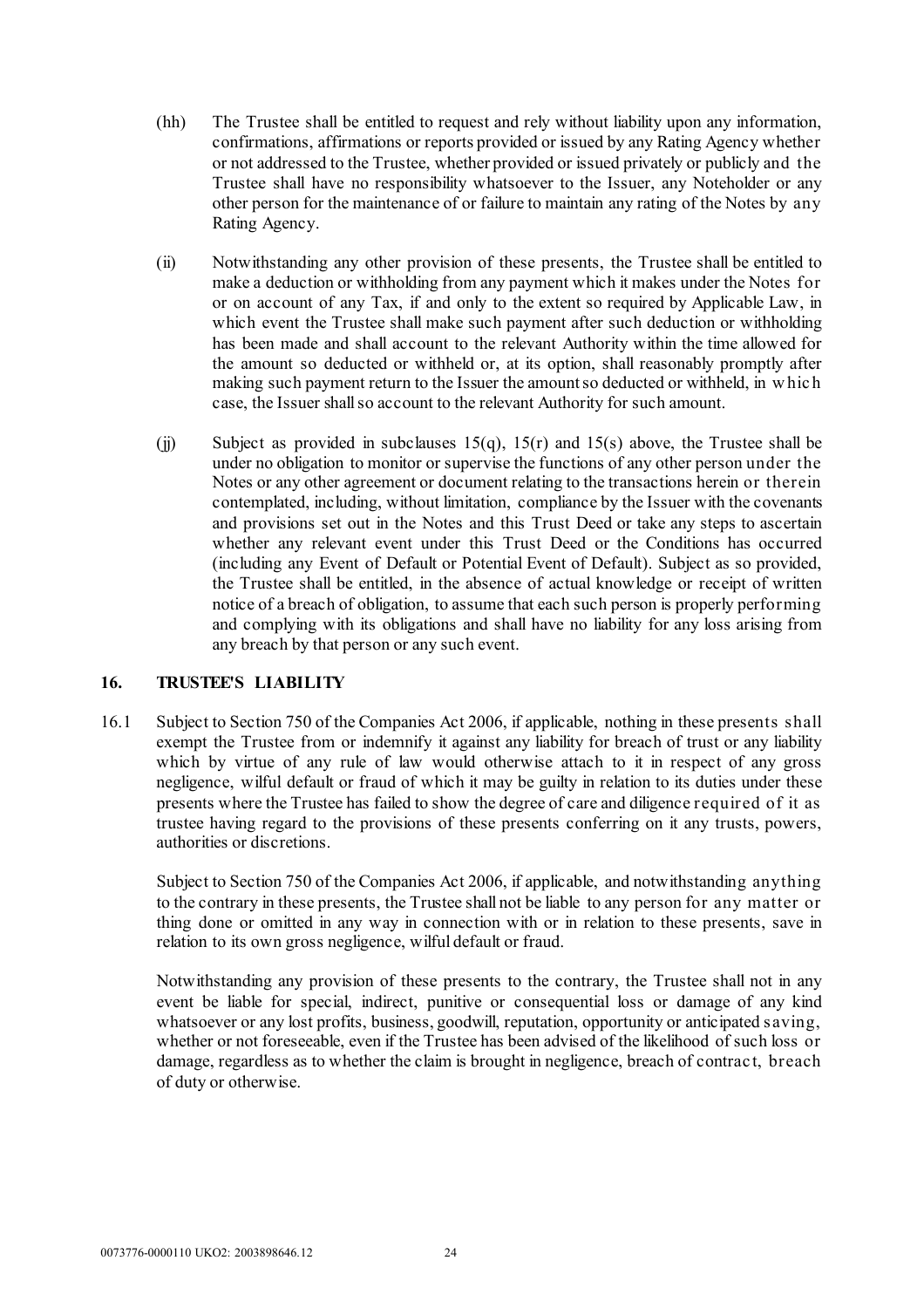# **17. TRUSTEE CONTRACTING WITH THE ISSUER**

Neither the Trustee nor any director or officer or holding company, Subsidiary or associated company of a corporation acting as a trustee under these presents shall by reason of its or his fiduciary position be in any way precluded from:

- <span id="page-26-0"></span>(a) entering into or being interested in any contract or financial or other transaction or arrangement with the Issuer or any person or body corporate associated with the Issuer (including without limitation any contract, transaction or arrangement of a banking or insurance nature or any contract, transaction or arrangement in relation to the making of loans or the provision of financial facilities or financial advice to, or the purchase, placing or underwriting of or the subscribing or procuring subscriptions for or otherwise acquiring, holding or dealing with, or acting as paying agent in respect of, the Notes or any other notes, bonds stocks, shares, debenture stock, debentures or other securities of, the Issuer or any person or body corporate associated as aforesaid); or
- <span id="page-26-1"></span>(b) accepting or holding the trusteeship of any other trust deed constituting or securing any other securities issued by or relating to the Issuer or any such person or body c orporate so associated or any other office of profit under the Issuer or any such person or body corporate so associated,

and shall be entitled to exercise and enforce its rights, comply with its obligations and perform its duties under or in relation to any such contract, transaction or arrangement as is referred to in [\(a\) above](#page-26-0) or, as the case may be, any such trusteeship or office of profit as is referred to in [\(b\)](#page-26-1)  [above](#page-26-1) without regard to the interests of the Noteholders and notwithstanding that the same may be contrary or prejudicial to the interests of the Noteholders and shall not be responsible for any Liability occasioned to the Noteholders thereby and shall be entitled to retain and shall not be in any way liable to account for any profit made or share of brokerage or commission or remuneration or other amount or benefit received thereby or in connection therewith.

Where any holding company, subsidiary or associated company of the Trustee or any director or officer of the Trustee acting other than in his capacity as such a director or officer has any information, the Trustee shall not thereby be deemed also to have knowledge of such information and, unless it shall have actual knowledge of such information, shall not be responsible for any loss suffered by Noteholders resulting from the Trustee's failing to take such information into account in acting or refraining from acting under or in relation to these presents.

# <span id="page-26-2"></span>**18. WAIVER, AUTHORISATION, DETERMINATION AND MODIFICATION**

#### **18.1 Waiver, Authorisation and Determination**

The Trustee may without the consent or sanction of the Noteholders and without prejudice to its rights in respect of any subsequent breach, Potential Event of Default or Event of Default from time to time and at any time but only if and in so far as in its opinion the interests of the Noteholders shall not be materially prejudiced thereby waive or authorise any breach or proposed breach by the Issuer of any of the covenants or provisions contained in these presents or the Agency Agreement or determine that any Event of Default or Potential Event of Default shall not be treated as such for the purposes of these presents PROVIDED ALWAYS THAT the Trustee shall not exercise any powers conferred on it by this clause in contravention of any express direction given by Extraordinary Resolution or by a request under Condition 10 (*Enforcement*) but so that no such direction or request shall affect any waiver, authorisation or determination previously given or made. Any such waiver, authorisation or determination may be given or made on such terms and subject to such conditions (if any) as the Trustee may determine, shall be binding on the Noteholders and the Couponholders and, if, but only if, the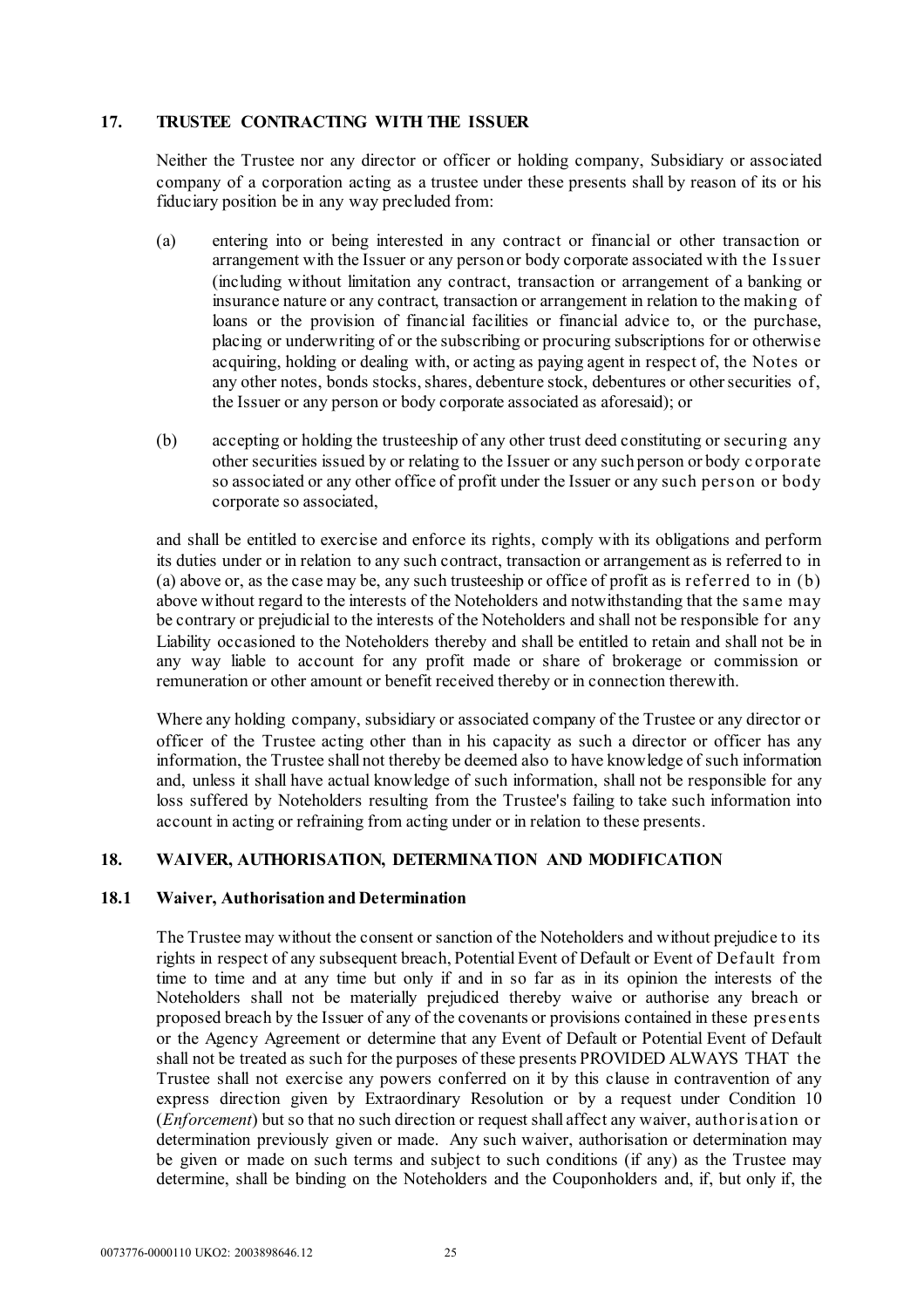Trustee shall so require, shall be notified by the Issuer to the Noteholders in accordance with Condition 12 (*Notices*) as soon as practicable thereafter.

#### <span id="page-27-0"></span>**18.2 Modification**

The Trustee may without the consent or sanction of the Noteholders or Couponholders at any time and from time to time concur with the Issuer in making any modification (a) to these presents or the Agency Agreement which in the opinion of the Trustee it may be proper to make PROVIDED THAT the Trustee is of the opinion that such modification is not materially prejudicial to the interests of the Noteholders or (b) to these presents or the Agency Agreement if in the opinion of the Trustee such modification is of a formal, minor or technical nature or to correct a manifest error or an error which is, in the opinion of the Trustee, proven. Any such modification may be made on such terms and subject to such conditions (if any) as the Trustee may determine, shall be binding upon the Noteholders and the Couponholders and, unless the Trustee agrees otherwise, shall be notified by the Issuer to the Noteholders in ac c ordance w ith Condition 12 (*Notices*) as soon as practicable thereafter.

#### **18.3 Breach**

Any breach of or failure to comply with any such terms and conditions as are referred to in subclause[s 18.1](#page-26-2) an[d 18.2](#page-27-0) shall constitute a default by the Issuer in the performance or observance of a covenant or provision binding on it under or pursuant to these presents.

#### **19. NOTEHOLDERS AND COUPONHOLDERS**

#### **19.1 Holder of Definitive Note assumed to be Couponholder**

Wherever in these presents the Trustee is required or entitled to exercise a power, trust, authority or discretion under these presents, except as ordered by a court of competent jurisdic tion or as required by applicable law, the Trustee shall, notwithstanding that it may have notice to the contrary, assume that each Noteholder is the holder of all Coupons appertaining to eac h Note in definitive form of which it is the holder.

#### **19.2 No Notice to Couponholders**

Neither the Trustee nor the Issuer shall be required to give any notice to the Couponholders for any purpose under these presents and the Couponholders shall be deemed for all purposes to have notice of the contents of any notice given to the Noteholders in accordance with Condition 12 (*Notices*).

#### **19.3 Entitlement to treat holder as absolute owner**

The Issuer, the Trustee and the Paying Agents may (to the fullest extent permitted by applic able laws) deem and treat the holder of any Note or of a particular principal amount of the Notes and the holder of any Coupon as the absolute owner of such Note, principal amount or Coupon, as the case may be, for all purposes (whether or not such Note, principal amount or Coupon shall be overdue and notwithstanding any notice of ownership thereof or of trust or other interest with regard thereto, any notice of loss or theft thereof or any writing thereon), and the Issuer, the Trustee and the Paying Agents shall not be affected by any notice to the contrary. All payments made to any such holder shall be valid and, to the extent of the sums so paid, effective to satisfy and discharge the liability for the moneys payable in respect of such Note, principal amount or Coupon, as the case may be.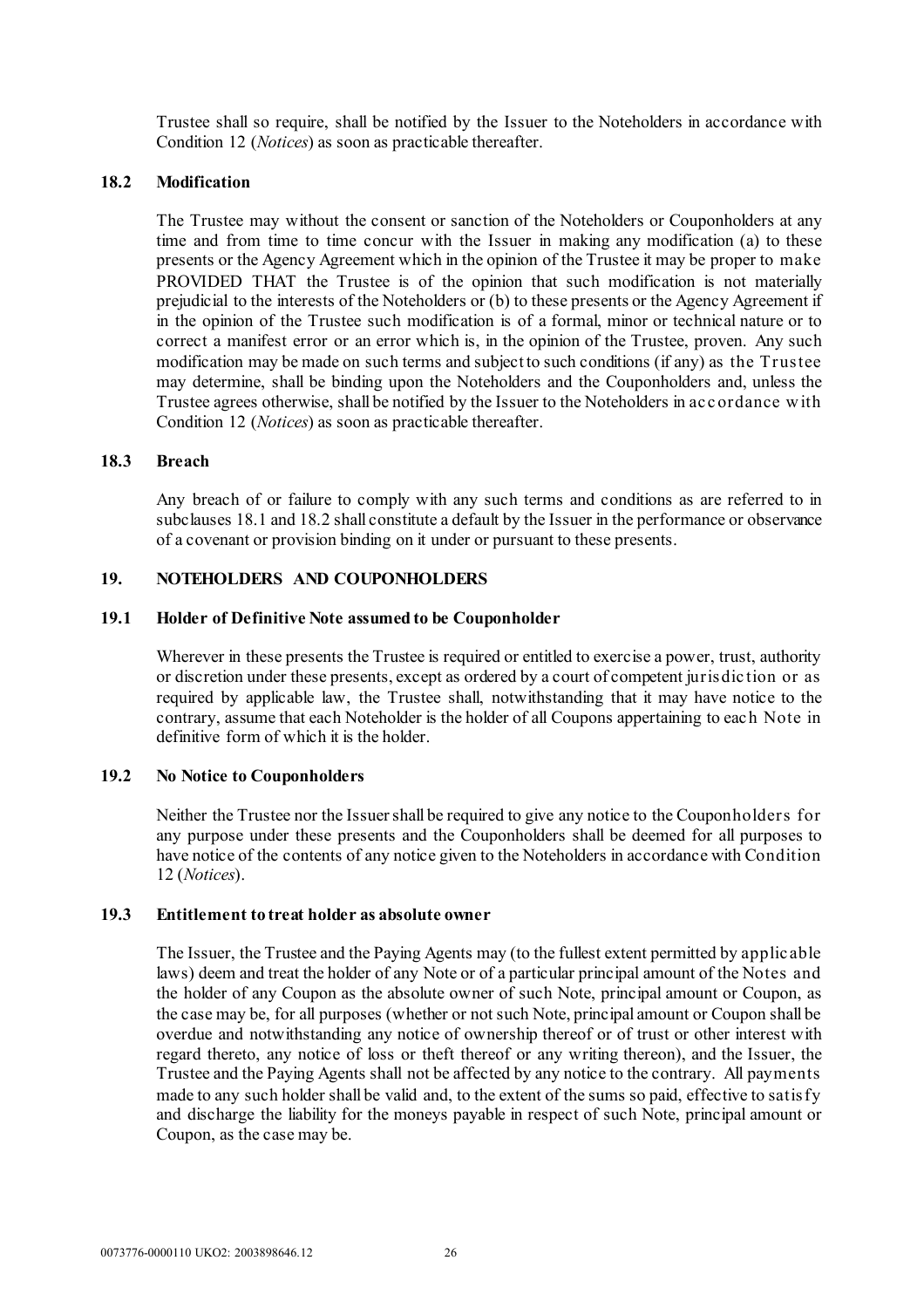#### **20. SUBSTITUTION**

- <span id="page-28-0"></span>20.1 (a) The Trustee may without the consent of the Noteholders or Couponholders at any time agree with the Issuer to the substitution in place of the Issuer (or of the previous substitute under this clause) as the principal debtor under these presents of any Holding Company of the Issuer, Subsidiary of the Issuer or Successor in Business of the Issuer (such substituted company being hereinafter called the **New Company**) provided that:
	- (i) a trust deed is executed or some other form of undertaking is given by the New Company in form and manner satisfactory to the Trustee, agreeing to be bound by the provisions of these presents with any consequential amendments which the Trustee may deem appropriate as fully as if the New Company had been named in these presents as the principal debtor in place of the Issuer (or of the previous substitute under the clause); and
	- (ii) where the New Company is incorporated, domiciled or resident in, or subject generally to the taxing jurisdiction of, a territory other than or in addition to the United Kingdom or any political sub-division or any authority therein or thereof having power to tax, undertakings or covenants shall be given by the New Company in terms corresponding to the provisions of Condition 7 (*Taxation*) with the substitution for (or, as the case may be, the addition to) the references to the United Kingdom of references to that other or additional territory in which the New Company is incorporated, domiciled or resident or to whose taxing jurisdiction it is subject and (where applicable) Condition 6.2 (*Redemption for Taxation Reasons*) shall be modified accordingly.
	- (b) The following further conditions shall apply to [\(a\) above:](#page-28-0)
		- (i) without prejudice to the rights of reliance of the Trustee under the immediately following paragraph [\(ii\),](#page-28-1) the Trustee is satisfied that the relevant transaction is not materially prejudicial to the interests of the Noteholders; and
		- (ii) if a director of the New Company (or other officer acceptable to the Trustee) shall certify that the New Company is solvent both at the time at which the relevant transaction is proposed to be effected and immediately thereafter (which certificate the Trustee may rely upon absolutely) the Trustee shall not be under any duty to have regard to the financial condition, profits or prospects of the New Company or to compare the same with those of the Issuer or the previous substitute under this Clause as applicable.
- <span id="page-28-1"></span>20.2 Any such trust deed or undertaking shall, if so expressed, operate to release the Issuer or the previous substitute as aforesaid from all of its obligations as principal debtor under these presents. Not later than 14 days after the execution of such documents and compliance with such requirements, the New Company shall give notice thereof in a form previously approved by the Trustee to the Noteholders in the manner provided in Condition 12 (*Notices*). Upon the execution of such documents and compliance with such requirements, the New Company shall be deemed to be named in these presents as the principal debtor in place of the Issuer (or in place of the previous substitute under this clause) under these presents and these presents shall be deemed to be modified in such manner as shall be necessary to give effect to the above provisions and, without limitation, references in these presents to the Issuer shall, unless the context otherwise requires, be deemed to be or include referencesto the New Company.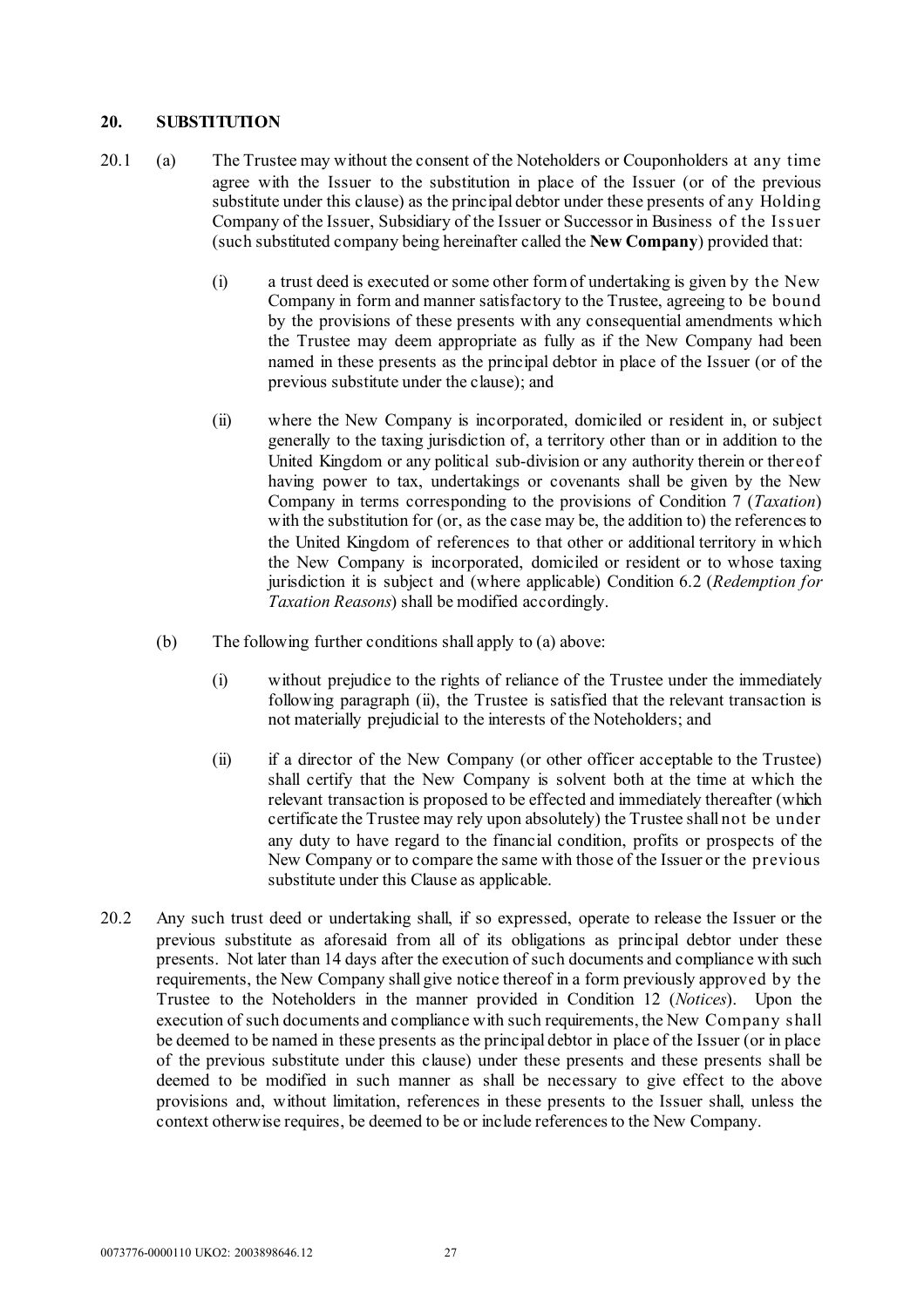# **21. CURRENCY INDEMNITY**

The Issuer shall indemnify the Trustee, every Appointee, the Noteholders and the Couponholders and keep them indemnified against:

- (a) any Liability incurred by any of them arising from the non-payment by the Issuer of any amount due to the Trustee or the Noteholders or Couponholders under these presents by reason of any variation in the rates of exchange between those used for the purposes of calculating the amount due under a judgment or order in respect thereof and those prevailing at the date of actual payment by the Issuer; and
- (b) any deficiency arising or resulting from any variation in rates of exchange between (i) the date as of which the local currency equivalent of the amounts due or contingently due under these presents (other than this clause) is calculated for the purposes of any bankruptcy, insolvency or liquidation of the Issuer and (ii) the final date for ascertaining the amount of claims in such bankruptcy, insolvency or liquidation. The amount of such deficiency shall be deemed not to be reduced by any variation in rates of exchange occurring between the said final date and the date of any distribution of assets in connection with any such bankruptcy, insolvency or liquidation.

The above indemnities shall constitute obligations of the Issuer separate and independent from their obligations under the other provisions of these presents and shall apply irrespective of any indulgence granted by the Trustee or the Noteholders or the Couponholders from time to time and shall continue in full force and effect notwithstanding the judgment or filing of any proof or proofs in any bankruptcy, insolvency or liquidation of the Issuer for a liquidated sum or sums in respect of amounts due under these presents (other than this clause). Any such deficiency as aforesaid shall be deemed to constitute a loss suffered by the Noteholders and Couponholders and no proof or evidence of any actual loss shall be required by the Issuer or its liquidator or liquidators.

#### <span id="page-29-0"></span>**22. NEW AND ADDITIONAL TRUSTEES**

#### **22.1 New Trustees**

The power to appoint a new trustee of these presents shall, subject as hereinafter provided, be vested in the Issuer but no person shall be appointed who shall not previously have been approved by an Extraordinary Resolution. One or more persons may hold office as trustee or trustees of these presents but such trustee or trustees shall be or include a Trust Corporation. Whenever there shall be more than two trustees of these presents the majority of suc h trustees shall be competent to execute and exercise all the duties, powers, trusts, authorities and discretions vested in the Trustee by these presents provided that a Trust Corporation shall be included in such majority. Any appointment of a new trustee of these presents shall as soon as practicable thereafter be notified by the Issuer to the Principal Paying Agent and the Noteholders.

# <span id="page-29-1"></span>**22.2 Separate and Co-Trustees**

Notwithstanding the provisions of subclause [22.1 above,](#page-29-0) the Trustee may, upon giving prior notice to the Issuer (but without the consent of the Issuer, the Noteholders or the Couponholders), appoint any person established or resident in any jurisdiction (whether a Trust Corporation or not) to act either as a separate trustee or as a co-trustee jointly with the Trustee:

(a) if the Trustee considers such appointment to be in the interests of the Noteholders;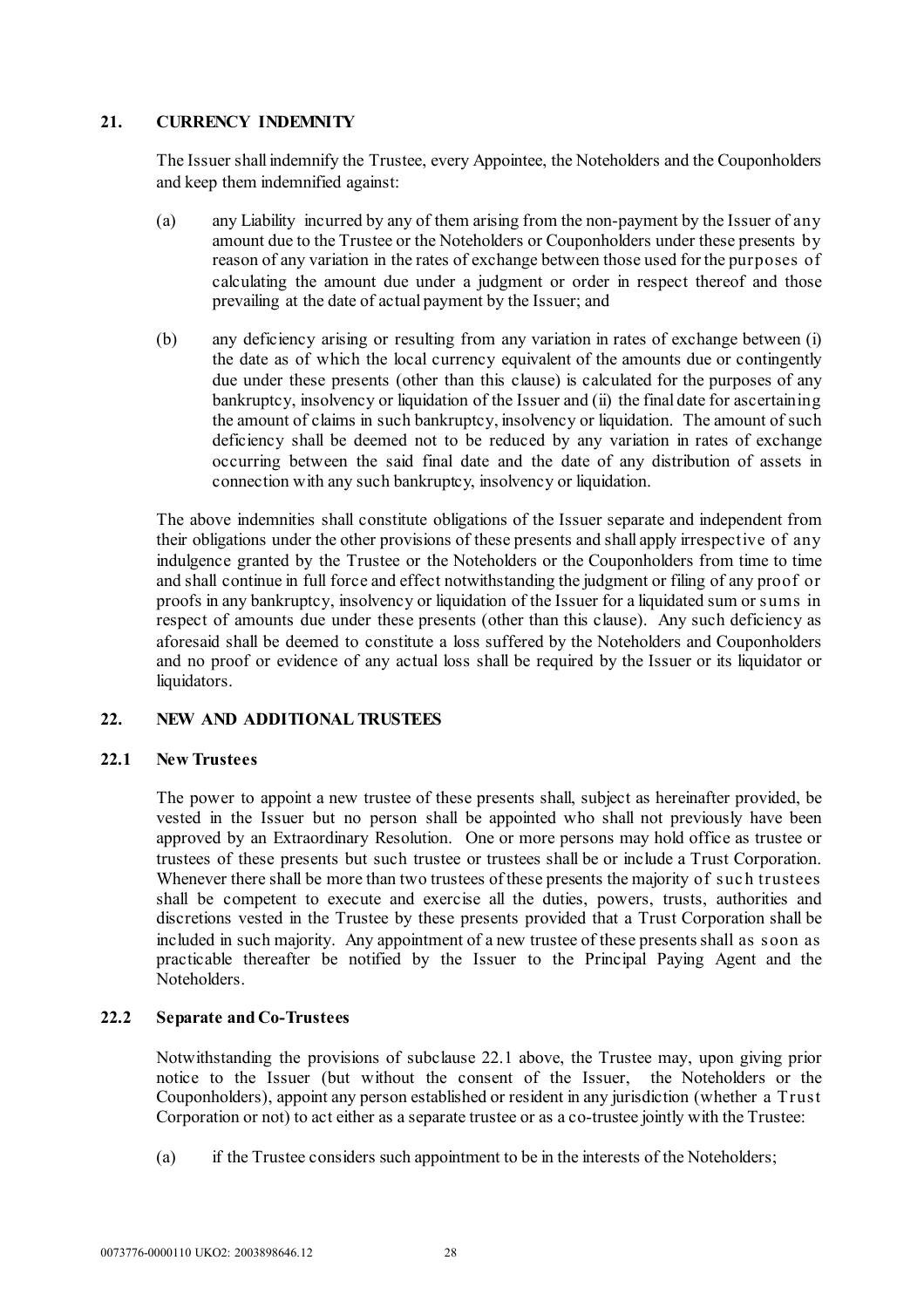- (b) for the purposes of conforming to any legal requirements, restrictions or conditions in any jurisdiction in which any particular act or acts is or are to be performed; or
- (c) for the purposes of obtaining a judgment in any jurisdiction or the enforcement in any jurisdiction of either a judgment already obtained or any of the provisions of these presents against the Issuer.

The Issuer irrevocably appoints the Trustee to be its attorney in its name and on its behalf to execute any such instrument of appointment. Such a person shall (subject always to the provisions of these presents) have such trusts, powers, authorities and discretions (not exceeding those conferred on the Trustee by these presents) and such duties and obligations as shall be conferred or imposed by the instrument of appointment. The Trustee shall have power in like manner to remove any such person. Such reasonable remuneration as the Trustee may pay to any such person, together with any attributable Liabilities incurred by it in performing its function as such separate trustee or co-trustee, shall for the purposes of these presents be treated as Liabilities incurred by the Trustee.

# **23. TRUSTEE'S RETIREMENT AND REMOVAL**

A trustee of these presents may retire at any time on giving not less than 90 days' prior written notice to the Issuer without giving any reason and without being responsible for any Liabilities incurred by reason of such retirement. The Noteholders may by Extraordinary Resolution remove any trustee or trustees for the time being of these presents. The Issuer undertakes that in the event of the only trustee of these presents which is a Trust Corporation (for the avoidanc e of doubt, disregarding for this purpose any separate or co-trustee appointed under subclause [22.2\)](#page-29-1) giving notice under this clause or being removed by Extraordinary Resolution it will use reasonable endeavours to procure that a new trustee of these presents being a Trust Corporation is appointed as soon as reasonably practicable thereafter. The retirement or removal of any suc h trustee shall not become effective until a successor trustee being a Trust Corporation is appointed. If, in such circumstances, no appointment of such a new trustee has become effective within 90 days of the date of such notice or Extraordinary Resolution, the Trustee shall be entitled to appoint a Trust Corporation as trustee of these presents, but no such appointment shall take effect unless previously approved by an Extraordinary Resolution.

# **24. TRUSTEE'S POWERS TO BE ADDITIONAL**

The powers conferred upon the Trustee by these presents shall be in addition to any powers which may from time to time be vested in the Trustee by the general law or as a holder of any of the Notes or Coupons.

#### **25. NOTICES**

Any notice or demand to the Issuer or the Trustee to be given, made or served for any purposes under these presents shall be given, made or served by sending the same by pre-paid post (first class if inland, first class airmail if overseas) or email or by delivering it by hand as follows:

to the Issuer: Associated British Foods plc Weston Centre 10 Grosvenor Street London W1K 4QY United Kingdom

(Attention: Alan Drew, Group Treasurer)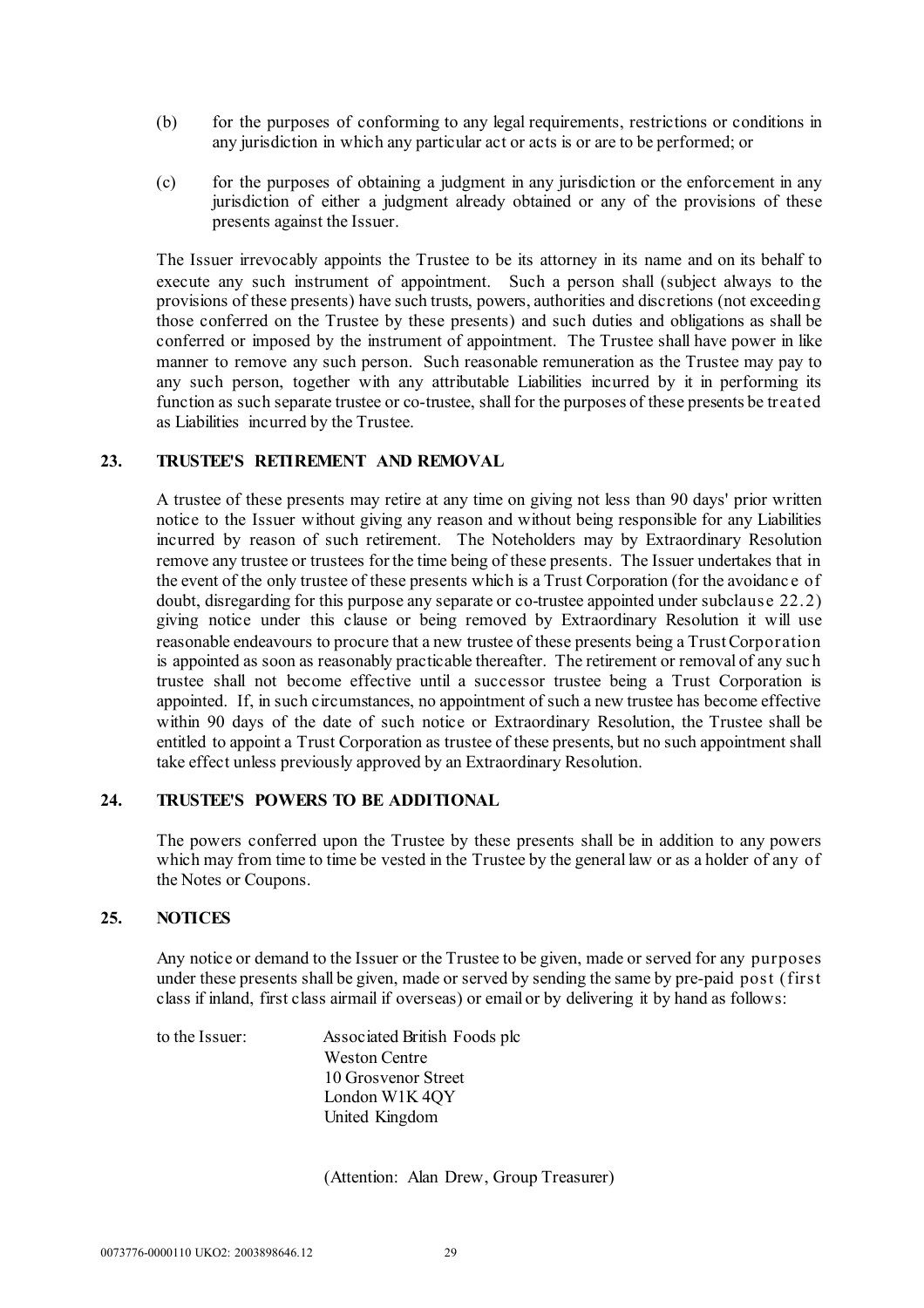#### E-mail: alan.drew@abfoods.com

to the Trustee: Citicorp Trustee Company Limited Citigroup Centre Canada Square Canary Wharf London E14 5LB United Kingdom

(Attention: Agency and Trust)

E-mail: emea.at.debt@imceu.eu.ssmb.com

or to such other address or e-mail address as shall have been notified (in accordance with this clause) to the other parties hereto and any notice or demand sent by post as aforesaid shall be deemed to have been given, made or served two days in the case of inland post or seven days in the case of overseas post after despatch and any notice or demand sent by email as aforesaid shall be deemed to have been given, made or served at the time when sent, subject to no delivery failure notification being received by the sender within 24 hours of the time of sending.

# **26. GOVERNING LAW**

These presents and any non-contractual obligations arising out of or in connection with them are governed by, and shall be construed in accordance with, English law.

#### **27. SUBMISSION TO JURISDICTION**

27.1 Subject as set out below, each of the Issuer, the Trustee, the Noteholders and Couponholders irrevocably agrees that the courts of England are to have exclusive jurisdiction to settle any dispute which may arise out of or in connection with these presents(including a dispute relating to any non-contractual obligations arising out of or in connection with these presents) and accordingly submits to the exclusive jurisdiction of the English courts. The Issuer waives any objection to the courts of England on the grounds that they are an inconvenient or inappropriate forum. The Trustee, the Noteholders and the Couponholders may take any suit, action or proceeding arising out of or in connection with these presents (including any suit, action or proceedings relating to any non-contractual obligations arising out of or in connection with these presents) (together referred to as **Proceedings**) against the Issuer in any other court of competent jurisdiction and concurrent Proceedings in any number of jurisdictions.

#### **28. COUNTERPARTS**

This Trust Deed and any trust deed supplemental hereto may be executed and delivered in any number of counterparts, all of which, taken together, shall constitute one and the same deed and any party to this Trust Deed or any trust deed supplemental hereto may enter into the same by executing and delivering a counterpart.

# **29. CONTRACTS (RIGHTS OF THIRD PARTIES) ACT 1999**

A person who is not a party to these presents has no rights under the Contracts (Rights of Third Parties) Act 1999 to enforce any term of these presents, but this does not affect any right or remedy of a third party which exists or is available apart from that Act.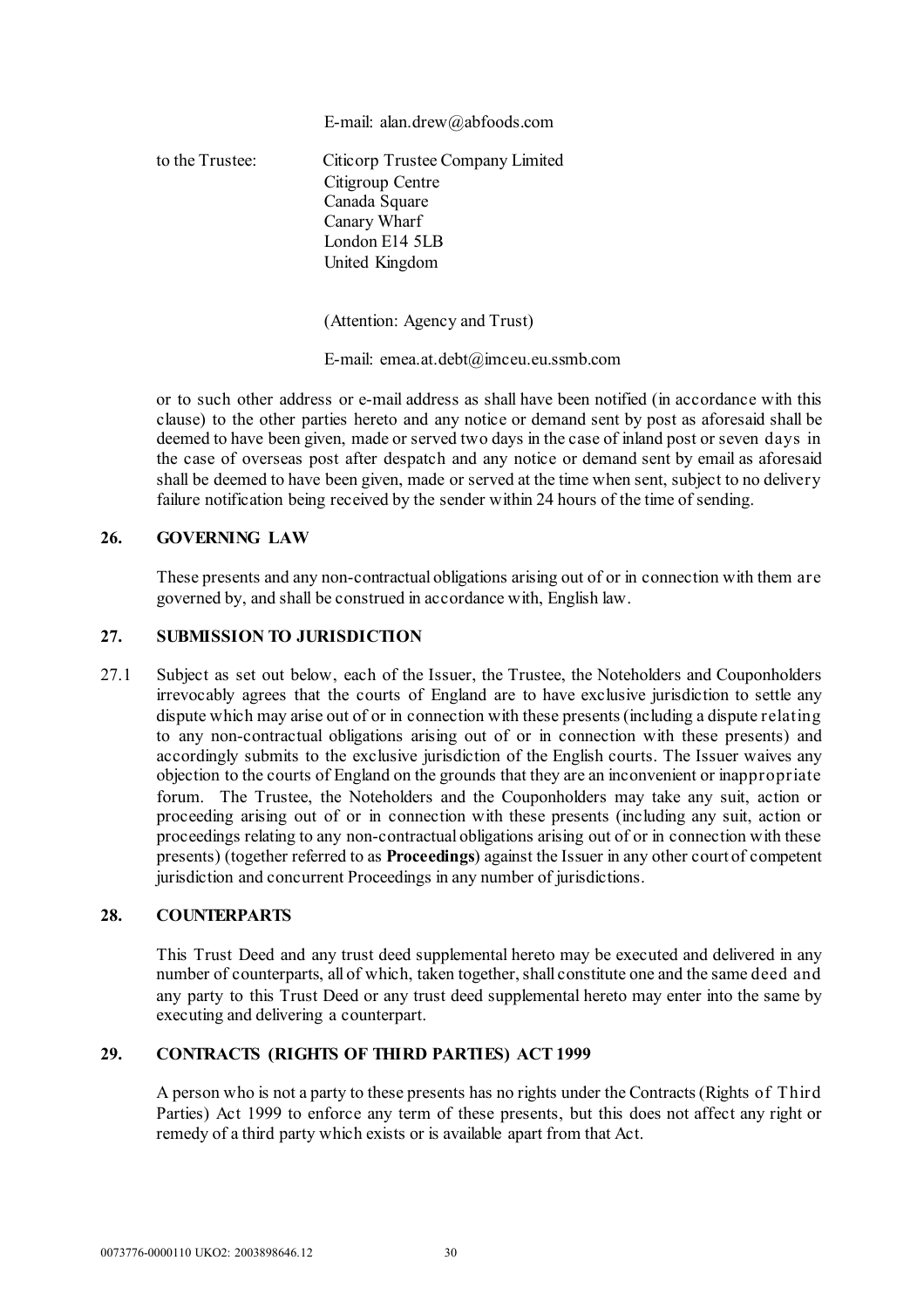**IN WITNESS** whereof this Trust Deed has been executed as a deed by the Issuer and the Trustee and delivered on the date first stated on page 1.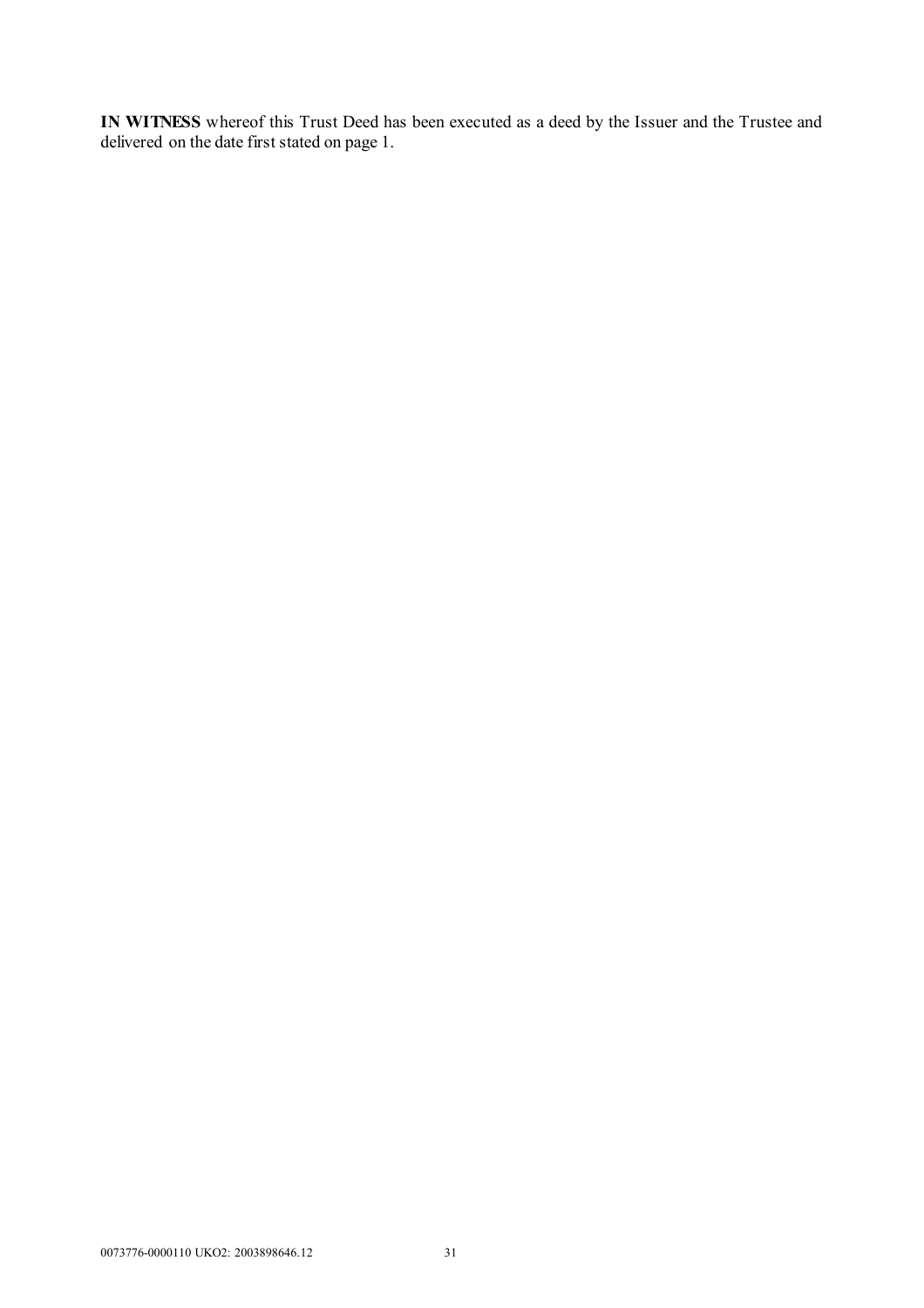#### **SCHEDULE 1**

#### **FORM OF GLOBAL NOTES**

# **PART 1**

#### <span id="page-33-0"></span>**FORM OF TEMPORARY GLOBAL NOTE**

# **ASSOCIATED BRITISH FOODS PLC**

(Incorporated with limited liability under the laws of England and Wales with registered number 00293262)

#### **TEMPORARY GLOBAL NOTE**

representing

# **£400,000,000 2.500 PER CENT. NOTES DUE 16 JUNE 2034** (ISIN: XS2441652901)

This Note is a temporary Global Note without interest coupons in respect of a duly authorised issue of Notes of Associated British Foods plc (the **Issuer**), designated as specified in the title hereof (the **Notes**), limited to the aggregate principal amount of four hundred million Pounds Sterling (£400,000,000) and constituted by a Trust Deed dated 16 February 2022 (the **Trust Deed**) between the Issuer and Citicorp Trustee Company Limited as trustee (the trustee for the time being thereof being herein called the **Trustee**). References herein to the Conditions (or to any particular numbered Condition) shall be to the Conditions (or that particular one of them) set out in [Schedule 2](#page-45-0) to the Trust Deed.

#### **1. Promise to pay**

Subject as provided in this temporary Global Note, the Issuer promises to pay to the bearer the principal amount of this temporary Global Note (being at the date hereof four hundred million Pounds Sterling (£400,000,000)) on 16 June 2034 (or in whole or, where applicable, in part on such earlier date as the said principal amount or part respectively may become repayable in accordance with the Conditions or the Trust Deed) and to pay interest annually in arrear on 16 June in each year, provided that the first such payment, amounting to £8.22 per £1,000 in principal amount of Notes, shall be made on 16 June 2022, on the principal amount from time to time of this temporary Global Note at the rate of 2.500 per cent. per annum together with such other amounts (if any) as may be payable, all subject to and in accordance with the Conditions and the provisions of the Trust Deed.

The records of the relevant Clearing Systems (which expression in this Global Note means the records that each relevant Clearing System holds for its customers which reflect the amount of such customer's interest in the Notes) shall be conclusive evidence of the principal amount of Notes represented by this temporary Global Note and, for these purposes, a statement issued by a relevant Clearing System (which statement shall be made available to the bearer upon request) stating the principal amount of Notes represented by this temporary Global Note at any time shall, save in the case of manifest error, be conclusive evidence of the records of the relevant Clearing System at that time.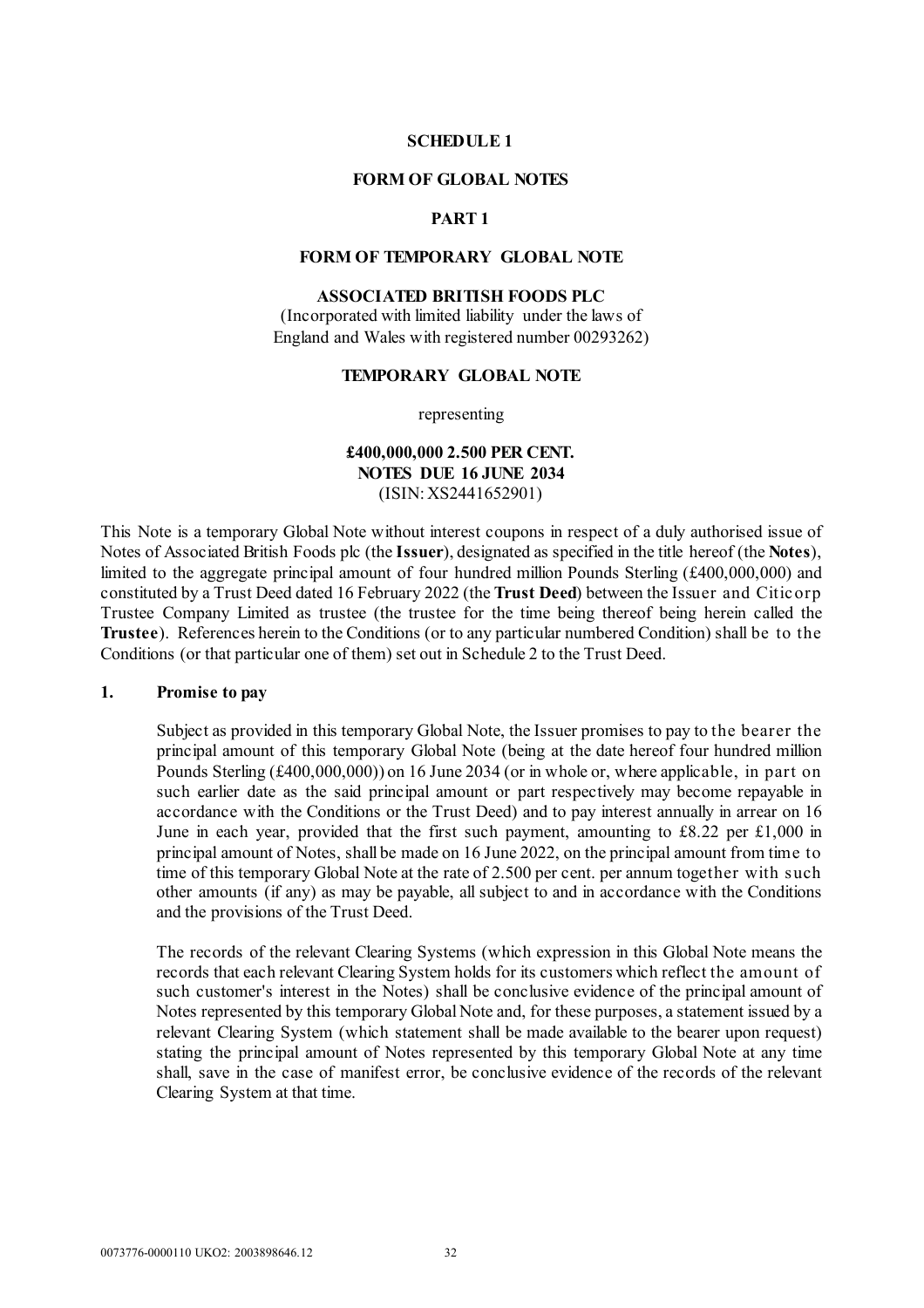# **2. Exchange for Permanent Global Note**

This temporary Global Note is exchangeable in whole or in part upon the request of the bearer for a further global note in respect of up to £400,000,000 aggregate principal amount of the Notes (the **Permanent Global Note**) only on and subject to the terms and conditions set out below.

On and after 28 March 2022 (the **Exchange Date**) this temporary Global Note may be exchanged in whole or in part by the bearer hereof on any day on which banks are open for business in London for interests recorded in the records of the relevant Clearing Systems in a duly executed, authenticated and effectuated Permanent Global Note and the Issuer shall procure that interests in the Permanent Global Note shall be entered *pro rata* in the records of the relevant Clearing Systems such that the principal amount represented by this temporary Global Note shall be reduced by the principal amount of this temporary Global Note so exchanged, provided that if definitive Notes (together with the Coupons appertaining thereto) have already been issued in exchange for all the Notes represented for the time being by the Permanent Global Note, then this temporary Global Note may thereafter be exchanged only for definitive Notes (together with the Coupons appertaining thereto) and in such circumstances references herein to the Permanent Global Note shall be construed accordingly and the Issuer shall procure that the Principal Paying Agent shall issue and deliver, in full or partial exchange for this temporary Global Note, the Permanent Global Note in an aggregate principal amount equal to the principal amount of this temporary Global Note submitted for exchange. Provided that the Permanent Global Note shall be issued and delivered only if and to the extent that there shall have been presented to the Issuer a certificate from Euroclear Bank SA/NV (**Euroclear**) or from Clearstream Banking S.A. (**Clearstream, Luxembourg**) to the effect that it has received from or in respect of a person entitled to a particular principal amount of the Notes represented by this temporary Global Note (as shown by its records) a certificate of non-US beneficial ownership in the form required by it.

Any person who would, but for the provisions of this temporary Global Note, the Permanent Global Note and the Trust Deed, otherwise be entitled to receive a definitive Note or definitive Notes shall not be entitled to require the exchange of an appropriate part of this temporary Global Note for a like part of the Permanent Global Note unless and until it shall have delivered or caused to be delivered to Euroclear or Clearstream, Luxembourg a certificate of non-US beneficial ownership in the form required by it.

Upon any (a) exchange of a part of this temporary Global Note for a like part of the Permanent Global Note, or (b) redemption or cancellation of a part of this temporary Global Note the Issuer shall procure that the portion of the principal amount hereof shall be reduced for all purposes by the amount so exchanged, redeemed or cancelled and shall be entered *pro rata* in the rec ords of the relevant Clearing Systems.

# **3. Payments**

Until the entire principal amount of this temporary Global Note has been extinguished, this temporary Global Note shall in all respects be entitled to the same benefits as the definitive Notes for the time being represented hereby and shall be entitled to the benefit of and be bound by the Trust Deed, except that the holder of this temporary Global Note shall not (unless upon due presentation of this temporary Global Note for exchange, issue and delivery of the Permanent Global Note is improperly withheld or refused and such withholding or refusal is continuing at the relevant payment date) be entitled (a) to receive any payment of interest on this temporary Global Note except (subject to (b) below) upon certification as hereinafter provided or (b) on and after the Exchange Date, to receive any payment on this temporary Global Note. Upon any payment of principal or interest on this temporary Global Note, the Issuer shall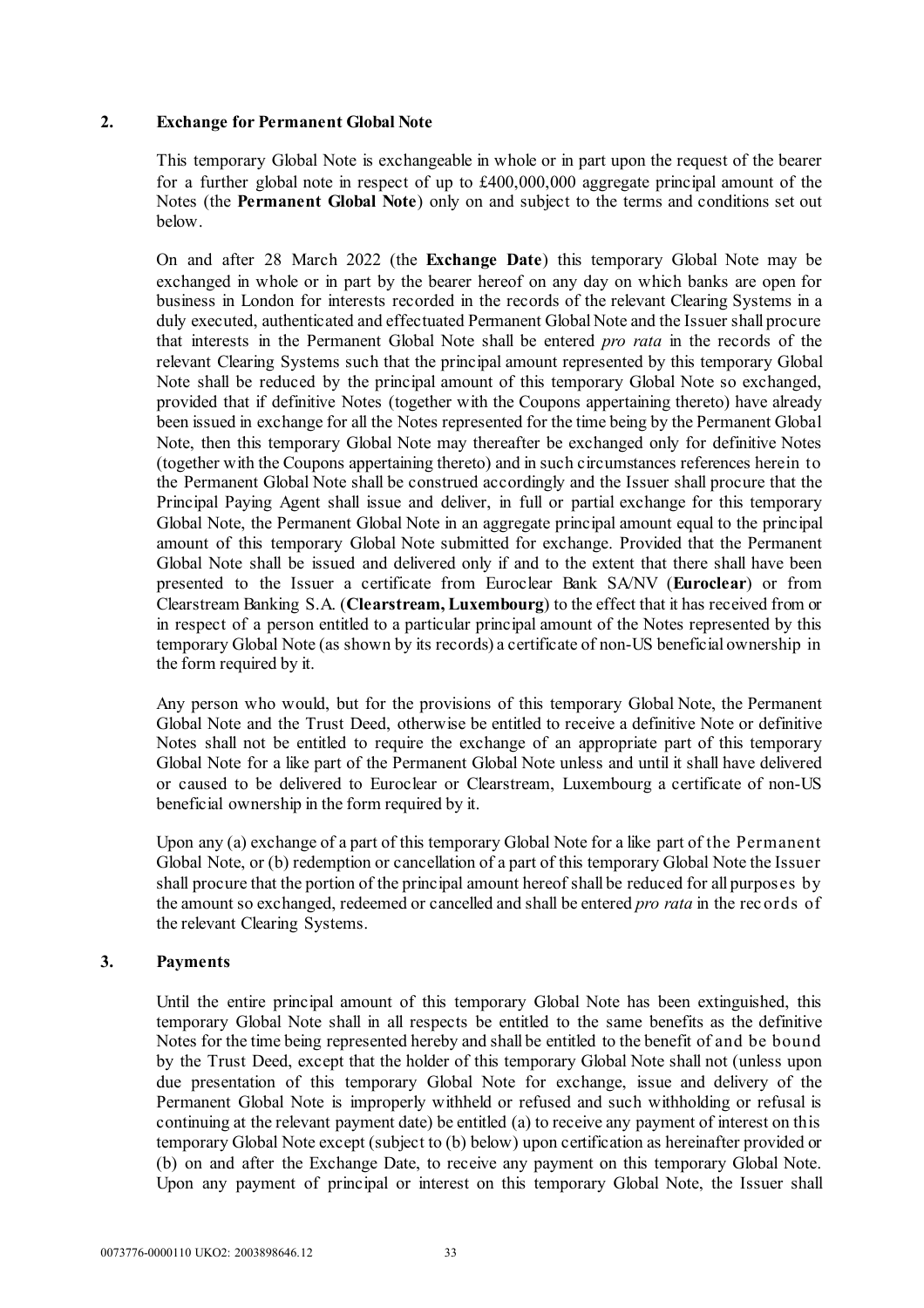procure that the amount so paid shall be entered *pro rata* in the records of the relevant Clearing Systems but any failure to make such entries shall not affect the discharge referred to in the paragraph after the next paragraph.

Payments of interest in respect of Notes for the time being represented by this temporary Global Note shall be made to the bearer only upon presentation to the Issuer of a certificate from Euroclear or from Clearstream, Luxembourg to the effect that it has received from or in respec t of a person entitled to a particular principal amount of the Notes represented by this temporary Global Note (as shown by its records) a certificate of non-US beneficial ownership in the form required by it and each payment so made will discharge the Issuer's obligations thereof. Any person who would, but for the provisions of this temporary Global Note and of the Trust Deed, otherwise be beneficially entitled to a payment of interest on this temporary Global Note shall not be entitled to require such payment unless and until it shall have delivered or caused to be delivered to Euroclear or Clearstream, Luxembourg a certificate of non-US beneficial ownership in the form required by it.

Upon payment in respect of the Notes represented by this temporary Global Note, the Issuer shall procure that the amount so paid shall be entered *pro rata* in the records of the relevant Clearing Systems and upon such entry being made the principal amount of the Notes recorded in the relevant Clearing Systems and represented by this temporary Global Note shall be reduced by the amount so paid. Any failure to make such entries shall not affect the discharge referred to above.

All payments of any amounts payable and paid to the bearer of this temporary Global Note shall be valid and, to the extent of the sums so paid, effectual to satisfy and discharge the liability for the moneys payable hereon, on the Permanent Global Note and on the relevant definitive Notes and Coupons.

# **4. Interest Calculation**

Notwithstanding the provisions of Condition 4 (*Interest*), for so long as Notes are represented by one or both of the Permanent Global Note and this temporary Global Note, interest payable to the bearer of such Global Note(s) will be calculated on the aggregate principal amount of the Notes and not per the Calculation Amount (and shall otherwise be calculated in accordance with Condition 4 (*Interest*)).

# **5. Accountholders**

For so long as all of the Notes are represented by one or both of the Permanent Global Note and this temporary Global Note and such Global Note(s) is/are held on behalf of Euroclear and/or Clearstream, Luxembourg, each person who is for the time being shown in the records of Euroclear or Clearstream, Luxembourg as the holder of a particular principal amount of such Notes (each an **Accountholder**) (in which regard any certificate or other document issued by Euroclear or Clearstream, Luxembourg as to the principal amount of such Notes standing to the account of any person shall, in the absence of manifest error, be conclusive and binding for all purposes) shall be treated as the holder of such principal amount of such Notes for all purposes (including for the purposes of any quorum requirements of, or the right to demand a poll at, meetings of the Noteholders and giving notice to the Issuer pursuant to Condition 6.5 (*Redemption at the Option of the Noteholders on a Change of Control*)) other than with respect to the payment of principal and interest on such Notes, the right to which shall be vested, as against the Issuer and the Trustee, solely in the bearer of the relevant Global Note in accordanc e with and subject to its terms and the terms of the Trust Deed. Each Accountholder must look solely to Euroclear or Clearstream, Luxembourg, as the case may be, for its share of each payment made to the bearer of the relevant Global Note.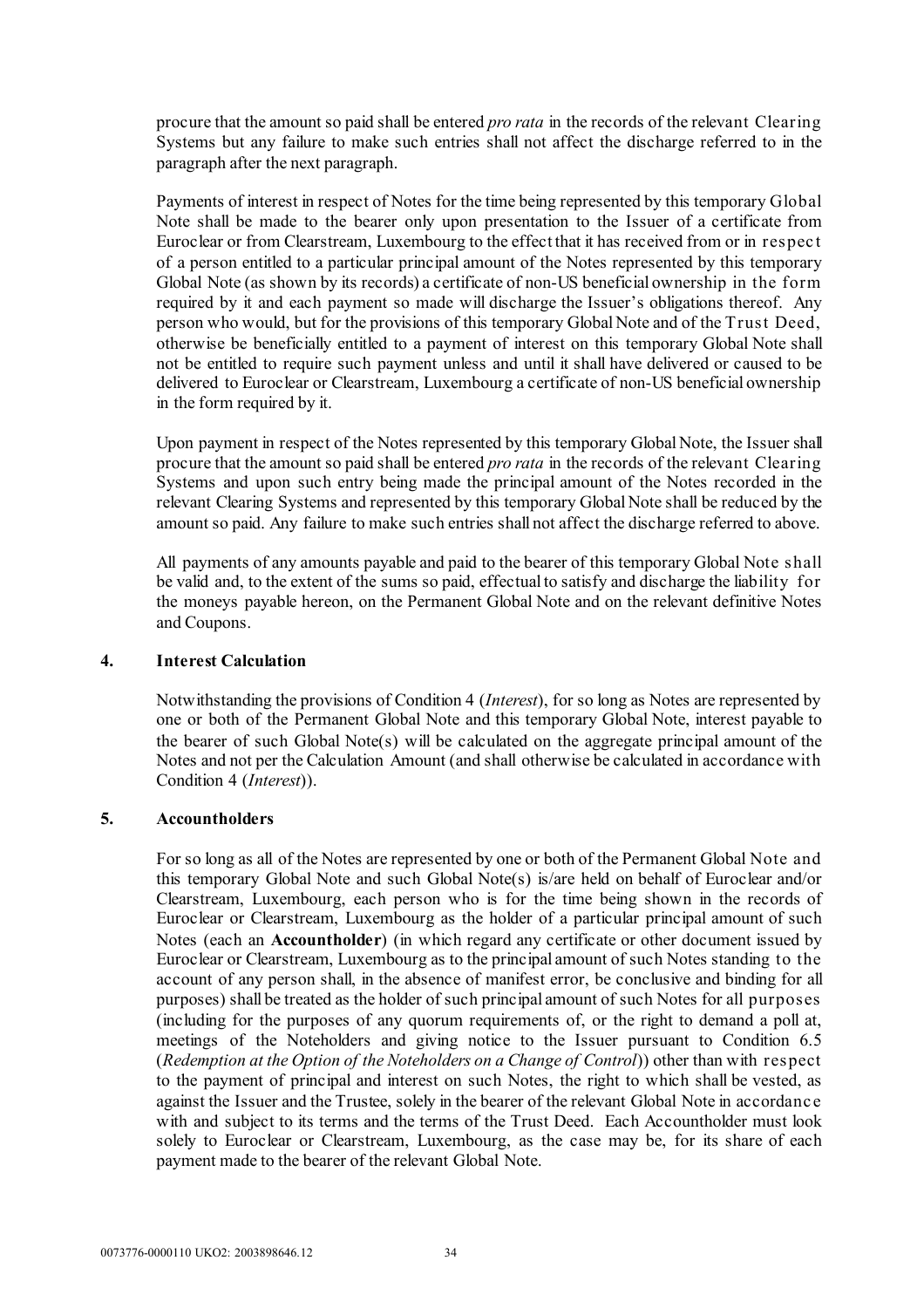# **6. Notices**

For so long as all of the Notes are represented by one or both of the Permanent Global Note and this temporary Global Note and such Global Note(s) is/are held on behalf of Euroclear and/or Clearstream, Luxembourg, notices to Noteholders may be given by delivery of the relevant notice to Euroclear and/or Clearstream, Luxembourg (as the case may be) for communication to the relative Accountholders rather than by publication as required by Condition 12 (*Notices*) provided that, so long as the Notes are admitted to the Official List of the Financial Conduct Authority (the **FCA**) and admitted to trading on the London Stock Exchange plc's Main Market, all requirements of the FCA and the London Stock Exchange have been complied with. Any such notice shall be deemed to have been given to the Noteholders on the day such notice is delivered to Euroclear and/or Clearstream, Luxembourg (as the case may be) as aforesaid.

Whilst any Notes held by a Noteholder are represented by a Global Note, notices to be given by such Noteholder may be given by such Noteholder to the Principal Paying Agent through Euroclear and/or Clearstream, Luxembourg, as the case may be, in such a manner as the Principal Paying Agent and Euroclear and/or Clearstream, Luxembourg, as the case may be, may approve for this purpose.

# **7. Prescription**

Claims against the Issuer in respect of principal and interest on the Notes represented by the Permanent Global Note or this temporary Global Note will be prescribed after 10 years (in the case of principal) and five years (in the case of interest) from the Relevant Date (as defined in Condition 7 (*Taxation)*).

# **8. Put Option**

For so long as all of the Notes are represented by one or both of the Permanent Global Note or this temporary Global Note and such Global Note(s) is/are held on behalf of Euroclear and/or Clearstream, Luxembourg, the option of the Noteholders provided for in Condition 6.5 (*Redemption at the Option of the Noteholders on a Change of Control*) may be exerc ised by an Accountholder giving notice to the Principal Paying Agent in accordance with the standard procedures of Euroclear and Clearstream, Luxembourg (which may include notice being given on its instructions by Euroclear or Clearstream, Luxembourg or any common safekeeper for them to the Principal Paying Agent by electronic means) of the principal amount of the Notes in respect of which such option is exercised and the Issuer shall procure that the portion of the principal amount of the relevant Global Note so redeemed shall be entered in the records of Euroclear and/or Clearstream, Luxembourg.

# **9. Call Option**

For so long as all of the Notes are represented by one or both of the Permanent Global Note or this temporary Global Note and such Global Note(s) is/are held on behalf of Euroclear and/or Clearstream, Luxembourg, no selection of Notes to be redeemed will be required under Condition 6.4 (*Provisions relating to Partial Redemption*) in the event that the Issuer exercises its call option pursuant to Condition 6.3 (*Redemption at the Option of the Issuer*) in respect of less than the aggregate principal amount of the Notes outstanding at such time. In such event, the partial redemption will be effected in accordance with the rules and procedures of Euroclear and/or Clearstream, Luxembourg (to be reflected in the records of Euroclear and Clearstream, Luxembourg as either a pool factor or a reduction in nominal amount, at their discretion).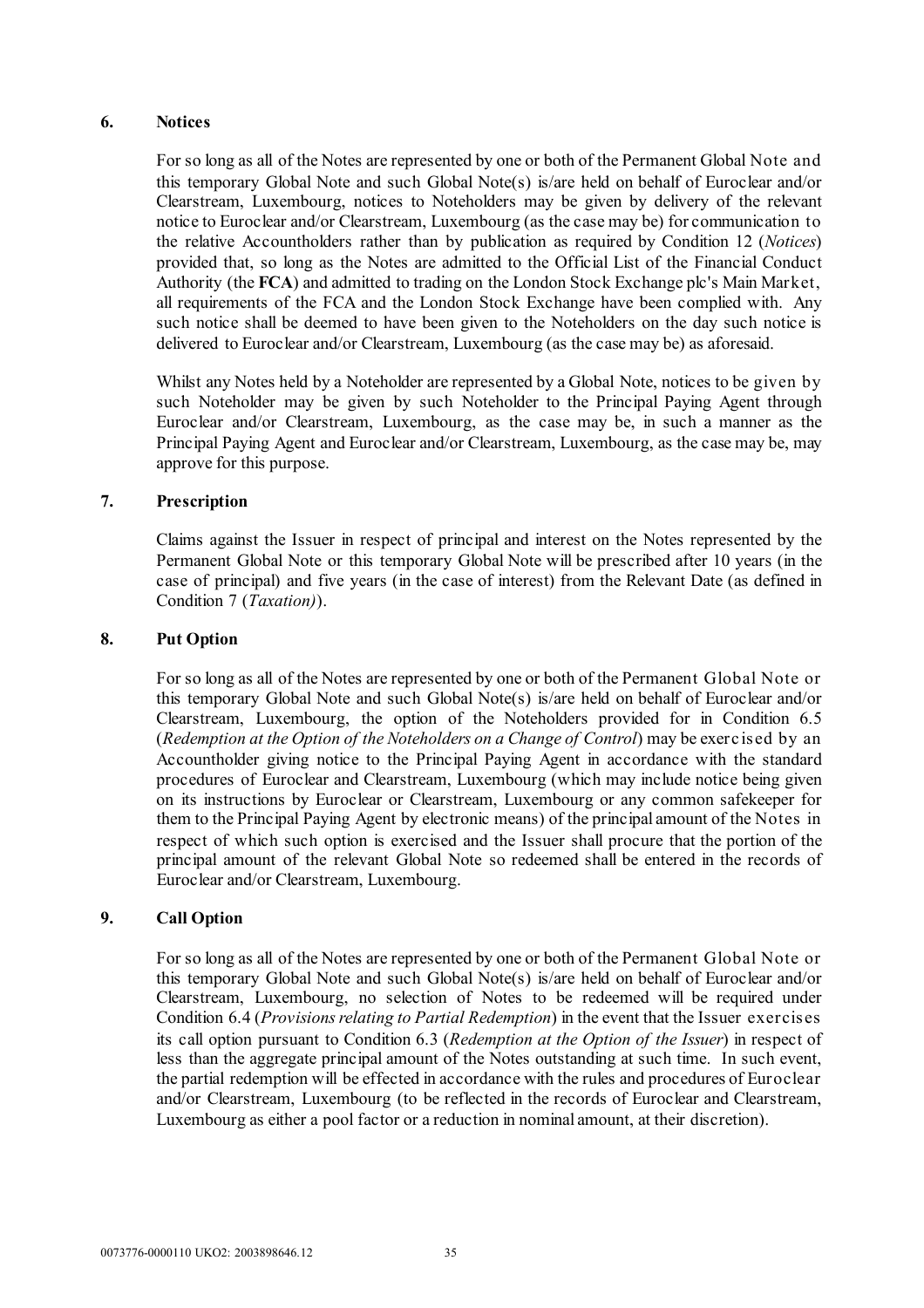### **10. Cancellation**

Cancellation of any Note represented by this temporary Global Note and required by the Conditions of the Notes to be cancelled following its redemption or purchase will be effected by instruction to Euroclear and Clearstream, Luxembourg to make appropriate entries in their records in respect of all Notes which are cancelled.

### **11. Authentication and Effectuation**

This temporary Global Note shall not be or become valid or obligatory for any purpose unless and until authenticated by or on behalf of the Principal Paying Agent and effectuated by the common safekeeper.

The Notes are not, at the date of issue of this temporary Global Note, intended to be held in a manner which would allow Eurosystem eligibility. However, should the Eurosystem eligibility criteria be amended in the future such that the Notes are capable of meeting them this temporary Global Note may then be deposited with one of Euroclear or Clearstream, Luxembourg as common safekeeper. This does not necessarily mean that the Notes represented by this temporary Global Note will then be recognised as eligible collateral for Eurosystem monetary policy and intra-day credit operations by the Eurosystem at any time during their life, such recognition depending upon the European Central Bank being satisfied that Eurosystem eligibility criteria have been met.

### **12. Governing law**

This temporary Global Note and any non-contractual obligations arising out of or in connec tion with it are governed by, and shall be construed in accordance with, the laws of England and the Issuer has in the Trust Deed submitted to the jurisdiction of the courts of England for all purposes in connection with this temporary Global Note.

### **13. Contracts (Rights of Third Parties) Act 1999**

No rights are conferred on any person under the Contracts (Rights of Third Parties) Act 1999 to enforce any term of this temporary Global Note, but this does not affect any right or remedy of any person which exists or is available apart from that Act.

**IN WITNESS** whereof the Issuer has caused this temporary Global Note to be signed manually or in facsimile by a person duly authorised on its behalf.

### **ASSOCIATED BRITISH FOODS PLC**

By: ...................................... (Authorised Signatory)

Issued in London, England on 16 February 2022.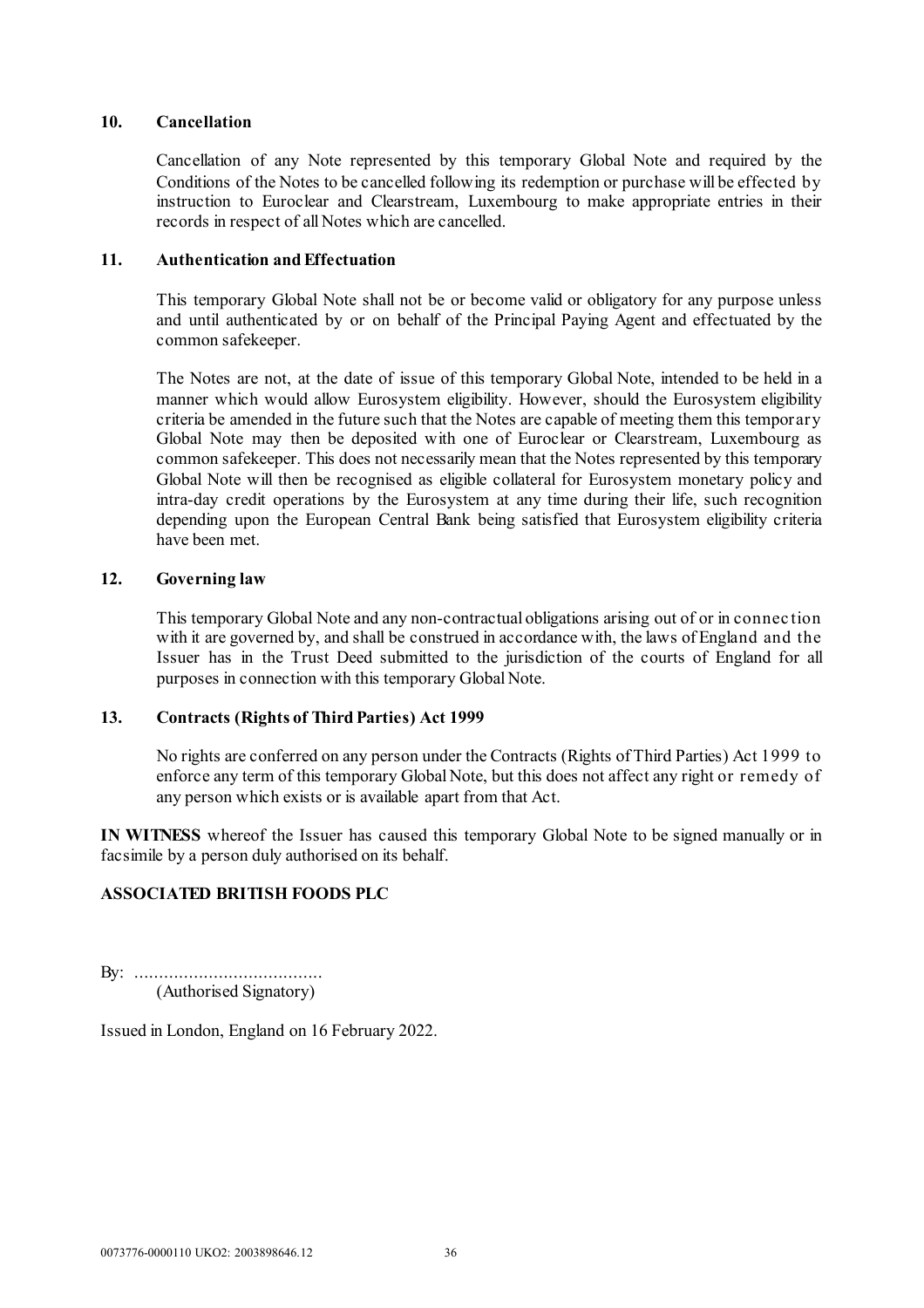# **Certificate of authentication**

This temporary Global Note is duly authenticated without recourse, warranty or liability.

............................................

Duly authorised for and on behalf of **CITIBANK, N.A., LONDON BRANCH** as Principal Paying Agent

# **Certificate of Effectuation**

This temporary Global Note is duly effectuated without recourse, warranty or liability.

............................................ as common safekeeper

By: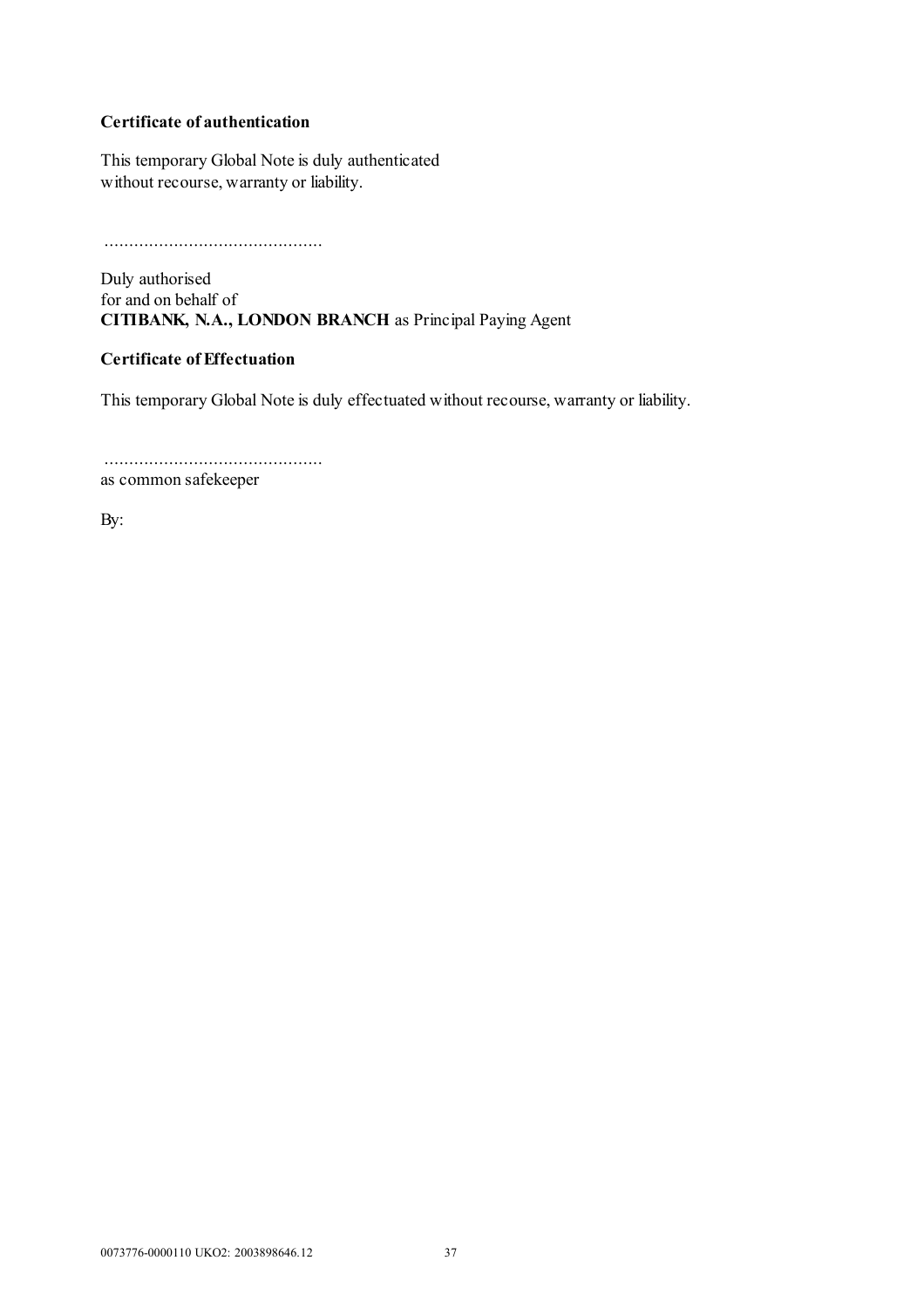### **PART 2**

#### **FORM OF PERMANENT GLOBAL NOTE**

# **ANY UNITED STATES PERSON WHO HOLDS THIS OBLIGATION WILL BE SUBJECT TO LIMITATIONS UNDER THE UNITED STATES INCOME TAX LAWS, INCLUDING THE LIMITATIONS PROVIDED IN SECTIONS 165(j) AND 1287(a) OF THE INTERNAL REVENUE CODE.**

#### **ASSOCIATED BRITISH FOODS PLC**

(Incorporated with limited liability under the laws of England and Wales with registered number 00293262)

#### **PERMANENT GLOBAL NOTE**

representing

## **£400,000,000 2.500 PER CENT. NOTES DUE 16 JUNE 2034** (ISIN: XS2441652901)

This Note is a permanent Global Note without interest coupons in respect of a duly authorised issue of Notes of Associated British Foods plc (the **Issuer**), designated as specified in the title hereof (the **Notes**), limited to the aggregate principal amount of four hundred million (£400,000,000) and constituted by a Trust Deed dated 16 February 2022 (the **Trust Deed**) between the Issuer and Citicorp Trustee Company Limited as trustee (the trustee for the time being thereof being herein called the **Trustee**). References herein to the Conditions (or to any particular numbered Condition) shall be to the Conditions (or that particular one of them) set out in [Schedule 2](#page-45-0) to the Trust Deed.

#### **1. Promise to pay**

Subject as provided in this permanent Global Note, the Issuer promises to pay to the bearer the principal amount of this permanent Global Note on 16 June 2034 (or in whole or, where applicable, in part on such earlier date as the said principal amount or part respectively may become repayable in accordance with the Conditions or the Trust Deed) and to pay interest annually in arrear on 16 June in each year, provided that the first such payment, amounting to £8.22 per £1,000 in principal amount of Notes, shall be made on 16 June 2022, on the principal amount from time to time of this permanent Global Note at the rate of 2.500 per cent. per annum together with such other amounts (if any) as may be payable, all subject to and in accordance with the Conditions and the provisions of the Trust Deed.

The principal amount of Notes represented by this permanent Global Note shall be the aggregate amount from time to time entered in the records of both the relevant Clearing Systems (as defined below). The records of the relevant Clearing Systems (which expression in this Global Note means the records that each relevant Clearing System holds for its customers which reflec t the amount of such customer's interest in the Notes) shall be conclusive evidence of the principal amount of Notes represented by this permanent Global Note and, for these purposes, a statement issued by a relevant Clearing System (which statement shall be made available to the bearer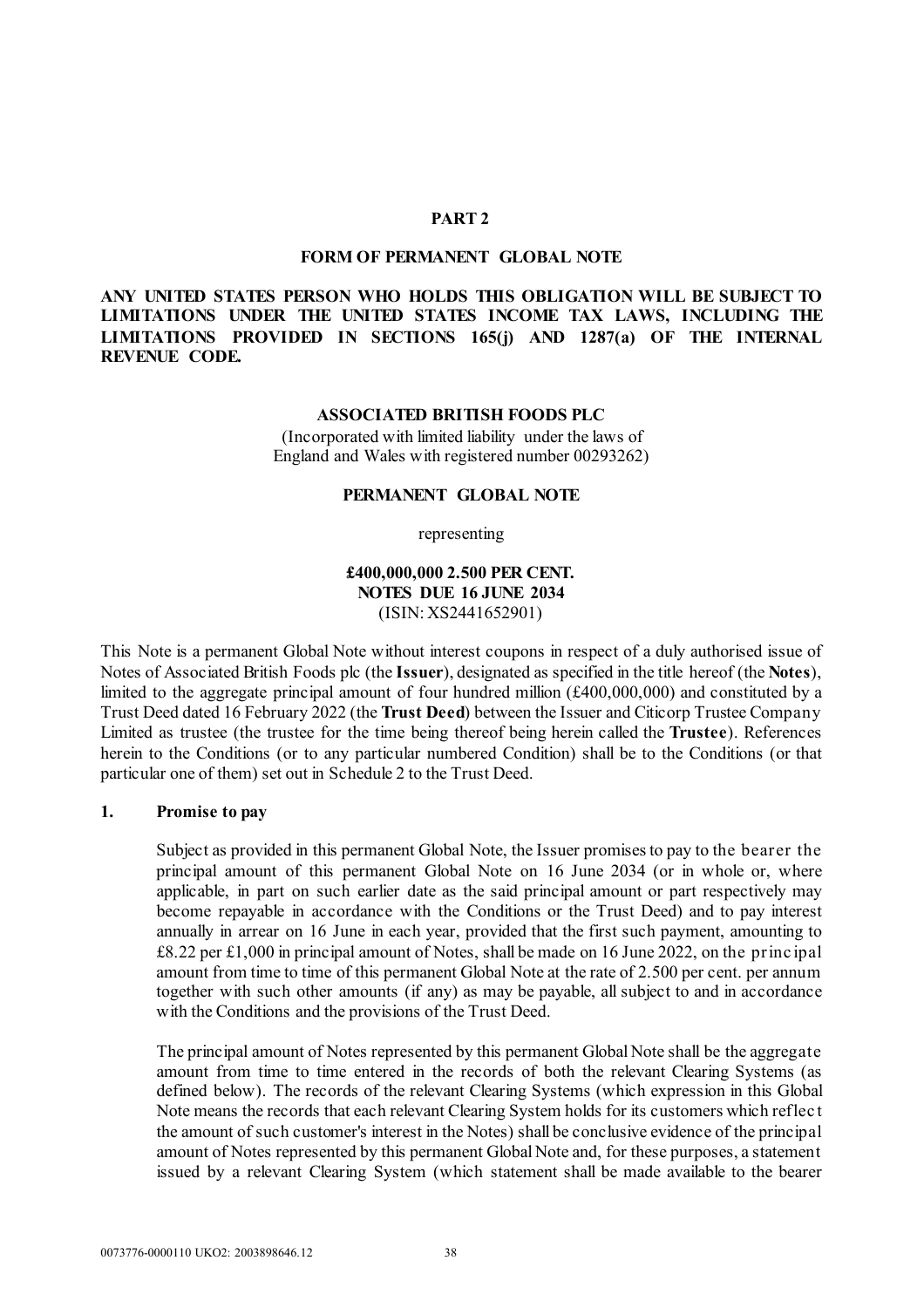upon request) stating the principal amount of Notes represented by this permanent Global Note at any time shall, save in the case of manifest error, be conclusive evidence of the records of the relevant Clearing System at that time.

Upon any exchange of an interest recorded in the records of the relevant Clearing Systems in the temporary Global note representing the Notes for an interest recorded in the records of the relevant Clearing Systems in this permanent Global Note, the Issuer shall procure that details of such exchange shall be entered *pro rata* in the records of the relevant Clearing Systems.

### **2. Exchange for definitive Notes**

This permanent Global Note will be exchangeable in whole but not in part (free of charge to the holder) for definitive Notes only (a) upon the happening of any of the events defined in the Trust Deed as **Events of Default**, (b) if the Issuer has been notified that both Euroclear Bank SA/NV (**Euroclear**) or Clearstream Banking S.A. (**Clearstream, Luxembourg**) have been closed for business for a continuous period of 14 days (other than by reason of holiday, statutory or otherwise) or have announced an intention permanently to cease business or have in fact done so and no successor clearing system satisfactory to the Trustee is available, or (c) if the Issuer has or will become subject to adverse tax consequences which would not be suffered were the Notes in definitive form and a certificate to such effect signed by any Authorised Signatory of the Issuer is given to the Trustee. Thereupon (in the case of (a) to (c) above) the holder of this permanent Global Note (acting on the instructions of the Accountholders (as defined below)) or the Trustee may give notice to the Issuer, and (in the case of (c) above) the Issuer may give notice to the Trustee, the Principal Paying Agent and the Noteholders, of its intention to exchange this permanent Global Note for definitive Notes on or after the Exchange Date (as defined below).

On or after the Exchange Date the holder of this permanent Global Note may or, in the case of (c) above, shall surrender this permanent Global Note to or to the order of the Princ ipal Paying Agent. In exchange for this permanent Global Note the Issuer will deliver, or procure the delivery of, definitive Notes in bearer form, serially numbered, in the denominations of £100,000 and integral multiples of £1,000 in excess thereof up to (and including) £199,000 each with interest coupons (**Coupons**) attached on issue in respect of interest which has not already been paid on this permanent Global Note (in exchange for the whole of this permanent Global Note).

**Exchange Date** means a day specified in the notice requiring exchange falling not less than 45 days after that on which such notice is given and on which banks are open for business in London.

Upon any (a) exchange of interests recorded in the records of the relevant Clearing Systems in the temporary global note initially representing the Notes (the **Temporary Global Note**) for interests recorded in the records of the relevant Clearing Systems in this permanent Global Note, or (b) redemption or cancellation of a part of this permanent Global Note, the Issuer shall procure that the portion of interests in the principal amount hereof so exchanged, redeemed or cancelled shall be entered *pro rata* in the records of the relevant Clearing Systems and, upon any such entry being made, the principal amount of the Notes recorded in the records of the relevant Clearing Systems and represented by this permanent Global Note shall be reduced by the principal amount of this permanent Global Note so exchanged, redeemed or cancelled and shall be entered *pro rata* in the records of the relevant Clearing Systems. Upon the exchange of the whole of this permanent Global Note for definitive Notes this permanent Global Note shall be surrendered to or to the order of the Principal Paying Agent and cancelled and, if the holder of this permanent Global Note requests, returned to it together with any relevant definitive Notes.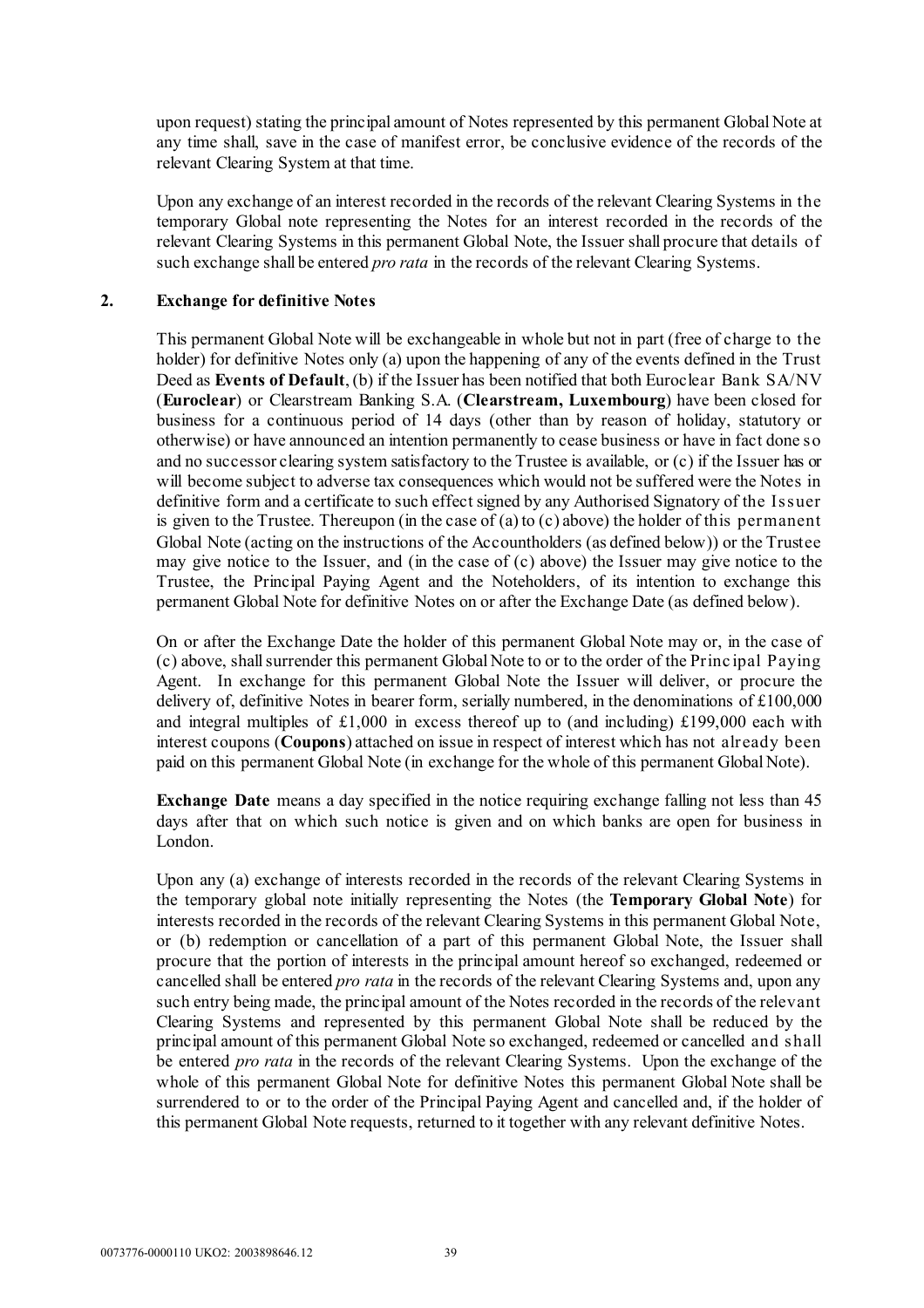# **3. Payments**

Until the entire principal amount of this permanent Global Note has been extinguished, this permanent Global Note shall (subject as hereinafter and in the Trust Deed provided) in all respects be entitled to the same benefits as the definitive Notes and shall be entitled to the benefit of and be bound by the Trust Deed. Payments of principal and interest in respect of Notes represented by this permanent Global Note will be made to the bearer of this permanent Global Note and, if no further payment falls to be made in respect of the Notes, surrender of this permanent Global Note to the order of the Principal Paying Agent or such other Paying Agent as shall have been notified to the Noteholders for such purposes. Upon any payment of principal or interest on this permanent Global Note the Issuer shall procure that the amount so paid shall be entered *pro rata* in the records of the relevant Clearing Systems and upon such entry being made the principal amount of the Notes recorded in the records of the relevant Clearing Systems and represented by this permanent Global Note shall be reduced by the amounts so paid. Any failure to make such entries shall not affect the discharge referred to above.

All payments of any amounts payable and paid to the bearer of this permanent Global Note shall be valid and, to the extent of the sums so paid, effectual to satisfy and discharge the liability for the moneys payable hereon and on the relevant definitive Notes and Coupons.

# **4. Interest Calculation**

Notwithstanding the provisions of Condition 4 (*Interest*), for so long as Notes are represented by one or both of the Temporary Global Note and this permanent Global Note, interest payable to the bearer of such Global Note(s) will be calculated on the aggregate principal amount of the Notes and not per the Calculation Amount (and shall otherwise be calculated in accordance with Condition 4 (*Interest*)).

### **5. Accountholders**

For so long as all of the Notes are represented by one or both of the Temporary Global Note and this permanent Global Note and such Global Note(s) is/are held on behalf of Euroclear and/or Clearstream, Luxembourg, each person who is for the time being shown in the records of Euroclear or Clearstream, Luxembourg as the holder of a particular principal amount of such Notes (each an **Accountholder**) (in which regard any certificate or other document issued by Euroclear or Clearstream, Luxembourg as to the principal amount of such Notes standing to the account of any person shall, in the absence of manifest error, be conclusive and binding for all purposes) shall be treated as the holder of such principal amount of such Notes for all purposes (including for the purposes of any quorum requirements of, or the right to demand a poll at, meetings of the Noteholders and giving notice to the Issuer pursuant to Condition 6.5 (*Redemption at the Option of the Noteholders on a Change of Control*)) other than with respect to the payment of principal and interest on such Notes, the right to which shall be vested, as against the Issuer and the Trustee, solely in the bearer of the relevant Global Note in accordanc e with and subject to its terms and the terms of the Trust Deed. Each Accountholder must look solely to Euroclear or Clearstream, Luxembourg, as the case may be, for its share of each payment made to the bearer of the relevant Global Note.

## **6. Notices**

For so long as all of the Notes are represented by one or both of the Temporary Global Note and this permanent Global Note and such Global Note(s) is/are held on behalf of Euroclear and/or Clearstream, Luxembourg, notices to Noteholders may be given by delivery of the relevant notice to Euroclear and/or Clearstream, Luxembourg (as the case may be) for communication to the relative Accountholders rather than by publication as required by Condition 12 (*Notices)*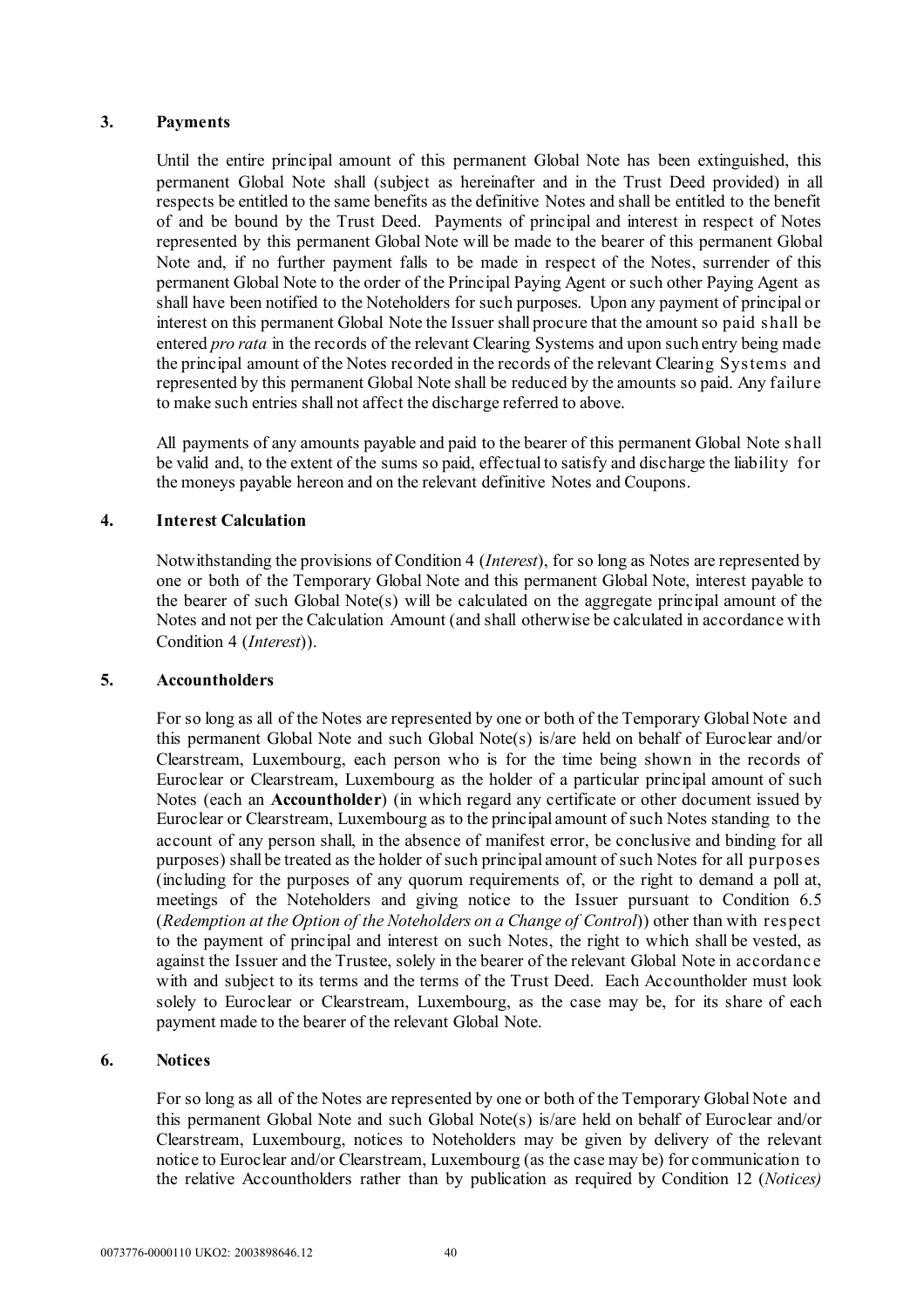provided that, so long as the Notes are admitted to the Official List of the Financial Conduct Authority (the **FCA**) and admitted to trading on the London Stock Exchange plc's Main Market, all requirements of the FCA and the London Stock Exchange have been complied with. Any such notice shall be deemed to have been given to the Noteholders on the day such notice is delivered to Euroclear and/or Clearstream, Luxembourg (as the case may be) as aforesaid.

Whilst any Notes held by a Noteholder are represented by a Global Note, notices to be given by such Noteholder may be given by such Noteholder to the Principal Paying Agent through Euroclear and/or Clearstream, Luxembourg, as the case may be, in such a manner as the Principal Paying Agent and Euroclear and/or Clearstream, Luxembourg, as the case may be, may approve for this purpose.

### **7. Prescription**

Claims against the Issuer in respect of principal and interest on the Notes represented by this permanent Global Note will be prescribed after 10 years (in the case of principal) and five years (in the case of interest) from the Relevant Date (as defined in Condition 7 (*Taxation*)).

# **8. Put Option**

For so long as all of the Notes are represented by one or both of the Temporary Global Note or this permanent Global Note and such Global Note(s) is/are held on behalf of Euroclear and/or Clearstream, Luxembourg, the option of the Noteholders provided for in Condition 6.5 (*Redemption at the Option of the Noteholders on a Change of Control*) may be exerc ised by an Accountholder giving notice to the Principal Paying Agent in accordance with the standard procedures of Euroclear and Clearstream, Luxembourg (which may include notice being given on its instructions by Euroclear or Clearstream, Luxembourg or any common safekeeper for them to the Principal Paying Agent by electronic means) of the principal amount of the Notes in respect of which such option is exercised and the Issuer shall procure that the portion of the principal amount of the relevant Global Note so redeemed shall be entered in the records of Euroclear and/or Clearstream, Luxembourg.

# **9. Call Option**

For so long as all of the Notes are represented by one or both of the Temporary Global Note or this permanent Global Note and such Global Note(s) is/are held on behalf of Euroclear and/or Clearstream, Luxembourg, no selection of Notes to be redeemed will be required under Condition 6.4 (*Provisions relating to Partial Redemption*) in the event that the Issuer exercises its call option pursuant to Condition 6.3 (*Redemption at the Option of the Issuer*) in respect of less than the aggregate principal amount of the Notes outstanding at such time. In such event, the partial redemption will be effected in accordance with the rules and procedures of Euroclear and/or Clearstream, Luxembourg (to be reflected in the records of Euroclear and Clearstream, Luxembourg as either a pool factor or a reduction in nominal amount, at their discretion).

### **10. Cancellation**

Cancellation of any Note represented by this permanent Global Note and required by the Conditions of the Notes to be cancelled following its redemption or purchase will be effected by instruction to Euroclear and Clearstream, Luxembourg to make appropriate entries in their records in respect of all Notes which are cancelled.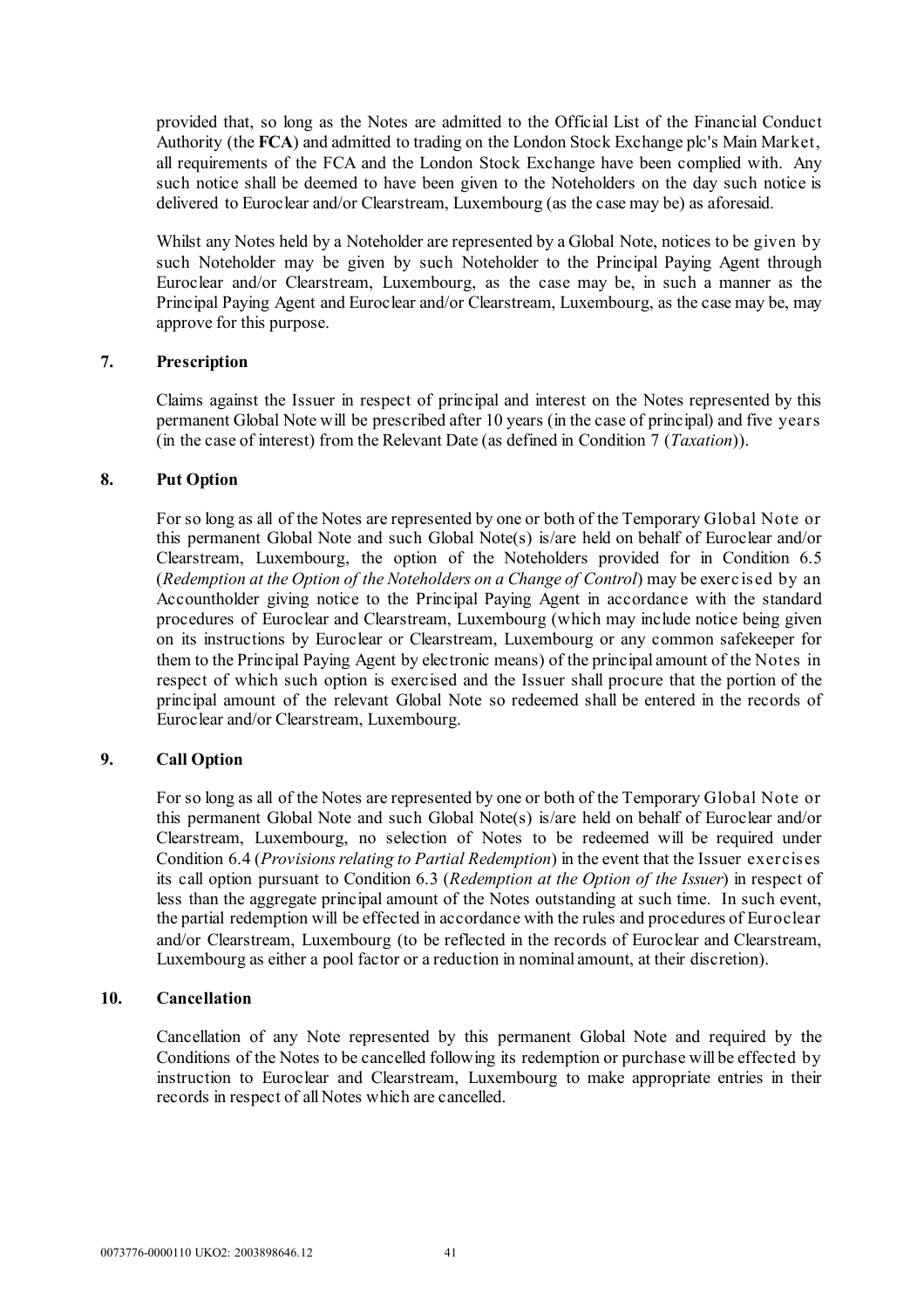#### **11. Authentication and Effectuation**

This permanent Global Note shall not be or become valid or obligatory for any purpose unless and until authenticated by or on behalf of the Principal Paying Agent and effectuated by the common safekeeper.

The Notes are not, at the date of issue of this permanent Global Note, intended to be held in a manner which would allow Eurosystem eligibility. However, should the Eurosystem eligibility criteria be amended in the future such that the Notes are capable of meeting them, this permanent Global Note may then be deposited with one of Euroclear or Clearstream, Luxembourg as common safekeeper. This does not necessarily mean that the Notes represented by this permanent Global Note will then be recognised as eligible collateral for Eurosystem monetary policy and intra-day credit operations by the Eurosystem at any time during their life, such recognition depending upon the European Central Bank being satisfied that Eurosystem eligibility criteria have been met.

### **12. Governing law**

This permanent Global Note and any non-contractual obligations arising out of or in connec tion with it are governed by, and shall be construed in accordance with, the laws of England and the Issuer has in the Trust Deed submitted to the jurisdiction of the courts of England for all purposes in connection with this permanent Global Note.

### **13. Contracts (Rights of Third Parties) Act 1999**

No rights are conferred on any person under the Contracts (Rights of Third Parties) Act 1999 to enforce any term of this permanent Global Note, but this does not affect any right or remedy of any person which exists or is available apart from that Act.

**IN WITNESS** whereof the Issuer has caused this permanent Global Note to be signed manually or in facsimile by a person duly authorised on its behalf.

# **ASSOCIATED BRITISH FOODS PLC**

By: ...................................... (Authorised Signatory)

Issued in London, England on 16 February 2022.

### **Certificate of authentication**

This permanent Global Note is duly authenticated without recourse, warranty or liability.

............................................

Duly authorised for and on behalf of **CITIBANK, N.A., LONDON BRANCH** as Principal Paying Agent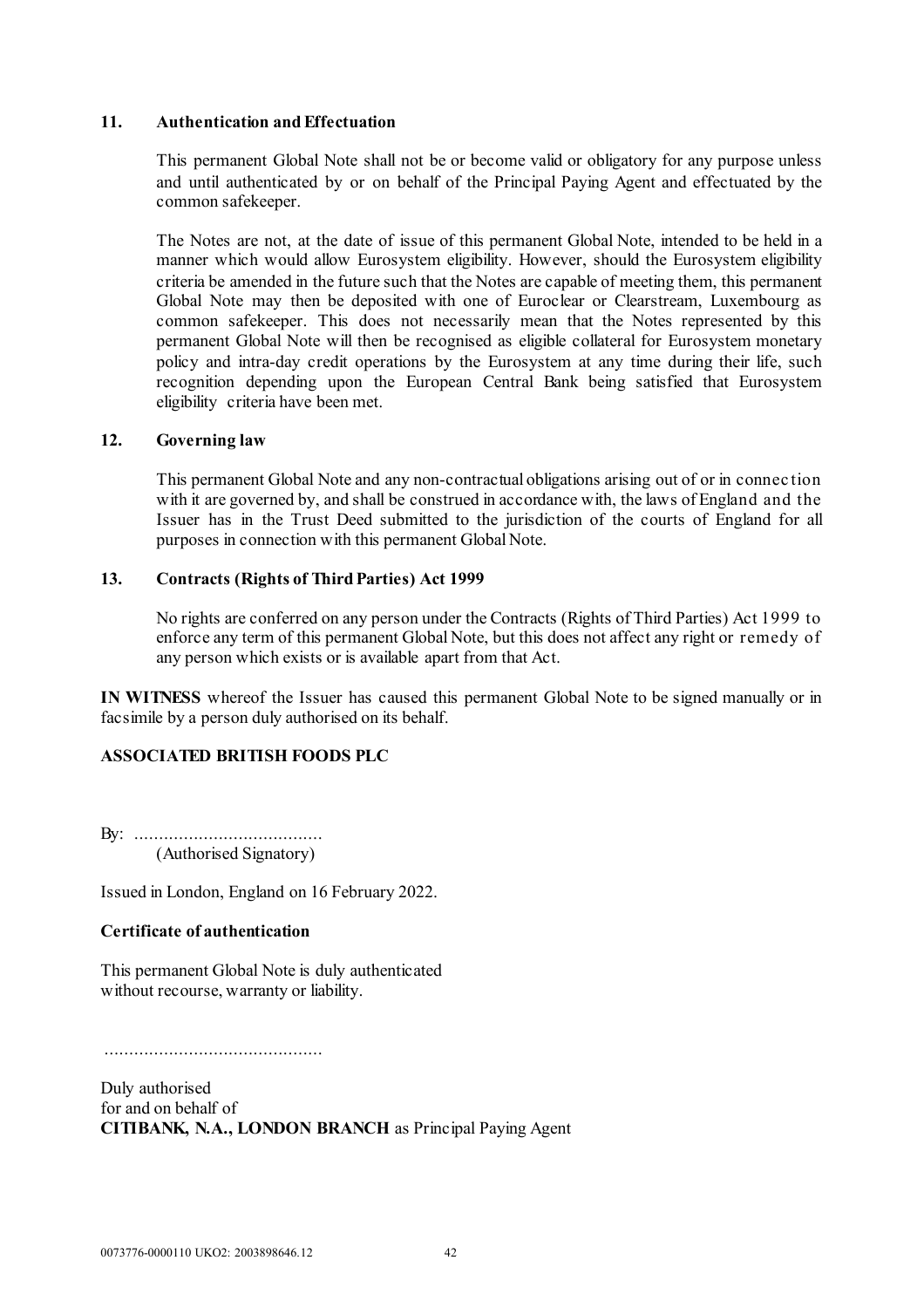# **Certificate of Effectuation**

This permanent Global Note is duly effectuated without recourse, warranty or liability.

............................................

as common safekeeper

By: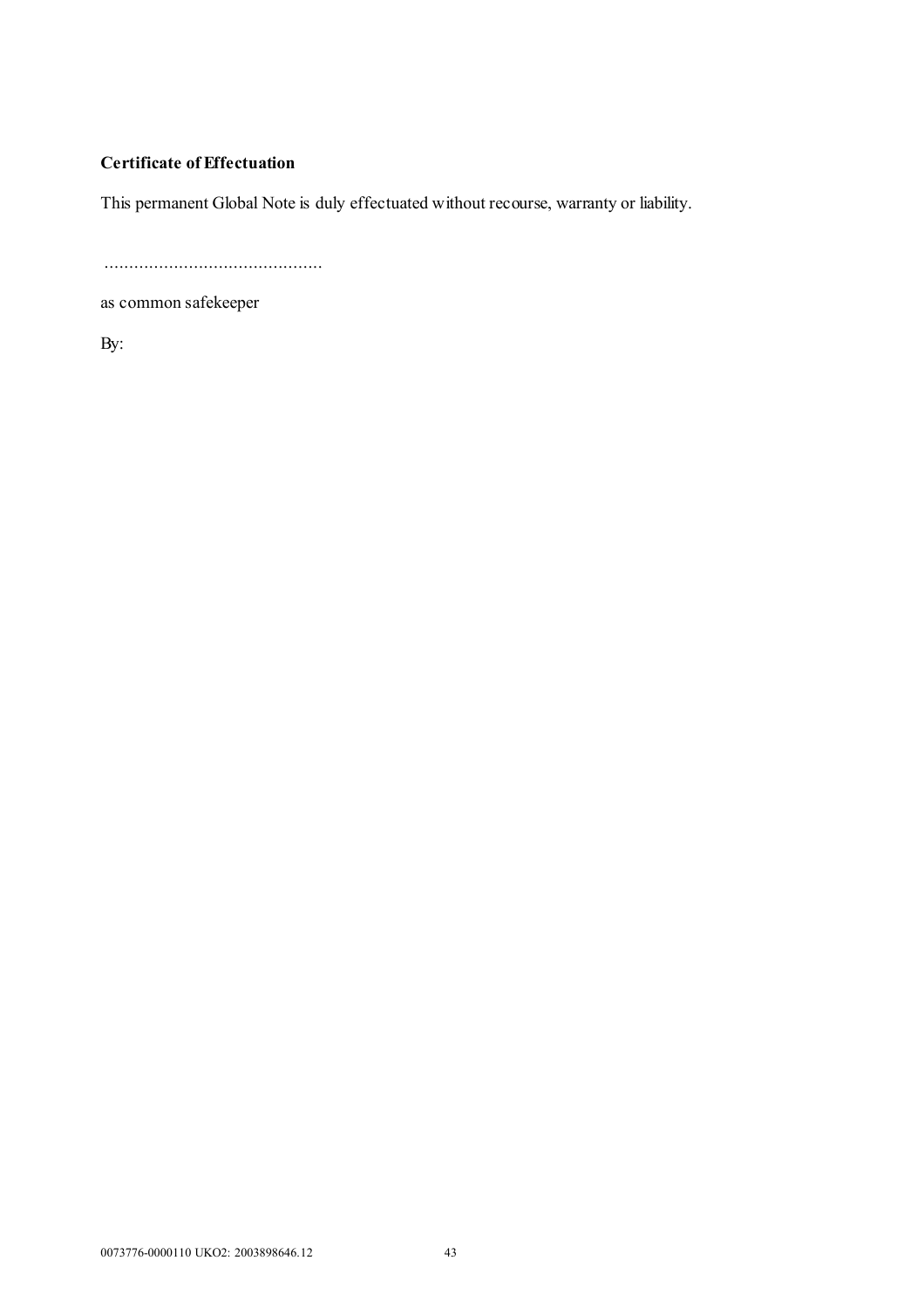#### **SCHEDULE 2**

#### <span id="page-45-0"></span>**FORM OF DEFINITIVE NOTE, COUPON AND CONDITIONS OF THE NOTES**

# **PART 1**

#### **FORM OF DEFINITIVE NOTE AND COUPON**

#### **FORM OF DEFINITIVE NOTE**

**ANY UNITED STATES PERSON WHO HOLDS THIS OBLIGATION WILL BE SUBJECT TO LIMITATIONS UNDER THE UNITED STATES INCOME TAX LAWS, INCLUDING THE LIMITATIONS PROVIDED IN SECTIONS 165(j) AND 1287(a) OF THE INTERNAL REVENUE CODE.**

| [0,000/00,000] | ISIN: XS2441652901 | <b>Serial No.</b> |
|----------------|--------------------|-------------------|
|----------------|--------------------|-------------------|

# **ASSOCIATED BRITISH FOODS PLC**

(Incorporated with limited liability under the laws of England and Wales with registered number 00293262)

#### **£400,000,000 2.500 PER CENT. NOTES DUE 16 JUNE 2034**

The issue of the Notes was authorised by, and pursuant to, a resolution of a sub-committee of the Board of Associated British Foods plc (the **Issuer)** passed on 4 February 2022. The power and authority of such sub-committee in relation to the issue of the Notes was delegated to such sub-committee pursuant to a resolution of the Board of the Issuer passed on 19 January 2022.

This Note forms one of a series of Notes constituted by a Trust Deed (the **Trust Deed**) dated 16 February 2022 made between the Issuer and Citicorp Trustee Company Limited as trustee for the holders of the Notes and issued as Notes in bearer form in the denominations of £100,000 and integral multiples of £1,000 in excess thereof up to (and including) £199,000 each with Coupons attached in an aggregate principal amount of £400,000,000.

The Issuer for value received and subject to and in accordance with the Terms and Conditions (the **Conditions**) endorsed hereon hereby promises to pay to the bearer on 16 June 2034 (or on suc h earlier date as the principal sum hereunder mentioned may become repayable in accordance with the Conditions) the principal sum of:

£[0,000][00,000] ( $\bullet$  thousand Pounds Sterling)

together with interest on the said principal sum at the rate of 2.500 per cent. per annum payable annually in arrear on 16 June in each year, provided that the first such payment, amounting to £8.22 per £1,000 in principal amount of Notes, shall be made on 16 June 2022, together with such other amounts (if any) as may be payable, all subject to and in accordance with the Conditions and the provisions of the Trust Deed.

Neither this Note nor the Coupons appertaining hereto shall be or become valid or obligatory for any purpose unless and until this Note has been authenticated by or on behalf of the Principal Paying Agent.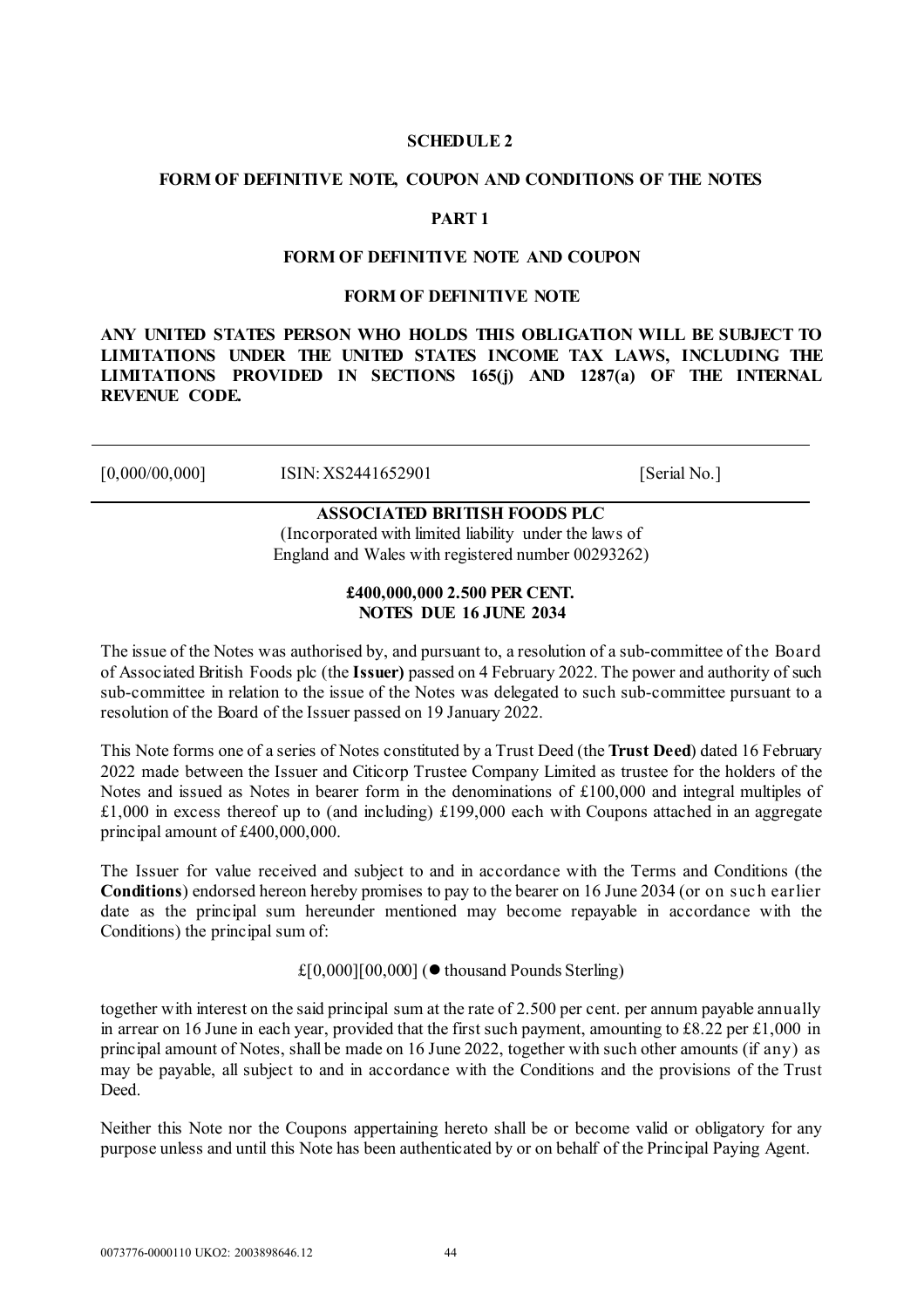**IN WITNESS** whereof this Note has been executed on behalf of the Issuer.

# **ASSOCIATED BRITISH FOODS PLC**

By: ...................................... Authorised Signatory

Dated as of  $\bullet$ .

Issued in London, England.

# **Certificate of authentication**

This Note is duly authenticated without recourse, warranty or liability.

............................................

Duly authorised for and on behalf of **CITIBANK, N.A., LONDON BRANCH** as Principal Paying Agent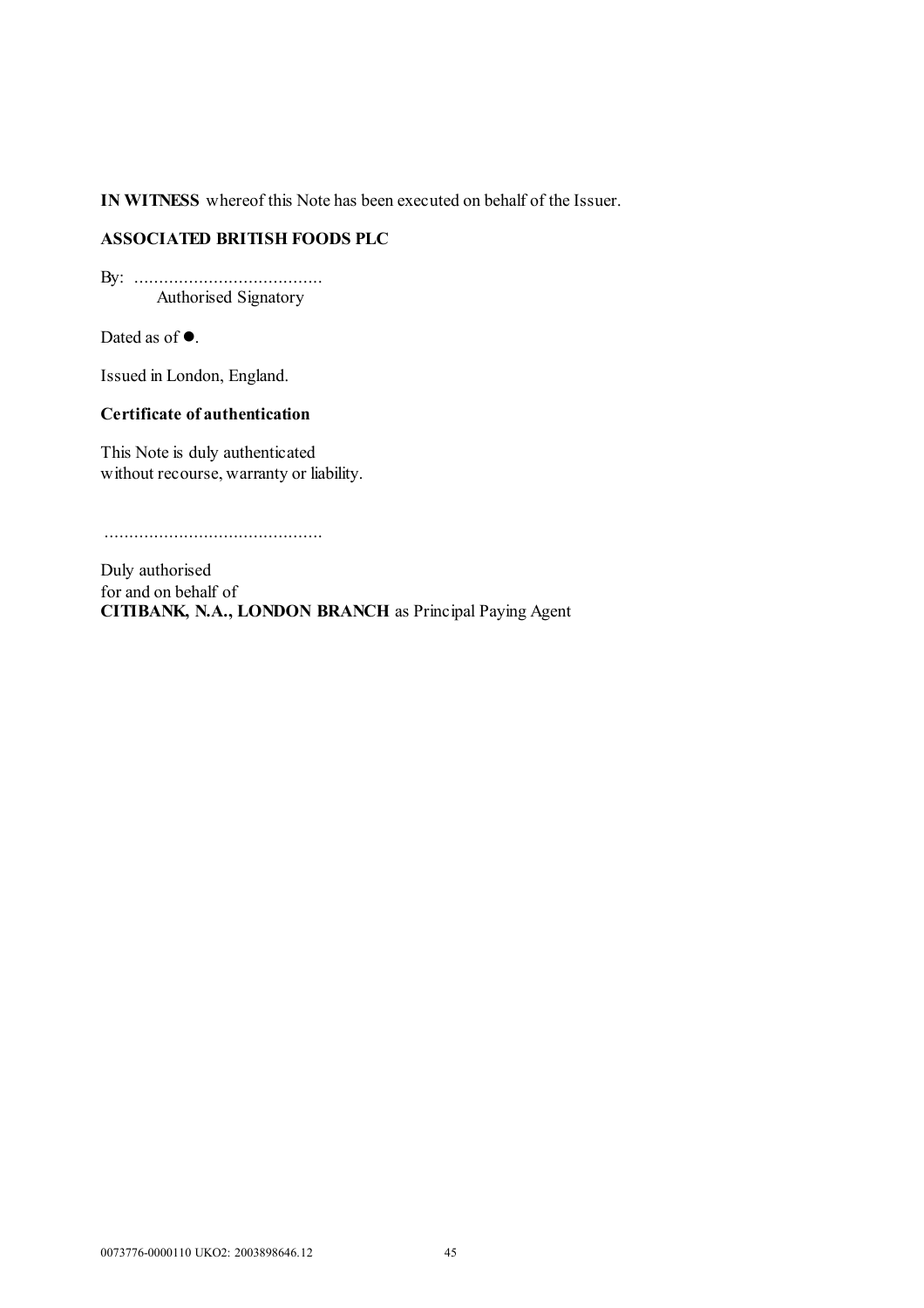#### **FORM OF COUPON**

On the front:

## **ANY UNITED STATES PERSON WHO HOLDS THIS OBLIGATION WILL BE SUBJECT TO LIMITATIONS UNDER THE UNITED STATES INCOME TAX LAWS, INCLUDING THE LIMITATIONS PROVIDED IN SECTIONS 165(j) AND 1287(a) OF THE INTERNAL REVENUE CODE.**

#### **ASSOCIATED BRITISH FOODS PLC**

#### **£400,000,000 2.500 PER CENT. NOTES DUE 16 JUNE 2034**

Coupon appertaining to a Note in the denomination of  $f \odot$ .

This Coupon is separately Coupon for negotiable, payable to bearer,  $f \cdot \mathbf{r}$  and subject to the due on and subject to the due on  $\alpha$  due on  $\alpha$  due on  $\alpha$ Conditions of the said Notes.

# **ASSOCIATED BRITISH FOODS PLC**

By: .......................... Authorised Signatory

| [0,000/00,000]<br>ISIN: XS2441652901<br>[No.] | [Serial No.] |
|-----------------------------------------------|--------------|
|-----------------------------------------------|--------------|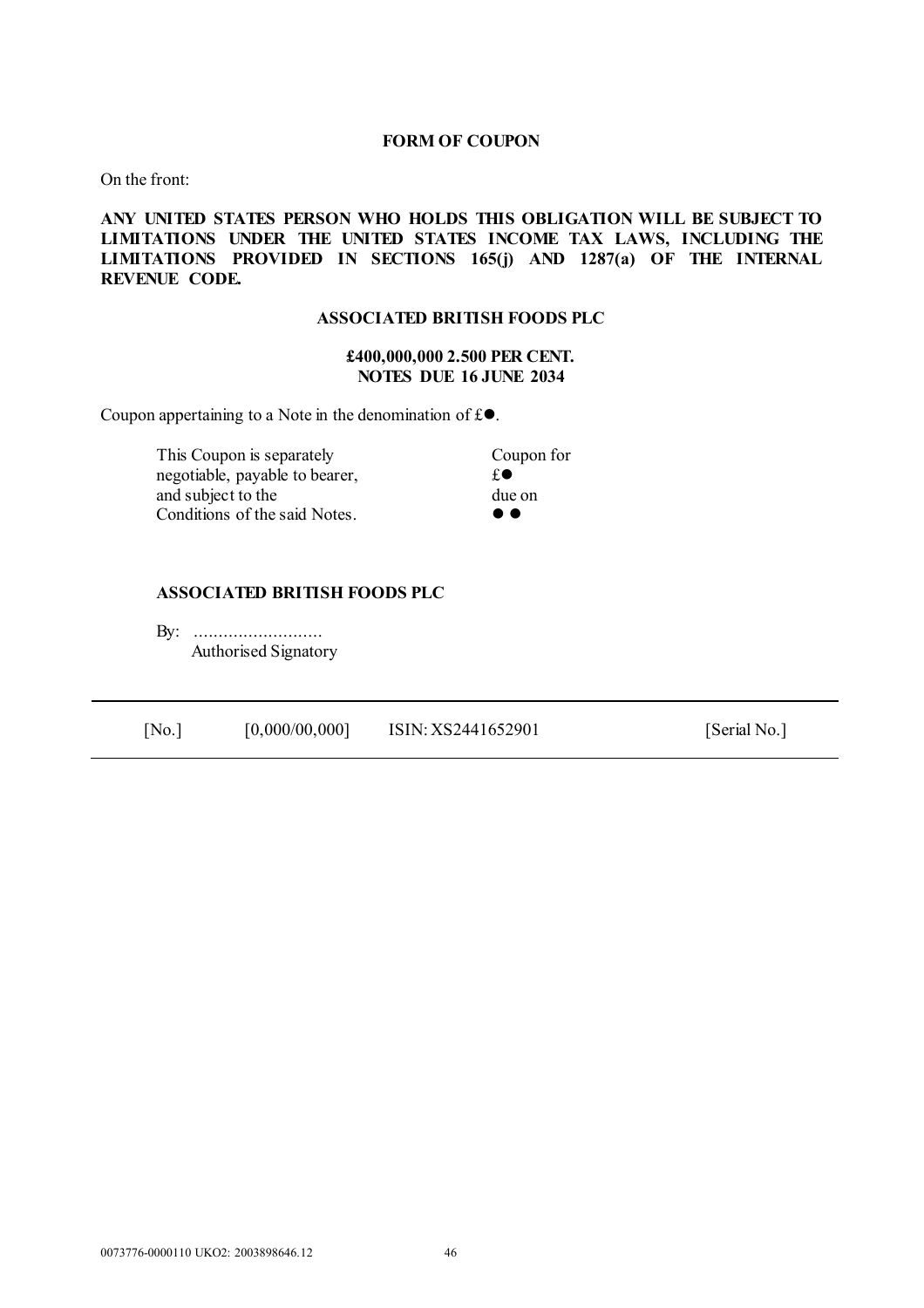On the back:

# **PRINCIPAL PAYING AGENT**

Citibank, N.A., London Branch Citigroup Centre Canary Wharf London E14 5LB United Kingdom

# **OTHER PAYING AGENT**

Citibank Europe Plc 1 North Wall Quay Dublin 1 Ireland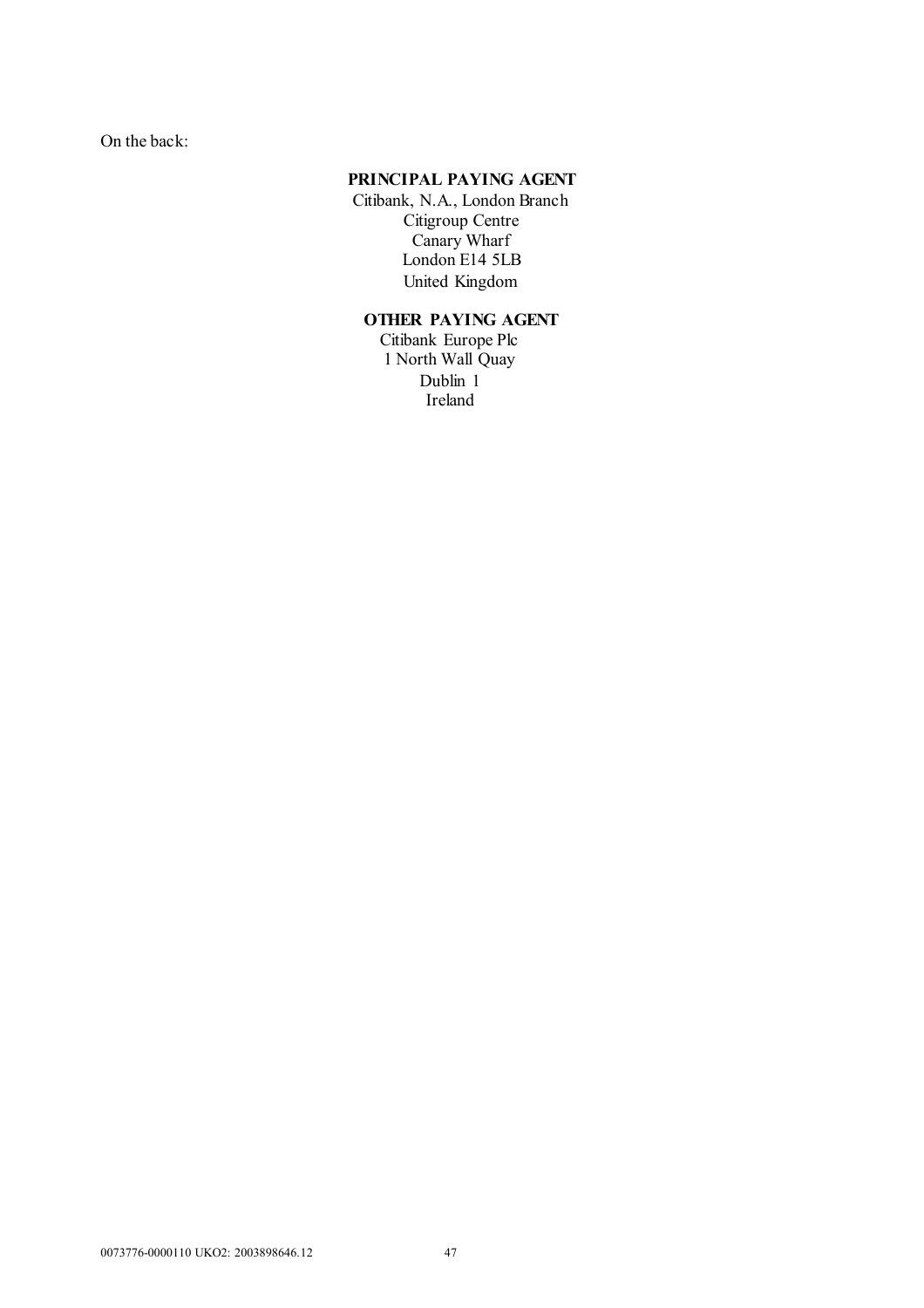# **ON THE BACK:**

# **PRINCIPAL PAYING AGENT**

Citibank, N.A., London Branch Citigroup Centre Canary Wharf London E14 5LB United Kingdom

# **OTHER PAYING AGENT**

Citibank Europe Plc 1 North Wall Quay Dublin 1 Ireland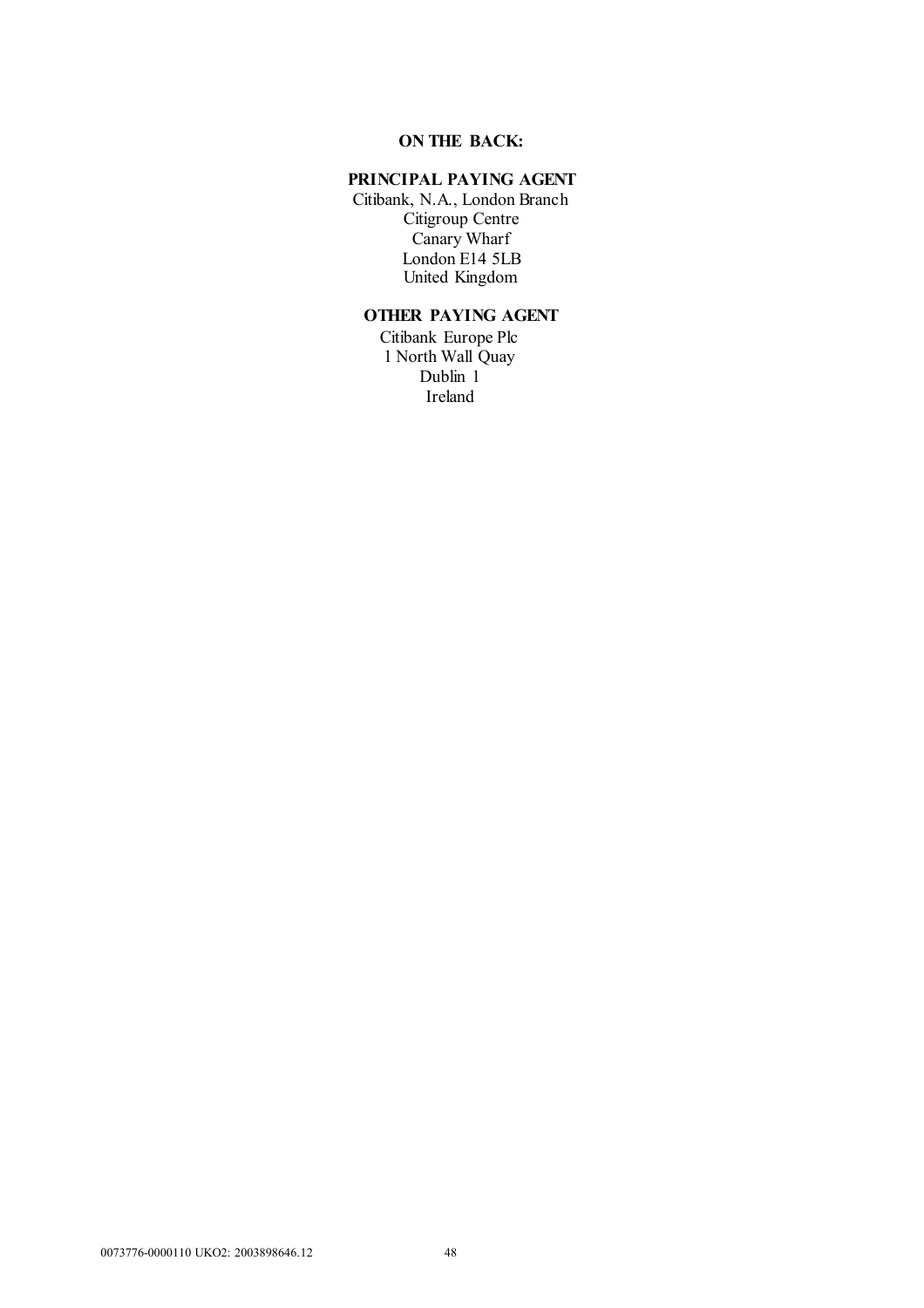# **PART 2**

#### **CONDITIONS OF THE NOTES**

*The following is the text of the Conditions of the Notes which (subject to modification) will be endorsed on each Note in definitive form (if issued):*

The £400,000,000 2.500% Notes due 16 June 2034 (the **Notes**, which expression shall in these Conditions, unless the context otherwise requires, include any further notes issued pursuant to Condition [16](#page-65-0) (*[Further Issues](#page-65-0)*) and forming a single series with the Notes (the **Further Notes**)) of Associated British Foods plc (the **Issuer**) are constituted by a Trust Deed dated 16 February 2022 (the **Trust Deed**) made between the Issuer and Citicorp Trustee Company Limited (the **Trustee**, which expression shall include its successor(s)) as trustee for the holders of the Notes (the **Noteholders**) and the holders of the interest coupons appertaining to the Notes (the **Couponholders** and the **Coupons** respectively).

The statements in these Conditions include summaries of, and are subject to, the detailed provisions of and definitions in the Trust Deed. Copies of the Trust Deed and the Agency Agreement dated 16 February 2022 (the **Agency Agreement**) made between the Issuer, the initial Paying Agents and the Trustee are available for inspection during normal business hours by the Noteholders and the Couponholders at, and copies may be sent by electronic mail upon written request to, the principal offic e for the time being of the Trustee, being at the date of issue of the Notes at Citigroup Centre, Canada Square, Canary Wharf, London E14 5LB, United Kingdom and at the specified office of each of the Paying Agents. The Noteholders and the Couponholders are entitled to the benefit of, are bound by, and are deemed to have notice of, all the provisions of the Trust Deed and the provisions of the Agency Agreement applicable to them.

All capitalised terms that are not defined in these terms and conditions (the **Conditions**) will have the meanings given to them in the Trust Deed.

### **1. FORM, DENOMINATION AND TITLE**

#### **1.1 Form and Denomination**

The Notes are in bearer form, serially numbered, in the denominations of £100,000 and integral multiples of £1,000 in excess thereof up to (and including) £199,000, each with Coupons attached on issue.

#### **1.2 Title**

Title to the Notes and to the Coupons will pass by delivery.

#### **1.3 Holder Absolute Owner**

The Issuer, any Paying Agent and the Trustee will (except as otherwise required by law ) deem and treat the bearer of any Note or Coupon as the absolute owner for all purposes (whether or not the Note or Coupon shall be overdue and notwithstanding any notice of ownership or writing on the Note or Coupon or any notice of previous loss or theft of the Note or Coupon) and shall not be required to obtain any proof thereof or as to the identity of such bearer.

# **2. STATUS OF THE NOTES**

The Notes and the Coupons are direct, unconditional and (subject to the provisions of Condition [3](#page-51-0) (*[Negative Pledge](#page-51-0)*)) unsecured obligations of the Issuer and (subject as provided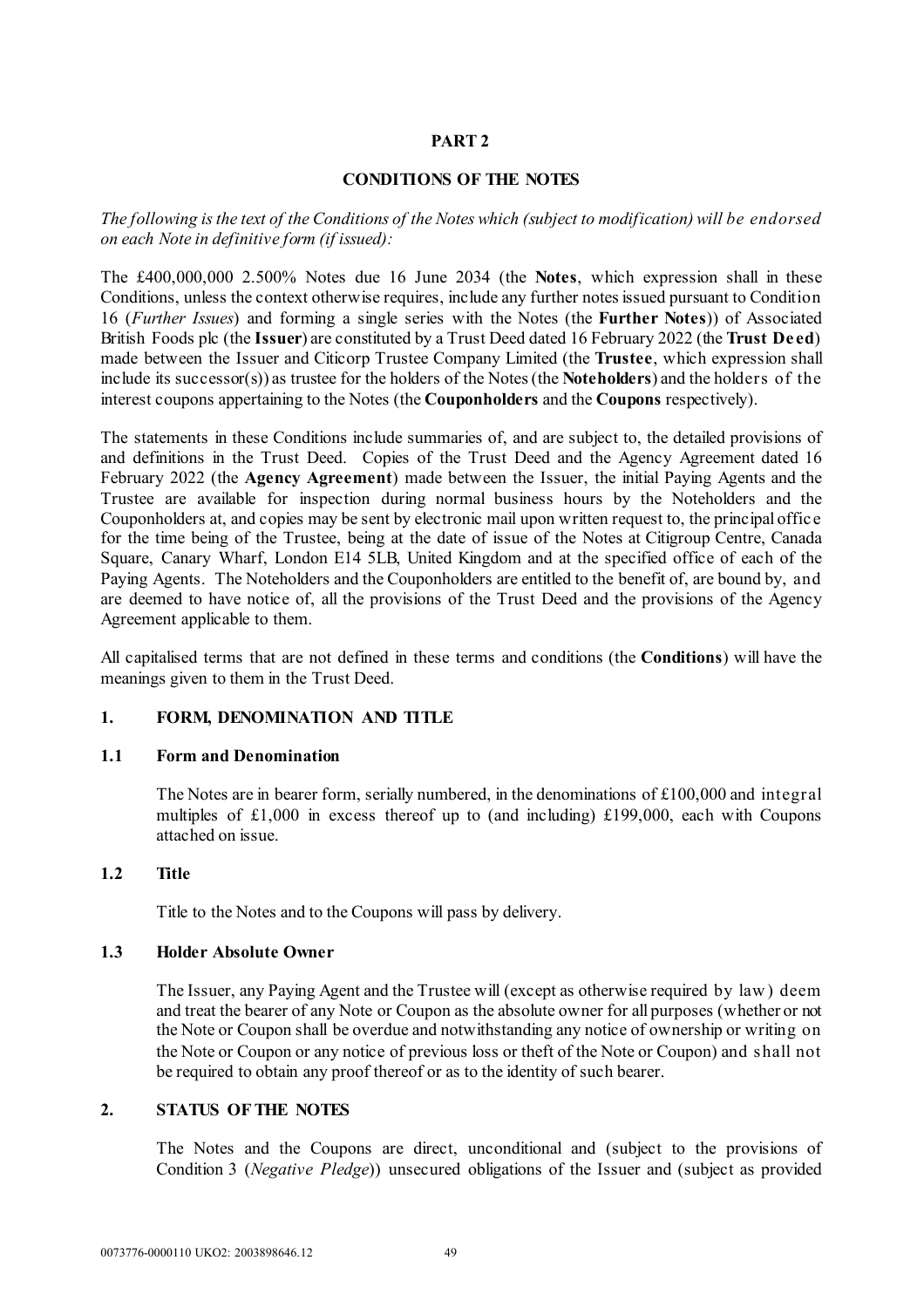above) rank and will rank *pari passu*, without any preference among themselves, with all other outstanding unsecured and unsubordinated obligations of the Issuer, present and future, but, in the event of insolvency, only to the extent permitted by applicable laws relating to creditors' rights.

## <span id="page-51-0"></span>**3. NEGATIVE PLEDGE**

## **3.1 Restriction**

So long as any Note or Coupon remains outstanding (as defined in the Trust Deed), the Issuer will not create or permit to subsist, and it will ensure that no Material Subsidiary (as defined below) will create or permit to subsist, any mortgage, charge, pledge, lien or other form of encumbrance or security interest (other than any arising by operation of law) (**Security**) upon the whole or any part of its undertaking, assets or revenues (including uncalled capital), present or future, to secure any Relevant Debt, or to secure any guarantee of or indemnity in respect of any Relevant Debt unless, at the same time or prior thereto, the Issuer's obligations under the Notes, the Coupons and the Trust Deed (i) are secured equally and rateably therewith, or (ii) have the benefit of such other security, guarantee, indemnity or other arrangement (whether or not it includes the giving of Security) as shall be approved by an Extraordinary Resolution (as defined in the Trust Deed) of the Noteholders save that the Issuer may permit to subsist (without the obligation to provide to the Notes, Coupons and the Trust Deed any security, guarantee, indemnity or other arrangement as aforesaid) any Permitted Security.

# **3.2 Relevant Debt**

For the purposes of this Condition, **Relevant Debt** means any present or future indebtedness (whether being principal, premium, interest or other amounts) in the form of, or represented by, bonds, notes, debentures, loan stock or other securities which are, or are intended to be, quoted, listed or ordinarily dealt in on any stock exchange or other recognised securities market, but excluding any such indebtedness which has a stated maturity of less than one year.

# **3.3 Permitted Security**

For the purposes of this Condition, **Permitted Security** means:

- (a) any Security in respect of any Relevant Debt (**Existing Relevant Debt**), or in respect of any guarantee of or indemnity in respect of any Existing Relevant Debt, given by any Material Subsidiary where such entity becomes a Subsidiary after the Issue Date and where such Security exists at the time such entity becomes a Subsidiary (provided that (i) such Security was not created in connection with or in contemplation of that entity becoming a Subsidiary; and (ii) the principal amount secured at the time of that company becoming a Subsidiary is not subsequently increased; and (iii) such Security does not extend to or cover any undertaking, assets or revenues (including any uncalled capital) of the Issuer or any of its other Subsidiaries); or
- (b) any Security given by any Material Subsidiary in respect of any Relevant Debt, or in respect of any guarantee of or indemnity in respect of any Relevant Debt where such Relevant Debt (**New Relevant Debt**) is incurred to refinance Existing Relevant Debt in circumstances where there is outstanding Security (**Existing Security**) given by that Material Subsidiary in respect of such Existing Relevant Debt or, as the case may be, in respect of any guarantee or indemnity in respect of such Existing Relevant Debt, provided that (i) the principal amount of the New Relevant Debt is not greater than the outstanding principal amount of the Existing Relevant Debt; (ii) the Security does not extend to any undertaking, assets or revenues (including any uncalled capital), present or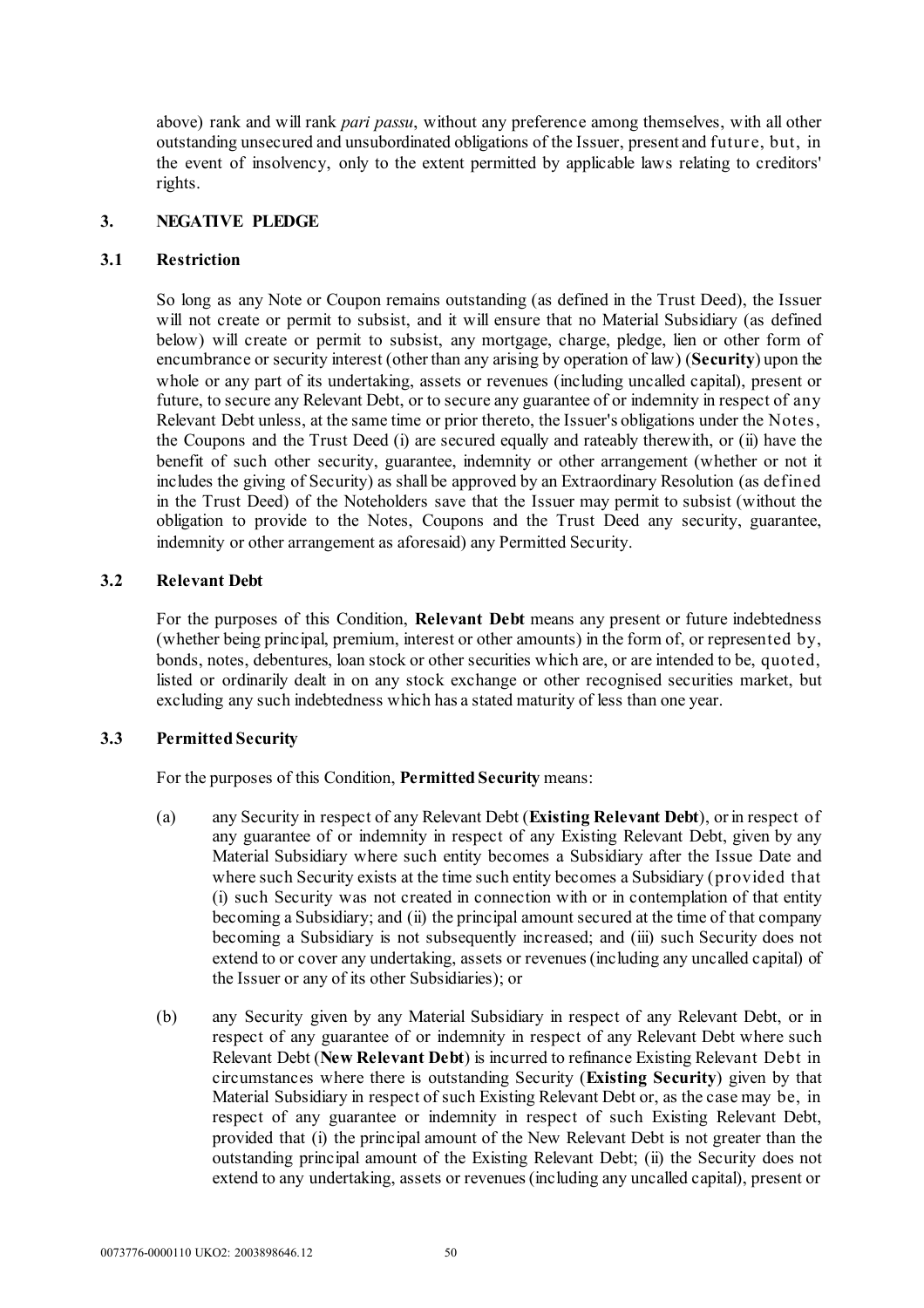future, of (A) that Material Subsidiary which were not subject to the Existing Security or (B) the Issuer or any of its other Subsidiaries; and (iii) the final maturity date of the New Relevant Debt does not exceed the final maturity date of the Existing Relevant Debt.

#### **3.4 Definitions**

For the purposes of these Conditions:

**Group** means the Issuer and the Issuer's Subsidiaries from time to time;

**Material Subsidiary** means, at any time, a Subsidiary of the Issuer if the gross assets (excluding (A) goodwill and (B) intra-group items and investments) of that Subsidiary then equal or exc eed 15% of the gross assets of the Group. For this purpose:

- (a) subject to paragraph (b) below:
	- (i) the contribution of a Subsidiary of the Issuer will be determined from its financial statements which were consolidated into the latest audited consolidated financial statements of the Issuer; and
	- (ii) the gross assets of the Group will be determined from the latest audited consolidated financial statements of the Issuer;
- (b) if a Subsidiary of the Issuer becomes a member of the Group after the date on which the latest audited consolidated financial statements of the Issuer were prepared:
	- (i) the contribution of the Subsidiary will be determined from its latest financial statements; and
	- (ii) the gross assets of the Group will be determined from the latest audited consolidated financial statements of the Issuer but adjusted to take into account any subsequent acquisition or disposal of a business or a company (including that Subsidiary);
- (c) if a Material Subsidiary disposes of all or substantially all of its assets to another member of the Group, it will immediately cease to be a Material Subsidiary and the other member of the Group (if it is not the Issuer or already a Material Subsidiary) will immediately become a Material Subsidiary;
- (d) a Subsidiary of the Issuer (if it is not already a Material Subsidiary) will become a Material Subsidiary on completion of any other intra-Group transfer or reorganisation if it would have been a Material Subsidiary had the intra-Group transfer or reorganisation occurred on the date of the latest audited consolidated financial statements of the Issuer; and
- (e) except as specifically mentioned in paragraph (c) above, a member of the Group will remain a Material Subsidiary until the next audited consolidated financial statements of the Issuer show otherwise under paragraph (a) above.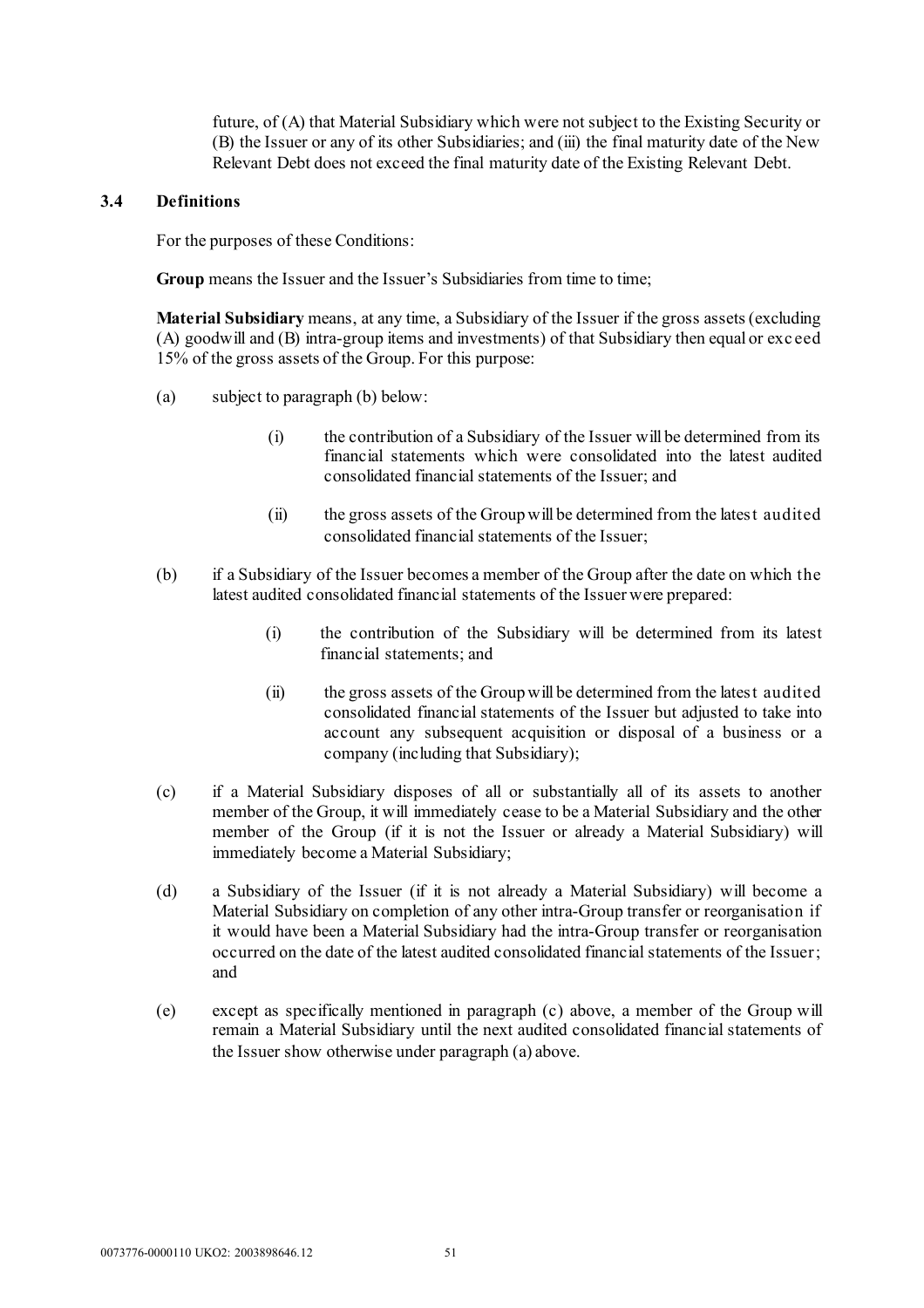A report by an Authorised Signatory (as defined in the Trust Deed) of the Issuer (whether or not addressed to the Trustee) that, in their opinion, a Subsidiary is or is not or was not at any particular time or throughout any specified period a Material Subsidiary may be relied upon by the Trustee without liability to any person and without further enquiry or evidence and, if relied upon by the Trustee, shall be conclusive and binding on all parties; and

**Subsidiary** means a subsidiary within the meaning of Section 1159 of the Companies Act 2006.

### <span id="page-53-0"></span>**4. INTEREST**

### **4.1 Interest Rate and Interest Payment Dates**

The Notes bear interest on their outstanding principal amount from (and including) 16 February 2022 (the **Issue Date**) at the rate of 2.500% per annum (the **Rate of Interest**), payable in arrear on 16 June in each year (each an **Interest Payment Date**), commencing on 16 June 2022 (the **First Interest Payment Date**).

The amount of interest payable on the Notes on the First Interest Payment Date will be £8.22 per £1,000 in principal amount of the Notes (the **Calculation Amount**). The amount of interest payable on the Notes on each subsequent Interest Payment Date will be £25.00 per Calculation Amount.

In relation to a Note, the amount of interest payable in respect of such Note on each Interest Payment Date shall be the product of the relevant amount of interest per Calculation Amount referred to above and the amount by which the Calculation Amount is multiplied to reach the denomination of such Note.

### **4.2 Interest Accrual**

Each Note will cease to bear interest from (and including) its due date for redemption unless, upon due presentation, payment of the principal in respect of the Note is improperly withheld or refused or unless default is otherwise made in respect of payment. In such event interest will continue to accrue as provided in the Trust Deed.

### **4.3 Calculation of Broken Interest**

When interest is required to be calculated for the purposes of a payment date other than an Interest Payment Date, it shall be calculated by (i) applying the Rate of Interest to the Calculation Amount, (ii) multiplying such product by (a) the actual number of days in the period from (and including) the date from which interest begins to accrue (the **Accrual Date**) to (but excluding) the date on which it falls due (such period, the **Accrual Period**) divided by (b) (unless the Accrual Period falls within the short first interest period) the actual number of days from (and including) the Accrual Date to (but excluding) the next following Interest Payment Date or (if the Accrual Period falls within the short first interest period) 365 and (iii) rounding the resultant figure to the nearest penny, half of any penny being rounded upwards.

In the case of any such payment date referred to in this Condition 4.3 and in relation to a Note, the amount of interest payable in respect of such Note shall be the amount (determined in the manner provided above) per Calculation Amount and the amount by which the Calculation Amount is multiplied to reach the denomination of such Note, without any further rounding.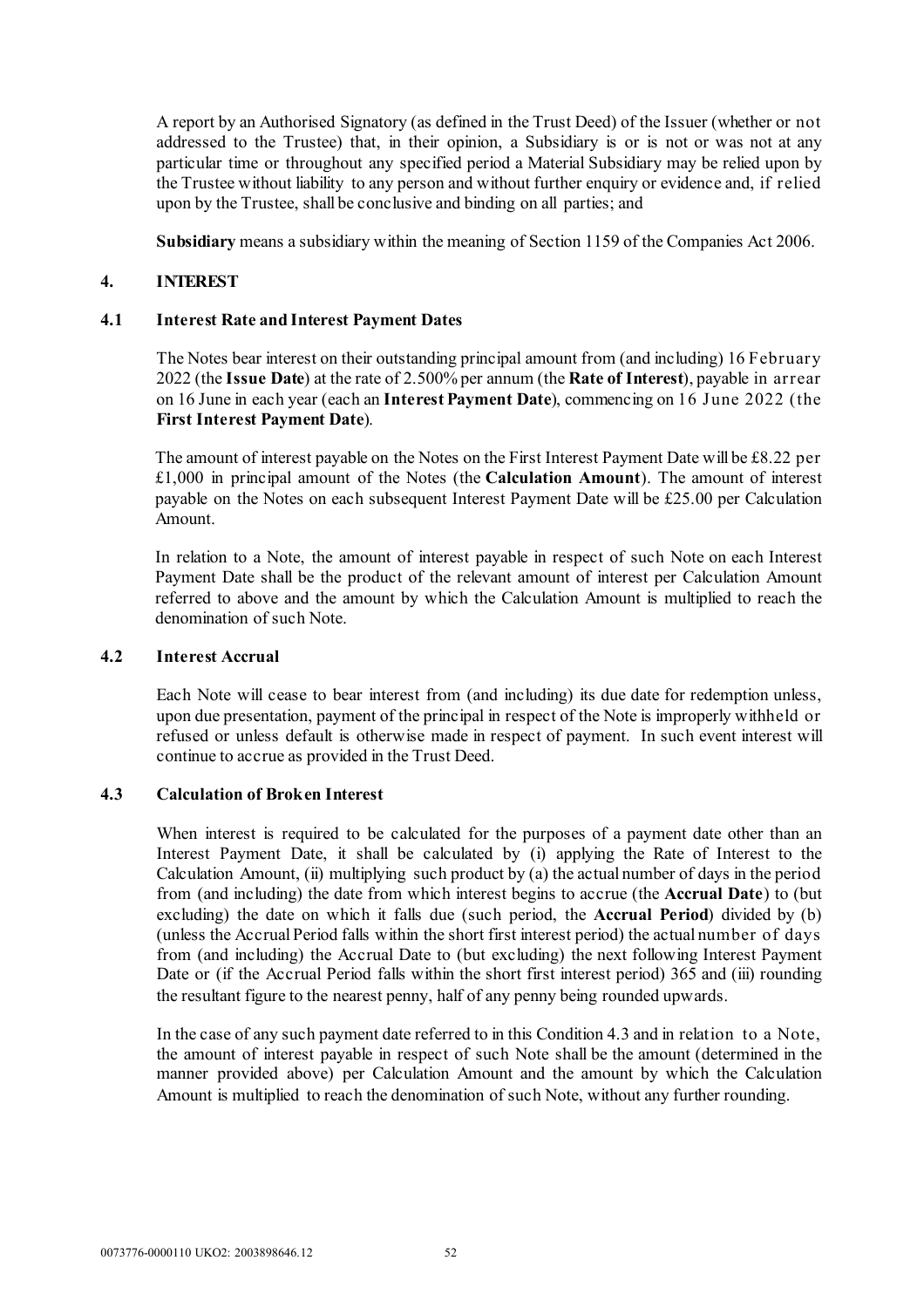# <span id="page-54-2"></span>**5. PAYMENTS**

### **5.1 Payments in respect of Notes**

Payments of principal and interest in respect of each Note will be made against presentation and surrender (or, in the case of part payment only, endorsement) of the Note, except that payments of interest due on an Interest Payment Date will be made against presentation and surrender (or, in the case of part payment only, endorsement) of the relevant Coupon, in each case at the specified office outside the United States of any of the Paying Agents.

# **5.2 Method of Payment**

Payments will be made by credit or transfer to an account in Pounds Sterling maintained by the payee within London.

# **5.3 Missing Unmatured Coupons**

Each Note should be presented for payment together with all relative unmatured Coupons, failing which the full amount of any relative missing unmatured Coupon (or, in the case of payment not being made in full, that proportion of the full amount of the missing unmatured Coupon which the amount so paid bears to the total amount due) will be deducted from the amount due for payment. Each amount so deducted will be paid in the manner mentioned above against presentation and surrender (or, in the case of part payment only, endorsement) of the relative missing Coupon at any time before the expiry of 10 years after the Relevant Date (as defined in Condition [7](#page-60-0) (*[Taxation](#page-60-0)*)) in respect of the relevant Note (whether or not the Coupon would otherwise have become void pursuant to Condition [8](#page-60-1) (*[Prescription](#page-60-1)*)) but not thereafter.

## <span id="page-54-1"></span>**5.4 Payments subject to applicable laws**

Payments in respect of principal and interest on the Notes are subject in all cases to (i) any fisc al or other laws and regulations applicable in the place of payment, but without prejudice to the provisions of Condition [7](#page-60-0) (*[Taxation](#page-60-0)*) and (ii) any withholding or deduction required pursuant to an agreement described in Section 1471(b) of the U.S. Internal Revenue Code of 1986 (the **Code**) or otherwise imposed pursuant to Sections 1471 through 1474 of the Code, any regulations or agreements thereunder, any official interpretations thereof, or (without prejudice to the provisions of Condition [7](#page-60-0) (*[Taxation](#page-60-0)*)) any law implementing an intergovernmental approach thereto.

### <span id="page-54-0"></span>**5.5 Payment only on a Presentation Date**

A holder shall be entitled to present a Note or Coupon for payment only on a Presentation Date and shall not, except as provided in Condition [4](#page-53-0) (*[Interest](#page-53-0)*), be entitled to any further interest or other payment if a Presentation Date is after the due date.

**Presentation Date** means a day which (subject to Condition [8](#page-60-1) (*[Prescription](#page-60-1)*)):

- (a) is or falls after the relevant due date;
- (b) is a Business Day in the place of the specified office of the Paying Agent at which the Note or Coupon is presented for payment; and
- (c) in the case of payment by credit or transfer to a Pounds Sterling account in London as referred to above), is a Business Day in London.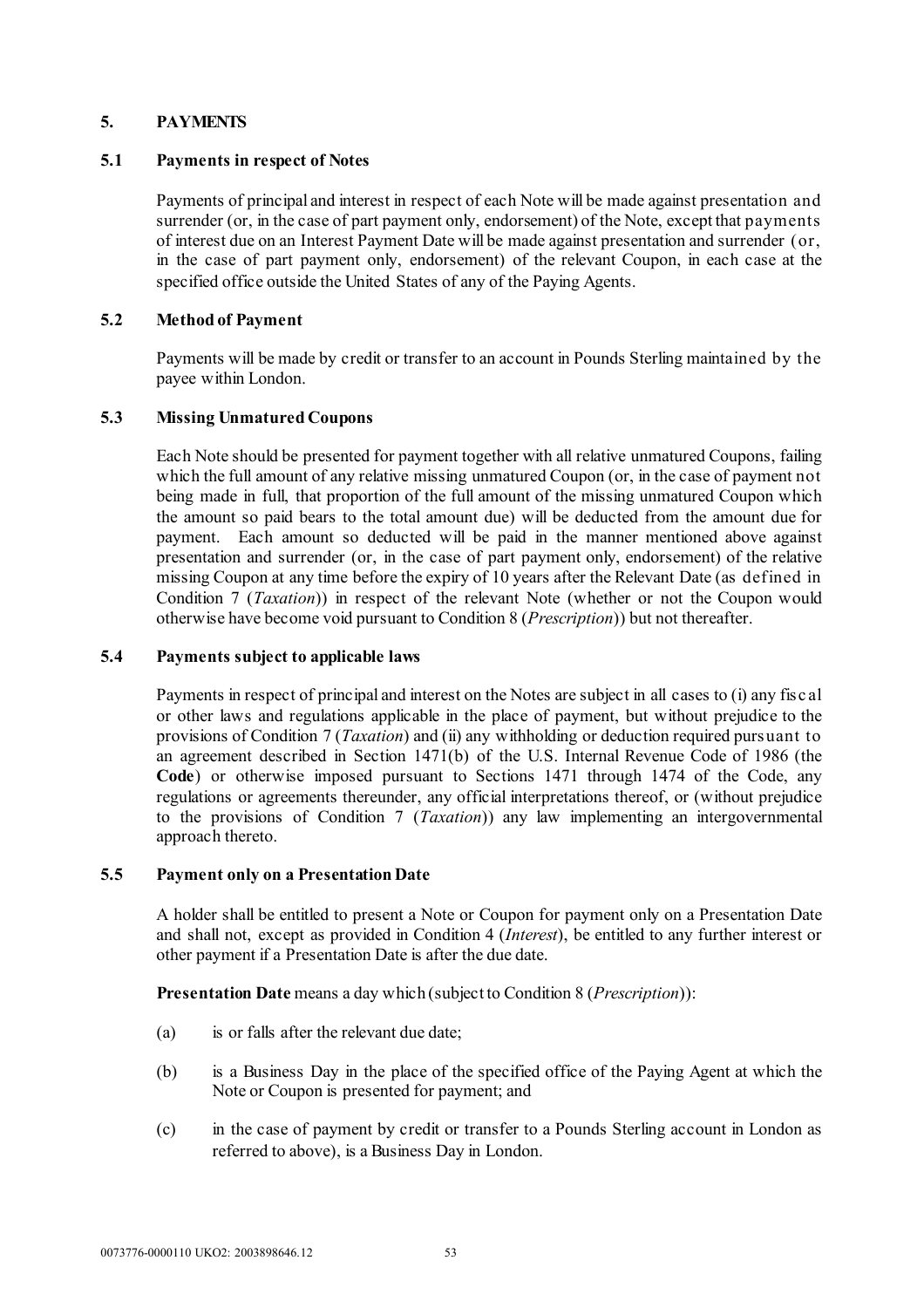In these Conditions, **Business Day** means, in relation to any place, a day on whic h c ommercial banks and foreign exchange markets settle payments and are open for general business (including dealing in foreign exchange and foreign currency deposits) in that place.

# **5.6 Initial Paying Agents**

The names of the initial Paying Agents and their initial specified offices are set out at the end of these Conditions. The Issuer reserves the right, subject to the prior written approval of the Trustee, at any time to vary or terminate the appointment of any Paying Agent and to appoint additional or other Paying Agents provided that:

- (a) there will at all times be a Principal Paying Agent;
- (b) so long as the Notes are listed on any stock exchange or admitted to listing by any other relevant authority, there will at all times be at least one Paying Agent (which may be the Principal Paying Agent) having a specified office in the place (if any) required by the rules and regulations of the relevant stock exchange or any other relevant authority; and
- (c) there will at all times be a Paying Agent in a jurisdiction within Europe, other than the jurisdiction in which the Issuer is incorporated.

Notice of any variation, termination, appointment and/or of any changes in specified offices w ill be given to the Noteholders promptly by the Issuer in accordance with Condition [12](#page-63-0) (*[Notices](#page-63-0)*).

# **6. REDEMPTION AND PURCHASE**

# **6.1 Redemption at Maturity**

Unless previously redeemed or purchased and cancelled as provided below, the Issuer will redeem the Notes at their principal amount on 16 June 2034 (the **Maturity Date**).

### <span id="page-55-0"></span>**6.2 Redemption for Taxation Reasons**

If immediately before the giving of the notice referred to below:

- (a) as a result of any change in, or amendment to, the laws or regulations of the United Kingdom, or any change in the application or official interpretation of the laws or regulations of the United Kingdom, which change or amendment becomes effective after 14 February 2022, on the next Interest Payment Date the Issuer would be required to pay additional amounts as provided or referred to in Condition [7](#page-60-0) (*[Taxation](#page-60-0)*); and
- (b) the requirement cannot be avoided by the Issuer taking reasonable measures available to it,

the Issuer may at its option, having given not less than 10 nor more than 30 days' notice to the Noteholders in accordance with Condition [12](#page-63-0) (*[Notices](#page-63-0)*) (which notice shall be irrevocable), redeem all the Notes, but not some only, at any time at their principal amount, together with interest accrued to (but excluding) the date fixed for redemption, provided that no such notice of redemption shall be given earlier than 90 days prior to the earliest date on which the Issuer would be obliged to pay such additional amounts, were a payment in respect of the Notes then due. Prior to the publication of any notice of redemption pursuant to this paragraph, the Issuer shall deliver to the Trustee (i) a certificate signed by an Authorised Signatory of the Issuer stating that the Issuer is entitled to effect such redemption and setting forth a statement of facts showing that the conditions precedent to the right of the Issuer so to redeem have oc curred and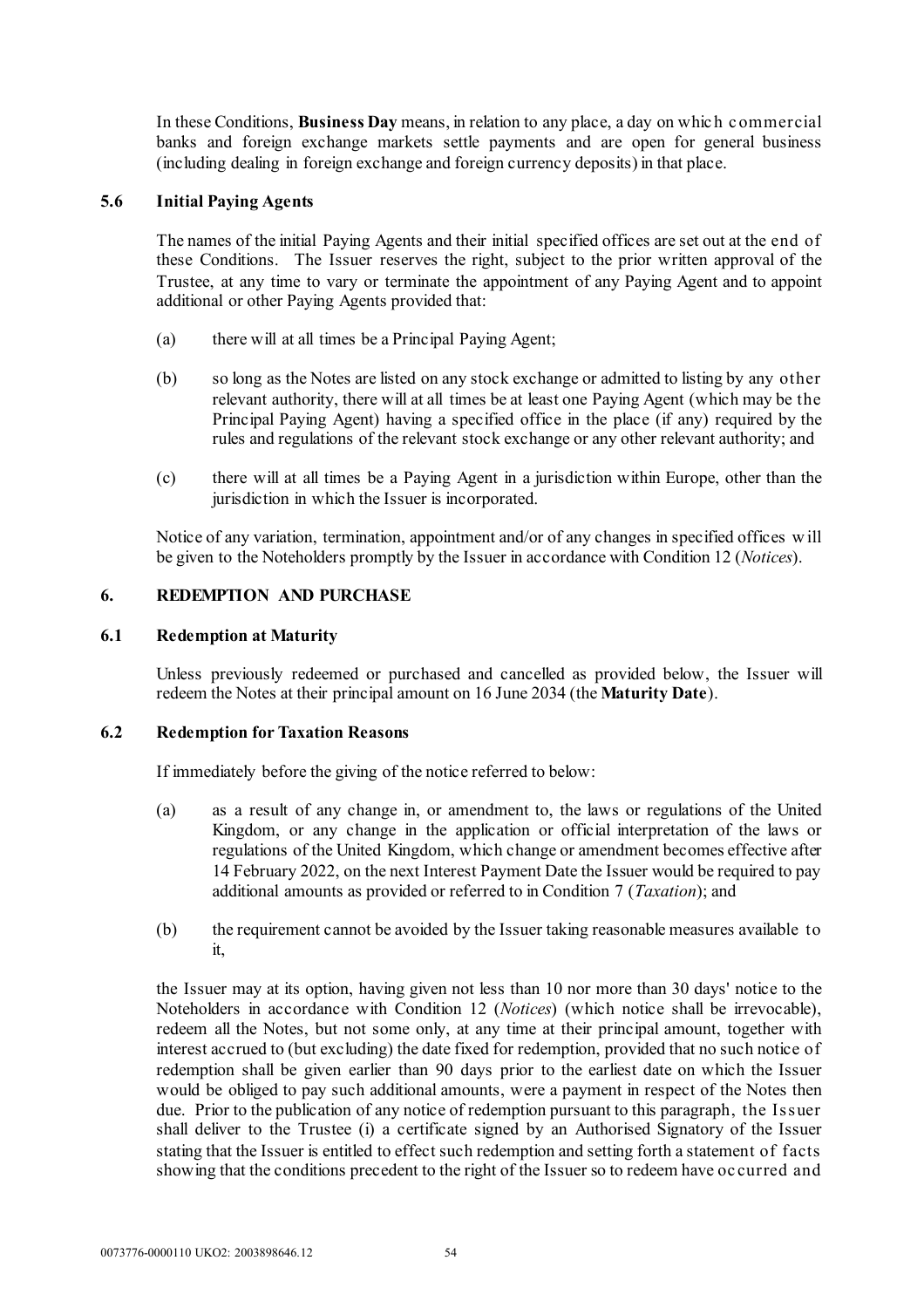(ii) an opinion of independent legal advisers of recognised standing to the effect that the Issuer has or will become obliged to pay such additional amounts as a result of the change or amendment, and the Trustee shall be entitled to accept and rely on the certificate as sufficient evidence of the satisfaction of the conditions precedent set out above, in which event it shall be conclusive and binding on the Noteholders and the Couponholders.

# <span id="page-56-0"></span>**6.3 Redemption at the Option of the Issuer**

The Issuer may, having given not less than 10 nor more than 30 days' notice to the Noteholders in accordance with Condition [12](#page-63-0) (*[Notices](#page-63-0)*) (which notice shall be irrevocable and shall specify the date fixed for redemption (the **Optional Redemption Date**)), redeem all of the Notes or, subject as provided in Condition [6.4 below,](#page-57-0) some only of the Notes at any time at the Relevant Optional Redemption Amount.

For the purposes of this Condition [6.3:](#page-56-0)

# **Relevant Optional Redemption Amount** means:

- (a) if the Optional Redemption Date falls in the period up to (and including) 16 March 2034 (the **Par Call Date**), such amount as is equal to the greater of the following, together with interest accrued to (but excluding) the Optional Redemption Date:
	- (i) the principal amount of the Notes to be redeemed; and
	- (ii) the principal amount of the Notes to be redeemed multiplied by the price (as reported in writing to the Issuer and the Trustee by the Determination Agent), expressed as a percentage (rounded to three decimal places, 0.0005 being rounded upwards), at which the Gross Redemption Yield on the Notes to be redeemed on the Reference Date assuming for such purposes that such Notes will mature on the Par Call Date, is equal to the Gross Redemption Yield (determined by reference to the middle market price) at 3.00 p.m. (London time) on the Reference Date of the Reference Bond plus a margin of 0.200%, all as determined by the Determination Agent; and
- (b) if the Optional Redemption Date falls in the period from (but excluding) the Par Call Date to (but excluding) the Maturity Date, such amount as is equal to the principal amount of the Notes, together with interest accrued to (but excluding) the Optional Redemption Date.

For the purposes of the definition of Relevant Optional Redemption Amount:

**Determination Agent** means an investment bank or financial institution of international standing selected and appointed by the Issuer at its own expense;

**Gross Redemption Yield** means, with respect to a security, the gross redemption yield on suc h security, as calculated by the Determination Agent on the basis set out by the United Kingdom Debt Management Office in the paper "Formulae for Calculating Gilt Prices from Yields", page 4, Section One: Price/Yield Formulae "Conventional Gilts; Double dated and Undated Gilts with Assumed (or Actual) Redemption on a Quasi Coupon Date" (published 8 June 1998, as amended or updated from time to time) on a semi-annual compounding basis (converted to an annualised yield and rounded up (if necessary) to three decimal places);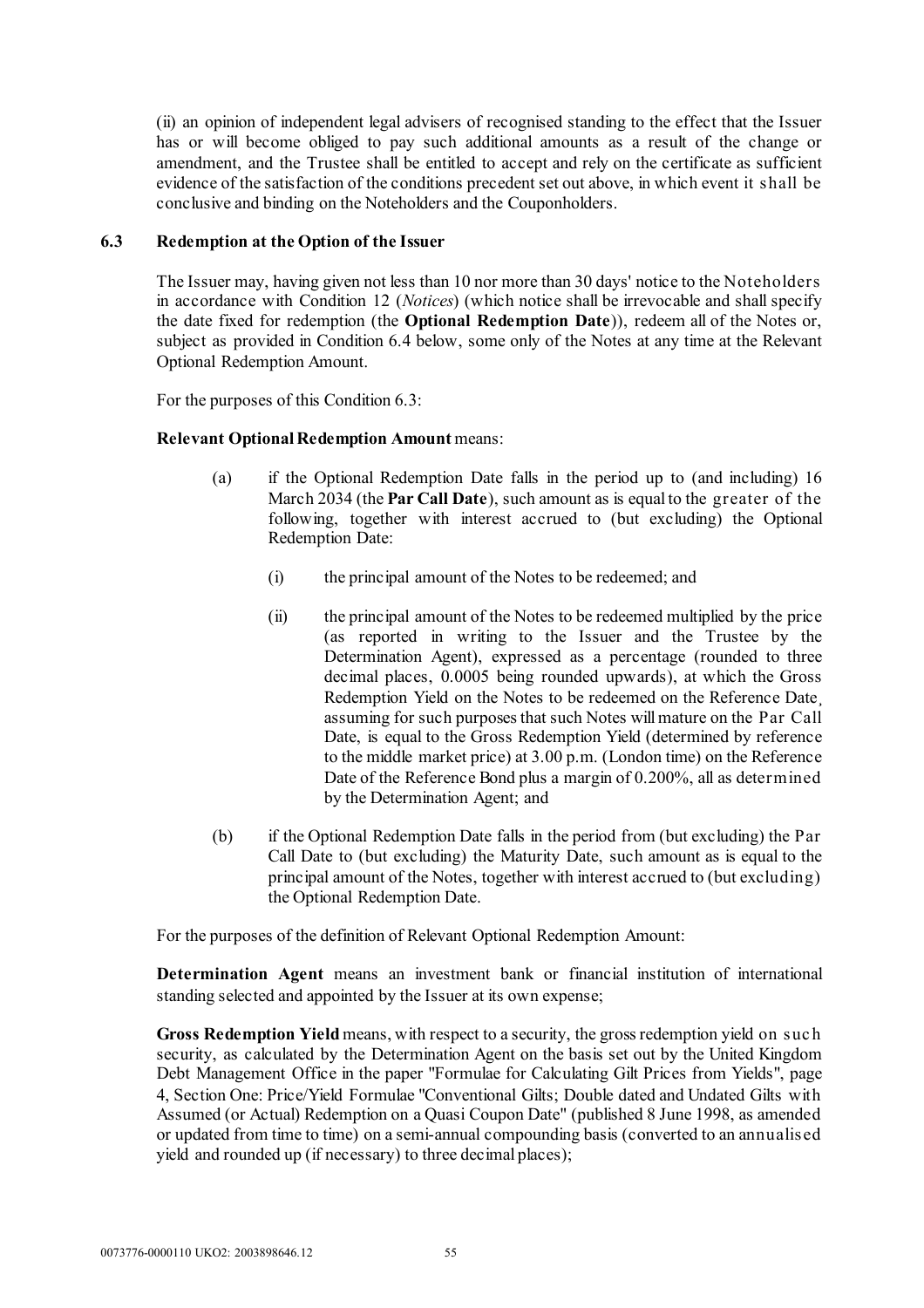**Reference Bond** means the 4.500% Treasury Stock due 7 September 2034 (or, where the Determination Agent provides written advice to the Issuer and the Trustee (on which advic e the Issuer and the Trustee shall be entitled to rely without further investigation or enquiry and without liability to the Noteholder or any other person) that, for reasons of illiquidity or otherwise, such stock is not appropriate for such purpose, such other United Kingdom government stock as the Determination Agent may recommend); and

**Reference Date** means the date which is the third Business Day (as defined in Condition [5.5\)](#page-54-0) in London prior to the Optional Redemption Date.

The Trustee shall rely absolutely on the advice of any Determination Agent appointed as provided in this Condition [6.3](#page-56-0) and shall not be liable for so doing.

### <span id="page-57-0"></span>**6.4 Provisions relating to Partial Redemption**

In the case of a partial redemption of Notes, Notes to be redeemed will be selected, in such plac e as the Trustee may approve and in such manner as the Trustee may deem appropriate and fair, not more than 30 days before the date fixed for redemption. Notice of any such selection w ill be given not less than 10 days before the date fixed for redemption. Each such notice will specify the date fixed for redemption and the aggregate principal amount of the Notes to be redeemed, the serial numbers of the Notes called for redemption, the serial numbers of the Notes previously called for redemption and not presented for payment and the aggregate principal amount of the Notes which will be outstanding after the partial redemption.

### <span id="page-57-2"></span><span id="page-57-1"></span>**6.5 Redemption at the Option of the Noteholders on a Change of Control**

- (a) A **Put Event** will be deemed to occur if:
	- (i) Wittington Investments Limited (registered number 00366054), or any successor entity to Wittington Investments Limited controlled by the same persons who at the Issue Date control Wittington Investments Limited, ceases to own at least 50.1% of the issued share capital of the Issuer; and (B) more than 30% of the issued share capital of the Issuer is acquired by any person (or persons acting in concert) not having such control of the Issuer as at the Issue Date (a **Change of Control**); and
	- (ii) at the time of the occurrence of a Change of Control, the Notes carry:
		- (A) on a solicited basis, an investment grade credit rating (Baa3/BBB-, or equivalent, or better) (an **Investment Grade Rating**), from any Rating Agency and such rating is, within the Change of Control Period, either downgraded to a non-Investment Grade Rating (Ba1/BB+, or equivalent, or worse) or withdrawn and such rating is not within the Change of Control Period (in the case of a downgrade) upgraded or (in the case of a withdrawal) reinstated to an Investment Grade Rating by such Rating Agency or replaced by an Investment Grade Rating of another Rating Agency on a solicited basis; or
		- (B) on a solicited basis, a non-Investment Grade Rating (Ba1/BB+, or equivalent, or worse) from any Rating Agency, and such rating is, within the Change of Control Period, either downgraded by one or more notches (for illustration, Ba1/BB+ to Ba2/BB being one notch) or withdrawn and such rating is not within the Change of Control Period subsequently (in the case of a downgrade) upgraded or (in the case of a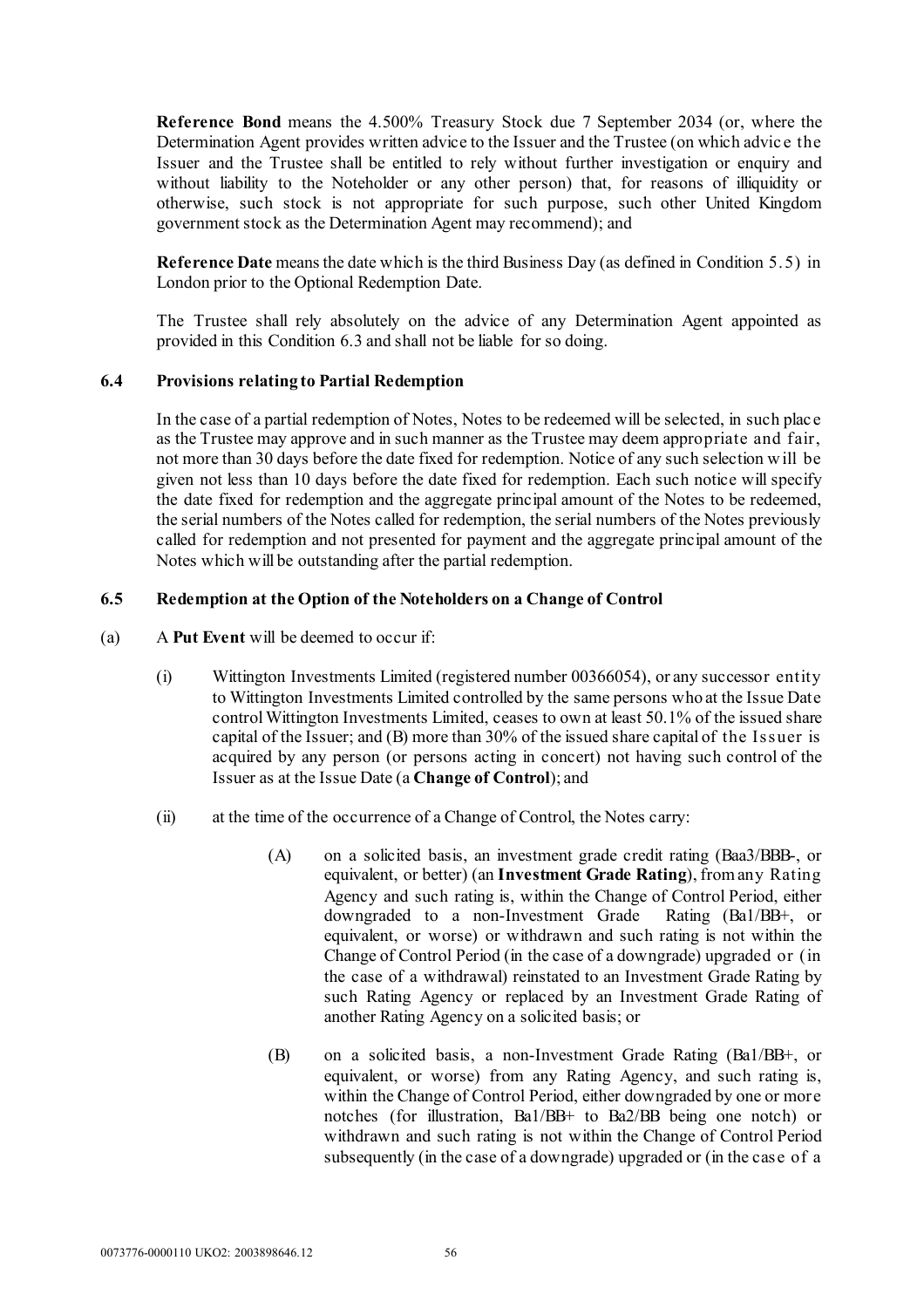withdrawal) reinstated to its earlier credit rating or better by such Rating Agency; or

(C) no credit rating from any Rating Agency on a solicited basis and no Rating Agency assigns, within the Change of Control Period, at least an Investment Grade Rating to the Notes,

provided that at the time of the occurrence of a Change of Control, the Notes carry a solicited credit rating from more than one Rating Agency, at least one of which is an Investment Grade Rating, then sub-paragraph (A) will apply; and

- (iii) in making the relevant decision(s) referred to above, the relevant Rating Agency announces publicly or confirms in writing to the Issuer that such decision(s) resulted, in whole or in part, from the occurrence of the Change of Control.
- (b) If a Put Event occurs, each Noteholder shall have the option to require the Issuer to redeem or repay that Note on the Put Date (as defined below) at its principal amount together with interest accrued to (but excluding) the date of redemption or purchase. Such option shall operate as set out below.
- (c) Promptly upon the Issuer becoming aware that a Put Event has occurred the Issuer shall notify the Trustee in writing and the Issuer shall, and at any time upon the Trustee receiving such express notice the Trustee may, and if so requested by the holders of at least one-quarter in principal amount of the Notes then outstanding or if so directed by an Extraordinary Resolution of the Noteholders, shall (subject in each case to being indemnified and/or secured and/or prefunded to its satisfaction), give notice (a **Put Event Notice**) to the Noteholders in accordance with Condition [12](#page-63-0) (*[Notices](#page-63-0)*) specifying the nature of the Put Event and the procedure for exercising the option contained in this Condition [6.5.](#page-57-1)
- (d) To exercise the option to require the redemption or repayment of a Note under this Condition [6.5](#page-57-1) the holder of the Note must deliver a Change of Control Put Notice (as defined below), on any day on which commercial banks and foreign exchange markets are open in the city of the relevant Paying Agent falling within the period (the **Put Period**) of 30 days after a Put Event Notice is given, at the specified office of any Paying Agent, accompanied by a duly signed and completed notice of exercise in the form (for the time being current) obtainable from the specified office of any Paying Agent (a **Change of Control Put Notice**). The Note should be delivered together with all Coupons appertaining thereto maturing after the date which is seven days after the expiration of the Put Period (the **Put Date**), failing which the Paying Agent will require payment of an amount equal to the face value of any missing such Coupon. Any amount so paid will be reimbursed in the manner provided in Condition [5.4](#page-54-1) against presentation and surrender of the relevant missing Coupon (or any replacement therefor issued pursuant to Condition [11](#page-63-1) (*[Replacement of Notes and Coupons](#page-63-1)*)) at any time after such payment, but before the expiry of the period of 10 years from the Relevant Date (as defined in Condition [7](#page-60-0) (*[Taxation](#page-60-0)*)) in respect of that Coupon. The Paying Agent to which such Note and Change of Control Put Notice are delivered will issue to the Noteholder concerned a non-transferable receipt in respect of the Note so delivered. Payment in respect of any Note so delivered will be made, if the holder duly specified a bank account in the Change of Control Put Notic e to w hic h payment is to be made, on the Put Date by transfer to that bank account and, in every other case, on or after the Put Date against presentation and surrender or (as the case may be) endorsement of such receipt at the specified office of any Paying Agent. A Change of Control Put Notice, once given, shall be irrevocable. The Issuer shall redeem or repay the relevant Notes on the Put Date unless previously redeemed and cancelled.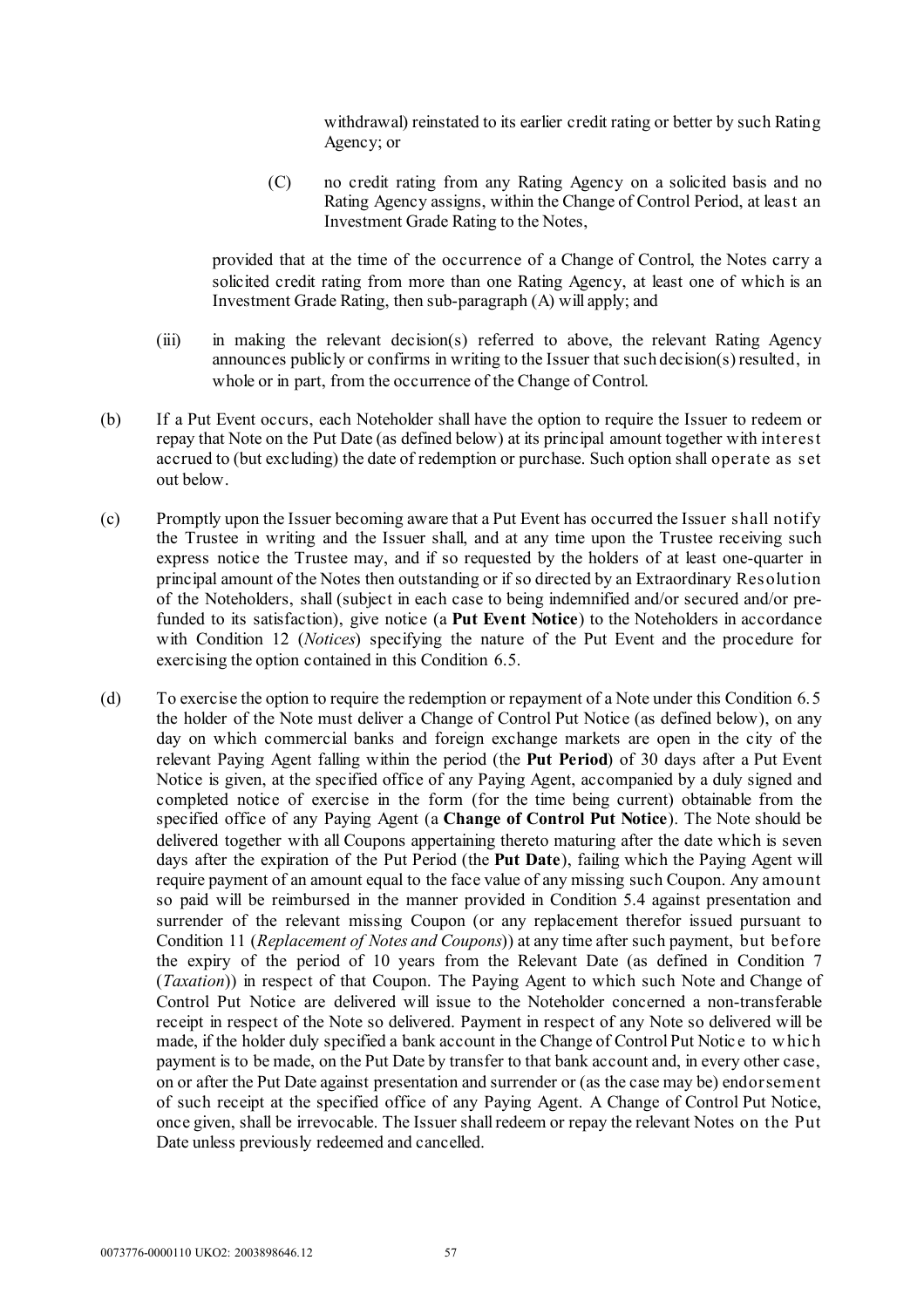- (e) If the rating designations employed by any of Moody's, S&P or Fitch are changed from those which are described in paragraph [\(a\)\(ii\) above,](#page-57-2) or if a rating is procured from a Substitute Rating Agency, the Issuer shall determine the rating designations of Moody's or S&P or Fitch or such Substitute Rating Agency (as appropriate) as are most equivalent to the prior rating designations of Moody's or S&P or Fitch and paragrap[h \(a\)\(ii\)](#page-57-2) shall be read accordingly.
- (f) The Trustee is under no obligation to monitor or ascertain whether a Put Event or Change of Control or any event which could lead to the occurrence of or could constitute a Put Event or Change of Control has occurred and, until it shall have express notice in writing pursuant to the Trust Deed to the contrary, the Trustee may assume that no Put Event or Change of Control or other such event has occurred.
- (g) In these Conditions:

**acting in concert** means acting together pursuant to an agreement or understanding (whether formal or informal);

**Change of Control Period** means the period commencing on the date of the announc ement of the Change of Control having occurred and ending 90 days after such date (or such longer period as the Notes are under consideration, announced publicly within such 90 day period, for rating review);

**control** means the power to direct the management and policies of an entity whether through the ownership of voting capital, by contract or otherwise; and

**Rating Agency** means Moody's Investors Service Ltd. (**Moody's**) or Standard & Poor's Credit Market Services Europe Limited (**S&P**) or Fitch Ratings Ltd (**Fitch**), or their respective successors or any rating agency (a **Substitute Rating Agency**) substituted for any of them by the Issuer from time to time with the prior written approval of the Trustee.

# <span id="page-59-0"></span>**6.6 Purchases**

The Issuer or any of its Subsidiaries may at any time purchase Notes (provided that all unmatured Coupons appertaining to the Notes are purchased with the Notes) in any manner and at any price and at the option of the Issuer or any of its Subsidiaries, such Notes may be surrendered for cancellation, held or resold.

## **6.7 Cancellations**

All Notes which are purchased and surrendered for cancellation pursuant to Condition [6.6](#page-59-0) or which are to be redeemed will be cancelled, together with all relative unmatured Coupons attached to the Notes or surrendered with the Notes, and accordingly may not be reissued or resold.

#### **6.8 Notices Final**

Upon the expiry of any notice as is referred to in Condition [6.2](#page-55-0) or [6.3](#page-56-0) above, the Issuer shall be bound to redeem the Notes to which the notice refers in accordance with the terms of such paragraph.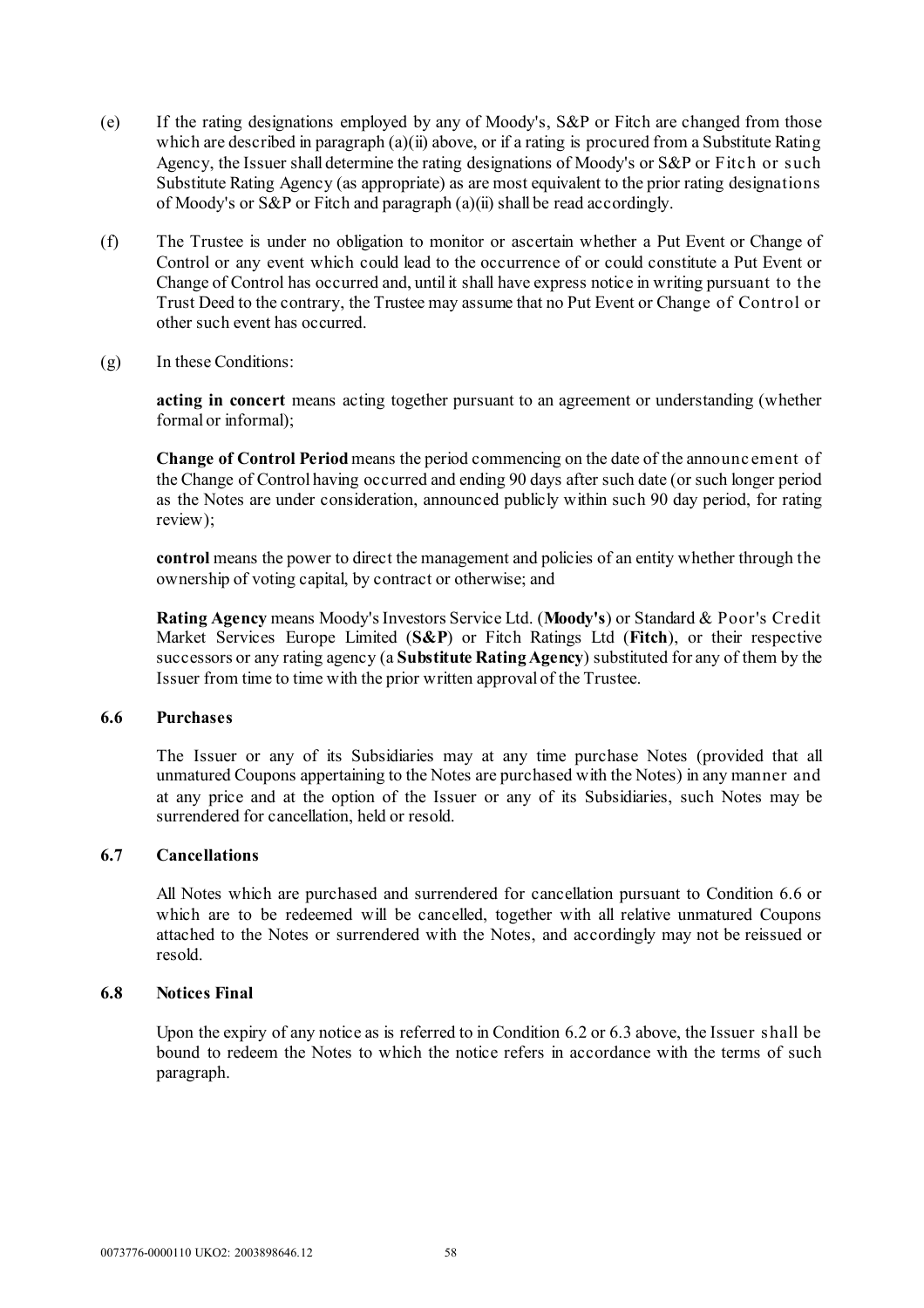# <span id="page-60-0"></span>**7. TAXATION**

# **7.1 Payment without Withholding**

All payments in respect of the Notes and Coupons by or on behalf of the Issuer shall be made without withholding or deduction for, or on account of, any present or future taxes, duties, assessments or governmental charges of whatever nature (**Taxes**) imposed or levied by or on behalf of the United Kingdom or any political subdivision or any authority thereof or therein having power to tax, unless the withholding or deduction of the Taxes is required by law. In that event, the Issuer will pay such additional amounts as may be necessary in order that the net amounts received by the Noteholders and Couponholders after the withholding or deduction shall equal the respective amounts which would have been receivable in respect of the Notes or, as the case may be, Coupons in the absence of the withholding or deduction; except that no additional amounts shall be payable in relation to any payment in respect of any Note or Coupon:

- (a) the holder of which is liable for Taxes in respect of such Note or Coupon by reason of having some connection with the United Kingdom other than a mere holding of the Notes or Coupons; or
- (b) presented for payment in the United Kingdom; or
- (c) presented for payment more than 30 days after the Relevant Date (as defined below) except to the extent that a holder would have been entitled to additional amounts on presenting the same for payment on the last day of the period of 30 days assuming that day to have been a Presentation Date (as defined in Condition [5](#page-54-2) (*[Payments](#page-54-2)*)).

# **7.2 Interpretation**

In these Conditions, **Relevant Date** means the date on which the payment first becomes due but, if the full amount of the money payable has not been received by the Principal Paying Agent or the Trustee on or before the due date, it means the date on which, the full amount of the money having been so received, notice to that effect has been duly given to the Noteholders by the Issuer in accordance with Condition [12](#page-63-0) (*[Notices](#page-63-0)*).

### **7.3 Additional Amounts**

Any reference in these Conditions to any amounts in respect of the Notes shall be deemed also to refer to any additional amounts which may be payable under this Condition or under any undertakings given in addition to, or in substitution for, this Condition pursuant to the Trust Deed.

### <span id="page-60-1"></span>**8. PRESCRIPTION**

Notes and Coupons will become void unless presented for payment within periods of 10 years (in the case of principal) and five years (in the case of interest) from the Relevant Date in respect of the Notes or, as the case may be, the Coupons, subject to the provisions of Condition [5](#page-54-2) (*[Payments](#page-54-2)*).

# **9. EVENTS OF DEFAULT**

### **9.1 Events of Default**

The Trustee at its discretion may, and if so requested in writing by the holders of at least onequarter in principal amount of the Notes then outstanding or if so directed by an Extraordinary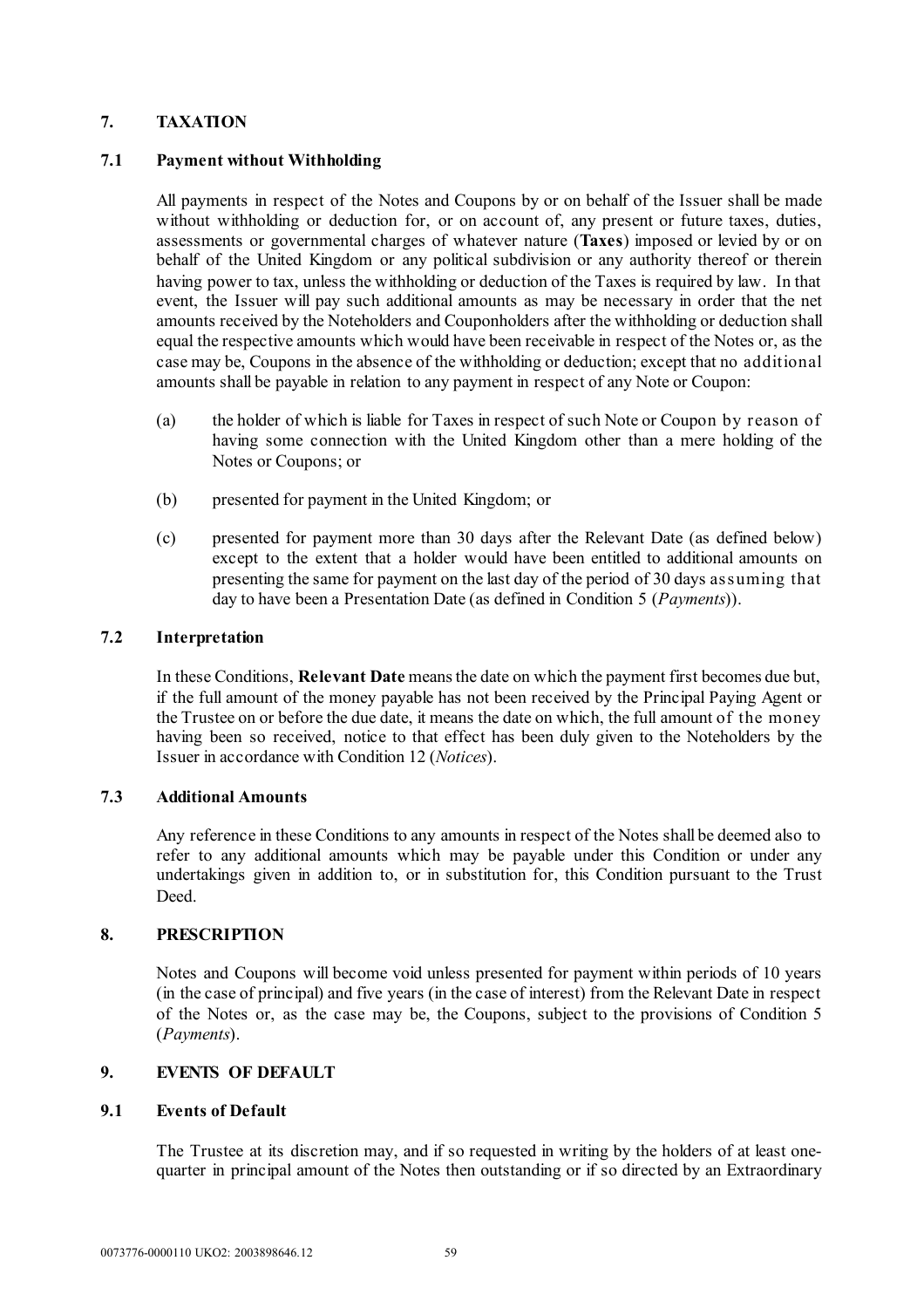Resolution of the Noteholders shall (subject in each case to being indemnified and/or secured and/or pre-funded to its satisfaction), (but, in the case of the happening of any of the events described in subparagraphs [\(b\)](#page-61-0) t[o \(d\)](#page-61-1) (other than the winding up or dissolution of the Issuer), and [\(e\)](#page-61-2) to [\(h\)](#page-62-0) inclusive below, only if the Trustee shall have certified in writing to the Issuer that such event is, in its opinion, materially prejudicial to the interests of the Noteholders) give notice to the Issuer that the Notes are, and they shall accordingly forthwith become, immediately due and repayable at their principal amount, together with accrued interest as provided in the Trust Deed, in any of the following events (each, together with, where applicable, the certification by the Trustee as referred to above, an **Event of Default**):

- (a) if default is made in the payment of any principal or interest due in respect of the Notes or any of them and the default continues for a period of 7 days in the case of principal or 14 days in the case of interest; or
- <span id="page-61-0"></span>(b) if the Issuer fails to perform or observe any of its other obligations under these Conditions or the Trust Deed and (except in any case where, in the opinion of the Trustee, the failure is incapable of remedy or remediation, when no such continuation or notice as is hereinafter mentioned will be required) the failure continues for the period of 30 days next following the service by the Trustee on the Issuer of notice requiring the same to be remedied; or
- <span id="page-61-3"></span>(c) if (i) any Indebtedness for Borrowed Money (as defined below) of the Issuer or any Material Subsidiary becomes due and payable prematurely by reason of an event of default (however described); (ii) the Issuer or any Material Subsidiary fails to make any payment in respect of any Indebtedness for Borrowed Money on the due date for payment as extended by any originally applicable grace period; (iii) any security given by the Issuer or any Material Subsidiary for any Indebtedness for Borrowed Money becomes enforceable and steps are taken to enforce the same; or (iv) default is made by the Issuer or any Material Subsidiary in making any payment due under any guarantee and/or indemnity given by it in relation to any Indebtedness for Borrowed Money of any other person; provided that no event described in this subparagraph [\(c\)](#page-61-3) shall constitute an Event of Default unless the relevant amount of Indebtedness for Borrowed Money or other relative liability due and unpaid, either alone or when aggregated (without duplication) with other amounts of Indebtedness for Borrowed Money and/or other liabilities due and unpaid relative to all (if any) other events specified in (i) to (iv) above which have occurred and are continuing, exceeds the greater of 1% of the value of the net assets of the Group as shown in the most recent annual or interim, as the c ase may be, consolidated financial statements of the Issuer and £50,000,000 (or its equivalent in any other currency); or
- <span id="page-61-1"></span>(d) if any order is made by any competent court or an effective resolution is passed for the winding up or dissolution of the Issuer or any Material Subsidiary, save for the purposes of an amalgamation, merger, consolidation, reorganisation, reconstruction or other similar arrangement on terms previously approved by the Trustee or an Extraordinary Resolution of the Noteholders; or
- <span id="page-61-2"></span>(e) if the Issuer ceases or threatens to cease to carry on all or substantially all of its business, save for the purposes of an amalgamation, merger, consolidation, reorganisation, reconstruction or other similar arrangement on terms previously approved by the Trustee or an Extraordinary Resolution of the Noteholders; or
- (f) if the Issuer or any Material Subsidiary stops payment of, or is unable to, or admits inability to, pay, its debts generally as they fall due; or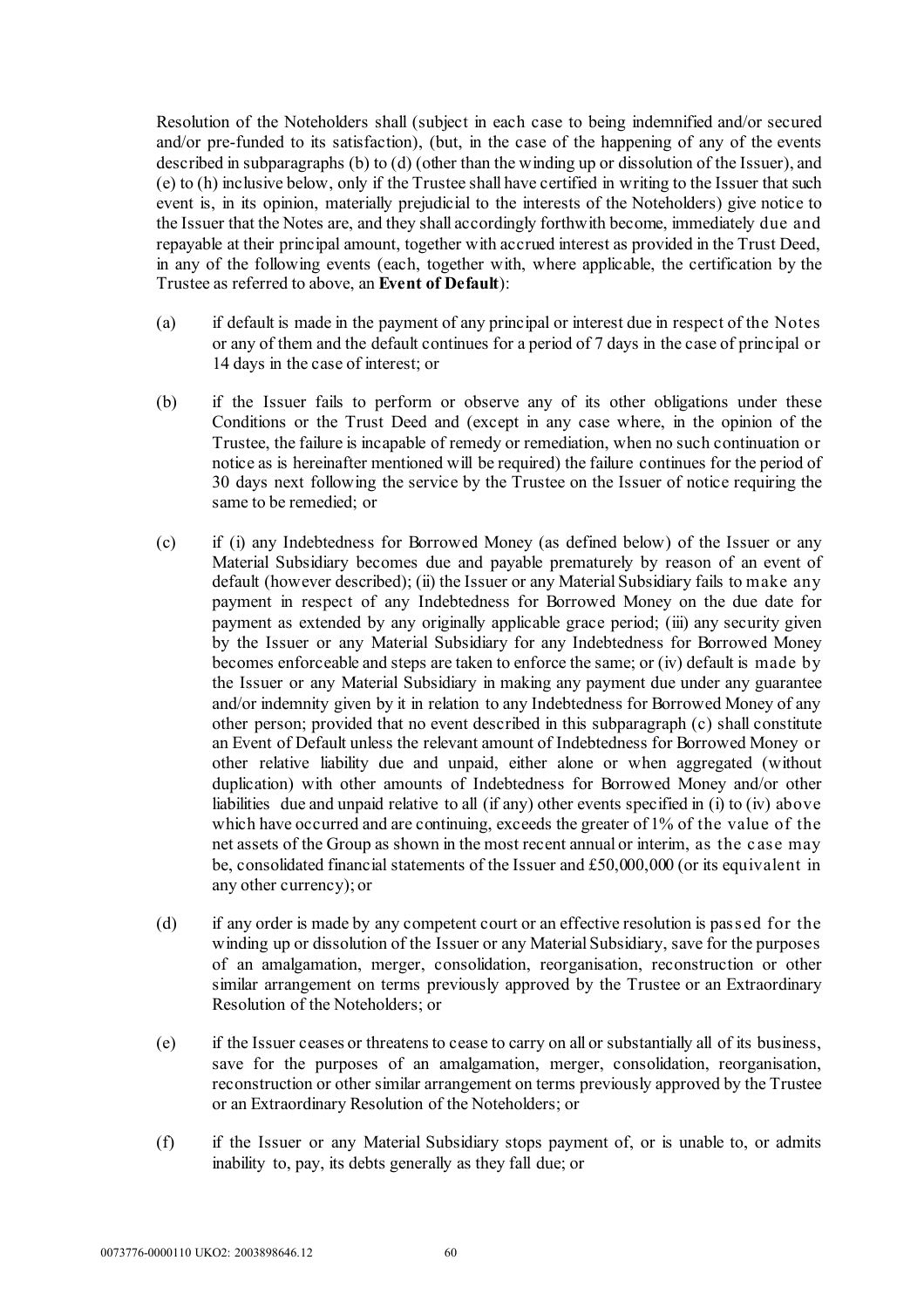- (g) if (i) proceedings are initiated against the Issuer or any Material Subsidiary under any applicable liquidation, insolvency, composition, reorganisation or other similar laws or an application is made (or documents filed with a court) for the appointment of an administrative or other receiver, manager, administrator, liquidator or other similar official, or an administrative or other receiver, manager, administrator, liquidator or other similar official is appointed, in relation to the Issuer or any Material Subsidiary or, as the case may be, in relation to all or substantially all of the undertaking or assets of any of them or an encumbrancer takes possession of all or substantially all of the undertaking or assets of any of them, or a distress, execution, attachment, sequestration or other process is levied, enforced upon, sued out or put in force against all or substantially all of the undertaking or assets of any of them, and (ii) in any such case (other than the appointment of an administrator) is not dismissed or discharged within 30 days (or such longer period as the Trustee may permit); or
- <span id="page-62-0"></span>(h) if the Issuer or any Material Subsidiary is subject to a judicial judgment relating to itself under any applicable liquidation, insolvency, composition, reorganisation or other similar laws (including the obtaining of a moratorium) or makes a conveyance or assignment for the benefit of, or enters into any composition or other arrangement with, its creditors generally (or any class of its creditors).

### **9.2 Interpretation**

For the purposes of this Condition, **Indebtedness for Borrowed Money** means any indebtedness (whether being principal, premium, interest or other amounts but excluding any intra-Group indebtedness) for or in respect of any borrowed money or any liability under or in respect of any acceptance or acceptance credit or any notes, bonds, debentures, debenture stock, loan stoc k or other securities.

### **10. ENFORCEMENT**

### **10.1 Enforcement by the Trustee**

The Trustee may at any time, at its discretion and without notice, take such proceedings and/or other steps and/or action (including lodging an appeal in any proceedings) as it may think fit against or in relation to the Issuer to enforce the provisions of the Trust Deed, the Notes and the Coupons or otherwise, but it shall not be bound to take any such proceedings or other steps or action unless (a) it has been so directed by an Extraordinary Resolution of the Noteholders or so requested in writing by the holders of at least one-quarter in principal amount of the Notes then outstanding and (b) it has been indemnified and/or secured and/or pre-funded to its satisfaction.

### **10.2 Limitation on Trustee actions**

The Trustee may refrain from taking any action in any jurisdiction if the taking of such action in that jurisdiction would be illegal or contrary to any applicable law or regulation of any jurisdiction or any applicable directive or regulation of any agency of any state or whic h w ould or might otherwise render it liable to any person and may do anything which is, in its opinion, necessary to comply with any such law, directive or regulation.

## **10.3 Enforcement by the Noteholders**

No Noteholder or Couponholder shall be entitled to (i) take any steps or action against the Issuer to enforce the performance of any of the provisions of the Trust Deed, the Notes or the Coupons or (ii) take any other proceedings (including lodging an appeal in any proceedings) in respec t of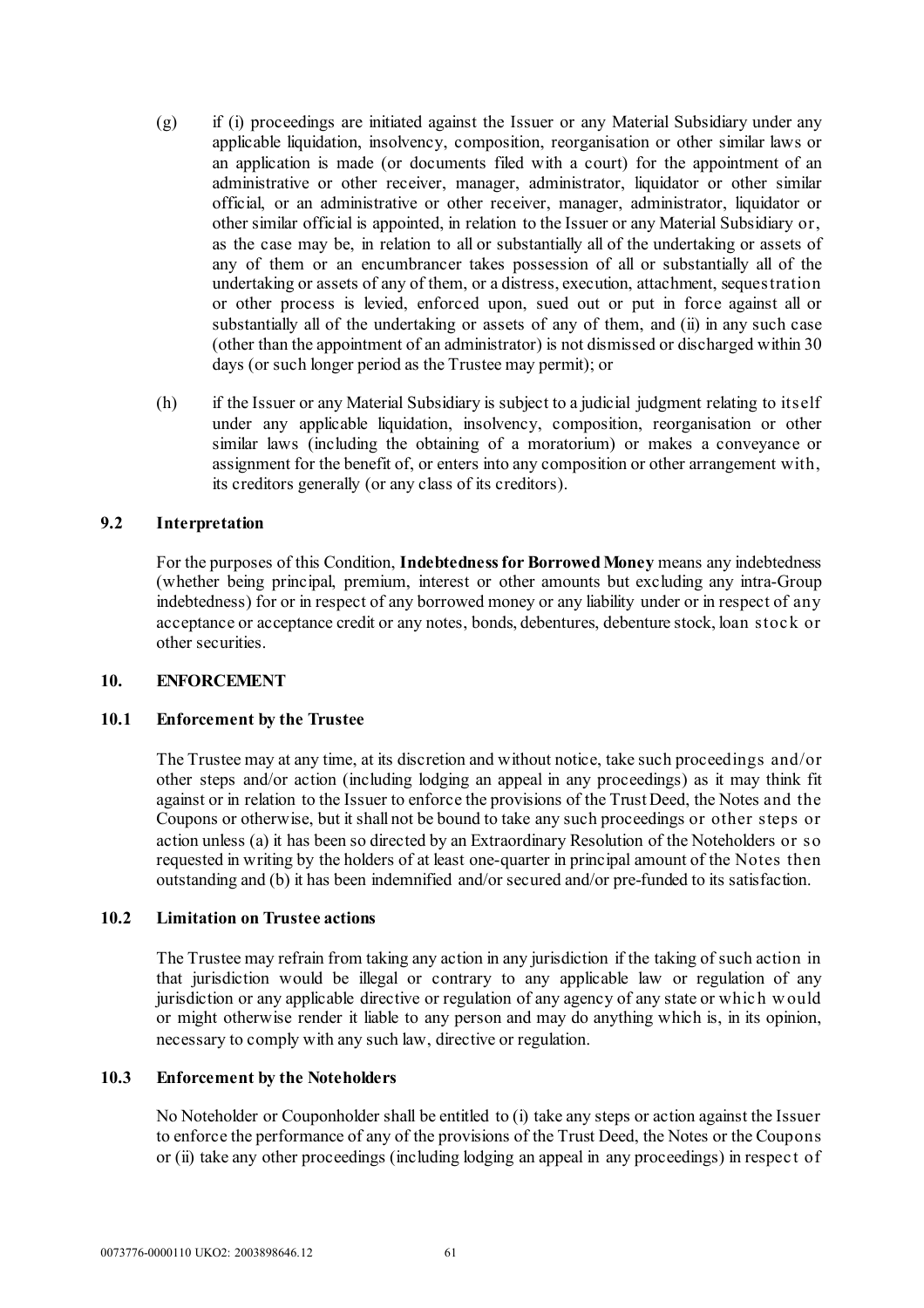or concerning the Issuer unless the Trustee, having become bound so to take any such action, steps or proceedings, fails so to do within 60 days and the failure is continuing.

# <span id="page-63-1"></span>**11. REPLACEMENT OF NOTES AND COUPONS**

Should any Note or Coupon be lost, stolen, mutilated, defaced or destroyed it may be replaced at the specified office of the Principal Paying Agent upon payment by the claimant of the expenses incurred in connection with the replacement and on such terms as to evidence and indemnity as the Issuer may reasonably require. Mutilated or defaced Notes or Coupons must be surrendered before replacements will be issued.

### <span id="page-63-0"></span>**12. NOTICES**

### **12.1 Notices to the Noteholders**

All notices required to be given to the Noteholders pursuant to these Conditions and the Trust Deed will be valid if published in a leading English language daily newspaper published in London. It is expected that publication in a newspaper will normally be made in the *Financial Times*. The Issuer shall also ensure that notices are duly published in a manner which c omplies with the rules and regulations of any stock exchange or other relevant authority on which the Notes are for the time being listed. Any such notice will be deemed to have been given on the date of the first publication or, where required to be published in more than one new spaper, on the date of the first publication in all required newspapers. If publication as provided above is not practicable, notice will be given in such other manner, and shall be deemed to have been given on such date, as the Trustee may approve. Couponholders will be deemed for all purposes to have notice of the contents of any notice given to the Noteholders in accordance with this paragraph.

## **12.2 Notices from the Noteholders**

Notices to be given by any Noteholder shall be in writing and given by lodging the same, together with the relative Note or Notes, with the Principal Paying Agent or, if the Notes are held in a clearing system, may be given through the clearing system in accordance with its standard rules and procedures.

### **13. SUBSTITUTION**

The Trustee may, without the consent of the Noteholders or Couponholders, agree with the Issuer to the substitution in place of the Issuer (or of any previous substitute under this Condition) as the principal debtor under the Notes, the Coupons and the Trust Deed of (i) any company being a Holding Company (as defined in the Trust Deed) or Subsidiary of the Issuer; or (ii) any Successor in Business (as defined in the Trust Deed) of the Issuer, in each c ase subjec t to:

- (a) the Trustee being satisfied that the substitution is not materially prejudicial to the interests of the Noteholders; and
- (b) certain other conditions set out in the Trust Deed being complied with.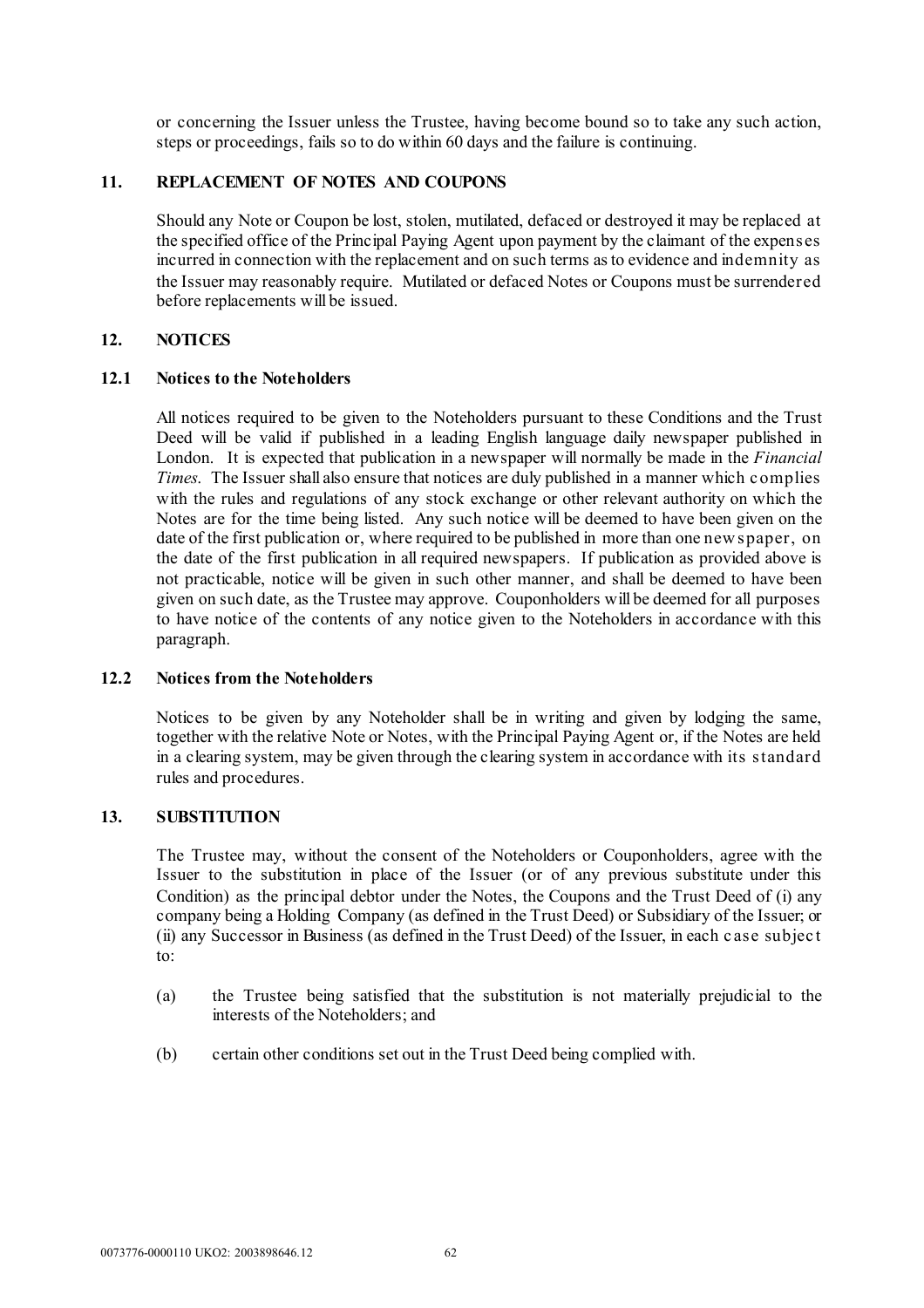# **14. MEETINGS OF NOTEHOLDERS, MODIFICATION, WAIVER, AUTHORISATION AND DETERMINATION**

#### **14.1 Meetings of Noteholders**

The Trust Deed contains provisions for convening meetings (including by way of conference call or a video call) of the Noteholders to consider any matter affecting their interests, inc luding the modification or abrogation by Extraordinary Resolution of any of these Conditions or any of the provisions of the Trust Deed. The quorum at any meeting for passing an Extraordinary Resolution will be one or more persons present holding or representing more than 50% in principal amount of the Notes for the time being outstanding, or at any adjourned suc h meeting one or more persons present whatever the principal amount of the Notes held or represented by him, her or them, except that, at any meeting the business of which includes any matter defined in the Trust Deed as a Basic Terms Modification, including the modification of certain of the provisions of these Conditions and certain of the provisions of the Trust Deed (including the date of maturity of the Notes or any date for payment of interest thereon, reducing or c ancelling the amount of principal or the rate of interest payable in respect of the Notes or altering the currency of payment of the Notes), the necessary quorum for passing an Extraordinary Resolution w ill be one or more persons present holding or representing not less than two-thirds, or at any adjourned such meeting not less than one-quarter, of the principal amount of the Notes for the time being outstanding. The Trust Deed provides that (i) a resolution passed at a meeting duly convened and held in accordance with the Trust Deed by a majority consisting of not less than threefourths of the votes cast on such resolution, (ii) a resolution in writing signed by or on behalf of the holders of not less than three-fourths in principal amount of the Notes for the time being outstanding or (iii) consent given by way of electronic consents through the relevant clearing system(s) (in a form satisfactory to the Trustee) by or on behalf of the holders of not less than three-fourths in principal amount of the Notes for the time being outstanding, shall, in each case, be effective as an Extraordinary Resolution of the Noteholders. An Extraordinary Resolution passed by the Noteholders will be binding on all Noteholders, whether or not they are present at any meeting and whether or not they voted on the resolution, and on all Couponholders.

### **14.2 Modification, Waiver, Authorisation and Determination**

The Trustee may agree, without the consent or sanction of the Noteholders or Couponholders (i) to any modification of, or to the waiver or authorisation of any breach or proposed breach of, any of these Conditions or any of the provisions of the Trust Deed or the Agency Agreement, or determine, without any such consent as aforesaid, that any Event of Default or Potential Event of Default (as defined in the Trust Deed) shall not be treated as such (provided that, in any such case, it is not, in the opinion of the Trustee, materially prejudicial to the interests of the Noteholders), or (ii) to any modification which, in its opinion, is of a formal, minor or tec hnic al nature or to correct a manifest error or an error which is, in the opinion of the Trustee, proven. Any such modification, waiver, authorisation or determination may be made on such terms and subject to such conditions (if any) as the Trustee may determine, shall be binding upon the Noteholders and the Couponholders and, unless the Trustee agrees otherwise, shall be notified by the Issuer to the Noteholders in accordance with Condition [12](#page-63-0) (*[Notices](#page-63-0)*) as soon as practicable thereafter.

#### **14.3 Trustee to have Regard to Interests of Noteholders as a Class**

In connection with the exercise by it of any of its trusts, powers, authorities and discretions (including, without limitation, any modification, waiver, authorisation, determination or substitution), the Trustee shall have regard to the general interests of the Noteholders as a c lass but shall not have regard to any interests arising from circumstances particular to individual Noteholders or Couponholders (whatever their number) and, in particular but without limitation,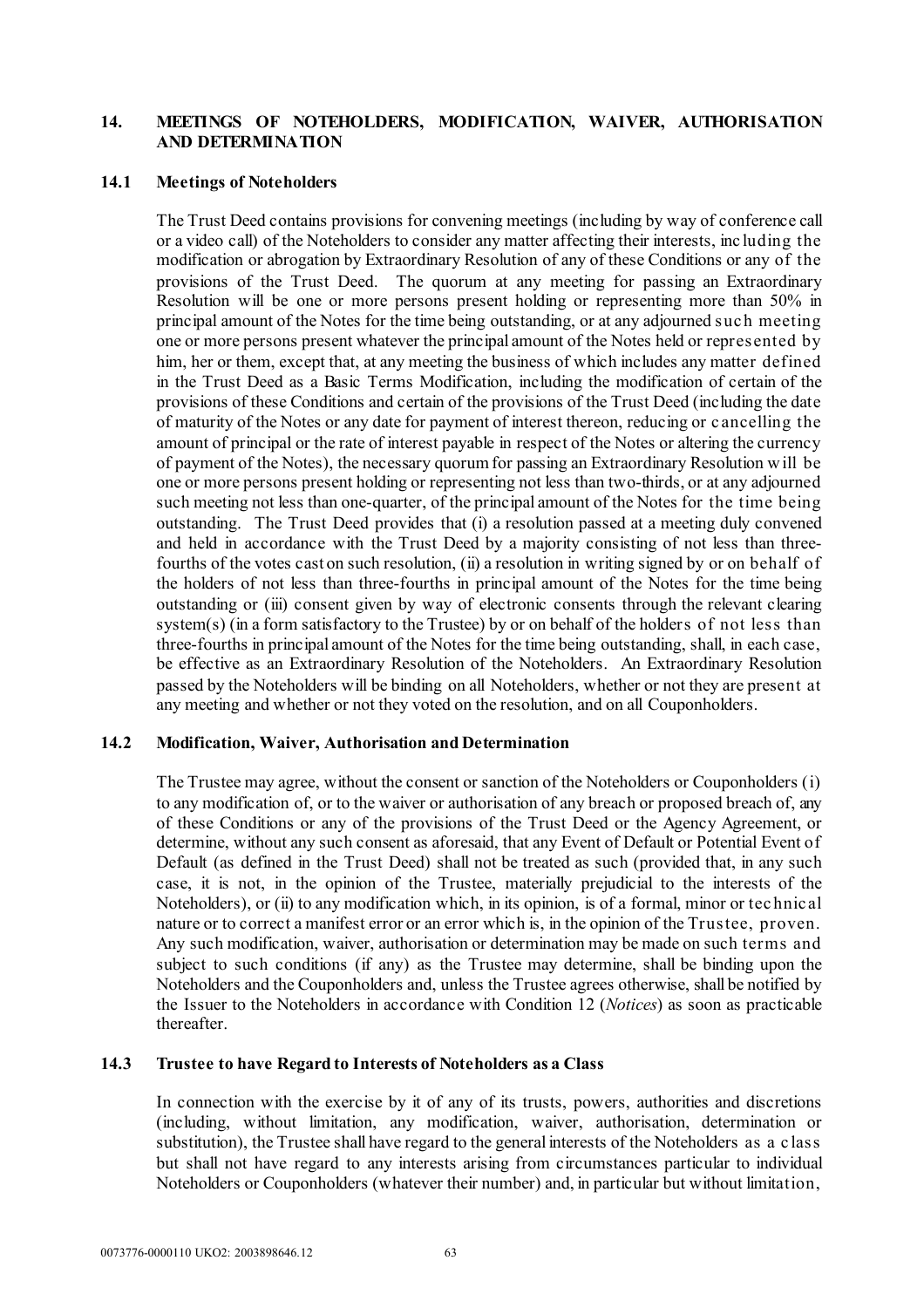shall not have regard to the consequences of any such exercise for individual Noteholders or Couponholders (whatever their number) resulting from their being for any purpose domiciled or resident in, or otherwise connected with, or subject to the jurisdiction of, any particular territory or any political sub-division thereof and the Trustee shall not be entitled to require, nor shall any Noteholder or Couponholder be entitled to claim, from the Issuer, the Trustee or any other person any indemnification or payment in respect of any tax consequence of any such exercise upon individual Noteholders or Couponholders except to the extent already provided for in Condition [7](#page-60-0) (*[Taxation](#page-60-0)*) and/or any undertaking given in addition to, or in substitution for, Condition [7](#page-60-0) (*[Taxation](#page-60-0)*) pursuant to the Trust Deed.

#### **14.4 Notification to the Noteholders**

Any modification, abrogation, waiver, authorisation, determination or substitution shall be binding on the Noteholders and the Couponholders and, unless the Trustee agrees otherwise, any modification or substitution shall be notified by the Issuer to the Noteholders as soon as practicable thereafter in accordance with Conditio[n 7](#page-60-0) (*[Notices](#page-63-0)*).

## **15. INDEMNIFICATION AND PROTECTION OF THE TRUSTEE AND ITS CONTRACTING WITH THE ISSUER**

#### **15.1 Indemnification and protection of the Trustee**

The Trust Deed contains provisions for the indemnification of the Trustee and for its relief from responsibility and liability towards the Issuer, the Noteholders and the Couponholders, including (i) provisions relieving it from taking action unless indemnified and/or secured and/or pre-funded to its satisfaction and (ii) provisions limiting or excluding its liability in certain circumstances. The Trust Deed provides that, when determining whether an indemnity or any security or prefunding is satisfactory to it, the Trustee shall be entitled (i) to evaluate its risk in any given circumstance by considering the worst-case scenario and (ii) to require that any indemnity or security given to it by the Noteholders or any of them be given on a joint and several basis and be supported by evidence satisfactory to it as to the financial standing and creditworthiness of each counterparty and/or as to the value of the security and an opinion as to the capacity, pow er and authority of each counterparty and/or the validity and effectiveness of the security.

### **15.2 Trustee Contracting with the Issuer**

The Trust Deed also contains provisions pursuant to which the Trustee is entitled, *inter alia*, (a) to enter into business transactions with the Issuer and/or any of the Issuer's Subsidiaries and to act as trustee for the holders of any other securities issued or guaranteed by, or relating to, the Issuer and/or any of the Issuer's Subsidiaries, (b) to exercise and enforce its rights, comply with its obligations and perform its duties under or in relation to any such transactions or, as the c ase may be, any such trusteeship without regard to the interests of, or consequences for, the Noteholders or Couponholders, and (c) to retain and not be liable to account for any profit made or any other amount or benefit received thereby or in connection therewith.

### <span id="page-65-0"></span>**16. FURTHER ISSUES**

The Issuer may from time to time without the consent of the Noteholders or Couponholders create and issue further notes, having terms and conditions the same as those of the Notes, or the same except for the amount and date of the first payment of interest, which may be consolidated and form a single series with the outstanding Notes. Any further notes or bonds which are to form a single series with the outstanding notes or bonds of any series (including the Notes) constituted by the Trust Deed or any supplemental deed shall, and any other further notes or bonds may (with the consent of the Trustee), be constituted by a deed supplemental to the Trust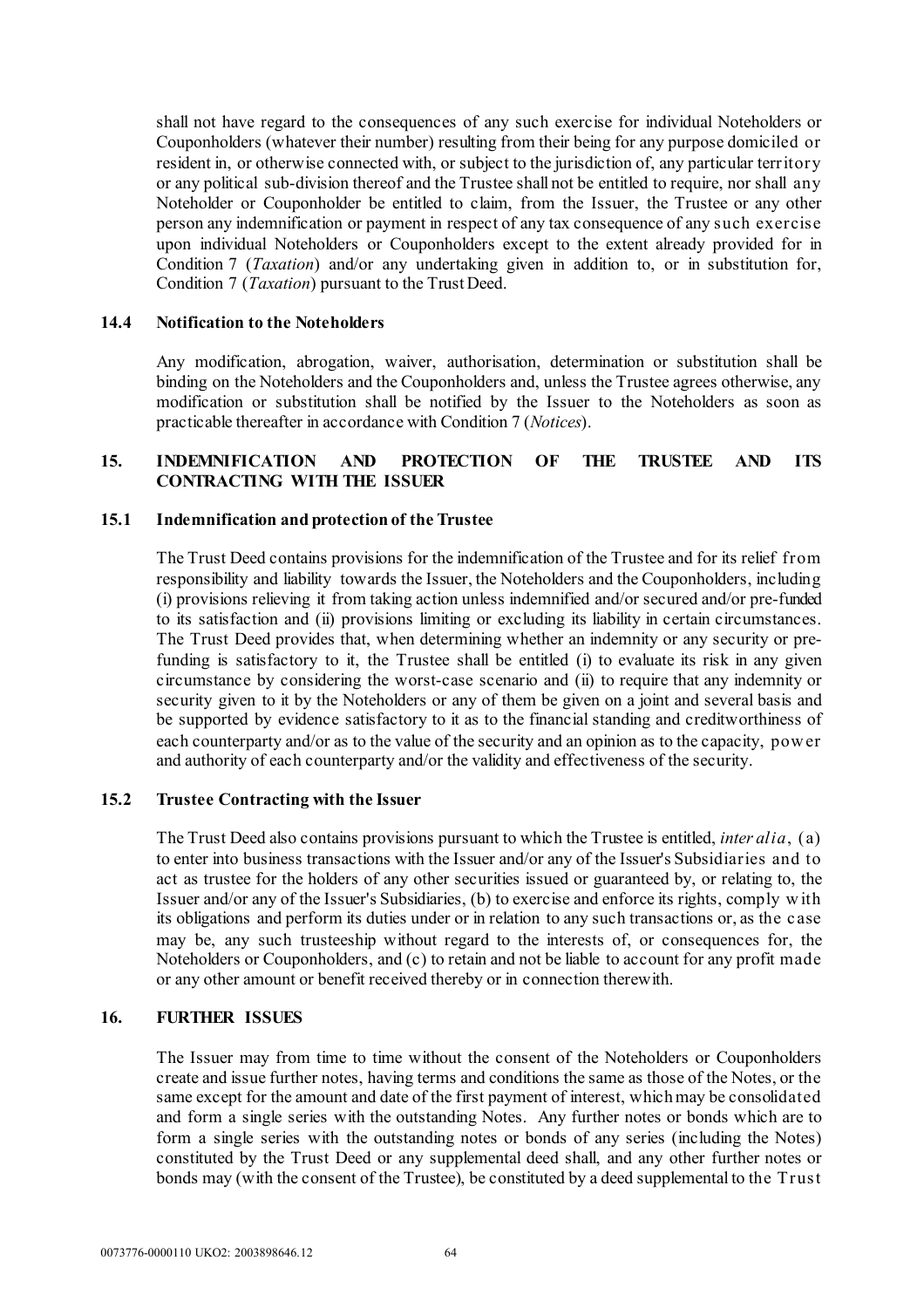Deed. The Trust Deed contains provisions for convening a single meeting of the Noteholders and the holders of notes or bonds of other series in certain circumstances where the Trustee so decides.

### **17. GOVERNING LAW AND SUBMISSION TO JURISDICTION**

### **17.1 Governing Law**

The Trust Deed, the Notes and the Coupons and any non-contractual obligations arising out of or in connection with the Trust Deed, the Notes and the Coupons are governed by, and construed in accordance with, English law.

# **17.2 Submission to Jurisdiction**

- (a) Subject to Condition [17.2\(c\) below](#page-66-0), the English courts have exclusive jurisdiction to settle any dispute arising out of or in connection with the Trust Deed, the Notes or the Coupons), including any dispute as to their existence, validity, interpretation, performance, breach or termination or the consequences of their nullity and any dispute relating to any non-contractual obligations arising out of or in connection with the Trust Deed, the Notes or the Coupons (a **Dispute**) and each of the Issuer, the Trustee and any Noteholders or Couponholders in relation to any Dispute submits to the exclusive jurisdiction of the English courts.
- (b) For the purposes of this Condition, the Issuer waives any objection to the English courts on the grounds that they are an inconvenient or inappropriate forum to settle any Dispute.
- <span id="page-66-0"></span>(c) To the extent allowed by law, the Trustee, the Noteholders and the Couponholders may, in respect of any Dispute or Disputes, take (i) proceedings in any other court with jurisdic tion and (ii) concurrent proceedings in any number of jurisdictions.

### **17.3 Other Documents**

The Issuer has in the Agency Agreement and the Trust Deed submitted to the jurisdiction of the English courts.

# **18. RIGHTS OF THIRD PARTIES**

No rights are conferred on any person under the Contracts (Rights of Third Parties) Act 1999 to enforce any term of this Note, but this does not affect any right or remedy of any person w hic h exists or is available apart from that Act.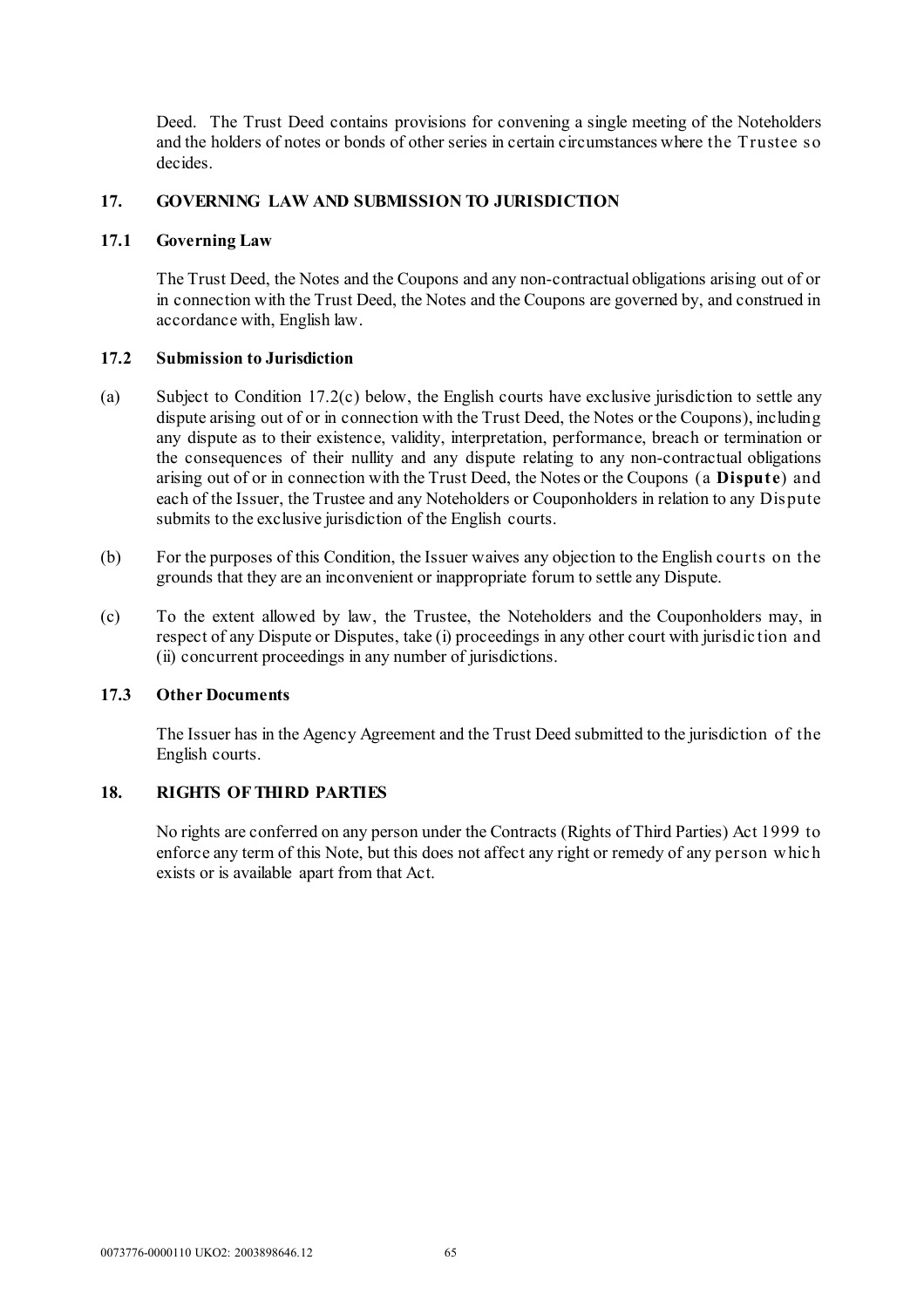#### **PRINCIPAL PAYING AGENT**

Citibank, N.A., London Branch Citigroup Centre Canary Wharf London E14 5LB United Kingdom

# **OTHER PAYING AGENT**

Citibank Europe Plc 1 North Wall Quay Dublin 1 Ireland

and/or such other or further Principal Paying Agent and other Paying Agents and/or specified offices as may from time to time be appointed by the Issuer with the approval of the Trustee and notic e of w hic h has been given to the Noteholders.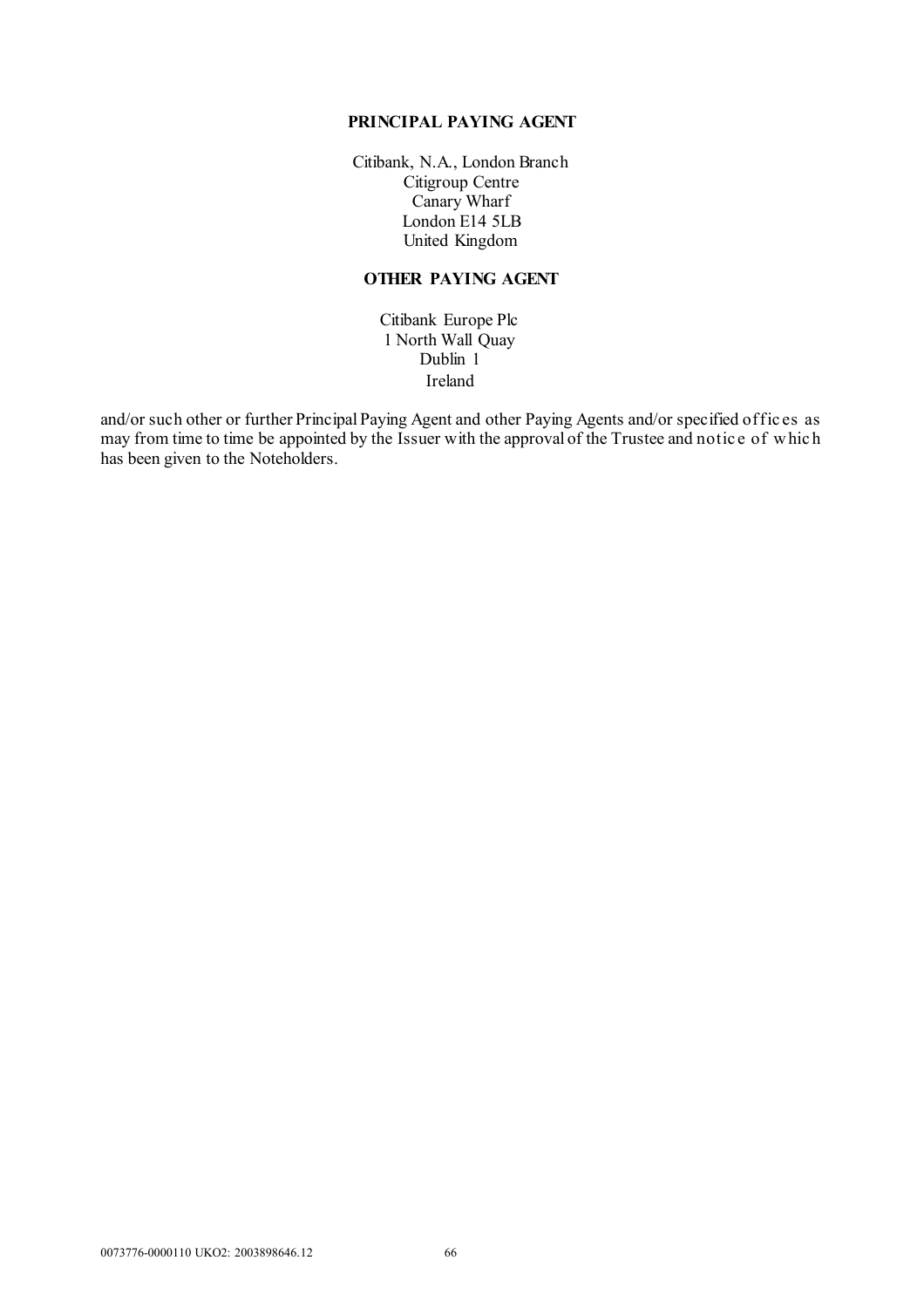## **SCHEDULE 3**

### **PROVISIONS FOR MEETINGS OF NOTEHOLDERS**

#### **DEFINITIONS**

1. As used in this Schedule the following expressions shall have the following meanings unless the context otherwise requires:

**Block Voting Instruction** means an English language document issued by a Paying Agent in which:

- (a) it is certified that on the date thereof Notes (whether in definitive form or represented by a Global Note) which are held in an account with any Clearing System (in each case not being Notes in respect of which a Voting Certificate has been issued and is outstanding in respect of the meeting specified in such Block Voting Instruction) have been deposited with such Paying Agent or (to the satisfaction of such Paying Agent) are held to its order or under its control or are blocked in an account with a Clearing System and that no such Notes will cease to be so deposited or held or blocked until the first to occur of:
	- (1) the conclusion of the meeting specified in such Block Voting Instruction; and
	- (2) the surrender to the Paying Agent, not less than 48 Hours before the time for which such meeting is convened, of the receipt issued by such Paying Agent in respect of each such deposited Note which is to be released or (as the c ase may require) the Notes ceasing with the agreement of the Paying Agent to be held to its order or under its control or so blocked and the giving of notice by the Paying Agent to the Issuer in accordance with paragraph  $3(F)$  of the necessary amendment to the Block Voting Instruction;
- (b) it is certified that each holder of such Notes has instructed such Paying Agent that the vote(s) attributable to the Notes so deposited or held or blocked should be cast in a particular way in relation to the resolution(s) to be put to such meeting and that all such instructions are, during the period commencing 48 Hours prior to the time for which such meeting is convened and ending at the conclusion or adjournment thereof, neither revocable nor capable of amendment;
- (c) the aggregate principal amount of the Notes so deposited or held or blocked is listed distinguishing with regard to each such resolution between those in respect of which instructions have been given that the votes attributable thereto should be cast in favour of the resolution and those in respect of which instructions have been so given that the votes attributable thereto should be cast against the resolution; and
- (d) one or more persons named in such Block Voting Instruction (each hereinafter called a **proxy**) is or are authorised and instructed by such Paying Agent to cast the votes attributable to the Notes so listed in accordance with the instructions referred to in (c) above as set out in such Block Voting Instruction;

**Clearing System** means Euroclear and/or Clearstream, Luxembourg;

**Eligible Person** means any one of the following persons who shall be entitled to attend and vote at a meeting: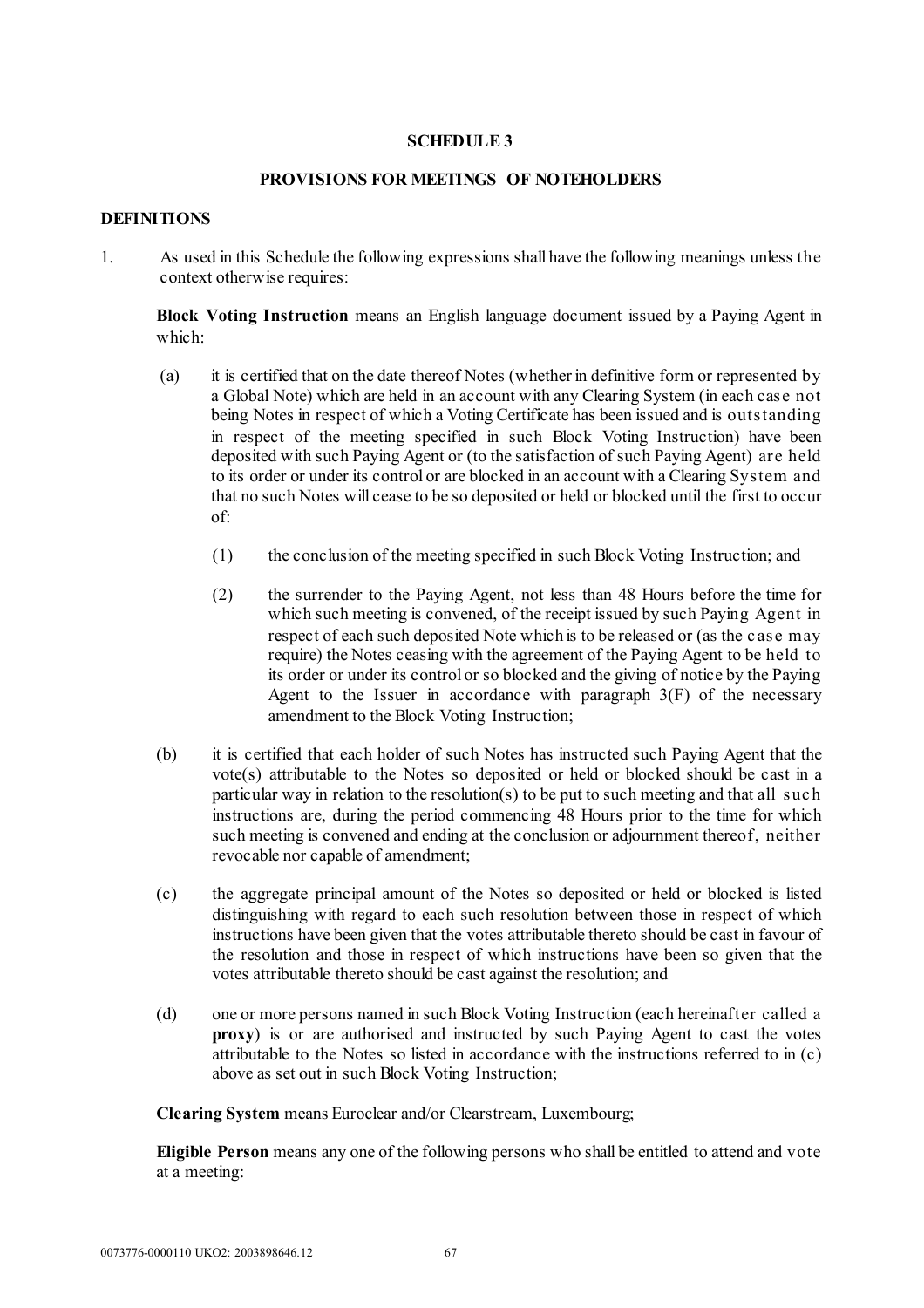- (a) a holder of a Note in definitive form;
- (b) a bearer of any Voting Certificate; and
- (c) a proxy specified in any Block Voting Instruction;

## **Extraordinary Resolution** means:

- (a) a resolution passed at a meeting duly convened and held in accordance with these presents by a majority consisting of not less than three-fourths of the Eligible Persons voting thereon upon a show of hands or, if a poll is duly demanded, by a majority consisting of not less than three-fourths of the votes cast on such poll;
- (b) a resolution in writing signed by or on behalf of the holders of not less than three-fourths in principal amount of the Notes for the time being outstanding which resolution may be contained in one document or in several documents in like form each signed by or on behalf of one or more of the holders; or
- (c) consent given by way of electronic consents through the relevant Clearing System(s) (in a form satisfactory to the Trustee) by or on behalf of the holders of not less than threefourths in principal amount of the Notes for the time being outstanding;

**Voting Certificate** means an English language certificate issued by a Paying Agent in which it is stated:

- (a) that on the date thereof Notes (whether in definitive form or represented by a Global Note) which are held in an account with any Clearing System (in each case not being Notes in respect of which a Block Voting Instruction has been issued and is outstanding in respect of the meeting specified in such Voting Certificate) were deposited with suc h Paying Agent or (to the satisfaction of such Paying Agent) are held to its order or under its control or are blocked in an account with a Clearing System and that no suc h Notes will cease to be so deposited or held or blocked until the first to occur of:
	- (1) the conclusion of the meeting specified in such Voting Certificate; and
	- (2) the surrender of the Voting Certificate to the Paying Agent who issued the same; and
- (b) that the bearer thereof is entitled to attend and vote at such meeting in respect of the Notes represented by such Voting Certificate;

**24 Hours** means a period of 24 hours including all or part of a day upon which banks are open for business in both the place where the relevant meeting is to be held and in each of the plac es where the Paying Agents have their specified offices (disregarding for this purpose the day upon which such meeting is to be held) and such period shall be extended by one period or, to the extent necessary, more periods of 24 hours until there is included as aforesaid all or part of a day upon which banks are open for business in all of the places as aforesaid; and

**48 Hours** means a period of 48 hours including all or part of two days upon which banks are open for business both in the place where the relevant meeting is to be held and in each of the places where the Paying Agents have their specified offices (disregarding for this purpose the day upon which such meeting is to be held) and such period shall be extended by one period or, to the extent necessary, more periods of 24 hours until there is included as aforesaid all or part of two days upon which banks are open for business in all of the places as aforesaid.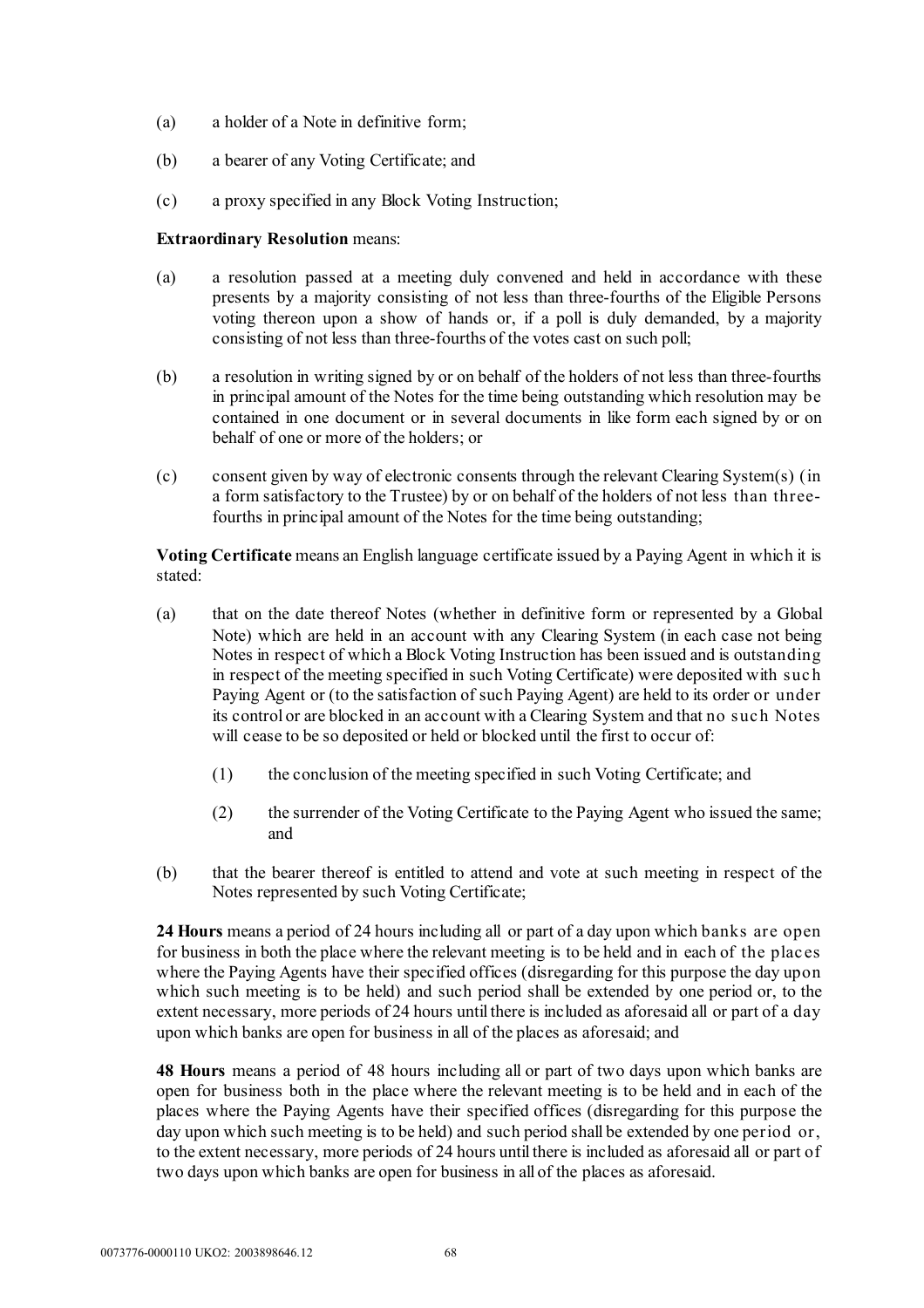For the purposes of calculating a period of **Clear Days** in relation to a meeting, no account shall be taken of the day on which the notice of such meeting is given (or, in the case of an adjourned meeting, the day on which the meeting to be adjourned is held) or the day on which such meeting is held.

All references in this Schedule to a "meeting" shall, where the context so permits, include any relevant adjourned meeting.

## **EVIDENCE OF ENTITLEMENT TO ATTEND AND VOTE**

2. A holder of a Note (whether in definitive form or represented by a Global Note) which is held in an account with any Clearing System may require the issue by a Paying Agent of Voting Certificates and Block Voting Instructions in accordance with the terms of paragraph 3.

For the purposes of paragraph 3, the Principal Paying Agent and each Paying Agent shall be entitled to rely, without further enquiry, on any information or instructions received from a Clearing System and shall have no liability to any holder or other person for any loss, damage, cost, claim or other liability occasioned by its acting in reliance thereon, nor for any failure by a Clearing System to deliver information or instructions to the Principal Paying Agent or any Paying Agent.

The holder of any Voting Certificate or the proxies named in any Block Voting Instruction shall for all purposes in connection with the relevant meeting be deemed to be the holder of the Notes to which such Voting Certificate or Block Voting Instruction relates and the Paying Agent w ith which such Notes have been deposited or the person holding Notes to the order or under the control of such Paying Agent or the Clearing System in which such Notes have been blocked shall be deemed for such purposes not to be the holder of those Notes.

# **PROCEDURE FOR ISSUE OF VOTING CERTIFICATES, BLOCK VOTING INSTRUCTIONS AND PROXIES**

3. (A) *Definitive Notes not held in a Clearing System*

If Notes have been issued in definitive form and are not held in an account with any Clearing System, the Trustee may from time to time prescribe further regulations (in accordance with paragraph 23) to enable the holders of such Notes to attend and/or vote at a meeting in respect of such Notes.

### (B) *Global Notes and definitive Notes held in a Clearing System - Voting Certificate*

A holder of a Note (not being a Note in respect of which instructions have been given to the Principal Paying Agent in accordance with paragraph 3(C)) represented by a Global Note or which is in definitive form and is held in an account with any Clearing System may procure the delivery of a Voting Certificate in respect of such Note by giving notic e to the Clearing System through which such holder's interest in the Note is held specifying by name a person (an **Identified Person**) (which need not be the holder itself) to collect the Voting Certificate and attend and vote at the meeting. The relevant Voting Certificate will be made available at or shortly prior to the commencement of the meeting by the Principal Paying Agent against presentation by such Identified Person of the form of identification previously notified by such holder to the Clearing System. The Clearing System may prescribe forms of identification (including, without limitation, a passport or driving licence) which it deems appropriate for these purposes. Subject to receipt by the Principal Paying Agent from the Clearing System, no later than 24 Hours prior to the time for which such meeting is convened, of notification of the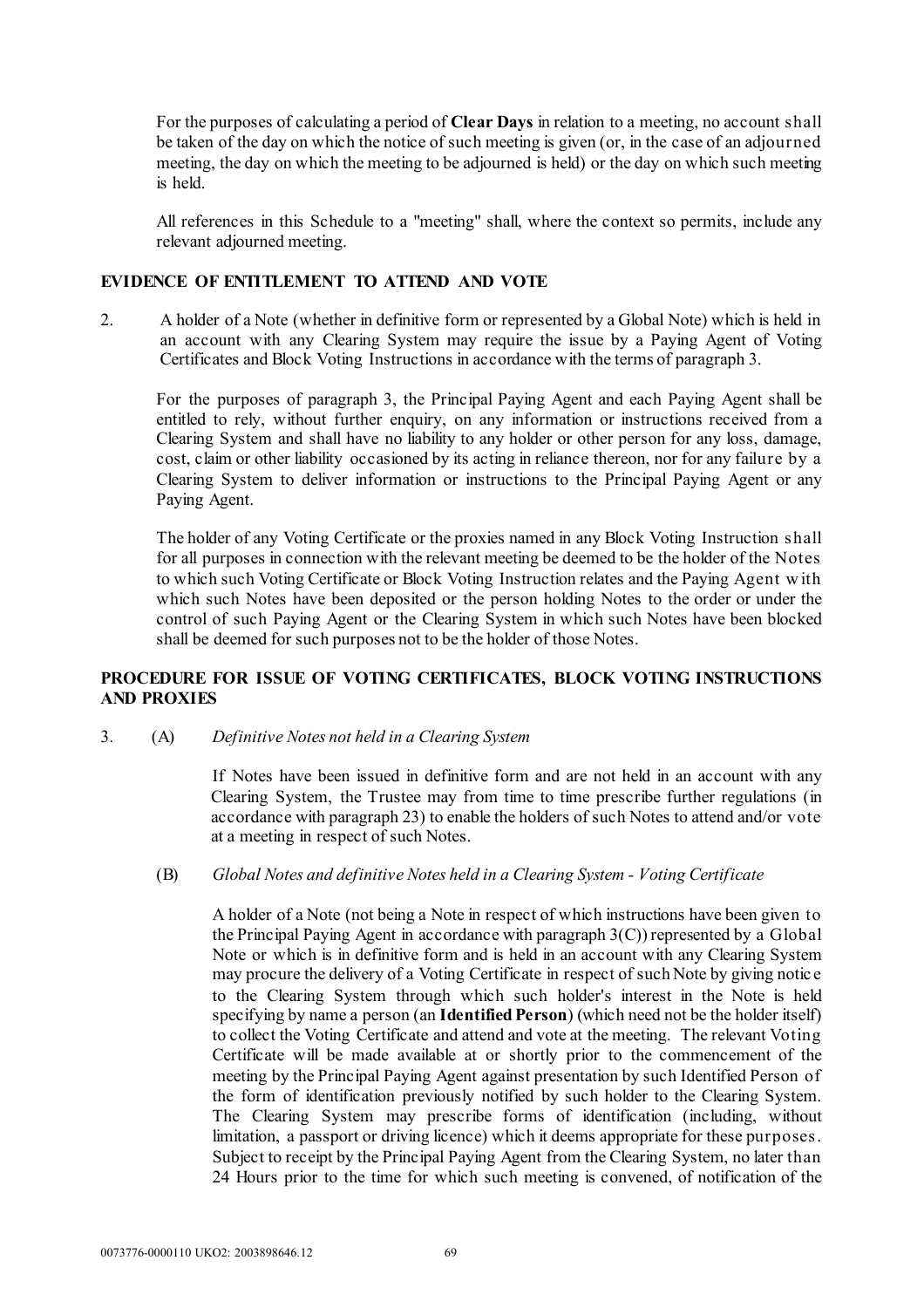principal amount of the Notes to be represented by any such Voting Certificate and the form of identification against presentation of which such Voting Certificate should be released, the Principal Paying Agent shall, without any obligation to make further enquiry, make available Voting Certificates against presentation of the form of identification corresponding to that notified.

## (C) *Global Notes and definitive Notes held in a Clearing System - Block Voting Instruction*

A holder of a Note (not being a Note in respect of which a Voting Certificate has been issued) represented by a Global Note or which is in definitive form and is held in an account with any Clearing System may require the Principal Paying Agent to issue a Block Voting Instruction in respect of such Note by first instructing the Clearing System through which such holder's interest in the Note is held to procure that the votes attributable to such Note should be cast at the meeting in a particular way in relation to the resolution or resolutions to be put to the meeting. Any such instruction shall be given in accordance with the rules of the Clearing System then in effect. Subject to receipt by the Principal Paying Agent of instructions from the Clearing System, no later than 24 Hours prior to the time for which such meeting is convened, of notification of the principal amount of the Notes in respect of which instructions have been given and the manner in which the votes attributable to such Notes should be cast, the Principal Paying Agent shall, without any obligation to make further enquiry, appoint a proxy to attend the meeting and cast votes in accordance with such instructions.

- (D) Each Block Voting Instruction, together (if so requested by the Trustee) with proof satisfactory to the Trustee of its due execution on behalf of the relevant Paying Agent shall be deposited by the relevant Paying Agent at such place as the Trustee shall approve not less than 24 Hours before the time appointed for holding the meeting at which the proxy or proxies named in the Block Voting Instruction proposes to vote, and in default the Block Voting Instruction shall not be treated as valid unless the Chairman of the meeting decides otherwise before such meeting proceeds to business. A copy of each Block Voting Instruction shall be deposited with the Trustee before the commencement of the meeting but the Trustee shall not thereby be obliged to investigate or be concerned with the validity of or the authority of the proxy or proxies named in any such Block Voting Instruction.
- (E) Any vote given in accordance with the terms of a Block Voting Instruction shall be valid notwithstanding the previous revocation or amendment of the Block Voting Instruc tion or of any of the instructions of the relevant holder or the relevant Clearing System (as the case may be) pursuant to which it was executed provided that no intimation in writing of such revocation or amendment has been received from the relevant Paying Agent by the Issuer at its registered office (or such other place as may have been required or approved by the Trustee for the purpose) by the time being 24 Hours before the time appointed for holding the meeting at which the Block Voting Instruction is to be used.

# **CONVENING OF MEETINGS, QUORUM AND ADJOURNED MEETINGS**

4. The Issuer or the Trustee may at any time, and the Issuer and the Trustee (in relation to the Trustee subject it being indemnified and/or secured and/or prefunded to its satisfaction) shall upon a requisition in writing in the English language signed by the holders of not less than ten per cent. in principal amount of the Notes for the time being outstanding, convene a meeting and if the Issuer makes default for a period of seven days in convening such a meeting the same may be convened by the Trustee or the requisitionists. Whenever the Issuer is about to convene any such meeting the Issuer shall forthwith give notice in writing to the Trustee of the day, time and place (which need not be a physical place and instead may be by way of audio or video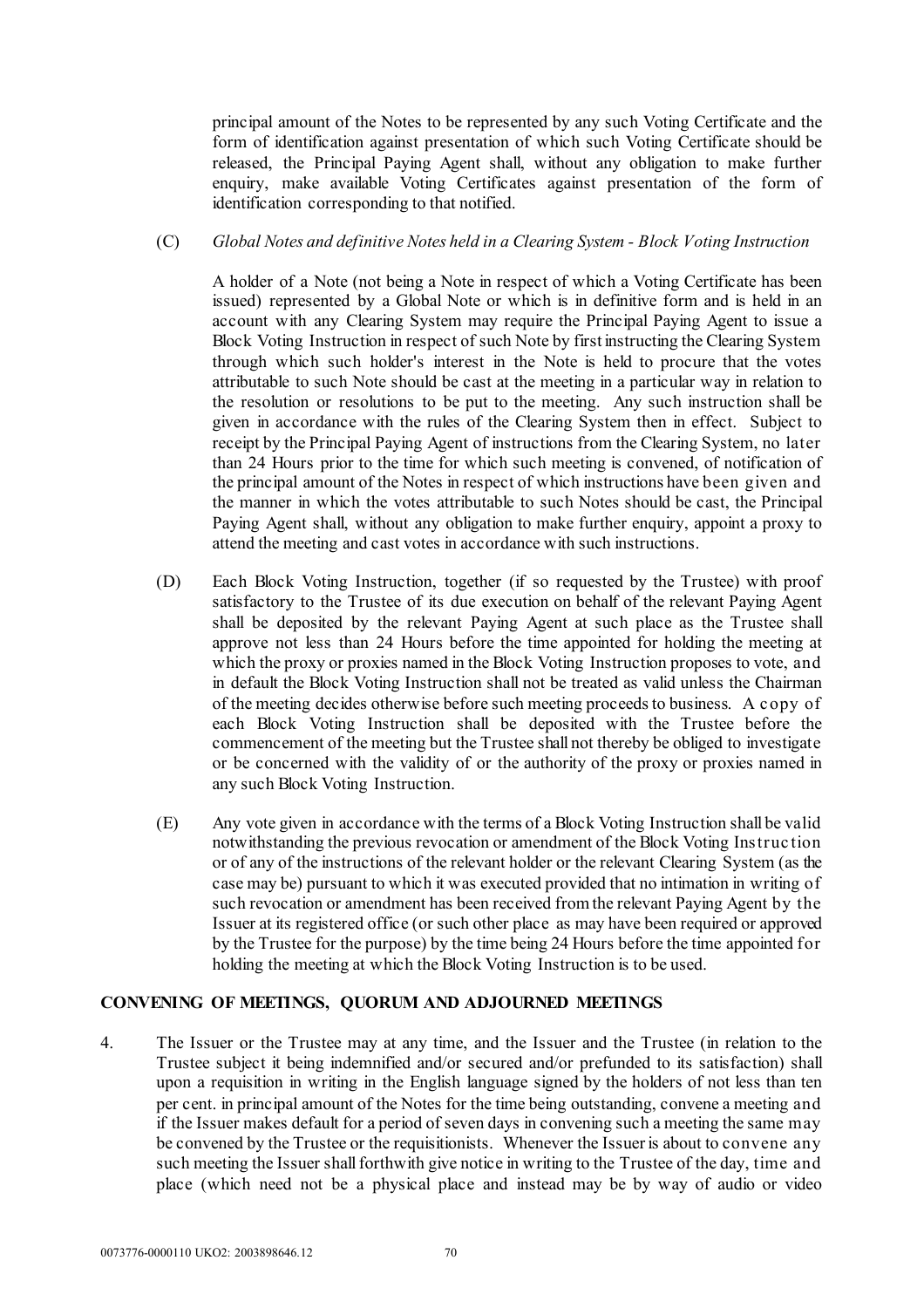conference call) thereof and of the nature of the business to be transacted thereat. Every such meeting shall be held at such time and place (which need not be a physical place and instead may be held via an audio or video conference call) as the Trustee may appoint or approve in writing.

- 5. At least 14 clear days' notice specifying the place (which need not be a physical place and instead may be held via an audio or video conference call), day and hour of meeting shall be given to the holders prior to any meeting in the manner provided by Condition 12 (*Notices*). Such notice, which shall be in the English language, shall state generally the nature of the business to be transacted at the meeting thereby convened and, where an Extraordinary Resolution will be proposed at the meeting, shall either specify in such notice the terms of such resolution or state fully the effect on the holders of such resolution, if passed. Such notic e shall include statements as to the manner in which holders may arrange for Voting Certificates or Block Voting Instructions to be issued and, if applicable, appoint proxies. A copy of the notice shall be sent by post to the Trustee (unless the meeting is convened by the Trustee), to the Issuer (unless the meeting is convened by the Issuer). A meeting that has been validly convened in accordance with paragrap[h 4 above,](#page-71-0) may be cancelled by the person who convened such meeting by giving at least seven days' notice (exclusive of the day on which the notice is given or deemed to be given and of the day of the meeting) to the Noteholders (with a copy to the Trustee where such meeting was convened by the Issuer or to the Issuer where such meeting was convened by the Trustee). Any meeting cancelled in accordance with this paragraph 5 shall be deemed not to have been convened.
- 6. A person (who may but need not be a holder) nominated in writing by the Trustee shall be entitled to take the chair at the relevant meeting, but if no such nomination is made or if at any meeting the person nominated shall not be present within 15 minutes after the time appointed for holding the meeting the holders present shall choose one of their number to be Chairman, failing which the Issuer may appoint a Chairman. The Chairman of an adjourned meeting need not be the same person as was Chairman of the meeting from which the adjournment took place.
- 7. At any such meeting one or more Eligible Persons present and holding or representing in the aggregate more than 50 per cent. in principal amount of the Notes for the time being outstanding shall (subject as provided below) form a quorum for the transaction of business (including the passing of an Extraordinary Resolution) PROVIDED THAT at any meeting the business of which includes any Basic Terms Modification (which shall, subject only to subclause [18.2](#page-27-0) and clause [20,](#page-28-0) only be capable of being effected after having been approved by Extraordinary Resolution) the quorum shall be one or more Eligible Persons present and holding or representing in the aggregate not less than two-thirds of the principal amount of the Notes for the time being outstanding. No business (other than the choosing of a Chairman) shall be transac ted at any meeting unless the requisite quorum is present at the commencement of the relevant business.
- 8. If within 15 minutes (or such longer period not exceeding 30 minutes as the Chairman may decide) after the time appointed for any such meeting a quorum is not present for the transaction of any particular business, then, subject and without prejudice to the transaction of the business (if any) for which a quorum is present, the meeting shall if convened upon the requisition of holders be dissolved. In any other case it shall stand adjourned for such period, being not less than 13 Clear Days nor more than 42 Clear Days, and to such place (which need not be a physical place and instead may be held via an audio or video conference call) as may be appointed by the Chairman either at or subsequent to such meeting and approved by the Trustee). If within 15 minutes (or such longer period not exceeding 30 minutes as the Chairman may decide) after the time appointed for any adjourned meeting a quorum is not present for the transaction of any particular business, then, subject and without prejudice to the transaction of the business (if any) for which a quorum is present, the Chairman may either (with the approval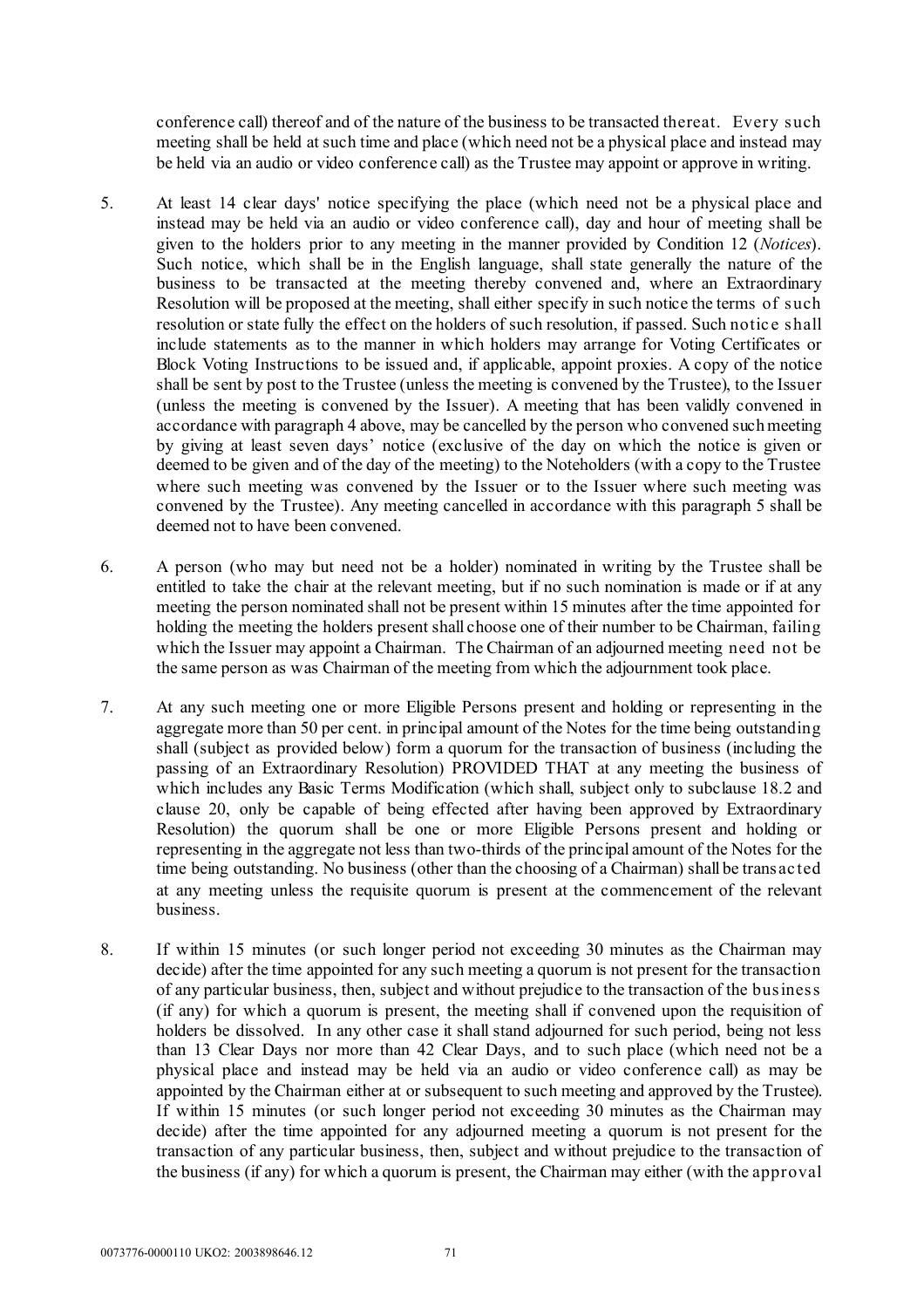of the Trustee) dissolve such meeting or adjourn the same for such period, being not less than 13 Clear Days (but without any maximum number of Clear Days), and to such place (which need not be a physical place and instead may be held via an audio or video conference call) as may be appointed by the Chairman either at or subsequent to such adjourned meeting and approved by the Trustee, and the provisions of this sentence shall apply to all further adjourned such meetings.

- 9. At any adjourned meeting one or more Eligible Persons present (whatever the principal amount of the Notes so held or represented by them) shall (subject as provided below) form a quorum and shall have power to pass any resolution and to decide upon all matters which could properly have been dealt with at the meeting from which the adjournment took place had the requisite quorum been present PROVIDED THAT at any adjourned meeting the quorum for the transaction of business comprising any Basic Terms Modification shall be one or more Eligible Persons present and holding or representing in the aggregate not less than one-quarter of the principal amount of the Notes for the time being outstanding.
- 10. Notice of any adjourned meeting shall be given in the same manner as notice of an original meeting but as if 10 were substituted for 21 in paragraph 5 and such notice shall state the required quorum.

# **CONDUCT OF BUSINESS AT MEETINGS**

- 11. Every question submitted to a meeting shall be decided in the first instance by a show of hands. A poll may be demanded (before or on the declaration of the result of the show of hands) by the Chairman, the Issuer, the Trustee or any Eligible Person (whatever the amount of the Notes so held or represented by them).
- 12. At any meeting, unless a poll is duly demanded, a declaration by the Chairman that a resolution has been carried or carried by a particular majority or lost or not carried by a particular majority shall be conclusive evidence of the fact without proof of the number or proportion of the votes recorded in favour of or against such resolution.
- 13. Subject to paragraph 15, if at any such meeting a poll is so demanded it shall be taken in such manner and, subject as hereinafter provided, either at once or after an adjournment as the Chairman directs and the result of such poll shall be deemed to be the resolution of the meeting at which the poll was demanded as at the date of the taking of the poll. The demand for a poll shall not prevent the continuance of the meeting for the transaction of any business other than the motion on which the poll has been demanded.
- 14. The Chairman may, with the consent of (and shall if directed by) any such meeting, adjourn the same from time to time and from place (which need not be a physical place and instead may be held via an audio or video conference call) to place (which need not be a physical place and instead may be held via an audio or video conference call); but no business shall be transacted at any adjourned meeting except business which might lawfully have been transacted at the meeting from which the adjournment took place.
- 15. Any poll demanded at any such meeting on the election of a Chairman or on any question of adjournment shall be taken at the meeting without adjournment.
- 16. Any director or officer of the Trustee, its lawyers and financial advisers, any director or offic er of the Issuer , its lawyers and financial advisers, any director or officer of any of the Paying Agents and any other person authorised so to do by the Trustee may attend and speak at any meeting. Save as aforesaid, no person shall be entitled to attend and speak nor shall any person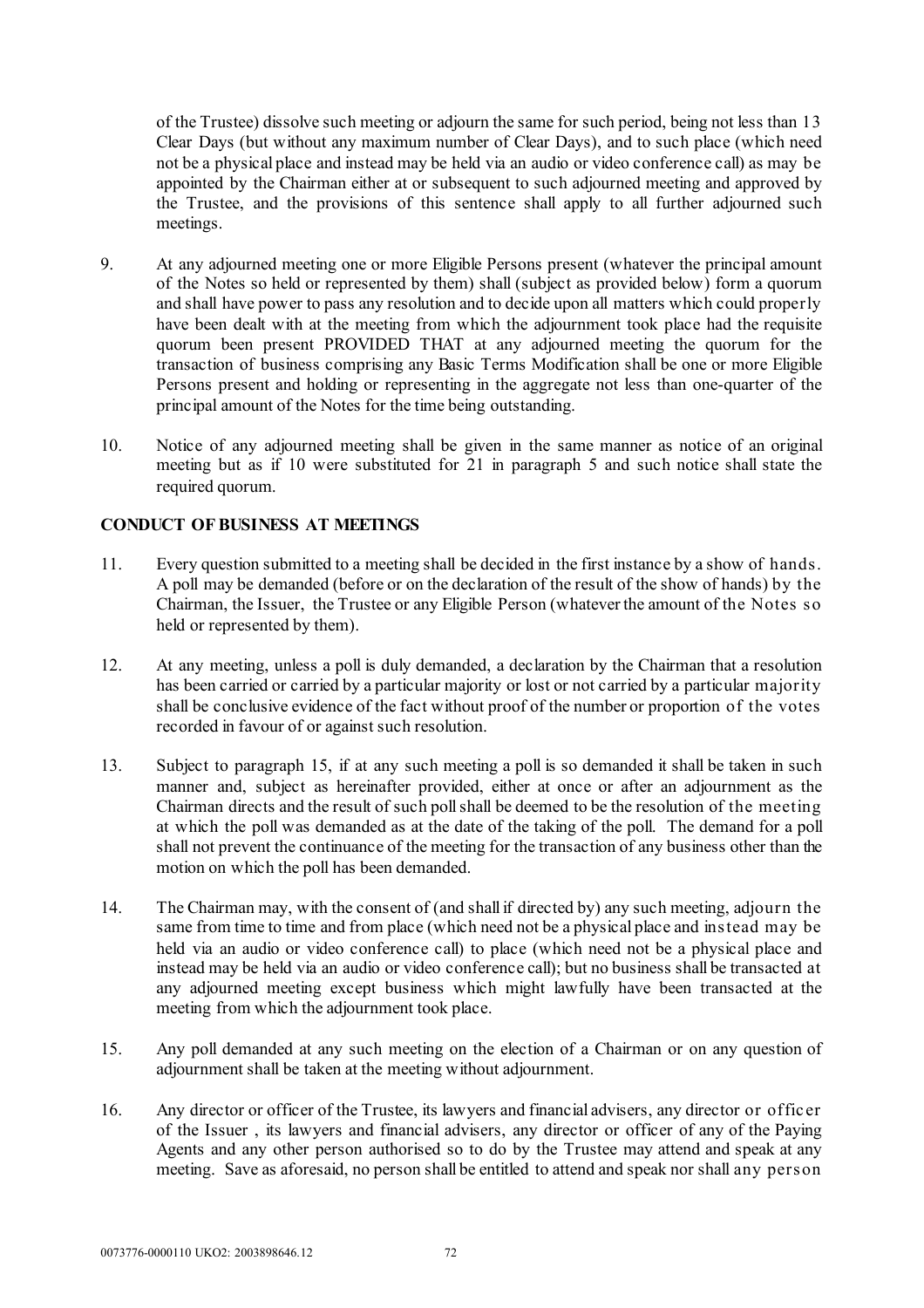be entitled to vote at any meeting unless it is an Eligible Person. No person shall be entitled to vote at any meeting in respect of Notes which are deemed to be not outstanding by virtue of the proviso to the definition of "outstanding" in clause 1.

- 17. At any meeting:
	- (a) on a show of hands every Eligible Person present shall have one vote; and
	- (b) on a poll every Eligible Person present shall have one vote in respect of each  $£1$  or such other amount as the Trustee may in its absolute discretion stipulate, in principal amount of the Notes held or represented by such Eligible Person.

Without prejudice to the obligations of the proxies named in any Block Voting Instruction, any Eligible Person entitled to more than one vote need not use all its votes or cast all the votes to which it is entitled in the same way.

- 18. The proxies named in any Block Voting Instruction need not be holders. Nothing herein shall prevent any of the proxies named in any Block Voting Instruction from being a director, offic er or representative of or otherwise connected with the Issuer.
- 19. The Noteholders shall in addition to the powers hereinbefore given have the following powers exercisable (without prejudice to any powers conferred on other persons by these presents) only by Extraordinary Resolution (subject, in the case of an Extraordinary Resolution to be proposed at a meeting, to the provisions relating to quorum contained in paragraphs 7 and 9) namely:
	- (a) Power to sanction any compromise or arrangement proposed to be made between the Issuer, the Trustee, any Appointee and the holders and Couponholders or any of them.
	- (b) Power to sanction any abrogation, modification, compromise or arrangement in respec t of the rights of the Trustee, any Appointee, the holders, the Couponholders or the Issuer against any other or others of them or against any of their property whether such rights arise under these presents or otherwise.
	- (c) Power to assent to any modification of the provisions of these presents which is proposed by the Issuer, the Trustee or any holder.
	- (d) Power to give any authority or sanction which under the provisions of these presents is required to be given by Extraordinary Resolution.
	- (e) Power to appoint any persons (whether holders or not) as a committee or committees to represent the interests of the holders and to confer upon such committee or c ommittees any powers or discretions which the holders could themselves exercise by Extraordinary Resolution.
	- (f) Power to approve of a person to be appointed a trustee and power to remove any trustee or trustees for the time being of these presents.
	- (g) Power to discharge or exonerate the Trustee and/or any Appointee from all liability in respect of any act or omission for which the Trustee and/or such Appointee may have become responsible under these presents.
	- (h) Power to authorise the Trustee and/or any Appointee to concur in and execute and do all such deeds, instruments, acts and things as may be necessary to carry out and give effect to any Extraordinary Resolution.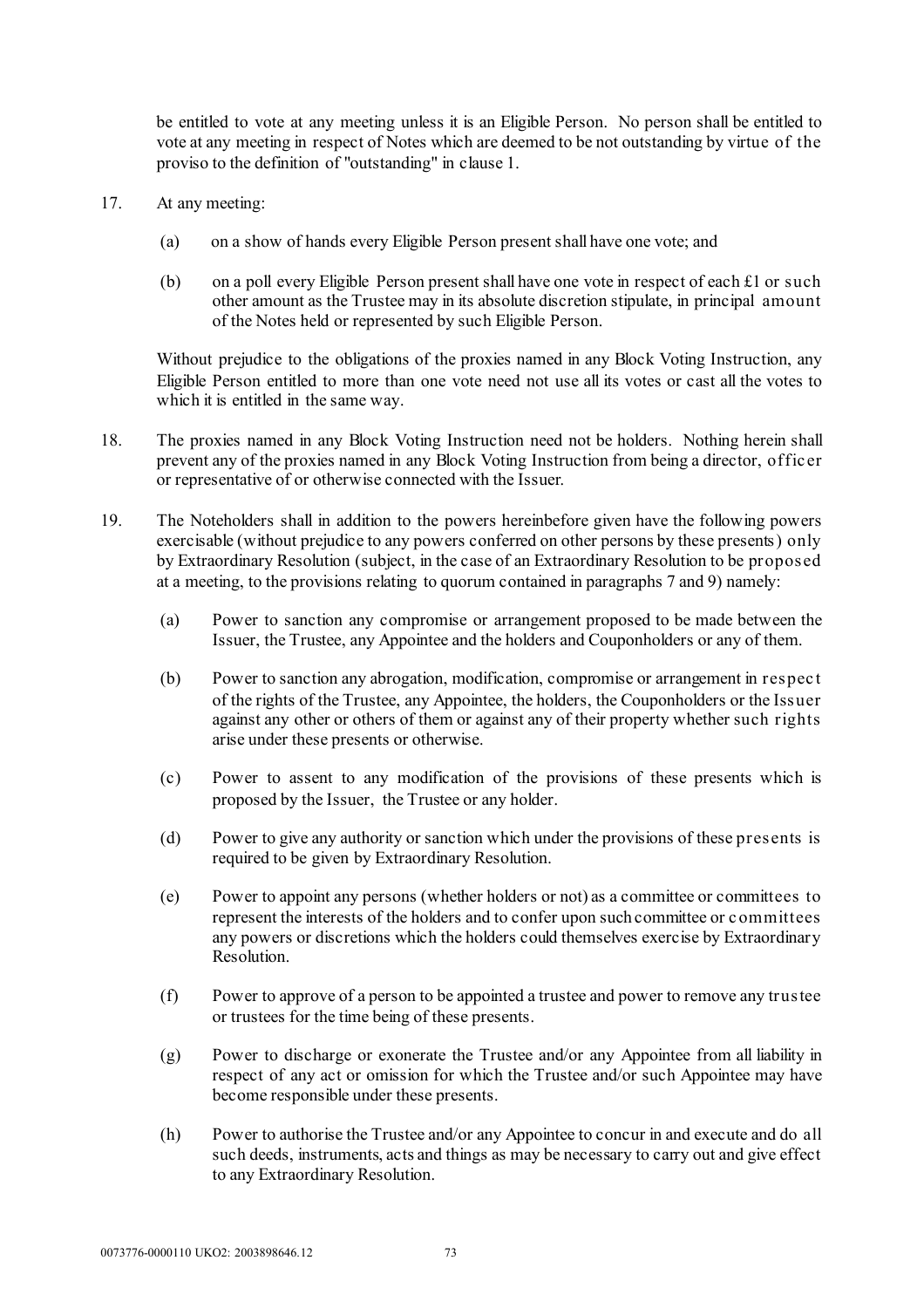- (i) Power to sanction any scheme or proposal for the exchange or sale of the Notes for or the conversion of the Notes into or the cancellation of the Notes in consideration of shares, stock, notes, bonds, debentures, debenture stock and/or other obligations and/or securities of the Issuer or any other company formed or to be formed, or for or into or in consideration of cash, or partly for or into or in consideration of such shares, stock, notes, bonds, debentures, debenture stock and/or other obligations and/or securities as aforesaid and partly for or into or in consideration of cash.
- (j) Power to approve the substitution of any entity for the Issuer (or any previous substitute) as principal debtor under these presents.
- 20. Any Extraordinary Resolution (i) passed at a meeting of the holders duly convened and held in accordance with these presents, (ii) passed as an Extraordinary Resolution in writing in accordance with these presents or (iii) passed by way of electronic consents given by holders through the relevant Clearing System(s) in accordance with these presentsshall be binding upon all the holders whether or not present or whether or not represented at any meeting and w hether or not voting on such Extraordinary Resolution and upon all Couponholders and each of them shall be bound to give effect thereto accordingly and the passing of any such Extraordinary Resolution shall be conclusive evidence that the circumstances justify the passing thereof. Notice of the result of the voting on any Extraordinary Resolution duly considered by the holders shall be published in accordance with Condition 12 (*Notices)* by the Issuer within 14 days of such result being known, PROVIDED THAT the non-publication of such notice shall not invalidate such result.
- 21. Minutes of all resolutions and proceedings at every meeting shall be made and entered in books to be from time to time provided for that purpose by the Issuer and any such minutes as aforesaid, if purporting to be signed by the Chairman of the meeting at which such resolutions were passed or proceedings transacted, shall be conclusive evidence of the matters therein contained and, until the contrary is proved, every such meeting in respect of the proceedings of which minutes have been made shall be deemed to have been duly held and convened and all resolutions passed or proceedings transacted thereat to have been duly passed or transacted.
- 22. (A) If and whenever the Issuer has issued and has outstanding Notes of more than one series the foregoing provisions of this Schedule shall have effect subject to the following modifications:
	- (i) a resolution which in the opinion of the Trustee affects the Notes of only one series shall be deemed to have been duly passed if passed at a separate meeting (or by a separate resolution in writing or by a separate resolution passed by way of consents received through the relevant Clearing System(s)) of the holders of the Notes of that series;
	- (ii) a resolution which in the opinion of the Trustee affectsthe Notes of more than one series but does not give rise (in the opinion of the Trustee) to an actual or potential conflict of interest between the holders of Notes of any of the series so affected shall be deemed to have been duly passed if passed at a single meeting (or by a single resolution in writing or by a single resolution passed by way of consents received through the relevant Clearing System(s)) of the holders of the Notes of all the series so affected;
	- (iii) a resolution which in the opinion of the Trustee affects the Notes of more than one series and gives or may give rise (in the opinion of the Trustee) to a conflict of interest between the holders of the Notes of one series or group of series so affected and the holders of the Notes of another series or group of series so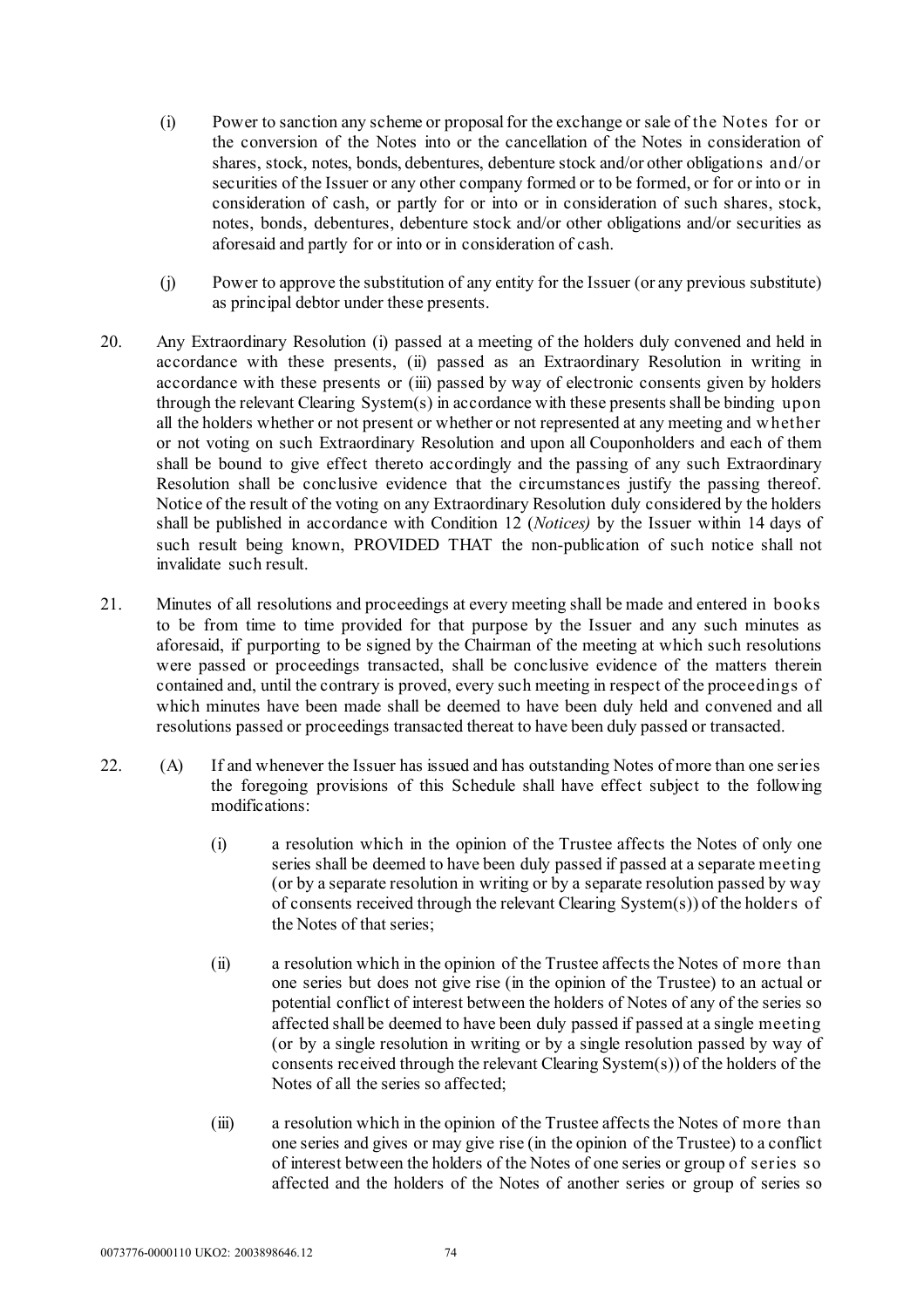affected shall be deemed to have been duly passed only if passed at separate meetings (or by separate resolutions in writing or by separate resolutions passed by way of consents received through the relevant Clearing System(s)) of the holders of the Notes of each series or group of series so affected; and

- (iv) to all such meetings all the preceding provisions of this Schedule shall *mutatis mutandis* apply as though references therein to Notes and holders were references to the Notes of the series or group of series in question or to the holders of such Notes, as the case may be.
- (B) Subject as provided below, if the Issuer has issued and has outstanding Notes whic h are not denominated in Pounds Sterling, or in the case of any meeting of Notes of more than one currency, the principal amount of such Notes shall:
	- (i) for the purposes of paragraph 4, be the equivalent in Pounds Sterling at the spot rate of a bank nominated by the Trustee for the conversion of the relevant currency or currencies into Pounds Sterling on the seventh dealing day prior to the day on which the requisition in writing is received by the Issuer; and
	- (ii) for the purposes of paragraphs 7, 9 and 17 (whether in respect of the meeting or any adjourned such meeting or any poll resulting therefrom), be the equivalent at such spot rate on the seventh dealing day prior to the day of such meeting.

In such circumstances, on any poll each person present shall have one vote for each  $\pounds 1$ (or such other Pounds Sterling amount as the Trustee may in its absolute discretion stipulate) in principal amount of the Notes (converted as above) which it holds or represents. For the avoidance of doubt, in the case of a meeting of Notes which are denominated in a single currency which is not Pounds Sterling, the Trustee (in its sole discretion) may agree with the Issuer that the relevant currency for the purposes of the meeting (including, without limitation, the quorum and voting calculations) shall be the currency of the relevant Notes, in which case the provisions of this Schedule shall be construed accordingly.

23. Subject to all other provisions of these presents the Trustee may (after consultation with the Issuer where the Trustee considers such consultation to be practicable but without the consent of the Issuer, the holders or the Couponholders) prescribe such further or alternative regulations regarding the requisitioning and/or the holding of meetings and attendance and voting thereat as the Trustee may in its sole discretion reasonably think fit (including, without limitation, (i) the substitution for periods of 24 Hours and 48 Hours referred to in this Schedule of shorter periods and (ii) the holding of meetings via an audio or video conference call). Such regulations may, without prejudice to the generality of the foregoing, reflect the practices and facilities of any relevant Clearing System. Notice of any such further or alternative regulations may, at the sole discretion of the Trustee, be given to holders in accordance with Condition 12 (*Notices*) at the time of service of any notice convening a meeting or at such other time as the Trustee may decide.

#### 24. **WRITTEN RESOLUTION AND ELECTRONIC CONSENT**

Subject to the following sentence, a Written Resolution may be contained in one document or in several documents in like form, each signed by or on behalf of one or more of the Noteholders.

For so long as all of the Notes are represented by one or both of the Temporary Global Note and the Permanent Global Note and such Global Note(s) is/are held on behalf of the relevant Clearing System(s), then, in respect of any resolution proposed by the Issuer or the Trustee: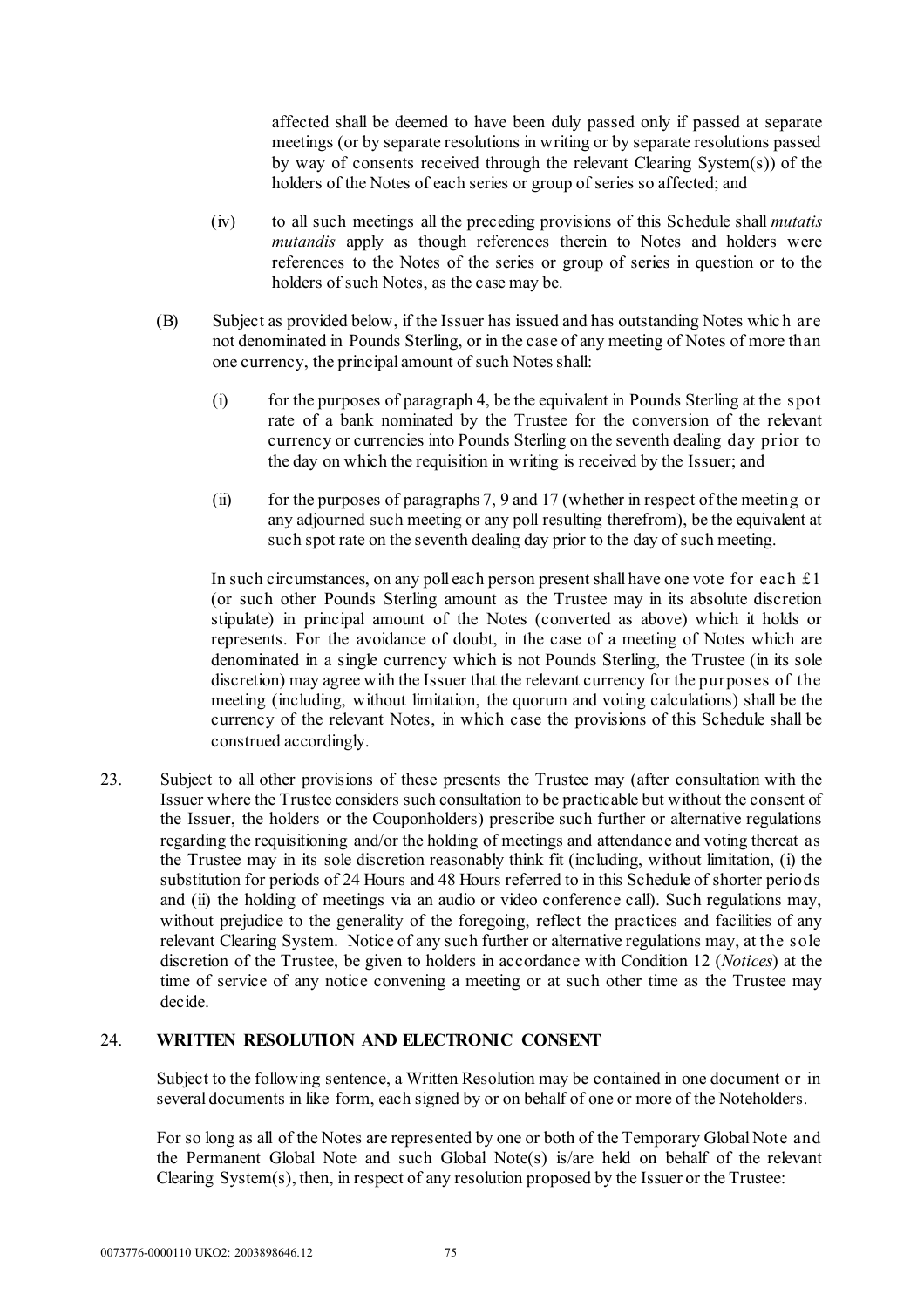(A) *Electronic Consent:* where the terms of the resolution proposed by the Issuer or the Trustee (as the case may be) have been notified to the Noteholders through the relevant Clearing System(s) as provided in sub-paragraphs (i) and/or (ii) below, each of the Issuer and the Trustee shall be entitled to rely upon approval of such resolution given by way of electronic consents communicated through the electronic communications systems of the relevant Clearing System(s) to the Principal Paying Agent or another specified agent and/or the Trustee in accordance with their operating rules and procedures by or on behalf of the holders of not less than three-fourths in principal amount of the Notes outstanding (the **Required Proportion**) (**Electronic Consent**) by close of business on the Relevant Date. Any resolution passed in suc h manner shall be binding on all Noteholders and Couponholders, even if the relevant consent or instruction proves to be defective. None of the Issuer or the Trustee shall be liable or responsible to anyone for such reliance.

- (i) When a proposal for a resolution to be passed as an Electronic Consent has been made, at least 10 days' notice (exclusive of the day on which the notice is given and of the day on which affirmative consents will be counted) shall be given to the Noteholders through the relevant Clearing System(s). The notice shall specify, in sufficient detail to enable Noteholders to give their consents in relation to the proposed resolution, the method by which their consents may be given (including, where applicable, blocking of their accounts in the relevant Clearing System(s)) and the time and date (the **Relevant Date**) by which they must be received in order for such consents to be validly given, in each case subject to and in accordance with the operating rules and procedures of the relevant Clearing System(s).
- (ii) If, on the Relevant Date on which the consents in respect of an Electronic Consent are first counted, such consents do not represent the Required Proportion, the resolution shall, if the party proposing such resolution (the **Proposer**) so determines, be deemed to be defeated. Such determination shall be notified in writing to the other party or parties to the Trust Deed. Alternatively, the Proposer may give a further notice to Noteholders that the resolution will be proposed again on such date and for such period as shall be agreed with the Trustee (unless the Trustee is the Proposer). Such notice must inform Noteholders that insufficient consents were received in relation to the original resolution and the information specified in sub-paragraph (i) above. For the purpose of such further notice, references to **Relevant Date** shall be c onstrued accordingly.

For the avoidance of doubt, an Electronic Consent may only be used in relation to a resolution proposed by the Issuer or the Trustee which is not then the subject of a meeting that has been validly convened in accordance with paragraph 3 above, unless that meeting is or shall be cancelled or dissolved; and

(B) *Written Resolution:* where Electronic Consent is not being sought, for the purpose of determining whether a Written Resolution has been validly passed, the Issuer and the Trustee shall be entitled to rely on consent or instructions given in writing directly to the Issuer and/or the Trustee, as the case may be, (a) by accountholders in the Clearing System(s) with entitlements to such Global Note and/or, (b) where the accountholders hold any such entitlement on behalf of another person, on written consent from or written instruction by the person identified by that accountholder or the person for whom such entitlement is held. For the purpose of establishing the entitlement to give any such consent or instruction, the Issuer and the Trustee shall be entitled to rely on any certificate or other document issued by, in the case of (a) above, the relevant Clearing System and, in the case of (b) above, the relevant Clearing System and the person identified by the relevant Clearing System for the purposes of (b) above. Any resolution passed in such manner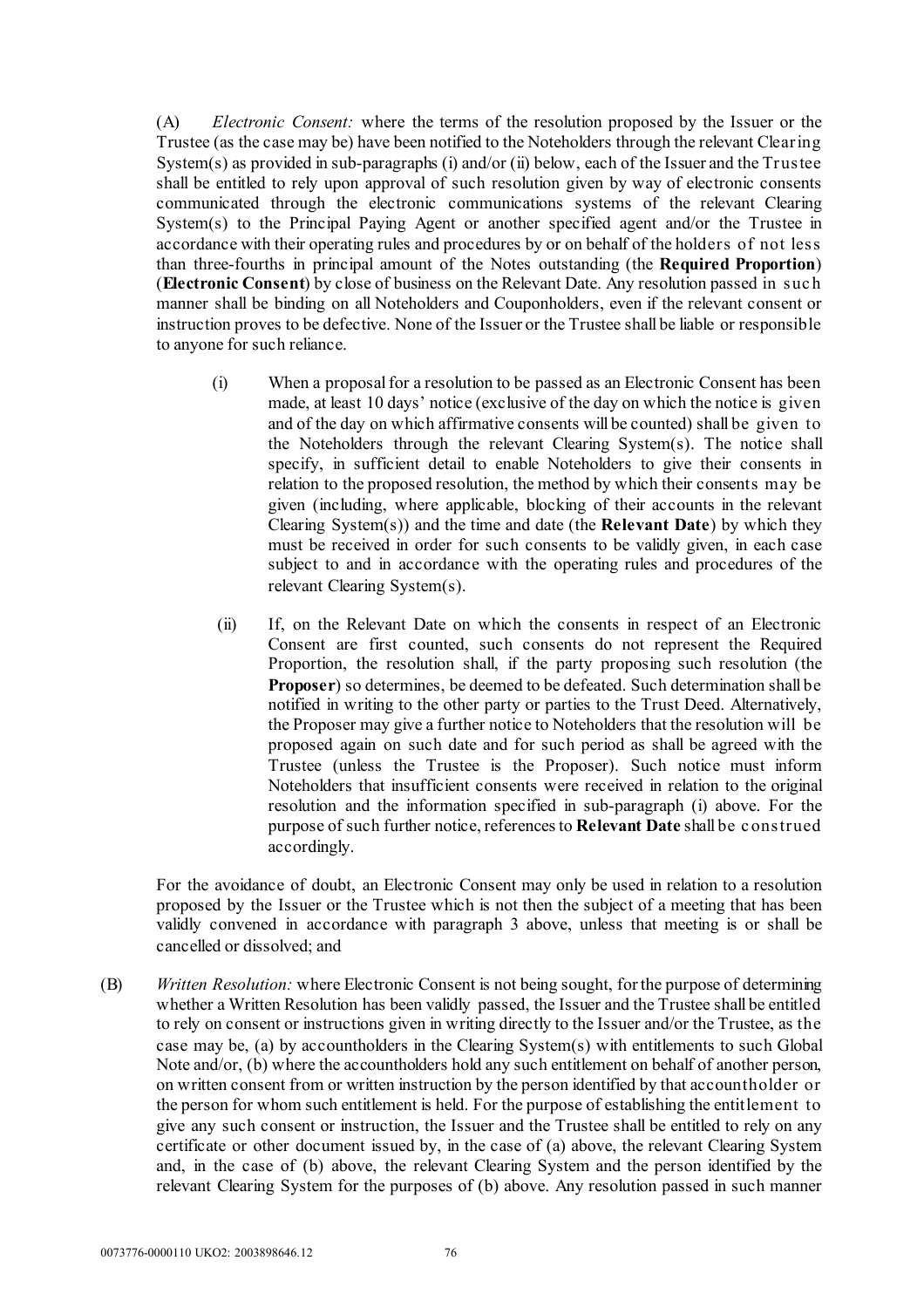shall be binding on all Noteholders and Couponholders, even if the relevant consent or instruction proves to be defective. Any such certificate or other document shall, in the absence of manifest error, be conclusive and binding for all purposes. Any such certificate or other document may comprise any form of statement or print out of electronic records provided by the relevant Clearing System (including Euroclear's EUCLID or Clearstream, Luxembourg's CreationOnline system) in accordance with its usual procedures and in which the accountholder of a particular principal or principal amount of the Notes is clearly identified together with the amount of such holding. None of the Issuer nor the Trustee shall be liable to any person by reason of having accepted as valid or not having rejected any certificate or other document to such effect purporting to be issued by any such person and subsequently found to be forged or not authentic.

A Written Resolution and/or Electronic Consent shall take effect as an Extraordinary Resolution. A Written Resolution and/or Electronic Consent will be binding on all Noteholders and holders of Coupons, whether or not they participated in such Written Resolution and/or Electronic Consent.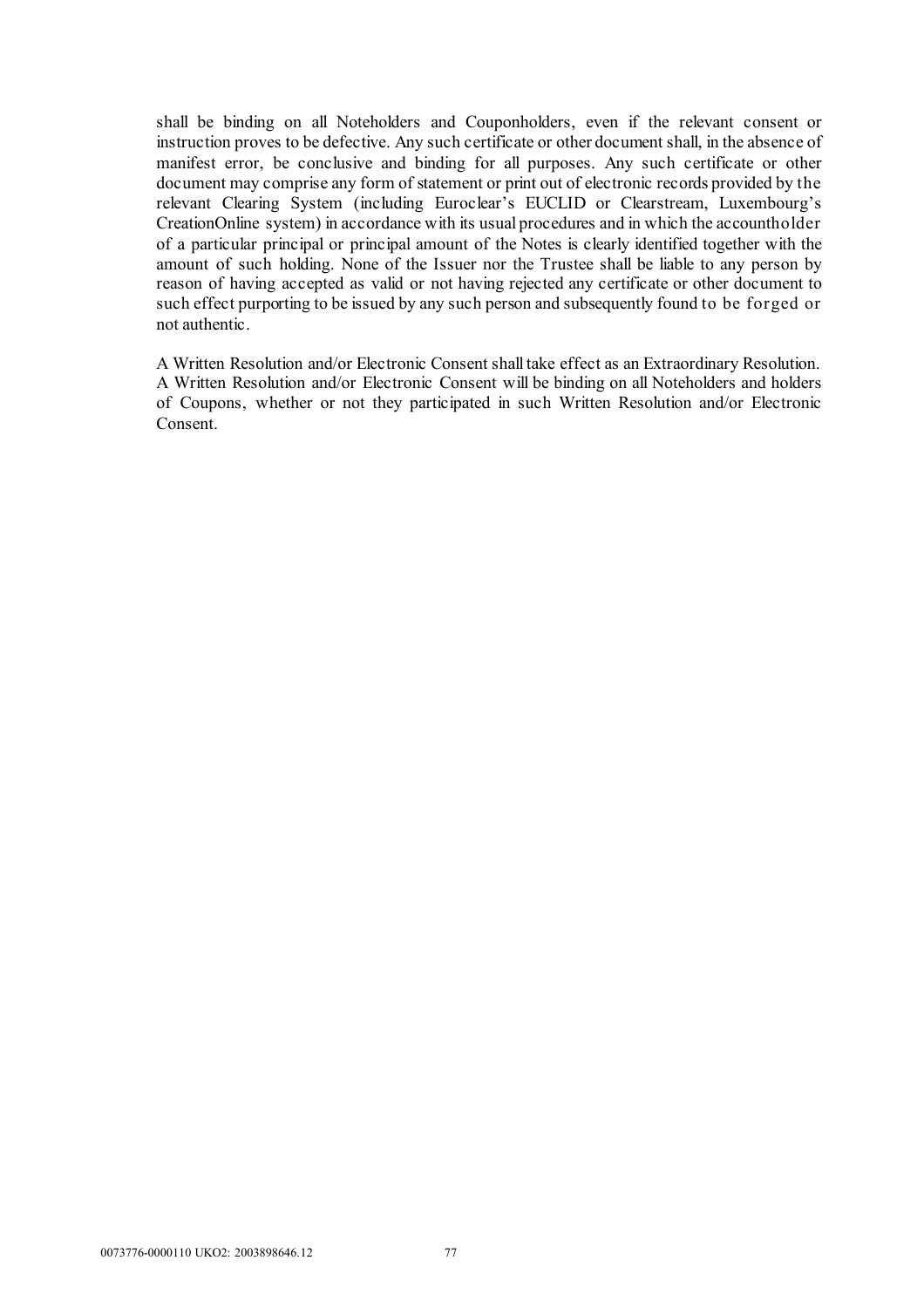#### **SCHEDULE 4**

#### **FORM OF AUTHORISED SIGNATORY'S CERTIFICATE**

To: Citicorp Trustee Company Limited Citigroup Centre Canada Square Canary Wharf London E14 5LB United Kingdom]

For the attention of: [Agency and Trust]

[*Date*]

Dear Sir or Madam

#### **£400,000,000 2.500 per cent. Notes due 16 June 2034**

This certificate is delivered to you in accordance with Clause [13\(](#page-15-0)e) of the Trust Deed dated 16 June 2022 (the **Trust Deed**) and made between Associated British Foods plc (the **Issuer**) and Citicorp Trustee Company Limited (the **Trustee**). All words and expressions defined in the Trust Deed shall (save as otherwise provided herein or unless the context otherwise requires) have the same meanings herein.

We hereby certify that, to the best of our knowledge, information and belief:

- (a) as at  $\lceil \; \rceil^1$  $\lceil \; \rceil^1$ , no Event of Default or Potential Event of Default existed [other than  $\lceil \; \rceil^2$  $\lceil \; \rceil^2$  and no Event of Default, Potential Event of Default or Put Event had existed at any time since [ ]<sup>[3](#page-79-2)</sup> [the certification date (as defined in the Trust Deed) of the last certificate delivered under Clause  $13(e)$  $13(e)$ <sup>1</sup> [other than  $\lceil$  1]<sup>[5](#page-79-4)</sup>; and
- (b) from (and including)  $\begin{bmatrix} 3 \\ 1 \end{bmatrix}$  [the certification date of the last certificate delivered under Clause  $13(e)$  $13(e)$ <sup>1</sup> to (and including)  $\lceil$  <sup>1</sup>, the Issuer has complied in all respects with its obligations under these presents (as defined in the Trust Deed) [other than  $[1]$ <sup>[6](#page-79-5)</sup>.

For and on behalf of

#### **ASSOCIATED BRITISH FOODS PLC**

**[Authorised Signatory]**

...................................................

<span id="page-79-0"></span><sup>&</sup>lt;sup>1</sup> Specify a date not more than 7 days before the date of delivery of the certificate.

<sup>2</sup> If any Event of Default or Potential Event of Default did exist, give details; otherwise delete.

<span id="page-79-3"></span><span id="page-79-2"></span><span id="page-79-1"></span><sup>3</sup> Insert date of Trust Deed in respect of the first certificate delivered under Clause [13\(e\),](#page-15-1) otherwise delete.

Include unless the certificate is the first certificate delivered under Claus[e 13\(e\)](#page-15-1), in which case delete.

<sup>5</sup> If any Event of Default, Potential Event of Default or Put Event did exist or had happened, give details; otherwise delete.

<span id="page-79-5"></span><span id="page-79-4"></span>If the Issuer has failed to comply with any obligation(s), give details; otherwise delete.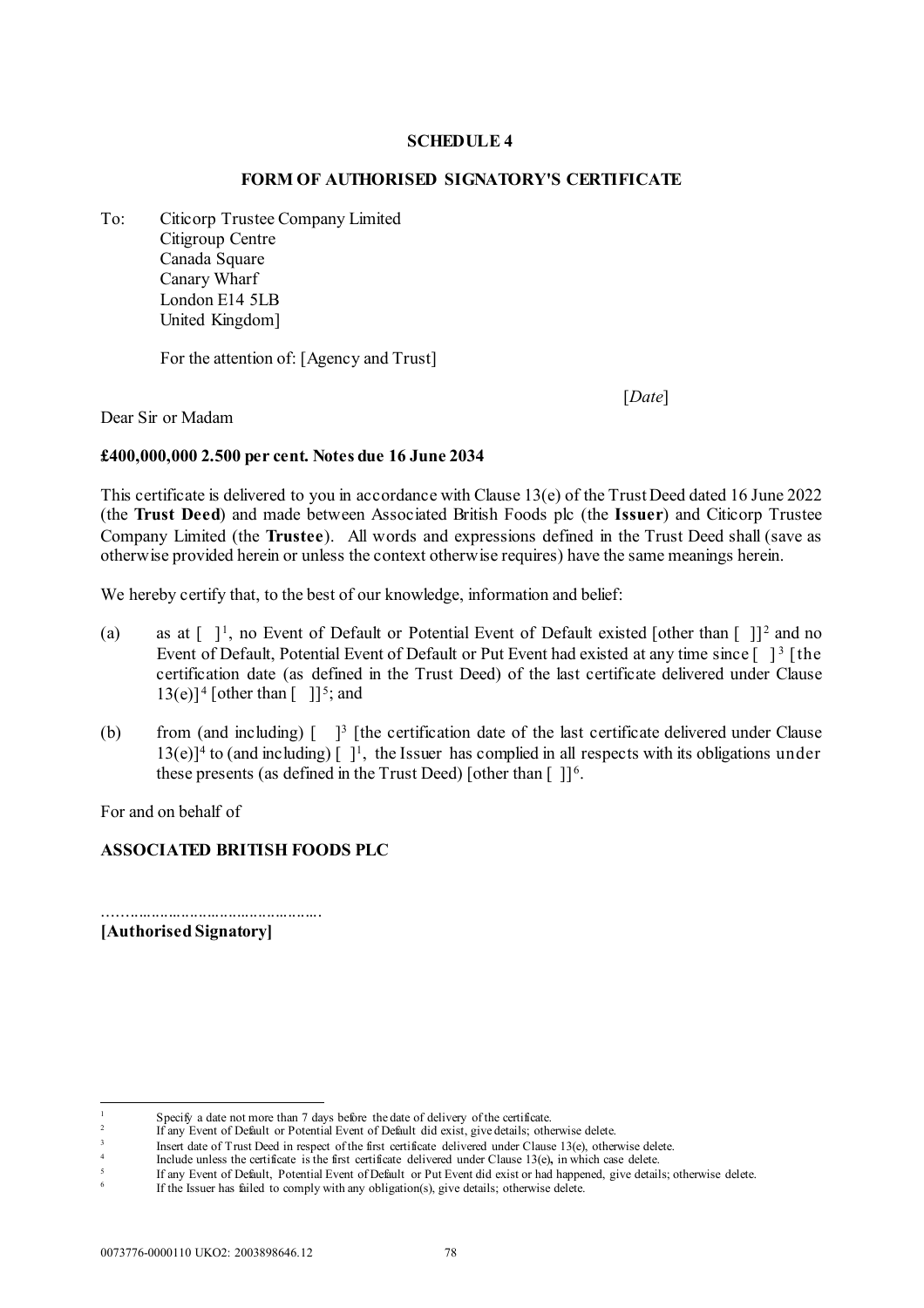## **SIGNATORIES**

**EXECUTED** as a deed by **ASSOCIATED BRITISH FOODS PLC**

)

) **JOHN BASON, Director**

Witness's signature

Name: **LEANNE DIXON**

Address: **74 Cathcart Road, London, SW10 9DJ**